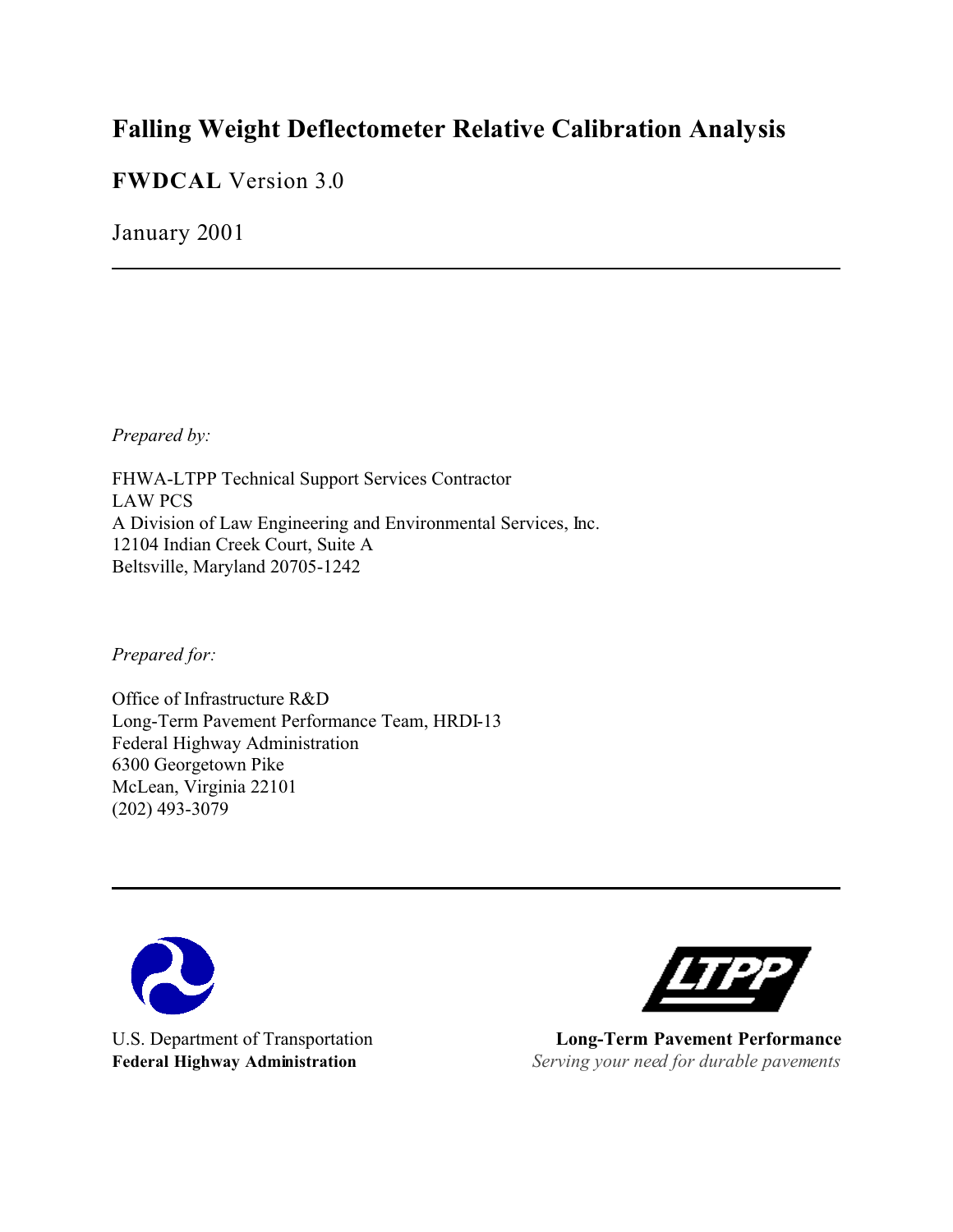# **TABLE OF CONTENTS**

| $\mathbf{L}$      |                                           |
|-------------------|-------------------------------------------|
|                   |                                           |
| III.              |                                           |
| IV.               |                                           |
|                   |                                           |
|                   |                                           |
|                   | 34                                        |
| <b>APPENDIX A</b> | LTPP FWD RELATIVE CALIBRATION PROTOCOL    |
| <b>APPENDIX B</b> | <b>FWDCAL 3.0 PROGRAM LISTING</b>         |
| <b>APPENDIX C</b> | LATIN SQUARE ANALYSIS OF VARIANCE (ANOVA) |
| <b>APPENDIX D</b> | VERSION10/20 FIGURES                      |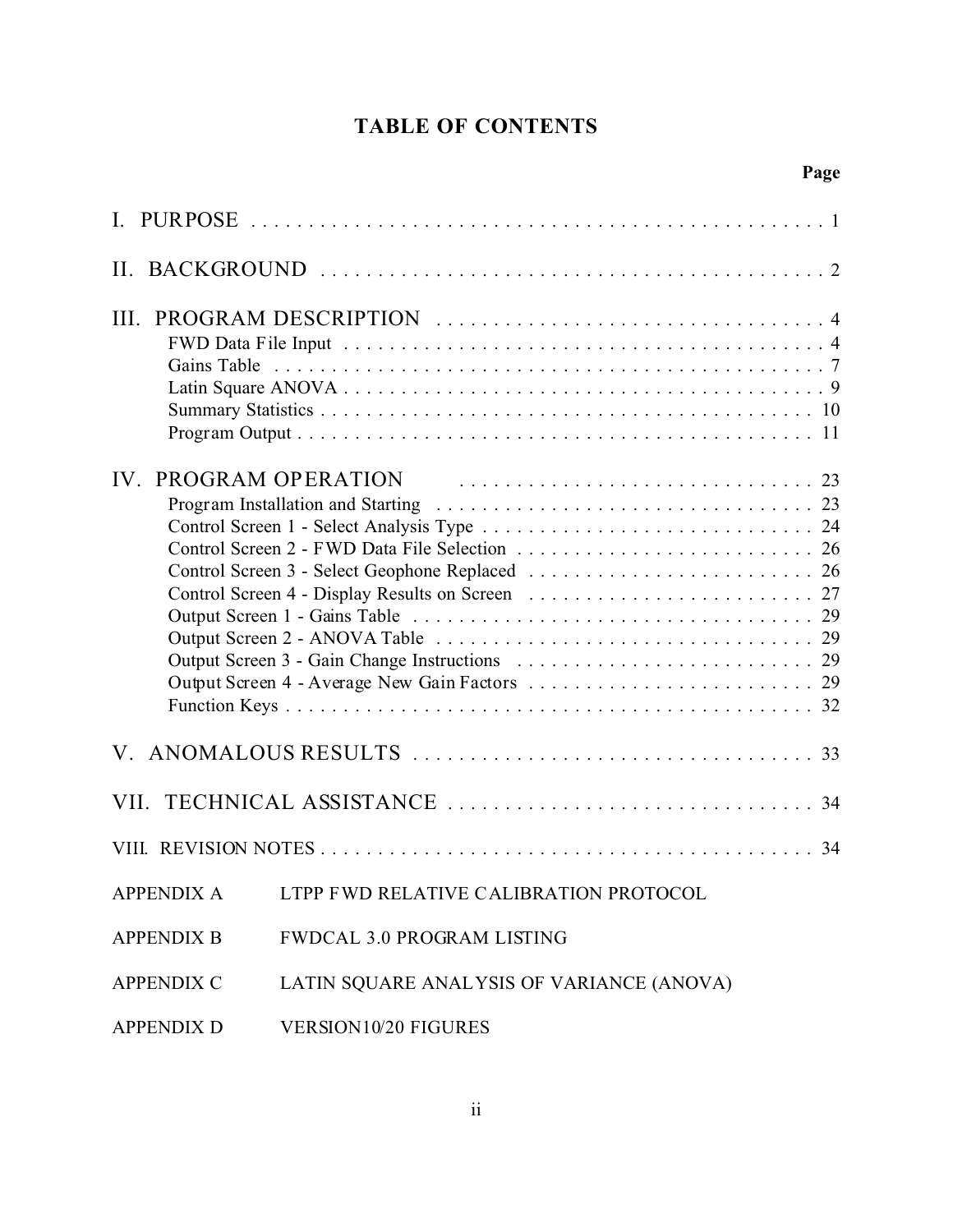# **I. PURPOSE**

The purpose of this document is to explain the background and use of the revised FWD relative calibration analysis computer program, **FWDCAL Version 3.0**, developed for the Long Term Pavement Performance (LTPP) Regional Coordination Offices (RCO). The **FWDCAL Version 3.0** program automates the analysis of the results of the relative calibration test procedure performed on the Falling Weight Deflectometer (FWD) geophones. The program performs the following functions:

- Checks FWD relative calibration data file for compliance with LTPP test setup requirements.
- Calculates new relative gain factors for each geophone.
- Checks the ratios between existing and new relative gain factors to determine if they are within established tolerances.
- Performs an analysis of variance on the data to determine the statistical significance of key test factors.
- Provides a statistical summary of the test results.
- Provides guidance to the user on needed gain changes or further testing needs.
- Computes the gains factor for a replacement sensor.
- Processes up to three data sets in the same file.
- Computes average new relative gain factor from relative calibration tests performed as a part of LTPP Reference calibration procedures. All thr ee data sets must be in the same file.
- Processes data sets produced by Version 10, Version 20 and Dyna25 LTPP customized versions of the Dynatest FWD operating system software.
- Ability to process multiple data sets in separate files without exiting the program.

The program displays the results on the screen and writes them to an output file for subsequent printing.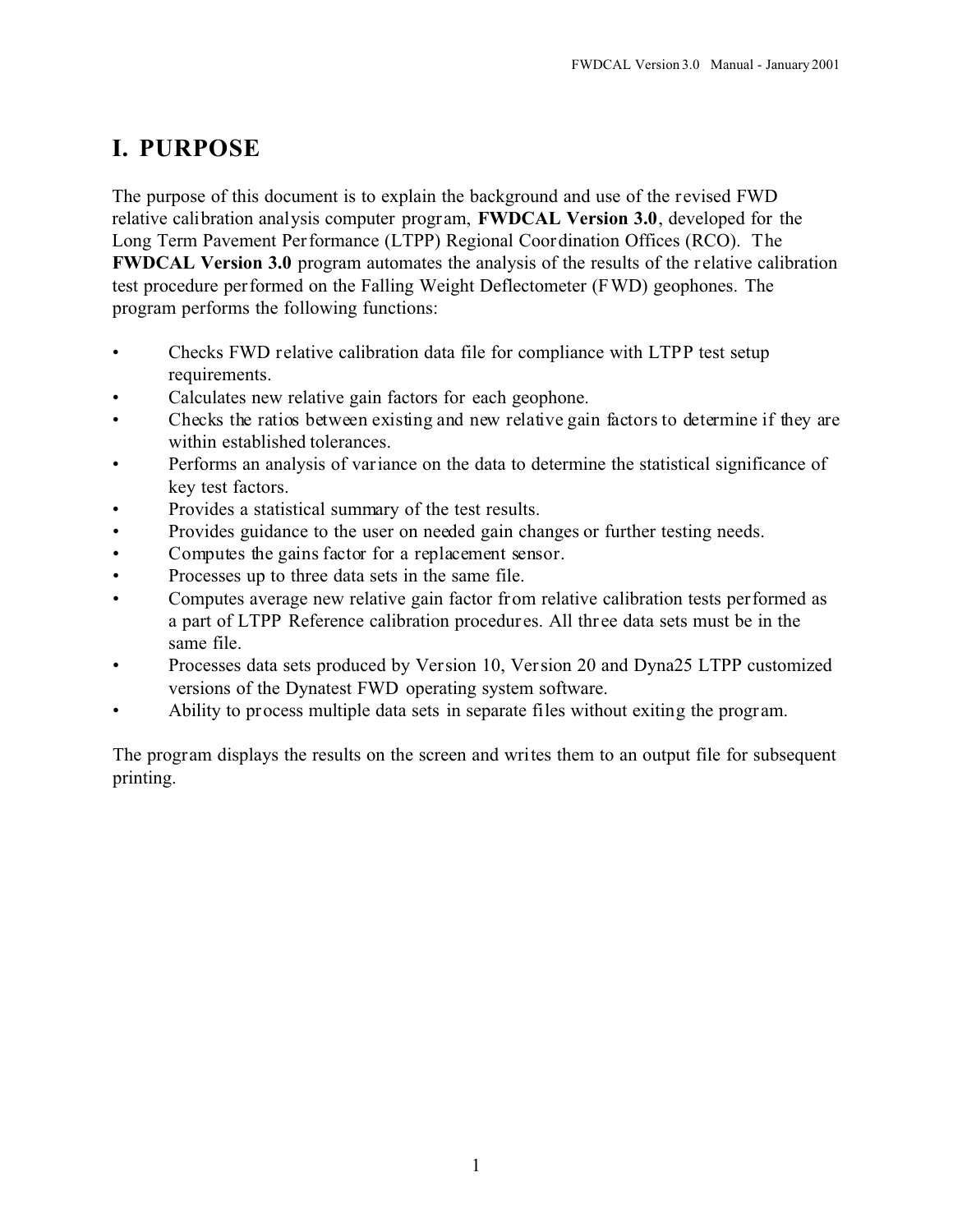# **II. BACKGROUND**

The LTPP program uses the Dynatest Model 8000 Falling Weight Deflectometer (FWD) to measure the deflection response of the test pavement structures. The **FWDCAL Version 3.0** computer program was developed to automate the analysis of the results of relative calibrations performed with this device.

Relative calibration is a technique used to verify and adjust the response of each of the deflection sensors (geophones on a Dynatest FWD) so that equivalent measurements are obtained when the sensors are subjected to the same displacement. A direct product of this procedure is a set of multipliers necessary to keep the measurements derived from the deflection sensors equivalent.

In the relative calibration procedure, all deflection sensors are placed in a stand that is held vertical on a point located near the load plate so that all sensors are subjected to the same deflection. The measurements consist of subjecting the sensors to a five drop load sequence, rotating the positions of the sensors in the stand, placing the stand on the same point, and repeating the drop sequence. This process is repeated until each sensor has been tested in each position in the stand. The sensor rotation serves to check the proper conduct of the test and cancel out any effect of stand position on the results.

The most basic analysis of the data collected in a relative calibration test consists of the following steps:

- 1. Calculating the ratio of overall mean deflection of all sensors for all drops to the mean deflection of each sensor for all drops. This is called the means ratio.
- 2. Computing the new gain value, which is the product of the means ratio multiplied by the existing gain value.

In addition, the following statistical analyses are used as aids in evaluating the validity of the relative calibration test and in investigating anomalous results:

- A. Latin Square, analysis of variance (ANOVA). This determines the statistical significance of sensor, set, and position on the test results.
- B. Summary statistics:
	- mean, standard deviation and coefficient of variation of the deflection response of **all** sensors for all drops.
	- mean, standard deviation and coefficient of variation of **each** sensor for all drops.
	- mean, standard deviation and coefficient of variation of all sensors by **position** in the stand.
	- mean deflection of each sensor and average of for all sensors for each drop set.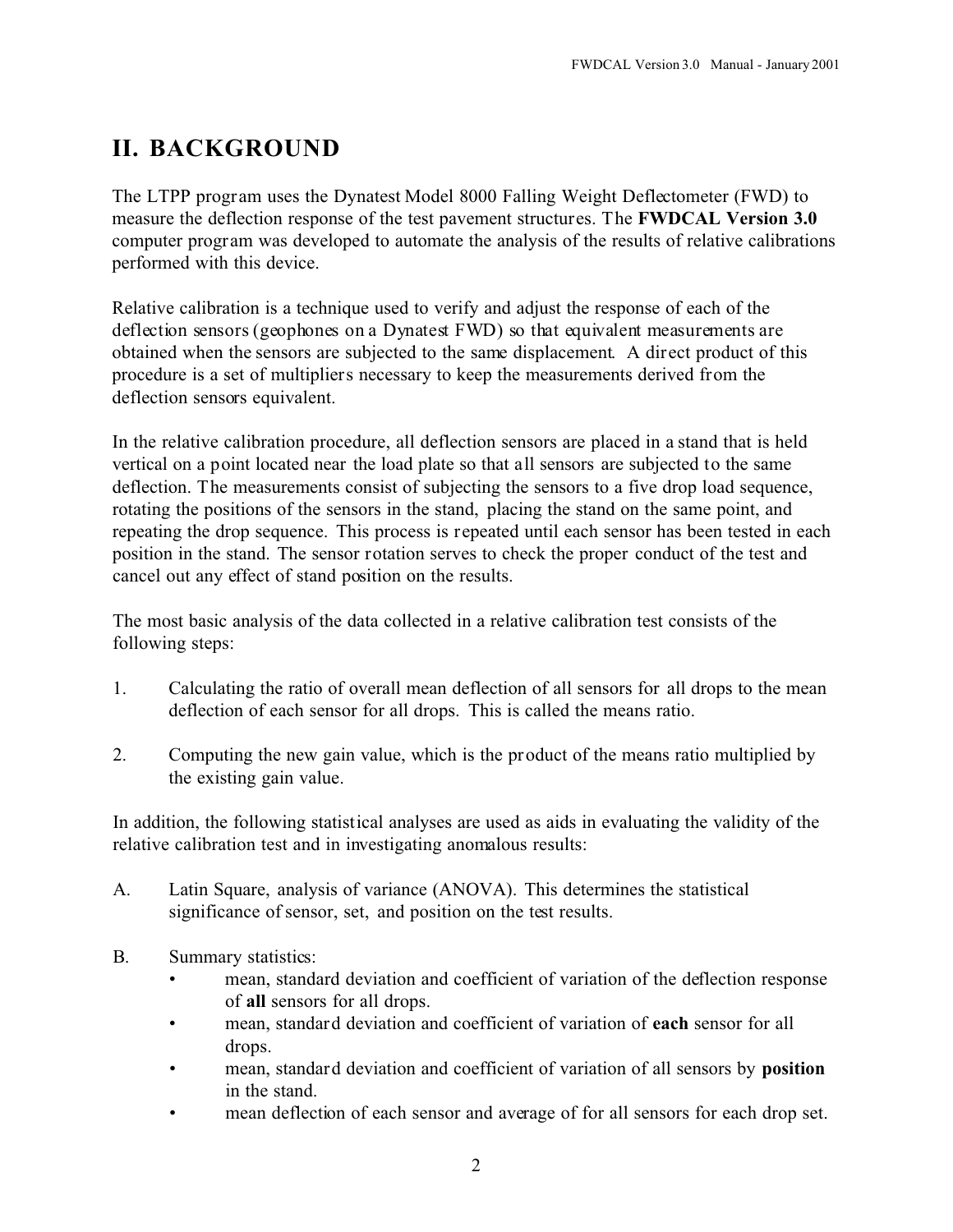- mean load for each drop set.
- mean, standard deviation and coefficient of variation of the load for all drops.
- C. Cochran homogeneity variance test. This statistical test is used to determine if the variance of each deflection sensor's response across all drops is equivalent.

The standard LTPP relative calibration procedure is presented in Appendix A.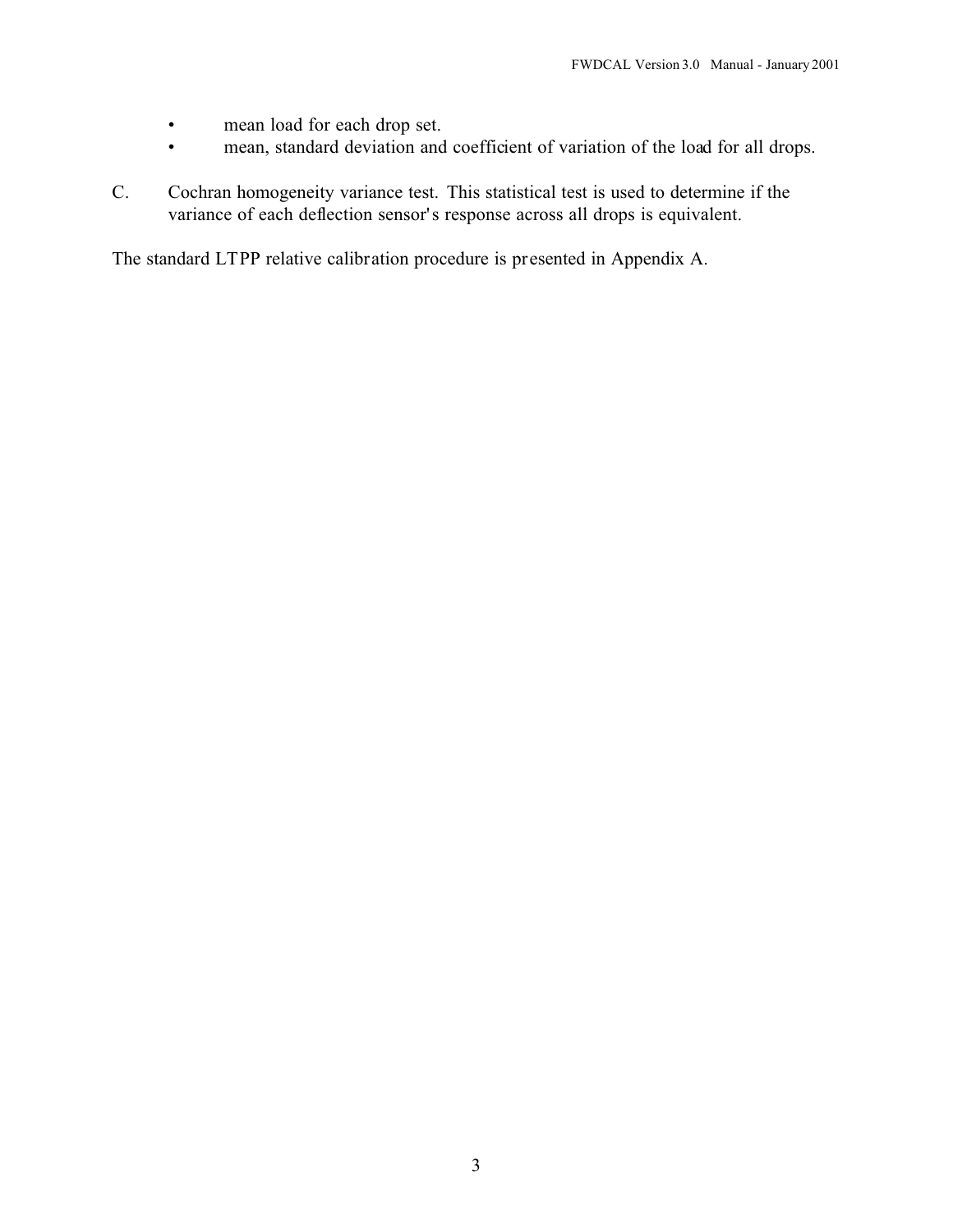# **III. PROGRAM DESCRIPTION**

The **FWDCAL Version 3.0** program contains three analysis options:

- 1. Standard Analysis
- 2. Replace Geophone Analysis
- 3. Reference-Relative Calibration.

The Standard Analysis is designed for use in interpreting the results when a relative calibration is performed as a stand-alone procedure such as for routine checks (e.g. monthly).

The Replace Geophone Analysis is used when one of the geophones is replaced without an immediate reference calibration. In the Replace Geophone Analysis, the response of the replacement geophone is not included in the computation of the overall average mean response of all geophones.

The Reference-Relative Calibration is designed to be used for the relative calibration performed in conjunction with the LTPP reference calibration procedure. This analysis option computes the average new gain setting for a series of three tests.

The program is written in Microsoft® QuickBasic<sup>™</sup>4.5. It uses a proprietary file selection routine written by LAW PCS, a LAWGIBB Group member, and commercial routines written by Crescent Software for the menus and windows. A listing of the **FWDCAL Version 3.0** program is presented in Appendix B. The routines from Crescent Software are not included in the listing.

All of the analyses follow the same basis steps – FWD data file input, data analysis (Gains table, Latin square ANOVA, and summary statistics), and program output. These topics are described in the following sections.

#### **FWD Data File Input**

Each Dynatest FWD data file consists of header information and data block(s). The first 40 lines of the Dyna25 data file (25CAL), and the first 37 lines of a Version 10/20 file contain the header information. An example Dyna25data file header is shown in Figure 1. An example of a Version 10/20 header file is included in Appendix D, Figure D1. The second part of the data file, known as the data block, consists of the loads, deflections, temperatures and station information. A data file that contains only one header block can contain multiple data block sets (data sets).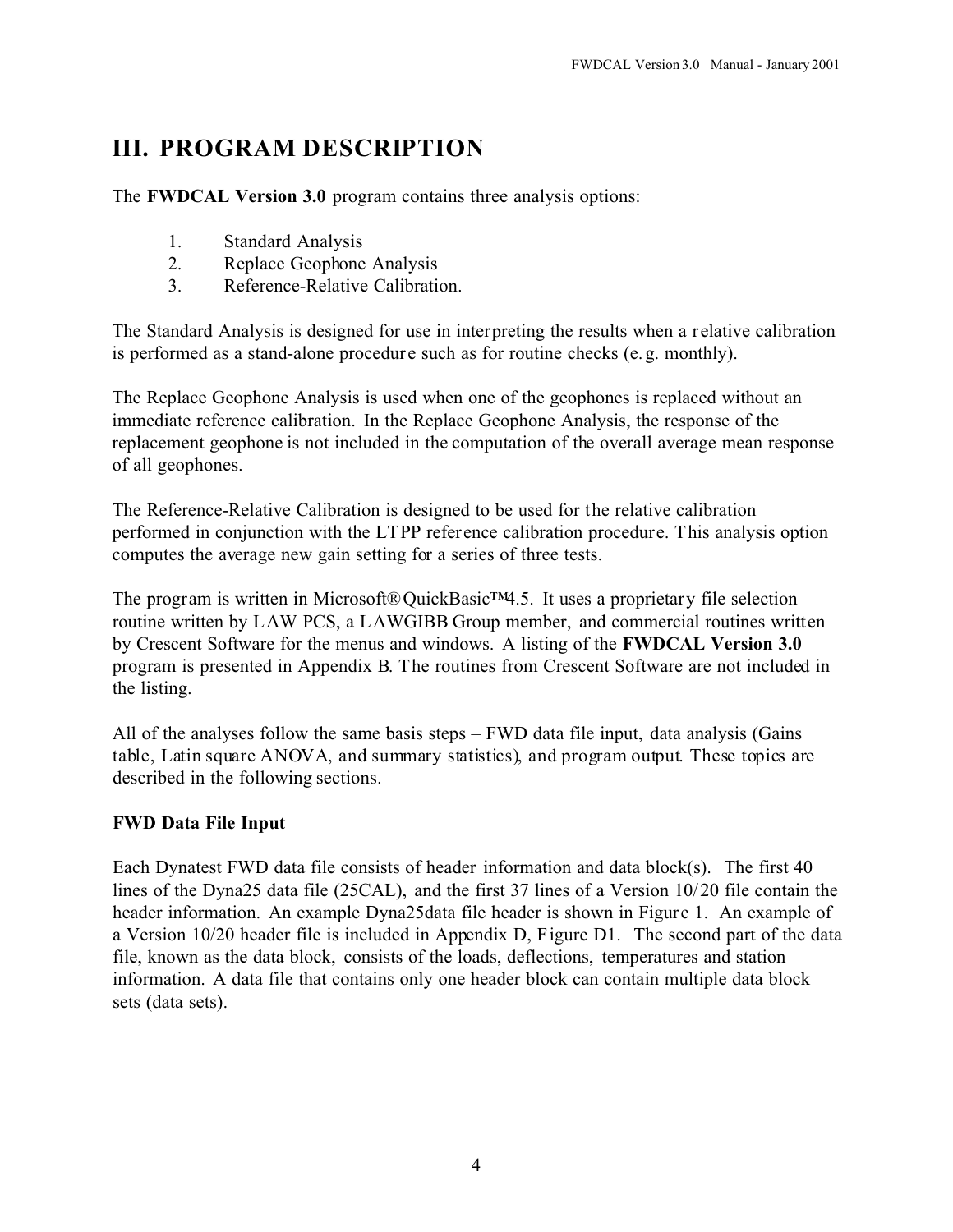| Line<br>No.                                                                                                                                                                                                      | <b>File Contents</b>                                                                                                                                                                                                                                                                                                                                                                                                                                                                                                                                                                                                                                                                                                                                                                                                                                                                                                                                                                                                                                                                                                                                                                                                                                                                                                                                                                        |
|------------------------------------------------------------------------------------------------------------------------------------------------------------------------------------------------------------------|---------------------------------------------------------------------------------------------------------------------------------------------------------------------------------------------------------------------------------------------------------------------------------------------------------------------------------------------------------------------------------------------------------------------------------------------------------------------------------------------------------------------------------------------------------------------------------------------------------------------------------------------------------------------------------------------------------------------------------------------------------------------------------------------------------------------------------------------------------------------------------------------------------------------------------------------------------------------------------------------------------------------------------------------------------------------------------------------------------------------------------------------------------------------------------------------------------------------------------------------------------------------------------------------------------------------------------------------------------------------------------------------|
|                                                                                                                                                                                                                  | Column<br>12345678901234567890123456789012345678901234567890123456789012345678901234567890                                                                                                                                                                                                                                                                                                                                                                                                                                                                                                                                                                                                                                                                                                                                                                                                                                                                                                                                                                                                                                                                                                                                                                                                                                                                                                  |
| $\mathbf{1}$<br>$\overline{c}$<br>3<br>$\overline{4}$<br>5<br>$\sqrt{6}$<br>$\overline{7}$<br>8<br>9<br>10<br>11<br>12<br>13<br>14<br>15<br>16<br>17<br>18<br>19<br>20<br>21<br>22<br>23<br>24<br>25<br>26<br>27 | $\pmb{\mathsf{H}}$<br>5001, 25.11, 1, 40, 3, 1, "Spring 94<br>", "8002-131", "9000-098"<br>5002, "25CAL<br>", "LTPPREL4"<br>5003, "SYSOP<br>5010, 0, 0, 0, 0, 0, 0, 0, 5, 1, 0, 0, 0, 0, 0, 1, 0, 0, 0, 0, 0, 0, 0, "H25"<br>5011, 0, 1, 2000, 09, 26, 15, 39, 2, "Wed", 269<br>5200, "F0188 ", 2, 1.001, 86.8, -1.83, 7.339<br>5201, "1930<br>", 4, 0.993, 1.020<br>", 4, 0.993, 1.012<br>5202, "1931<br>",4,0.993,1.016<br>",4,0.994,1.037<br>5203, "1923<br>5204, "1924<br>", 4, 0.997, 1.005<br>5205, "1928<br>", 4, 0.995, 1.015<br>5206, "1932<br>", 4, 0.999, 1.046<br>5207, "1927<br>", 4, 0.991, 1.032<br>5208, "1921<br>5209, "1929<br>", 4, 0.992, 1.032<br>", 0, 0.000, 0.000<br>5210, "NA<br>5211, "NA<br>", 0, 0.000, 0.000<br>5212, "NA<br>", 0, 0.000, 0.000<br>5213, "NA<br>", 0, 0.000, 0.000<br>5214, "NA<br>", 0, 0.000, 0.000<br>", 0, 0.000, 0.000<br>5215, "NA<br>", 0, 0.000, 0.000<br>5216, "NA<br>5217, "NA<br>", 0, 0.000, 0.000<br>5218, "NA<br>", 0, 0.000, 0.000<br>1000, 1200, 1500, 1800, NO<br>5020, 150,<br>0, 200, 400,<br>600.<br>800,<br>, $N0$<br>$, N0$ , $N0$<br>, $N0$<br>, $N0$<br>, N0<br>$\sim N0$<br>, N0<br>5021, 300,<br>0, 0,<br>$\mathbb{O}$ ,<br>0, N0<br>$\circ$ ,<br>$\mathbb{0}$ ,<br>$\circ$ .<br>$\mathbf{0}$ ,<br>$, N0$ , $N0$<br>, N0<br>, $NO$<br>, N0<br>, $N0$<br>, $\rm N0$<br>, $N0$<br>5022, 0, 200, 208, 50, 100, 200, 390 |
| 28<br>29<br>30<br>31<br>32<br>33<br>34<br>35<br>36<br>37<br>38<br>39<br>40                                                                                                                                       | 5023, 1, 3, 2, N0<br>$, N0$ , $N0$<br>328, 1, 1<br>$\,$ , NO $\,$<br>$\overline{ }$<br>5024, 0, 0, 0, 0, 0, 0,<br>2, 1.0, 0, 0, 0, 120<br>3, 2.0,<br>4621,<br>5029.<br>1,<br>45 <sub>1</sub><br>71034<br>5030, "ANY CHANGES MADE AT SYSOP LEVEL "<br>$\mathbf{u}$<br>5031, "RENO DOT<br>5032, "31092600<br>$5301, 0, 1, 3, 5,$ 0, 1, 1,<br>0.0, 2000, 09, 26, 15, 39<br>$\mathbf{u}$<br>$5302, 0, 1, 8, 2, 0, 0, 0, 0,$ "Monthly Relative Calibration<br>5303, 0, 0.0, 27.3, 31.0<br>п<br>5041, "Previous test:<br>$\mathbf{H}$<br>$5042$ , "Next Test(s):<br>п<br>$5043,$ "<br>π<br>$5044,$ "                                                                                                                                                                                                                                                                                                                                                                                                                                                                                                                                                                                                                                                                                                                                                                                              |

**Figure 1. Example of Dyna25 FWD header block**.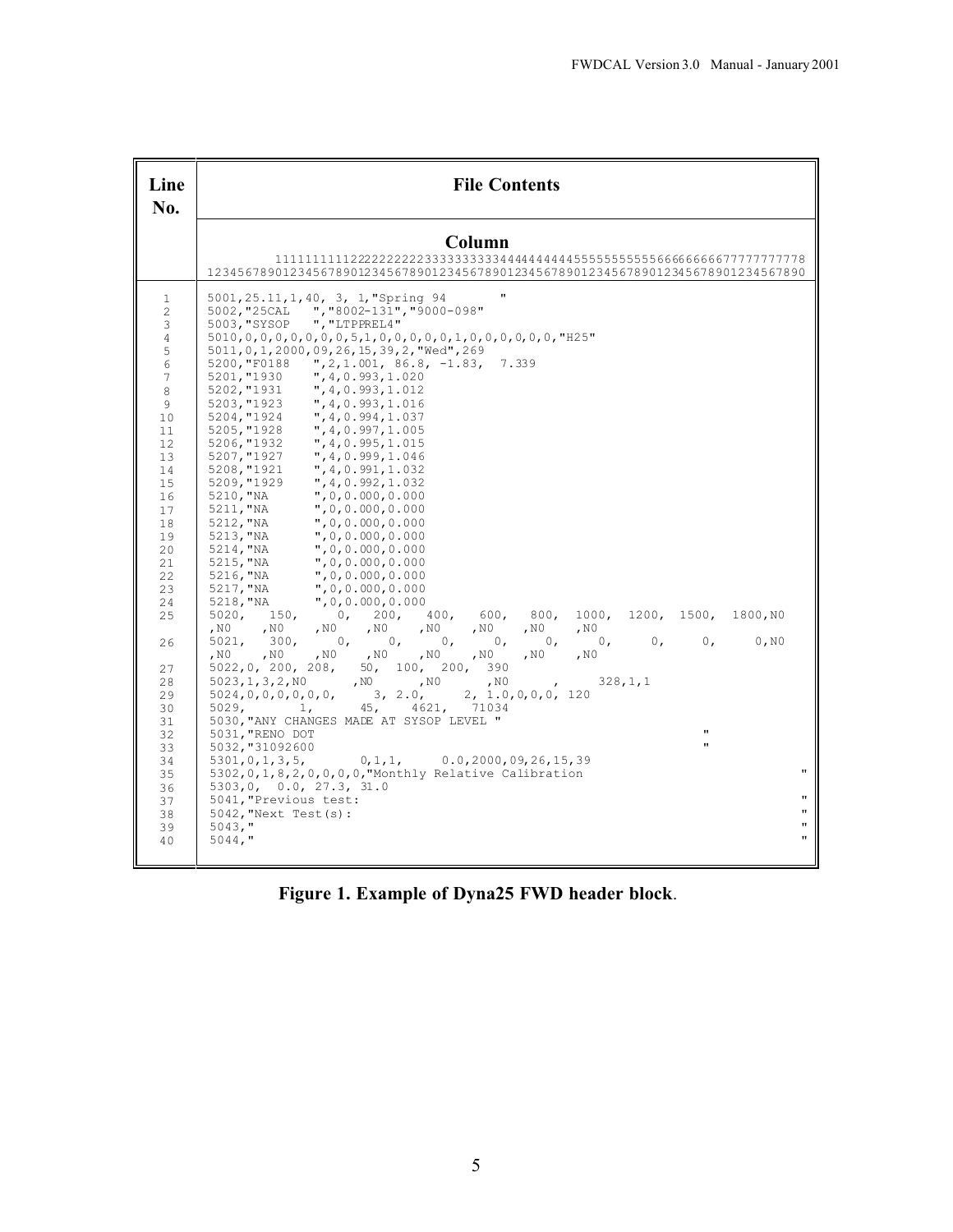The user is alerted if the Dynatest FWD operating software is not version 10, 20, or Dyna25 (edition 25.xx) or the selected file contains something other than a Dynatest FWD calibration file. The program is terminated if either of the following conditions are found during the checks performed on the header block:

- The number of sensors is not equal to 7 for version 10 or 20.
- The number of sensors is not equal to 9 for Dyna25.

Other information determined from the header block and used by the program includes:

- Units for data collection, English or Metric
- Data collection date
- FWD serial number
- Deflection sensor gain settings
- Operators' names

A Dyna25 data block starts with LIN 5301 containing the station and date, LIN 5302 containing operator comments, and LIN 5303 containing temperature information. The remainder of the FWD data block consists of a repeating series of lines defining the test sequence of three seating drops and five recorded drops for each position arrangement. The first value in each line defines the drop number in the test sequence, the second value is the load, and the remaining values are the recorded deflections for each sensor starting with sensor number one. The position in the data file of the deflection value for each sensor does not change regardless of the actual position of the sensor in the stand. An excerpt from a Dyna25 FWD relative calibration data block is shown in Figure 2.

The Version 10/20 data block consists of a repeating series of lines defining the test sequence of five repeat drops for each position arrangement. The first line in the data block identifies the location (station) of the test, the character "S" always occupies the first column in this line. The lines following are the data recorded for each drop. If U.S. Customary units are used, the load and deflection data are written twice on the same line, once in metric and then in U.S. Customary units. If metric units are used, only the metric measurements are present. An example of a version 10/20 data block is included in Appendix D, Figure D2.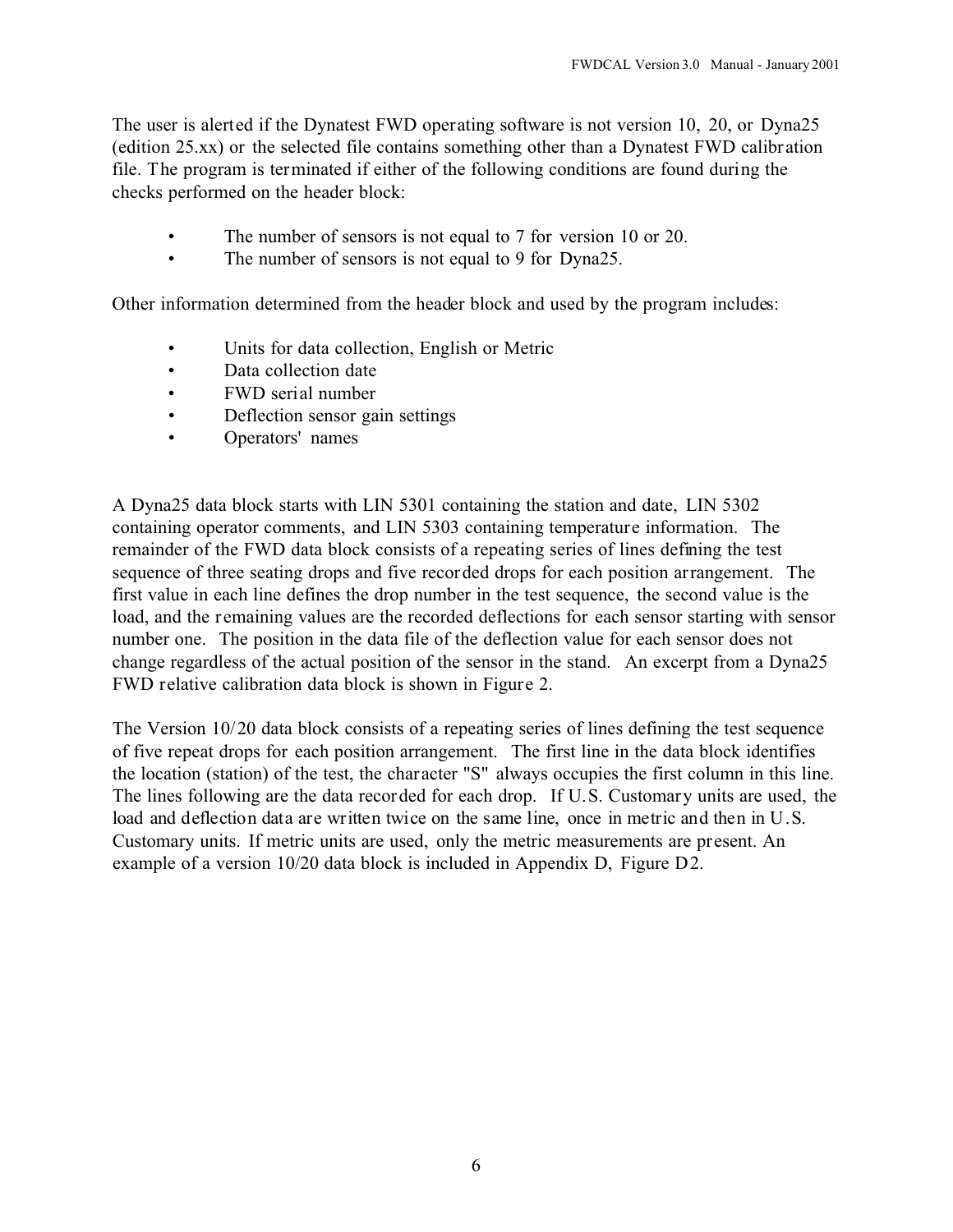#### **File Contents**

|     |                          |  |                                                                     | Column |  | 12345678901234567890123456789012345678901234567890123456789012345678901234567890 |  |
|-----|--------------------------|--|---------------------------------------------------------------------|--------|--|----------------------------------------------------------------------------------|--|
|     |                          |  | $5301, 0, 1, 3, 5,$ 0, 1, 1, NO $72000, 09, 26, 15, 39$             |        |  |                                                                                  |  |
|     |                          |  | $5302, 0, 1, 8, 2, 0, 0, 0, 0$ , "Monthly Relative Calibration      |        |  |                                                                                  |  |
|     | 5303, 0, 0.0, 27.3, 31.0 |  |                                                                     |        |  |                                                                                  |  |
| 4.  |                          |  | 990, 478.0, 478.3, 476.8, 477.9, 478.1, 478.3, 477.5, 478.1, 477.1  |        |  |                                                                                  |  |
| 5.  |                          |  | 993, 477.8, 478.5, 477.0, 478.2, 478.2, 478.3, 477.5, 477.8, 476.7  |        |  |                                                                                  |  |
| 6.  |                          |  | 995, 476.6, 477.2, 476.2, 477.1, 476.7, 477.2, 477.3, 477.1, 475.8  |        |  |                                                                                  |  |
| 7.  |                          |  | 998, 478.6, 479.2, 478.7, 479.9, 479.3, 479.7, 479.6, 479.4, 477.6  |        |  |                                                                                  |  |
| 8,  |                          |  | 1005, 477.4, 478.1, 477.4, 478.3, 477.8, 478.2, 478.2, 478.2, 476.4 |        |  |                                                                                  |  |
|     |                          |  |                                                                     |        |  |                                                                                  |  |
|     |                          |  | 로 이 사는 사이 사는 사이에 들어가 아들이 아니는 사이에 들어가 아들이 아니는 사이에 들어갔다.              |        |  |                                                                                  |  |
| 64, |                          |  | 987, 475.3, 476.1, 475.2, 476.0, 476.1, 475.9, 475.9, 475.3, 474.4  |        |  |                                                                                  |  |
| 68. |                          |  | 991, 481.4, 481.7, 480.2, 480.8, 480.7, 480.9, 480.6, 479.1, 479.9  |        |  |                                                                                  |  |
| 69. |                          |  | 997, 480.8, 480.9, 479.7, 480.3, 480.2, 480.1, 480.0, 478.6, 479.1  |        |  |                                                                                  |  |
| 70. |                          |  | 994, 480.0, 480.5, 479.2, 479.7, 479.5, 479.3, 479.5, 478.0, 478.3  |        |  |                                                                                  |  |
| 71. |                          |  | 997, 478.5, 478.6, 477.4, 478.1, 478.2, 477.9, 477.8, 476.8, 476.9  |        |  |                                                                                  |  |
| 72, |                          |  | 987, 476.7, 476.8, 475.8, 476.9, 477.0, 477.0, 476.9, 476.0, 475.7  |        |  |                                                                                  |  |

#### **Figure 2. Excerpt from a Dyna25 FWD relative calibration data block.**

#### **Gains Table**

The relative gain settings for a Dynatest FWD are multipliers used to refine the deflection sensor calibration. The manufacturer generally sets these gains to 1.000. The FWD operating program allows the user to adjust these gain settings in the range 0.980 to 1.020. The primary result of the analysis on the relative calibration test data is the computation of new deflection sensor gain settings that will allow all sensors to produce equivalent results. The determination of the need to change gain settings is based on the amount of difference between the sensor responses. This information is provided by the **FWDCAL** program in the gains table.

The gains table contains the following information:

| <b>Sensor Number</b>        |   | This is the sensor number read from the header block.<br>This number should correspond to the position or channel<br>that the sensor is connected to on the FWD.                                                                                       |
|-----------------------------|---|--------------------------------------------------------------------------------------------------------------------------------------------------------------------------------------------------------------------------------------------------------|
| Sensor Serial Number        |   | This is the sensor serial number read from the header<br>block. Each sensor has a serial number assigned by the<br>manufacturer. This number is used by the FWD operating<br>program to determine the proper processing parameters<br>for each sensor. |
| <b>Existing Gain Factor</b> | - | This is the current gain setting read from the header<br>block.                                                                                                                                                                                        |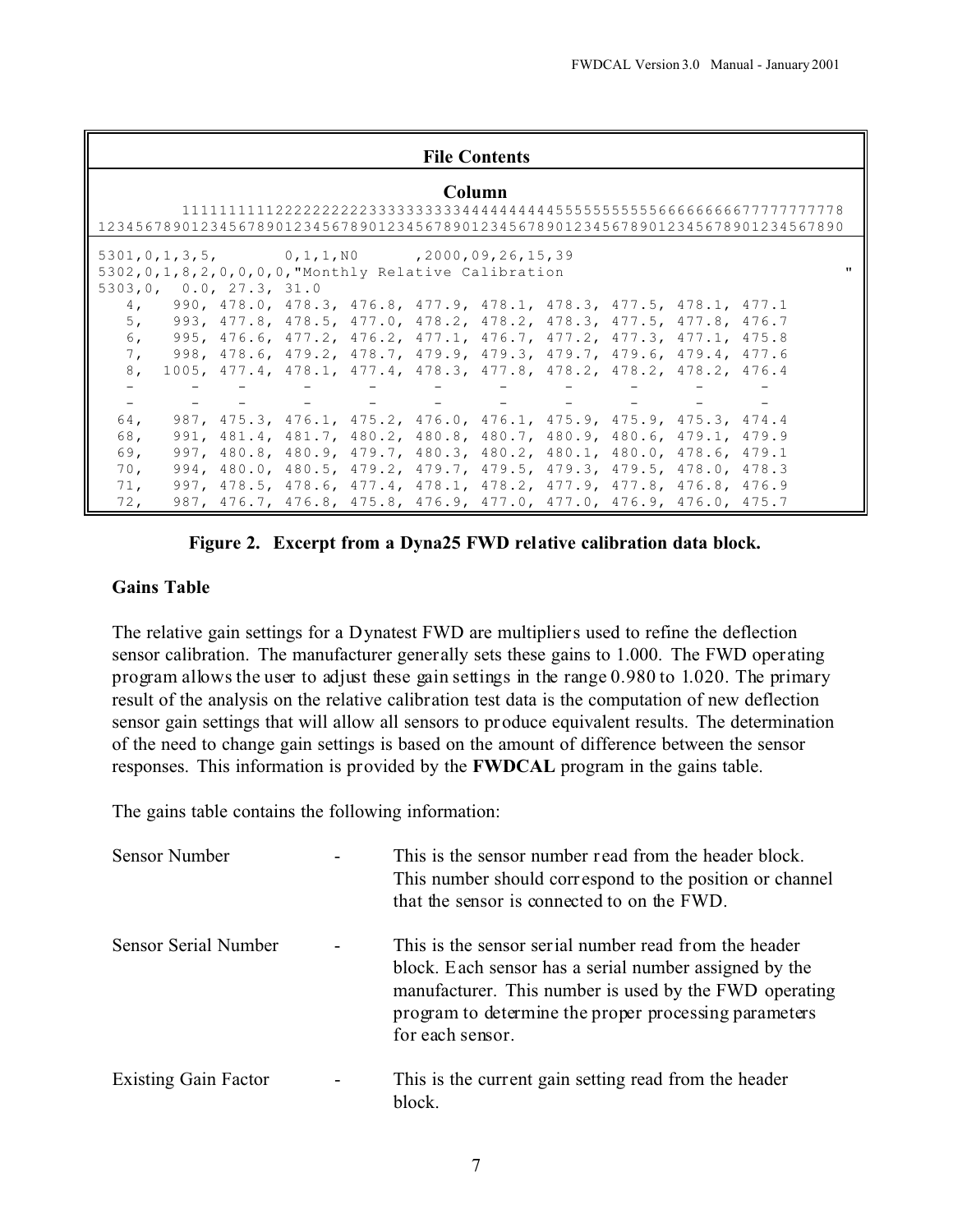| Means Ratio       |                | This is the computed ratio of the average response of all<br>sensors to the response of each individual sensor. A<br>tolerance range is set for this number to indicate the need<br>for adjustment of the gain factor. |
|-------------------|----------------|------------------------------------------------------------------------------------------------------------------------------------------------------------------------------------------------------------------------|
| New Relative Gain | $\blacksquare$ | This is the new relative gain factor computed from the<br>results of the test. This is the number that would be<br>entered into the FWD operating program if the gain<br>factors need to be changed.                   |

The overall mean deflection response is computed as follows:

$$
\overline{X}_{o} = \sum_{i=1}^{N_{\text{tr}} \times 2 \text{ in } N_{\text{tr}} \times N_{\text{tr}} \times N_{\text{tr}}} \frac{\delta n}{(N_{\text{tr}} \times N_{\text{tr}} \times N_{\text{tr}} \times N_{\text{tr}} \times N_{\text{tr}} \times N_{\text{tr}} \times N_{\text{tr}} \times N_{\text{tr}} \times N_{\text{tr}} \times N_{\text{tr}} \times N_{\text{tr}} \times N_{\text{tr}} \times N_{\text{tr}} \times N_{\text{tr}} \times N_{\text{tr}} \times N_{\text{tr}} \times N_{\text{tr}} \times N_{\text{tr}} \times N_{\text{tr}} \times N_{\text{tr}} \times N_{\text{tr}} \times N_{\text{tr}} \times N_{\text{tr}} \times N_{\text{tr}} \times N_{\text{tr}} \times N_{\text{tr}} \times N_{\text{tr}} \times N_{\text{tr}} \times N_{\text{tr}} \times N_{\text{tr}} \times N_{\text{tr}} \times N_{\text{tr}} \times N_{\text{tr}} \times N_{\text{tr}} \times N_{\text{tr}} \times N_{\text{tr}} \times N_{\text{tr}} \times N_{\text{tr}} \times N_{\text{tr}} \times N_{\text{tr}} \times N_{\text{tr}} \times N_{\text{tr}} \times N_{\text{tr}} \times N_{\text{tr}} \times N_{\text{tr}} \times N_{\text{tr}} \times N_{\text{tr}} \times N_{\text{tr}} \times N_{\text{tr}} \times N_{\text{tr}} \times N_{\text{tr}} \times N_{\text{tr}} \times N_{\text{tr}} \times N_{\text{tr}} \times N_{\text{tr}} \times N_{\text{tr}} \times N_{\text{tr}} \times N_{\text{tr}} \times N_{\text{tr}} \times N_{\text{tr}} \times N_{\text{tr}} \times N_{\text{tr}} \times N_{\text{tr}} \times N_{\text{tr}} \times N_{\text{tr}} \times N_{\text{tr}} \times N_{\text{tr}} \times N_{\text{tr}} \times N_{\text{tr}} \times N_{\text{tr}} \times N_{\text{tr}} \times N_{\text{tr}} \times N_{\text{tr}} \times N_{\text{tr}} \times N_{\text{tr}} \times N_{\text{tr}} \times N_{\text{tr}} \times N_{
$$

where,

| $X_{\scriptscriptstyle\alpha}$ |     | average deflection for all sensors.                               |
|--------------------------------|-----|-------------------------------------------------------------------|
| NumSens                        | $=$ | number of sensors (9 for LTPP Dyna25 FWD, 7 for Version           |
|                                |     | $10/20$ ).                                                        |
| NumSets                        | $=$ | number of drop sets (9 for LTPP Dyna25 relative calibration test, |
|                                |     | 7 for Version $10/20$ ). This should be equal to the number of    |
|                                |     | sensors and number of positions in the stand.                     |
| NumReps                        |     | number of repeat drops for each drop set, 5 for LTPP relative     |
|                                |     | calibration test.                                                 |
| ikl                            |     | deflection for sensor $i$ , drop set $k$ , and repeat drop $l$ .  |
|                                |     |                                                                   |

The mean deflection response for each sensor is computed as,

$$
\overline{X}_{i} = \sum_{k=1}^{Num\, \text{Sets}} \sum_{l=1}^{Num\, \text{Reps}} \frac{\delta u}{(N \text{tan} \text{Sets} \times N \text{tan} \text{Reps})}
$$
(2)

where,

*i* = Average deflection for sensor *i*.

The means ratio for each sensor is,

$$
Ri = \frac{\overline{X_o}}{\overline{X_i}}
$$
 (3)

where,

 $R_i$  = means ratio of sensor *i*.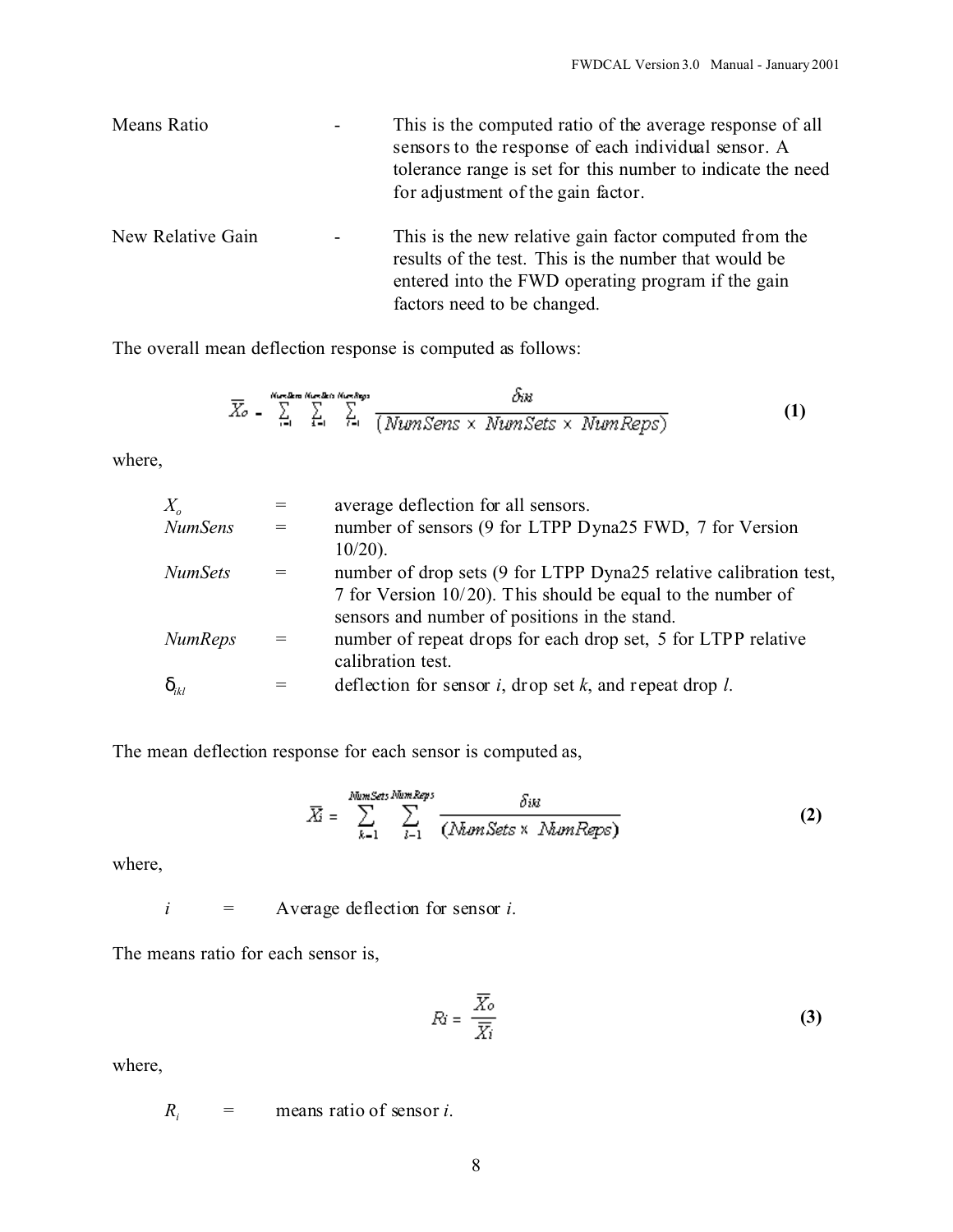The new relative gain factor is computed as,

$$
GFN(i) = GFE(i) \times Ri \tag{4}
$$

where,

 $G_{FN(i)}$  = new relative gain factor for sensor *i*.<br> $G_{FF(i)}$  = existing relative gain factor for sensor existing relative gain factor for sensor *i*.

The values of the means ratio are compared against a tolerance range of  $1.000 \pm 0.003$ . If the means ratio falls outside of this range a YES is displayed in the out of limit toler ance column in the gains table. The new relative gains are compared against a range from 0.980 to 1.020, which corresponds to the manufacturer's specified 2% tolerance. If a new relative gain value falls outside of this range, a YES is displayed in the out of limit 2% range column. The other messages displayed by the program are discussed in the program output portion of this document.

It is important to note that the geophones on a Dynatest FWD must be in the position indicated in the FWD operating softwar e. If the position of a geophone on the FWD is changed, a change must be made in the geophone set-up table in the operating program so that the program will not use incorrect gain and amplification factors for the geophone.

#### **Latin Square ANOVA**

The LTPP r elative calibration procedure was designed so that a statistical analysis of variance (ANOVA) procedure could be run on the results. The purpose of this procedure is to provide a tool for evaluating the validity of the relative calibration test and as an aid in interpreting its results. The results of the ANOVA indicate only statistical significance relative to the amount of unexplained variation present in the data set. By themselves, the ANOVA results do not necessarily indicate the need for a sensor gain change, that a test was not valid, or that a repeat test is needed. The ANOVA results must be evaluated relative to the information provided in the gains table and the summary statistics. **Statistical** significance in the ANOVA results does not necessarily imply **engineering** significance.

In the Latin Square ANOVA of the relative calibration test, *F* statistics are computed for each main effect (position, set, and sensor). The computed *F* values are compared to the critical *F* statistic – either 2.14 for seven sensors or 1.96 for nine sensors (5% confidence level). If a computed *F* values is less than the critical *F* statistic, then the effect is judged **not** to be statistically significant. If the computed *F* value is greater than the critical *F* statistic, then the effect is indicated as being statistically significant and instructional messages are displayed in the output. These messages are based on the results of both the gains table and the ANOVA, and are discussed in the program output portion of this document. The details of the Latin Square experiment design layout and computations are presented in Appendix C.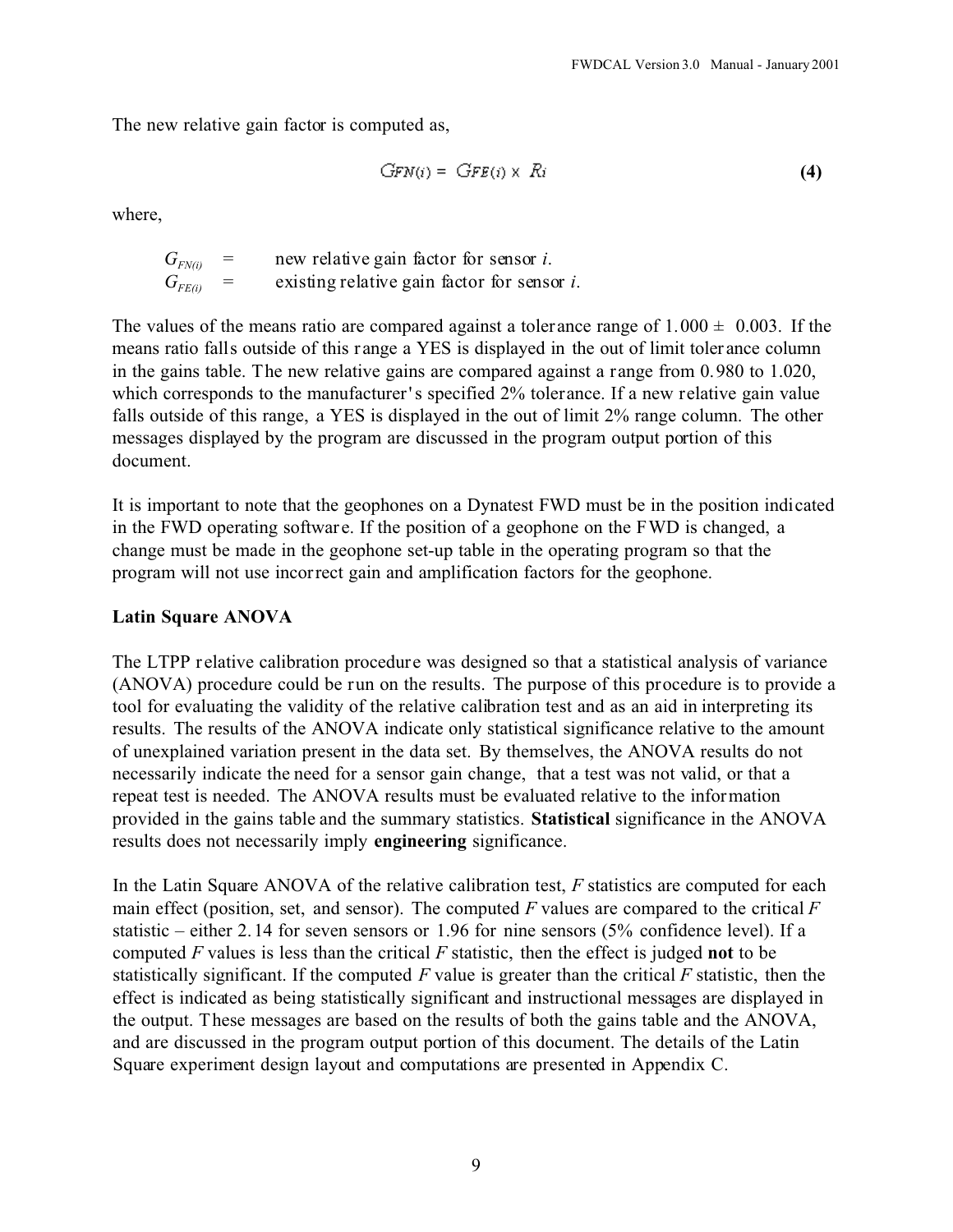#### **Summary Statistics**

The following summary statistics are produced by the program to aid in interpretation of the relative calibration test results:

- Mean deflection of each sensor and average for all sensors for each drop set.
- Mean, standard deviation and coefficient of variation of **each** sensor for all drops.
- Overall mean, standard deviation and coefficient of variation of the deflection response of **all** sensors for all drops.
- Mean, standard deviation and coefficient of variation of all sensors by **position** in the stand.
- Mean load for each drop set.
- Mean, standard deviation and coefficient of variation of the load for all drops.

The coefficient of variation is the standard deviation divided by the mean times 100.

These statistics can be helpful in interpreting the r esults of a relative calibration test. For example, the systematic variation in the load between drop sets can be directly observed. This can be the cause for the significance of drop set in the ANOVA. The cause for some anomalous results can also be easily identified. For example, it is easy to detect if the effect of one out of range sensor on the overall mean is causing another sensor to be indicated as out of range.

A test is performed on the significance of the variance between deflection sensors. This test is performed to determine if the variation in the response of a sensor is much greater than the other geophones. This can occur even though the mean response is the same as the other sensors. Cochran's test for the homogeneity of variances is used.

The Cochran statistic is

$$
g = \frac{LargestS_i^3}{\sum_{i=1}^{Name, Seny}} \tag{5}
$$

where

$$
S^{2} = \frac{(\text{NumSets} \times \text{NumReps}) \sum_{k=1}^{\text{NumSets}} \sum_{i=1}^{\text{NumRes}} \delta^{2}^{2}^{i} \mathcal{U} - \left(\sum_{k=1}^{\text{NumSets}} \sum_{i=1}^{\text{NumRes}} \delta^{i} \mathcal{U}\right)^{2}}{(\text{NumSets} \times \text{NumReps})(\text{NumSets} \times \text{NumReps} - 1)}
$$
(6)

| $S_i^2$        | $=$ $-$ | sample variance for deflection response of sensor <i>i</i> for all drops. |
|----------------|---------|---------------------------------------------------------------------------|
| <i>NumSets</i> | $=$ $-$ | number of drop sets.                                                      |
| <i>NumReps</i> | $=$     | number of repeat drops in each drop set.                                  |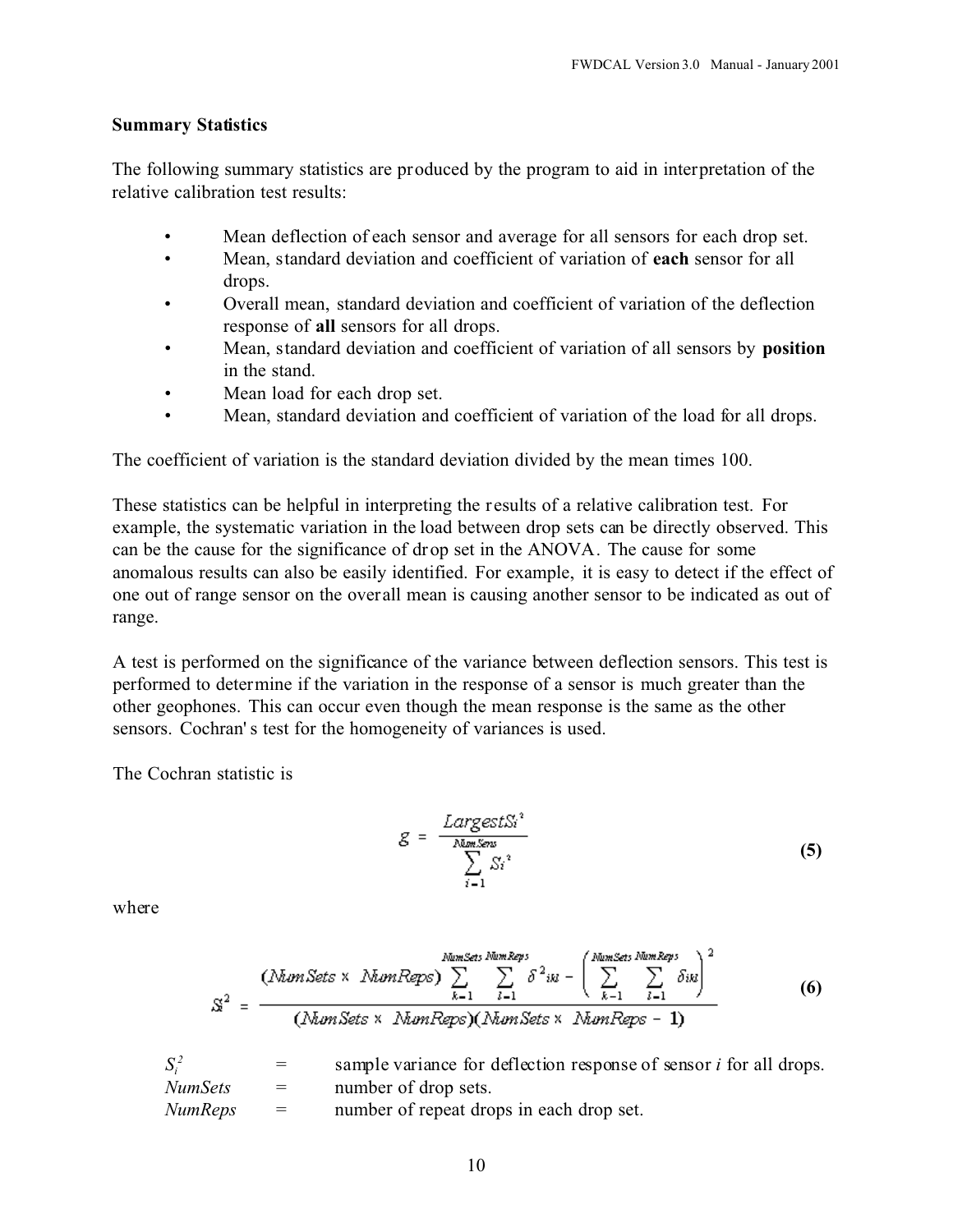To determine significance, the computed *g* value is compared against the critical *g*. If  $g >$ *g* , then the hypothesis of equal variances is rejected. This procedure provides a test on the homogeneity of the sensor variance and also provides an indication of which sensor has the greatest variance. The results of this test are only printed if the computed *g* value is in the critical region. For 7 sensors and 35 measurements,  $g_{0.05} = 0.2326$ , while for 9 sensors and 45 measurements,  $g_{0.05} = 0.1972$ 

### **Program Output**

The program output is organized into the following screens/pages:

- Gains Table
- ANOVA Table
- Deflection Input Data
- Summary Statistics

An example of the four page output file from the program is shown in Figures 3 through 6. The output file cr eated by the program has a name that consists of the original data file name with an extension of the form " $.C$ ", where:

- indicates type of analysis:  **S** for standard analysis,  **G** for replace geophone analysis, and  **R** - for Reference-relative calibration
- last character in data file name extension; for example it would be the  $(1)$ in the file name 59092289.RC**1**.

The program writes the output file to the same directory as specified in Control Screen 1 as the location of the FWD data file. The output file cannot be viewed or printed from within the program, but may be accessed externally using a text editor or word processing program.

The following information read from the input data file header block is printed on every page:

- FWD Serial Number
- Data of Calibration
- Data File Name
- Operator Name
- Data Set  $#$  of  $#$ . This indicates the data set number when multiple data blocks are included in a file with only one header block. If a file contains a single data set, then Data Set 1 of 1 will be displayed.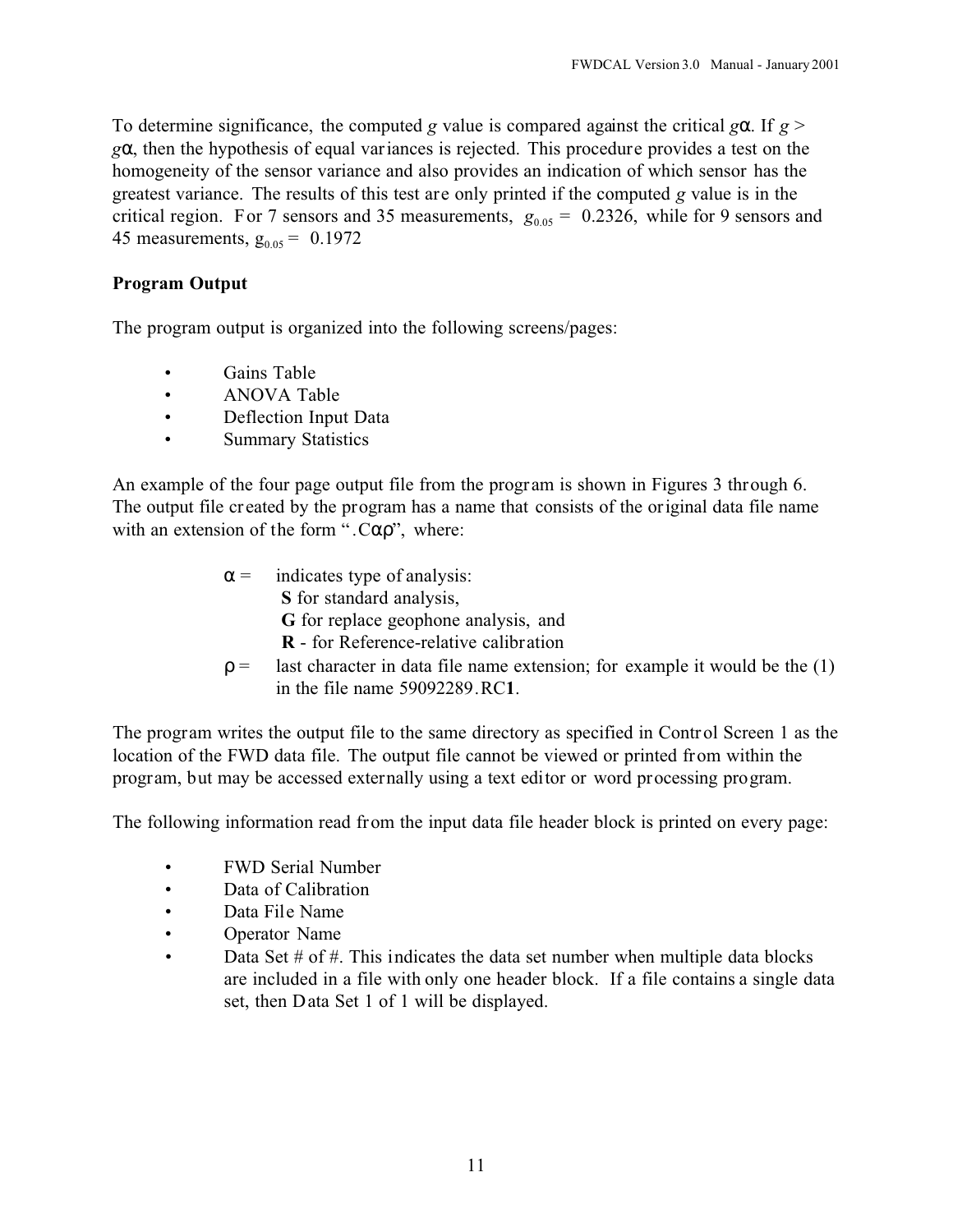| SHRP FWD Relative Calibration - Analysis of Variance - Means and Gains Table<br>FWD SN: 8002-131<br>Calibration Date: 09-26-2000<br>Data File Name: 31093000.F25<br>Data Set 1 of 1<br>Operator: ANY CHANGES MADE AT SYSOP LEVEL |        |             |        |                               |              |          |  |  |
|----------------------------------------------------------------------------------------------------------------------------------------------------------------------------------------------------------------------------------|--------|-------------|--------|-------------------------------|--------------|----------|--|--|
|                                                                                                                                                                                                                                  | Sensor | Existing    | Means  | $N \in W$                     | Out of Limit |          |  |  |
| Sensor #                                                                                                                                                                                                                         | S/N    | Gain Factor |        | Ratio Relative Gain Tolerance |              | 2% Range |  |  |
| $\mathbf{1}$                                                                                                                                                                                                                     | 1930   | 0.993       | 1,0000 | 0.993                         | NO.          | ΝO       |  |  |
| 2                                                                                                                                                                                                                                | 1931   | 0.993       | 0.9991 | 0.992                         | NO.          | NO.      |  |  |
| 3                                                                                                                                                                                                                                | 1923   | 0.993       | 1.0016 | 0.995                         | NO.          | NO.      |  |  |
| 4                                                                                                                                                                                                                                | 1924   | 0.994       | 0.9998 | 0.994                         | NO.          | NO.      |  |  |
| 5                                                                                                                                                                                                                                | 1928   | 0.997       | 0.9999 | 0.997                         | NO.          | NO.      |  |  |
| 6                                                                                                                                                                                                                                | 1932   | 0.995       | 0.9990 | 0.994                         | NO.          | NO       |  |  |
| 7                                                                                                                                                                                                                                | 1927   | 0.999       | 0.9994 | 0.998                         | NO.          | NO.      |  |  |
| 8                                                                                                                                                                                                                                | 1921   | 0.991       | 0.9999 | 0.991                         | NO.          | NO.      |  |  |
| 9                                                                                                                                                                                                                                | 1929   | 0.992       | 1.0013 | 0.993                         | NO.          | ΝO       |  |  |
|                                                                                                                                                                                                                                  |        |             |        |                               |              |          |  |  |

**Figure 3. Example print of output file for the Gains Table.**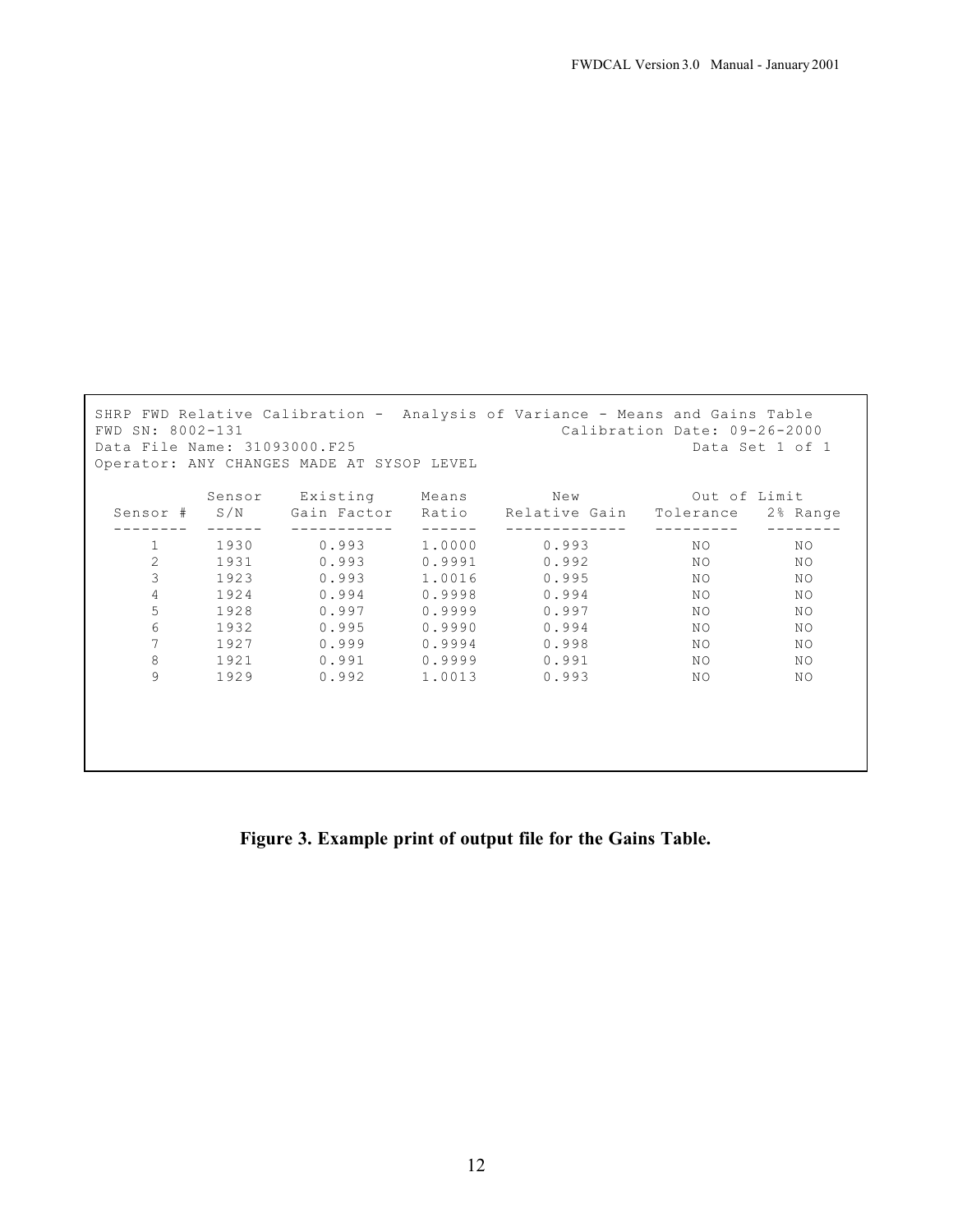SHRP FWD Relative Calibration - Analysis of Variance - Latin Square ANOVA Table FWD SN: 8002-131 Calibration Date: 09-26-2000 Data File Name: 31093000.F25 **Data Set 1 of 1** Operator: ANY CHANGES MADE AT SYSOP LEVEL Variation Sum of Degrees of Mean Computed Critical Source Squares Freedom Square F F ----------- --------- ---------- --------- -------- -------- Position 4.59E+01 8 5.74E+00 2.22 1.96 Set 6.18E+02 8 7.72E+01 29.84 1.96 Sensor 6.77E+01 8 8.46E+00 3.27 1.96 Error 9.83E+02 380 2.59E+00 TOTAL 1.71E+03 404 Set, sensor, and stand position are statistically significant at the 5% level. Although gain changes are not indicated, these results are suspect. A repeat calibration is required after conditioning with 50+ drops at height 3. Extra care should be taken to properly seat the geophones and hold the stand vertical with moderate downward pressure. If deflections from the last 10 drops vary more than 1 mil (25.4 microns) repeat the calibration at a new location. If this message appears in subsequent tests, contact your supervising engineer for further instructions.

**Figure 4. Example print of output file of the ANOVA Table.**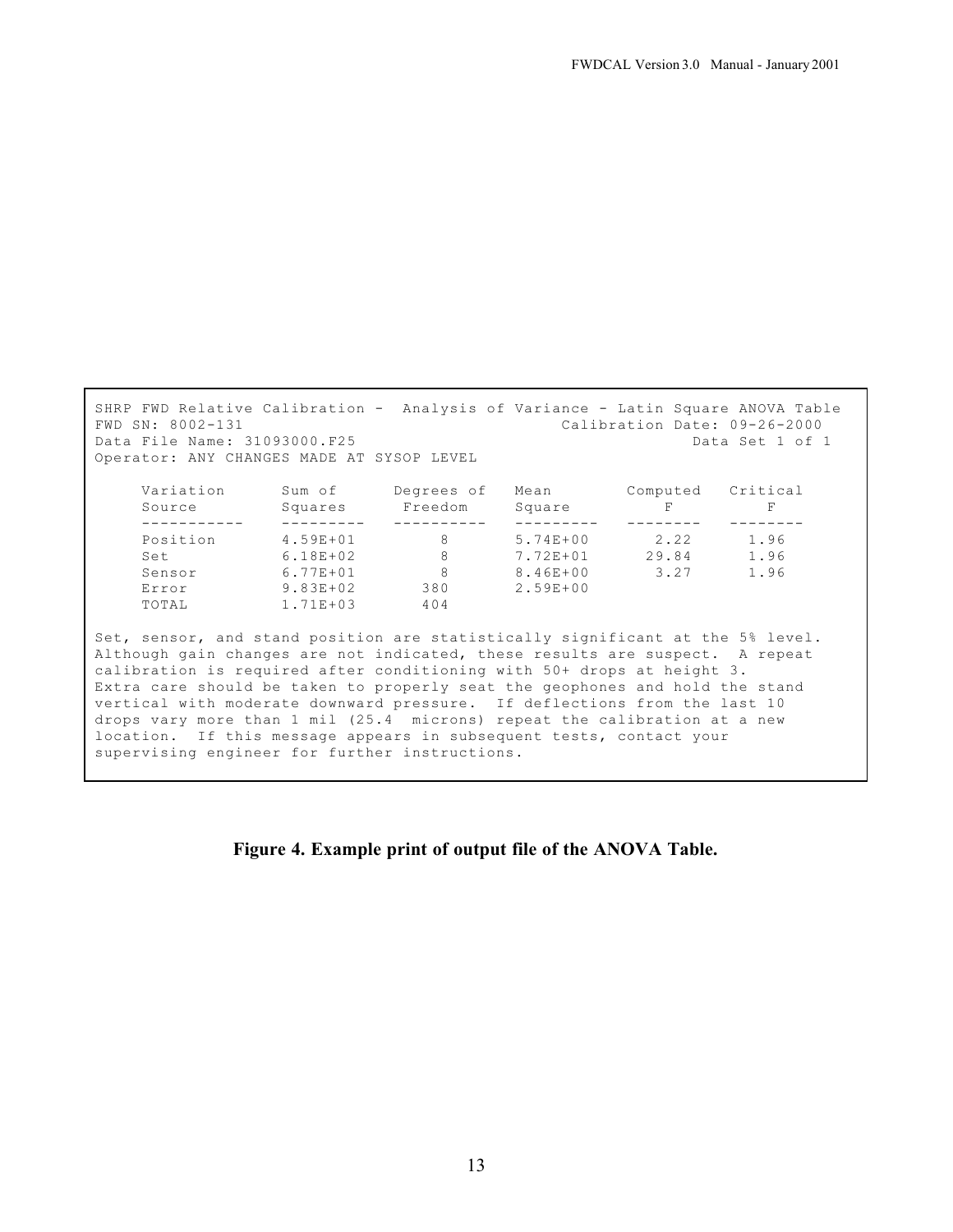| FWD SN: 8002-131                                                                                                                                 |                                   |                                           |                                           | Relative Calibration - Input Data                                    |                                                       |                                           | Calibration Date: 09-26-2000                                                                                                                    |                                                             |                                           |                                                 |  |
|--------------------------------------------------------------------------------------------------------------------------------------------------|-----------------------------------|-------------------------------------------|-------------------------------------------|----------------------------------------------------------------------|-------------------------------------------------------|-------------------------------------------|-------------------------------------------------------------------------------------------------------------------------------------------------|-------------------------------------------------------------|-------------------------------------------|-------------------------------------------------|--|
| Data File Name: 31093000.F25                                                                                                                     |                                   |                                           |                                           |                                                                      |                                                       |                                           |                                                                                                                                                 |                                                             | Data Set 1 of 1                           |                                                 |  |
| Operator: ANY CHANGES MADE AT SYSOP LEVEL                                                                                                        |                                   |                                           |                                           |                                                                      |                                                       |                                           |                                                                                                                                                 |                                                             |                                           |                                                 |  |
| Set Drop Load<br>$\#$<br>$\#$<br>$---$                                                                                                           | kPa                               | Df1                                       | Df2                                       | Deflections<br>Df3<br>------ ------ -                                | Df4                                                   | Df5                                       | Df6                                                                                                                                             | Df7                                                         | Df8                                       | Df9                                             |  |
| $\,1\,$<br>$\mathbf{1}$<br>$\,1$<br>$\mathbf{2}$<br>$\mathbf{1}$<br>3<br>$\overline{4}$<br>$1\,$<br>$\,1$<br>5 <sub>1</sub>                      | 990<br>993<br>995<br>998<br>1,005 | 477.8<br>476.6<br>478.6<br>477.4          | 478.1                                     | 478.5 477.0 478.2<br>477.2 476.2 477.1<br>479.2 478.7 479.9<br>477.4 | 478.3                                                 | 477.8                                     | 478.0 478.3 476.8 477.9 478.1 478.3 477.5 478.1<br>478.2 478.3 477.5 477.8<br>476.7 477.2 477.3 477.1<br>479.3 479.7 479.6 479.4 477.6<br>478.2 | 478.2                                                       | 478.2                                     | 477.1<br>476.7<br>475.8<br>476.4                |  |
| $\sqrt{2}$<br>$\,1$<br>$\sqrt{2}$<br>$\mathbf{2}$<br>$\overline{c}$<br>3<br>$\sqrt{2}$<br>$\overline{4}$<br>$\sqrt{2}$<br>5                      | 988<br>990<br>999<br>992<br>989   | 479.4<br>476.5<br>478.9<br>477.6<br>476.0 | 481.0<br>479.1<br>477.0                   | 482.0 480.8<br>477.8 476.1<br>479.7<br>477.6<br>476.1                | 482.4<br>476.8<br>481.1<br>478.5<br>476.9             | 480.8<br>478.7                            | 481.6 482.2<br>477.0 477.7 477.4 477.0<br>481.2<br>476.5 477.5 477.4 477.4 476.2                                                                | 481.5<br>478.9 478.6 478.4                                  | 481.4<br>480.6 480.3                      | 480.6<br>476.2<br>479.6<br>477.9                |  |
| $\ensuremath{\mathsf{3}}$<br>$\mathbf{1}$<br>$\mathfrak{Z}$<br>$\mathbf{2}$<br>$\mathfrak{Z}$<br>3<br>$\mathfrak{Z}$<br>$\overline{4}$<br>3<br>5 | 997<br>990<br>997<br>982<br>986   | 482.7<br>481.7<br>479.1<br>475.8<br>477.7 | 481.3<br>480.4<br>478.3<br>476.0<br>477.3 | 481.8<br>481.0<br>478.2<br>474.6<br>476.8                            | 483.0<br>482.0<br>478.9<br>474.9<br>477.6             | 483.1<br>475.1<br>477.8                   | 483.4<br>482.0 482.1 482.1 481.9 480.8<br>479.2 479.8<br>475.7<br>478.2                                                                         | 479.3<br>475.9<br>477.9                                     | 482.6 482.7<br>479.2 478.0<br>476.2 475.2 | 481.8<br>477.7 476.7                            |  |
| 4<br>$\mathbf{1}$<br>$\overline{4}$<br>$\mathbf{2}$<br>4<br>3<br>$\overline{4}$<br>4<br>$\overline{4}$<br>5                                      | 989<br>996<br>994<br>1,002<br>994 | 478.5<br>481.6<br>482.2<br>481.7<br>482.9 | 479.6<br>481.9<br>482.4<br>482.0<br>483.1 | 477.7<br>479.6<br>479.8<br>479.6                                     | 477.6<br>481.7<br>482.3<br>481.7<br>480.3 483.2       | 481.4<br>482.1<br>481.5<br>482.9          | 477.2 478.4<br>482.2<br>483.1<br>482.5<br>484.1                                                                                                 | 478.4<br>482.8<br>483.6<br>483.0<br>484.1                   | 478.2<br>481.6<br>481.9<br>483.1          | 478.0<br>481.1<br>482.4 482.0<br>481.3<br>482.4 |  |
| 5<br>$\mathbf{1}$<br>$\frac{5}{5}$<br>$\sqrt{2}$<br>3<br>5<br>$\overline{4}$<br>5<br>5                                                           | 998<br>997<br>991<br>992<br>998   | 480.9<br>480.7<br>479.6<br>479.5<br>478.8 | 481.6<br>481.0<br>480.0<br>480.0<br>479.2 | 480.2<br>478.5<br>477.9                                              | 479.7<br>479.5 479.0<br>478.6 478.4<br>478.2<br>477.8 | 479.6<br>479.4<br>478.6                   | 481.0 482.0 481.9<br>480.7 481.8 481.3<br>480.2<br>479.6                                                                                        | 480.5 479.7 479.9<br>479.6<br>479.1                         | 481.5<br>481.0<br>479.6<br>479.1          | 480.5<br>479.9<br>479.2<br>478.9<br>478.2       |  |
| 6<br>$\mathbf{1}$<br>6<br>$\mathbf{2}$<br>$\epsilon$<br>3<br>6<br>$\overline{4}$<br>6<br>5                                                       | 999<br>994<br>996<br>998<br>996   | 477.9<br>477.1<br>476.9<br>477.1<br>477.8 | 478.2<br>477.1<br>477.0<br>477.4<br>478.2 | 477.1<br>476.2<br>476.0<br>477.4                                     | 477.8<br>477.0<br>476.9<br>476.3 477.2<br>478.2       | 476.3<br>476.6<br>477.0                   | 477.2 478.1<br>477.3<br>476.0 477.5 476.9 477.0<br>477.8                                                                                        | 477.6<br>476.9<br>477.5 477.0<br>478.5                      | 477.8<br>477.0<br>477.1<br>477.8          | 477.1<br>476.4<br>476.5<br>476.6<br>477.1       |  |
| $\overline{7}$<br>$\mathbf{1}$<br>$\boldsymbol{7}$<br>2<br>$7^{\circ}$<br>$\mathcal{S}$<br>7<br>$\overline{4}$<br>7<br>5                         | 993<br>996<br>992<br>994<br>991   | 480.2<br>479.3<br>477.9<br>476.3<br>475.4 | 479.7<br>478.6<br>476.0                   | 481.0 479.4 480.5                                                    | 478.6 479.5<br>474.9 475.6                            | 475.4                                     | 480.0 479.3 480.4<br>479.2 478.9 479.4<br>477.2 478.1 477.9 477.5 478.0 478.1<br>476.9 475.6 476.6 476.3 476.1 476.4 476.5 475.9<br>475.4       | 475.5                                                       | 480.5<br>479.4<br>475.4                   | 479.9<br>478.9<br>477.3<br>474.8                |  |
| 8<br>$\mathbf{1}$<br>$\,8\,$<br>$\mathbf{2}$<br>$\,8\,$<br>$\mathsf 3$<br>$\,8\,$<br>$\overline{4}$<br>$\,8\,$<br>5                              | 991<br>990<br>991<br>996<br>987   | 479.5<br>478.5<br>476.5<br>478.1<br>475.3 | 479.5<br>478.9<br>476.8<br>478.4<br>476.1 | 478.4<br>477.8<br>475.7<br>477.7<br>475.2                            | 479.1<br>478.6<br>476.5<br>478.4<br>476.0             | 479.4<br>478.8<br>476.7<br>478.6<br>476.1 | 479.0<br>476.5<br>478.4<br>475.9                                                                                                                | 478.0 479.0<br>478.5 477.7 478.5<br>476.0<br>478.0<br>475.9 | 476.4<br>478.1<br>475.3                   | 478.6<br>478.0<br>475.4<br>477.2<br>474.4       |  |
| 9<br>$\,1$<br>$\mathsf 9$<br>$\mathbf{2}$<br>9<br>3<br>9<br>$\sqrt{4}$<br>9<br>5                                                                 | 991<br>997<br>994<br>997<br>987   | 481.4<br>480.8<br>480.0<br>478.5<br>476.7 | 481.7<br>480.9<br>480.5<br>478.6<br>476.8 | 480.2<br>479.7<br>479.2<br>477.4<br>475.8                            | 480.8<br>480.3<br>479.7<br>478.1<br>476.9             | 480.7<br>480.2<br>479.5<br>478.2<br>477.0 | 480.9<br>480.1<br>479.3<br>477.9<br>477.0                                                                                                       | 480.6<br>480.0<br>479.5<br>477.8<br>476.9                   | 479.1<br>478.6<br>478.0<br>476.8<br>476.0 | 479.9<br>479.1<br>478.3<br>476.9<br>475.7       |  |

**Figure 5. Example print of output file of input file listing.**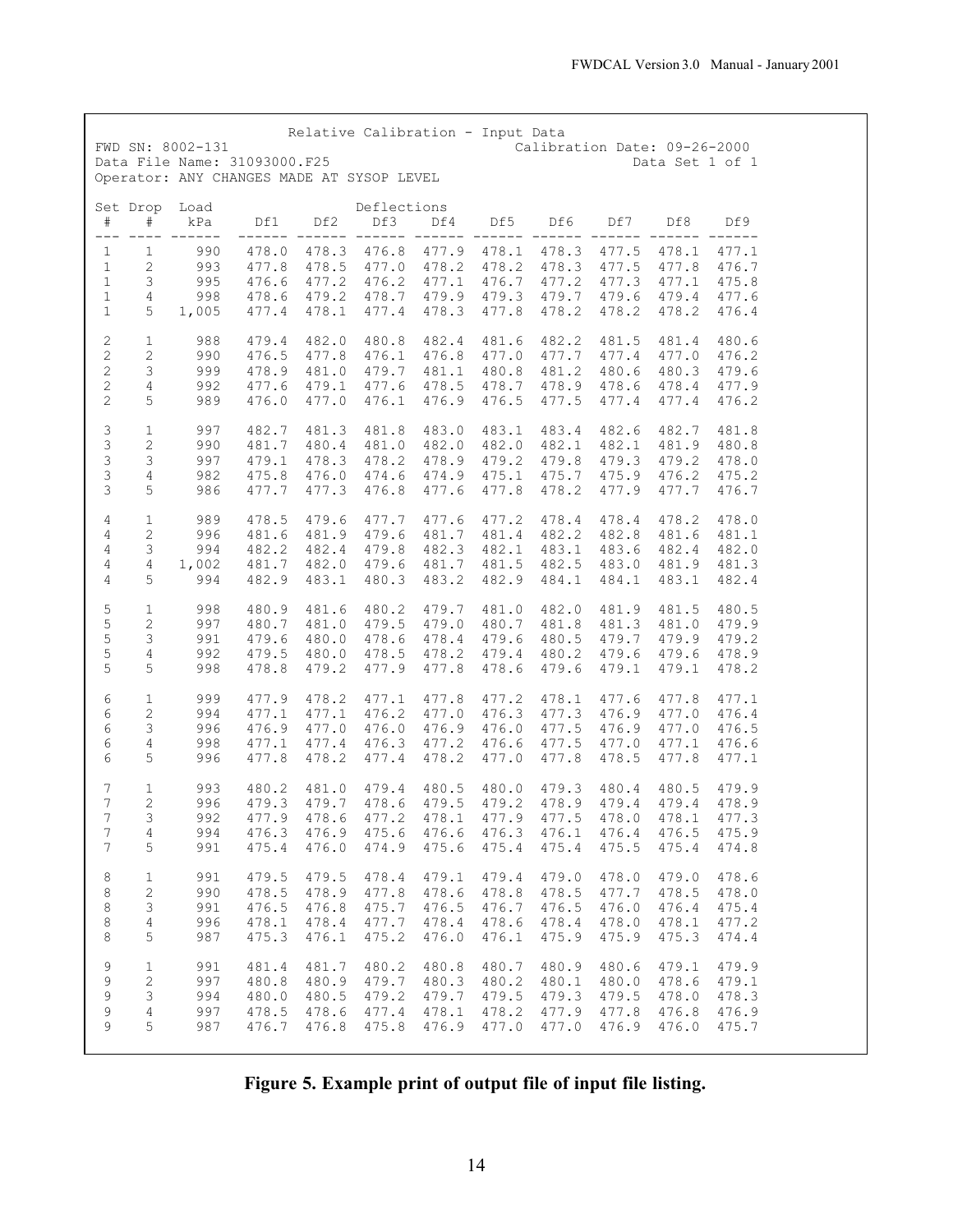| Relative Calibration - Summary Statistics<br>FWD SN: 8002-131<br>Calibration Date: 09-26-2000<br>Data File Name: 31093000.F25<br>Data Set 1 of 1<br>Operator: ANY CHANGES MADE AT SYSOP LEVEL |                                                             |                                                                               |                                                                               |                                                                               |                                                                               |                                                                               |                                                             |                                                                                           |                                                                               |                                                                               |                                                                               |
|-----------------------------------------------------------------------------------------------------------------------------------------------------------------------------------------------|-------------------------------------------------------------|-------------------------------------------------------------------------------|-------------------------------------------------------------------------------|-------------------------------------------------------------------------------|-------------------------------------------------------------------------------|-------------------------------------------------------------------------------|-------------------------------------------------------------|-------------------------------------------------------------------------------------------|-------------------------------------------------------------------------------|-------------------------------------------------------------------------------|-------------------------------------------------------------------------------|
|                                                                                                                                                                                               | Load                                                        | Df1                                                                           | Df2                                                                           | Df3                                                                           | Df4                                                                           | Df5                                                                           | Df6                                                         | Df7                                                                                       | Df8                                                                           | Df9                                                                           | $Df1-9$                                                                       |
| Set 1 Av<br>Set 2 Av<br>Set 3 Av<br>Set 4 Av<br>Set 5 Av<br>Set 6 Av<br>Set 7 Av<br>Set 8 Av<br>Set 9 Av                                                                                      | 996<br>992<br>990<br>995<br>995<br>997<br>993<br>991<br>993 | 477.7<br>477.7<br>479.4<br>481.4<br>479.9<br>477.4<br>477.8<br>477.6<br>479.5 | 478.3<br>479.4<br>478.7<br>481.8<br>480.4<br>477.6<br>478.4<br>477.9<br>479.7 | 477.2<br>478.1<br>478.5<br>479.4<br>478.9<br>476.6<br>477.1<br>477.0<br>478.5 | 478.3<br>479.1<br>479.3<br>481.3<br>478.6<br>477.4<br>478.1<br>477.7<br>479.2 | 478.0<br>478.9<br>479.4<br>481.0<br>479.9<br>476.6<br>477.8<br>477.9<br>479.1 | 478.3<br>479.5<br>479.8<br>482.1<br>480.8<br>477.7<br>479.0 | 478.0<br>479.1<br>479.6<br>482.4<br>480.3<br>477.6 477.4<br>477.4 477.9<br>477.1<br>479.0 | 478.1<br>478.9<br>479.5<br>481.4<br>480.2<br>477.3<br>478.0<br>477.5<br>477.7 | 476.7<br>478.1<br>478.5<br>481.0<br>479.3<br>476.7<br>477.4<br>476.7<br>478.0 | 477.9<br>478.8<br>479.2<br>481.3<br>479.8<br>477.2<br>477.8<br>477.5<br>478.8 |
|                                                                                                                                                                                               |                                                             |                                                                               |                                                                               |                                                                               | Overall Statistics                                                            |                                                                               |                                                             |                                                                                           |                                                                               |                                                                               |                                                                               |
|                                                                                                                                                                                               | Load                                                        | Df1                                                                           | Df2                                                                           | Df3                                                                           | Df4                                                                           | Df5                                                                           | Df6                                                         | Df7                                                                                       | Df8                                                                           | Df9                                                                           | $Df1-9$                                                                       |
| Average<br>Std Dev<br>$COV$ , $\frac{8}{9}$                                                                                                                                                   | 994<br>$\overline{4}$<br>0.45                               | 478.7 479.1<br>2.0<br>0.4                                                     | 1.9<br>0.4                                                                    | 477.9<br>1.8<br>0.4                                                           | 478.8<br>2.0<br>0.4                                                           | 478.7<br>2.1<br>0.4                                                           | 479.1<br>2, 2<br>0.5                                        | 479.0<br>$2 \cdot 2$<br>0.5                                                               | 478.7<br>$2 \cdot 0$<br>0.4                                                   | 478.0<br>2.1<br>0.4                                                           | 478.7<br>2.1<br>0.4                                                           |
|                                                                                                                                                                                               |                                                             |                                                                               |                                                                               | Position in Stand                                                             |                                                                               |                                                                               |                                                             |                                                                                           |                                                                               |                                                                               |                                                                               |
| Avg Df<br>Std Dev<br>$COV$ , $\frac{6}{9}$                                                                                                                                                    | 1<br>478.6<br>2.0<br>0.4                                    | 2<br>478.8<br>$2 \cdot 2$<br>0.5                                              | 3<br>478.9<br>2.4<br>0.5                                                      | 4<br>479.0<br>2.3<br>0.5                                                      | 5<br>478.9<br>$2 \cdot 0$<br>0.4                                              | 6<br>1.9<br>0.4                                                               | 7<br>478.8 478.8<br>$2 \cdot 0$<br>0.4                      | 8<br>478.7<br>1.9<br>0.4                                                                  | 9<br>477.8<br>1.5<br>0.3                                                      |                                                                               |                                                                               |

**Figure 6. Example print of output file of summary statistics.**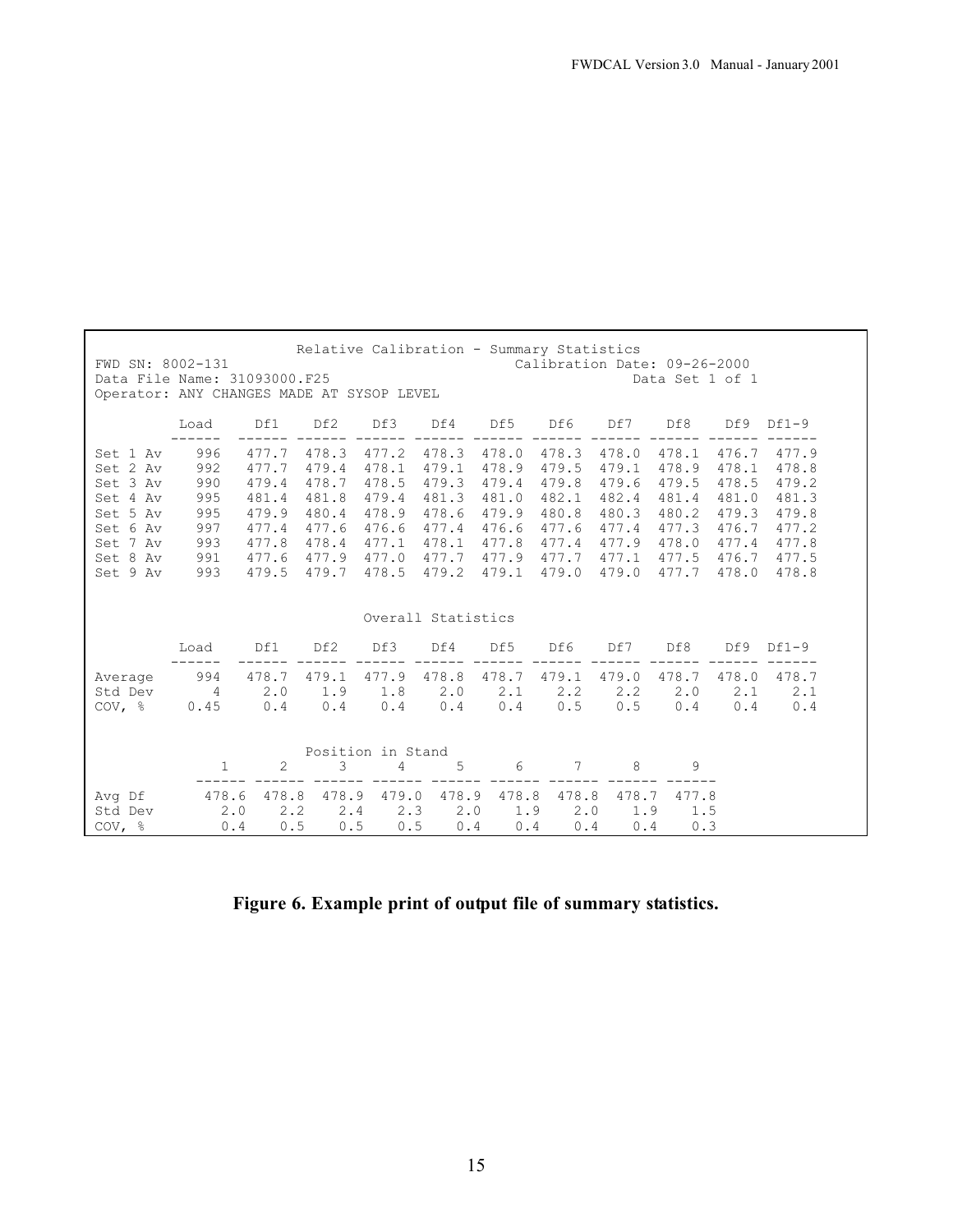#### *Gains Table*

The gains table contains the following information:

- Existing gain settings read from the input file data block.
- Computed means ratio for each sensor.
- New relative gain factor based on test results.
- Whether means ratio for a sensor is out side the range of  $1.000 \pm 0.003$ .
- Whether new relative gain factor is outside the 2% range of 0.980 1.020.

The following messages are printed:

- If one of the means ratios is outside of the tolerance limit:
	- \* Warning: At least one sensor is outside of the tolerance limit. Verify these results with an additional test!
	- \* RESULTS INDICATE THAT THE SENSOR GAINS SHOULD BE RESET.
- If one of the means ratios is outside the tolerance range then the following message is shown on a separate screen displayed after the ANOVA output screen and is printed on the gains table in the output file:

SHRP FWD Relative Calibration - Analysis of Variance - Gain adjustments

Results of this test indicate the possible need to adjust the gains. This should be confirmed with a repeat test.

Gain adjustment should be performed when the New Gain Factors for two independent calibrations are within  $+/- 0.002$  of each other.

Gain adjustments should be made to all geophones.

After adjusting any gain setting, the relative calibration test must be repeated to confirm that all sensors are within tolerance.

- If one of the New Relative Gain factors are outside the 2% range:
	- \* Warning: At least one sensor is outside the 2% range limit. Notify Supervising Engineer after verifying with additional tests!
- If the replace sensor analysis is selected, and if the means ratio is outside the tolerance range, then for the replaced sensor:
	- \* Means Ratio for Sensor No. #### is outside the tolerance range.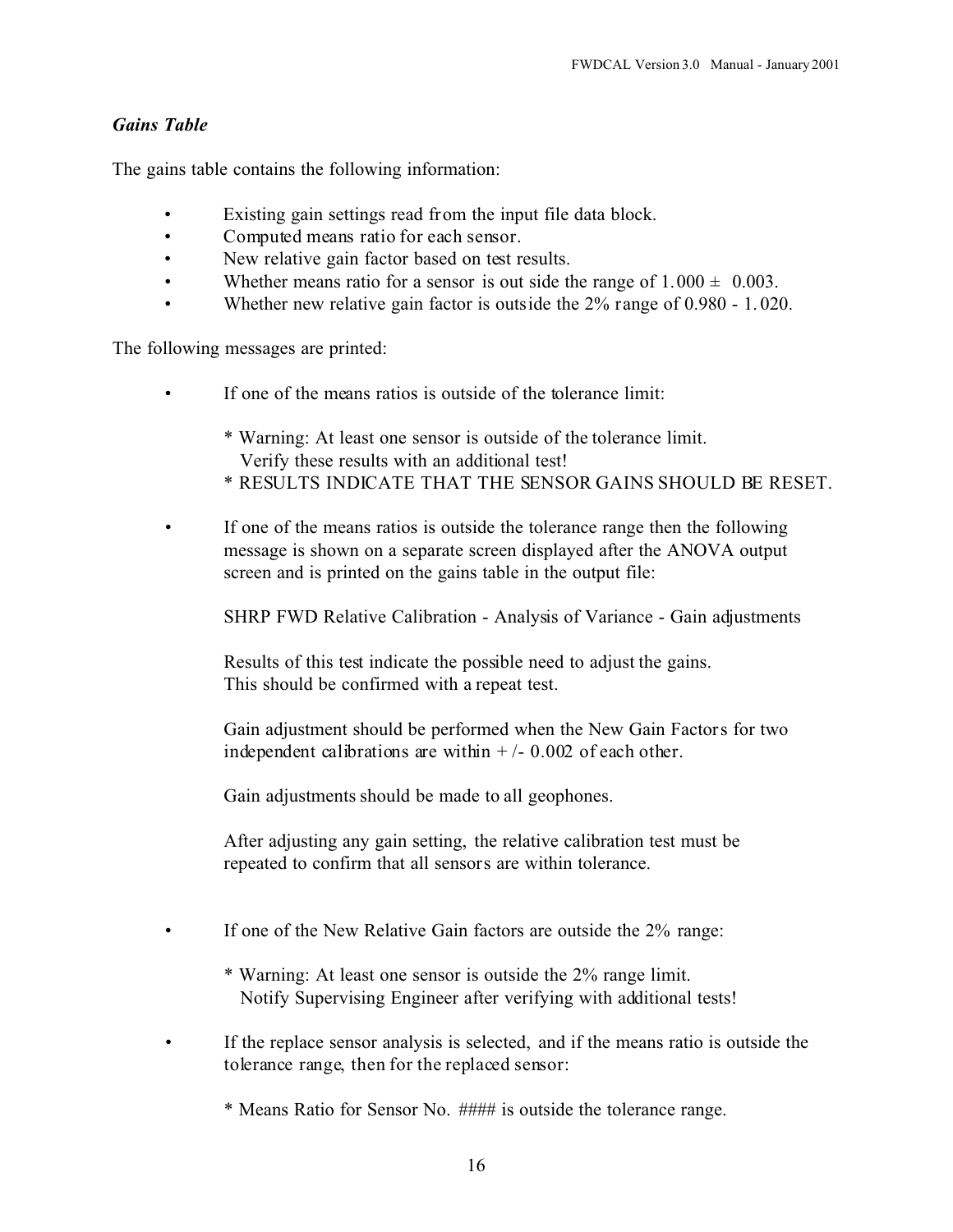\* New Relative Gain for REPLACED Sensor No. #### is ?.???

Where the serial number is indicated as #### and the new gain factor ?.??? in the example message above)

- If the replace sensor analysis is selected, and if the means ratio is inside the tolerance range, then for the replaced sensor (indicated as #### in the example message below):
	- \* Means Ratio for Sensor No. #### is within the tolerance range.
	- \* New Relative Gain for Sensor No. #### is ?.???

An example gains table output for a Dyna25 file is displayed in Figure 3. Figure D3 in Appendix D contains an example gains table output for a Version 10/20 file.

In these messages, the user, who is assumed to be the FWD operator, is advised to contact the supervising RCOC contact prior to making any gain changes. This serves to notify the responsible supervisor that the results of the tests indicate that the gains need to be adjusted and to provide a check on the determination of the new gain factors to be input into the FWD operating computer program. The gains table is the primary determinant of the need to change gains. Because it is possible to obtain abnormal results from a single test, if a gain change is indicated, it is prudent to verify the results with another test. The relative gain factors from the two tests should be in close agreement. If inconsistent results are obtained, additional tests should be performed after sour ces for the inconsistencies are investigated. Significant or frequent changes in the gain factors may indicate the need for a reference calibration or the presence of abnormalities in the FWD electronics.

## *ANOVA Table*

For each source of variation, the ANOVA table displays the following information:

- Sum of squares
- Degrees of freedom
- Mean Square
- Computed *F*
- Critical *F*

The messages printed on the ANOVA table are conditional on the results of the tolerance checks in the gains table and the significance of the variation sources determined in the ANOVA. For each combination of results a separate message is printed as specified in Table 1 for situations when all of the means ratios are within tolerance, and Table 2 when a means ratio is outside the tolerance range. In these tables, a Y indicates the effect was significant.

The message shown in Table 1 instructs the user to contact the supervising engineer if the situation occurs where the means ratios are within the tolerance limits for all sensors and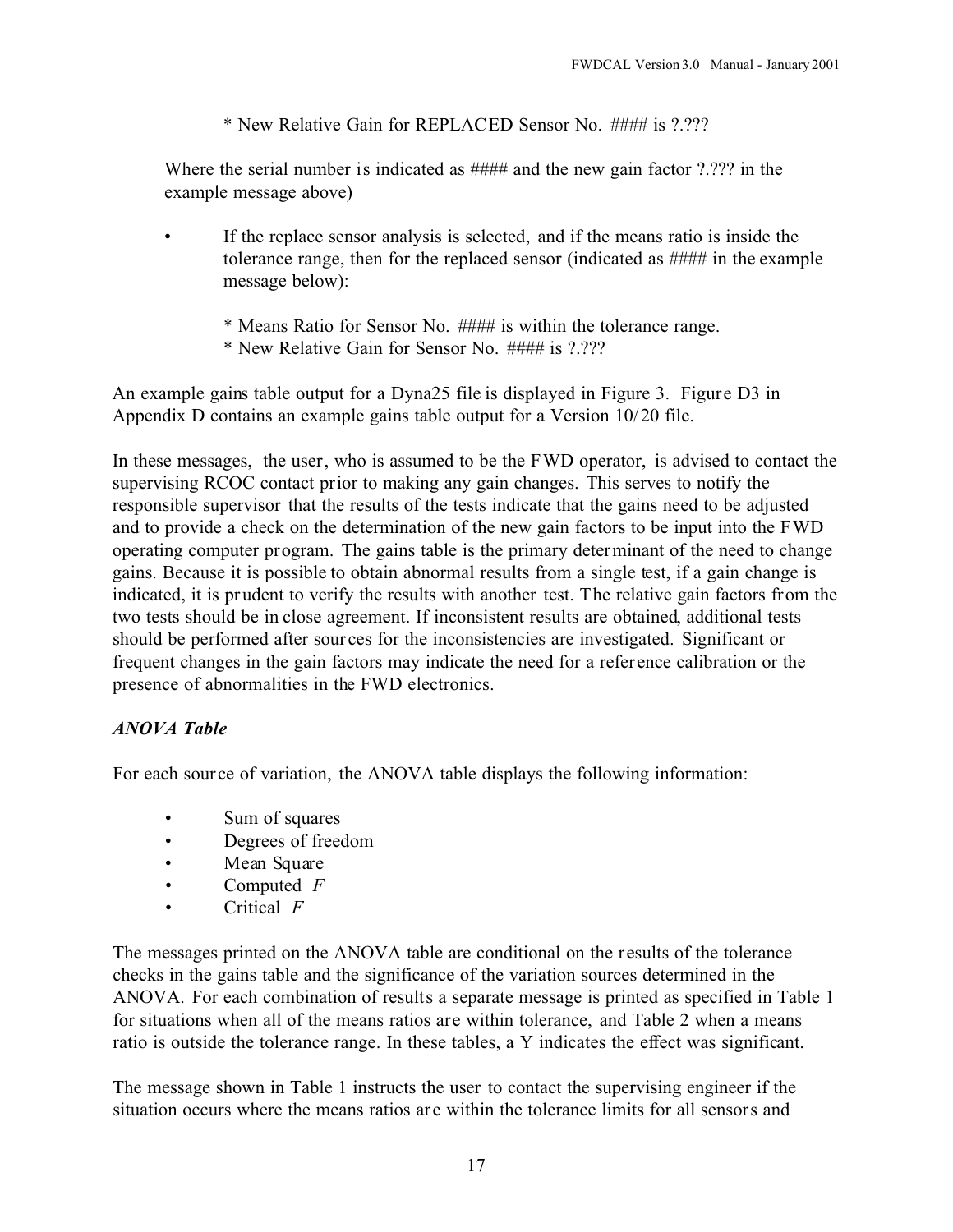sensor, set, and position are all significant. This unlikely situation can occur when the mean square error term has a very small value, less than  $1.0 \times 10^{-3}$ . The data set should be reviewed for potential anomalies. It can be expected that in this situation the coefficient of variation for all deflections will be less than 0.5%. If very good repeatability (low coefficient of variation) is found between sensors and all measurements, then the calibration should be accepted as valid and the gain factors should not be changed.

An example ANOVA Table output produced by the program for a Dyna25 file is shown in Figure 4. Figure D4 in Appendix D contains an example ANOVA Table output for a Version 10/20 file.

#### *Deflection Input Data*

An echo listing of the deflection and load data read as input is provided to assure the user that the information was correctly read. This information is included only in the output file and is not accessible while running the **FWDCAL** program. An example listing of the deflection input data for a Dyna25 file is shown in Figure 5. An example of the deflection input data for a Version 10/20 file is included in Appendix D, Figure D5.

#### *Summary Statistics*

The summary statistics output contains average deflections for each sensor in each five drop set. It also contains averages, standard deviations, and coefficient of variations for each sensor over all drops, and each position over all drops. This information is only included in the output file and is not accessible while running the program. An example of the summary statistics output is shown in Figure 6. Figure D6 in Appendix D contains an example of a Version 10/20 summary statistics output file.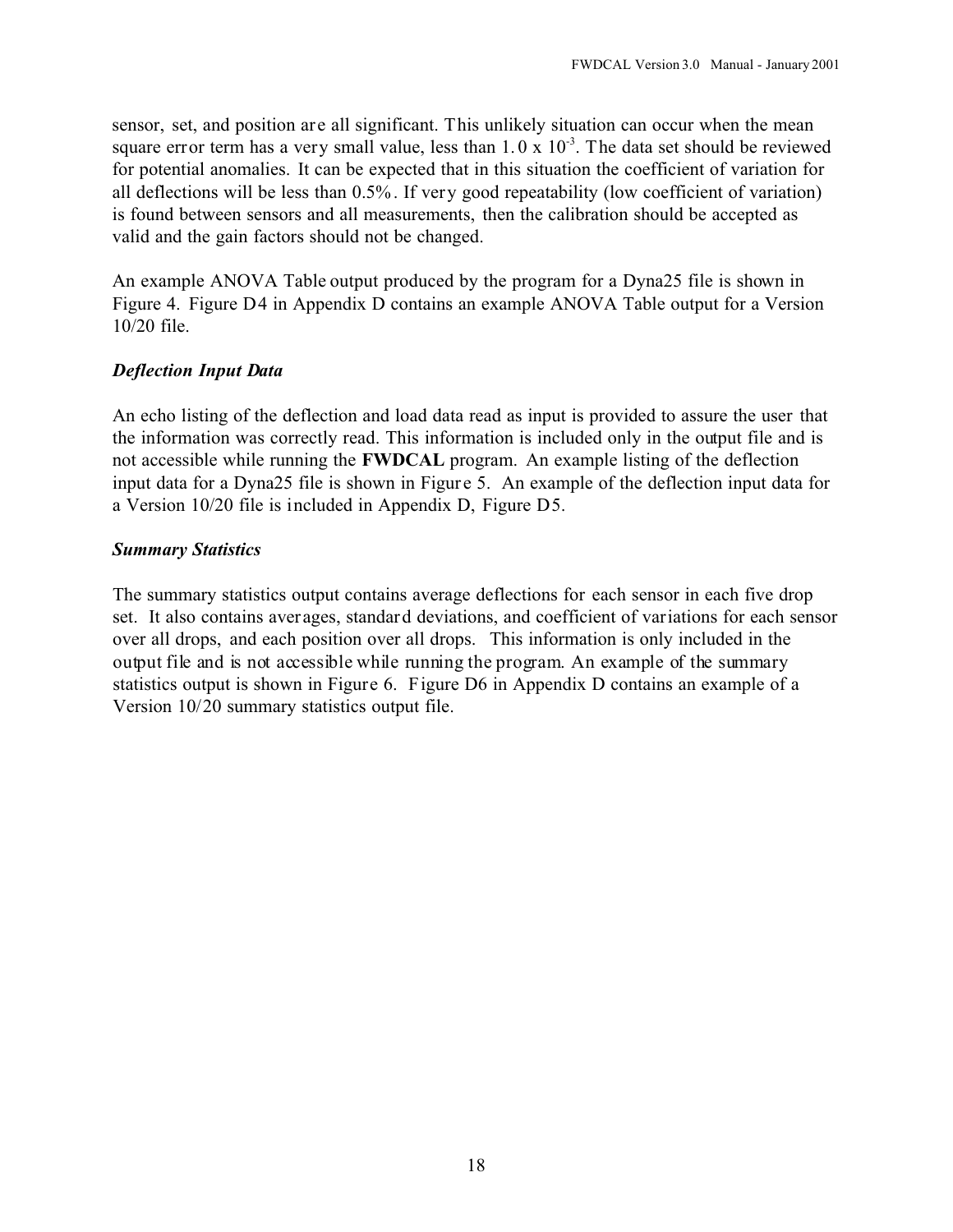| Set         | Sen         | Pos         | Message                                                                                                                                                                                                                                                                                                                                                                                                                                                                                                                                                                                                        |
|-------------|-------------|-------------|----------------------------------------------------------------------------------------------------------------------------------------------------------------------------------------------------------------------------------------------------------------------------------------------------------------------------------------------------------------------------------------------------------------------------------------------------------------------------------------------------------------------------------------------------------------------------------------------------------------|
| Y           | $\mathbf N$ | ${\bf N}$   | No gain adjustments are indicated, but drop set is statistically significant at the<br>5% level. This can be due to warming of the buffers or consolidation of<br>pavement materials during the test. Review the data carefully. If anything<br>appears suspect, repeat the calibration after conditioning the FWD buffers with<br>50 drops from height 3. If the deflections from the last 10 drops vary by more<br>than 1 mil (25.4 microns), repeat the calibration at a new location.                                                                                                                      |
| Y           | Y           | $\mathbf N$ | Sensor and drop set are statistically significant at the 5% level, but gain<br>adjustments are not indicated. Review the data carefully. If anything appears<br>suspect, repeat the calibration after conditioning the FWD buffers with 50<br>drops from height 3. If the deflections from the last 10 drops vary by more<br>than $1 \text{ mil}$ (25.4 microns), repeat the calibration at a new location.                                                                                                                                                                                                    |
| Y           | $\mathbf N$ | $\mathbf Y$ | Set and stand position are statistically significant at the 5% level, but gain<br>adjustments are not indicated. Examine the data carefully. If anything appears<br>suspect, repeat the calibration after conditioning the FWD buffers with 50<br>drops from height 3. When doing the calibration, extra care should be taken to<br>properly seat the geophones and hold the stand vertically with moderate<br>downward pressure. If deflections for the last 10 drops vary by more than 1<br>mil (25.4 microns) repeat the calibration at a new location.                                                     |
| Y           | Y           | Y           | Set, sensor, and stand position are statistically significant at the 5% level.<br>Although gain changes are not indicated, these results are suspect. A repeat<br>calibration is required after conditioning with 50 drops at height 3. Extra care<br>should be taken to properly seat the geophones and hold the stand vertically<br>with moderate downward pressure. If deflections for the last 10 drops vary by<br>more than 1 mil (25.4 microns) repeat the calibration at a new location. If this<br>message appears in subsequent tests, contact your supervising engineer for<br>further instructions. |
| $\mathbf N$ | ${\bf N}$   | ${\bf N}$   | Results indicate that no gain adjustments are needed.                                                                                                                                                                                                                                                                                                                                                                                                                                                                                                                                                          |
| $\mathbf N$ | Y           | $\mathbf N$ | Sensor is statistically significant at the 5% level, but gain adjustments are not<br>indicated. Test results should be carefully reviewed. If anything appears<br>suspect, repeat the calibration. Otherwise, these results are acceptable.                                                                                                                                                                                                                                                                                                                                                                    |

## **Table 1. Messages when gain ratios are within the tolerance range.**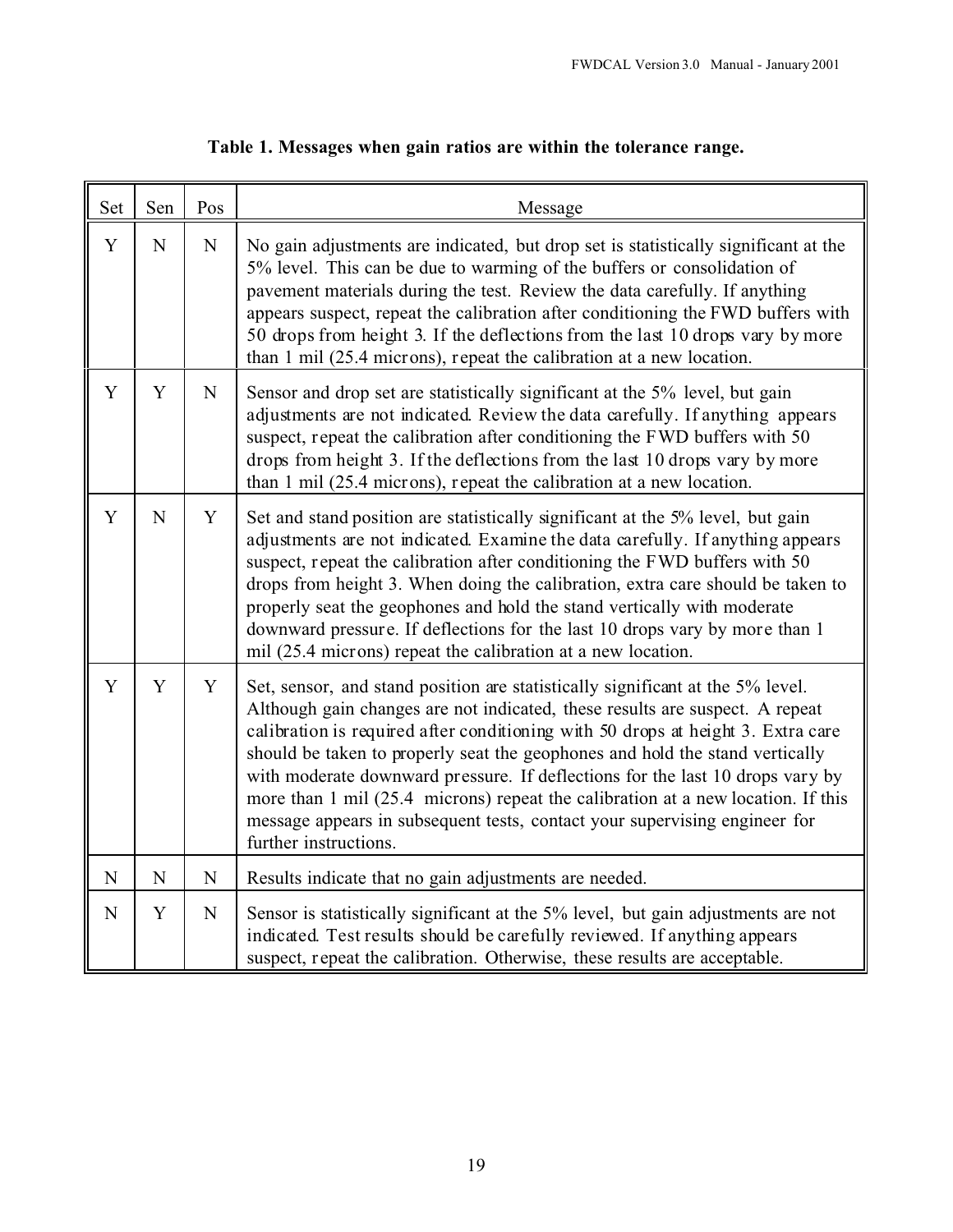| <b>Set</b> | Sen | Pos | Message                                                                                                                                                                                                                                                                                                                                                                           |
|------------|-----|-----|-----------------------------------------------------------------------------------------------------------------------------------------------------------------------------------------------------------------------------------------------------------------------------------------------------------------------------------------------------------------------------------|
| N          | N   | Y   | Gains do not needed to be adjusted, but stand position is statistically<br>significant at the 5% level. This may be caused by failure to keep the stand<br>vertical, or improper seating of the geophones. In the future, care should be<br>taken to ensure that the geophone bases are clean and well seated, and the stand<br>is kept vertical with moderate downward pressure. |
| N          |     |     | Sensor and stand position are statistically significant at the 5% level, but gain<br>adjustments are not indicated. Review calibration results carefully. If anything<br>appears suspect, repeat the calibration, taking care to ensure that geophone<br>bases are clean and properly seated, and the stand is kept vertical with<br>moderate downward pressure.                  |

## **Table 1. Messages when gain ratios are within the tolerance range (Contd.).**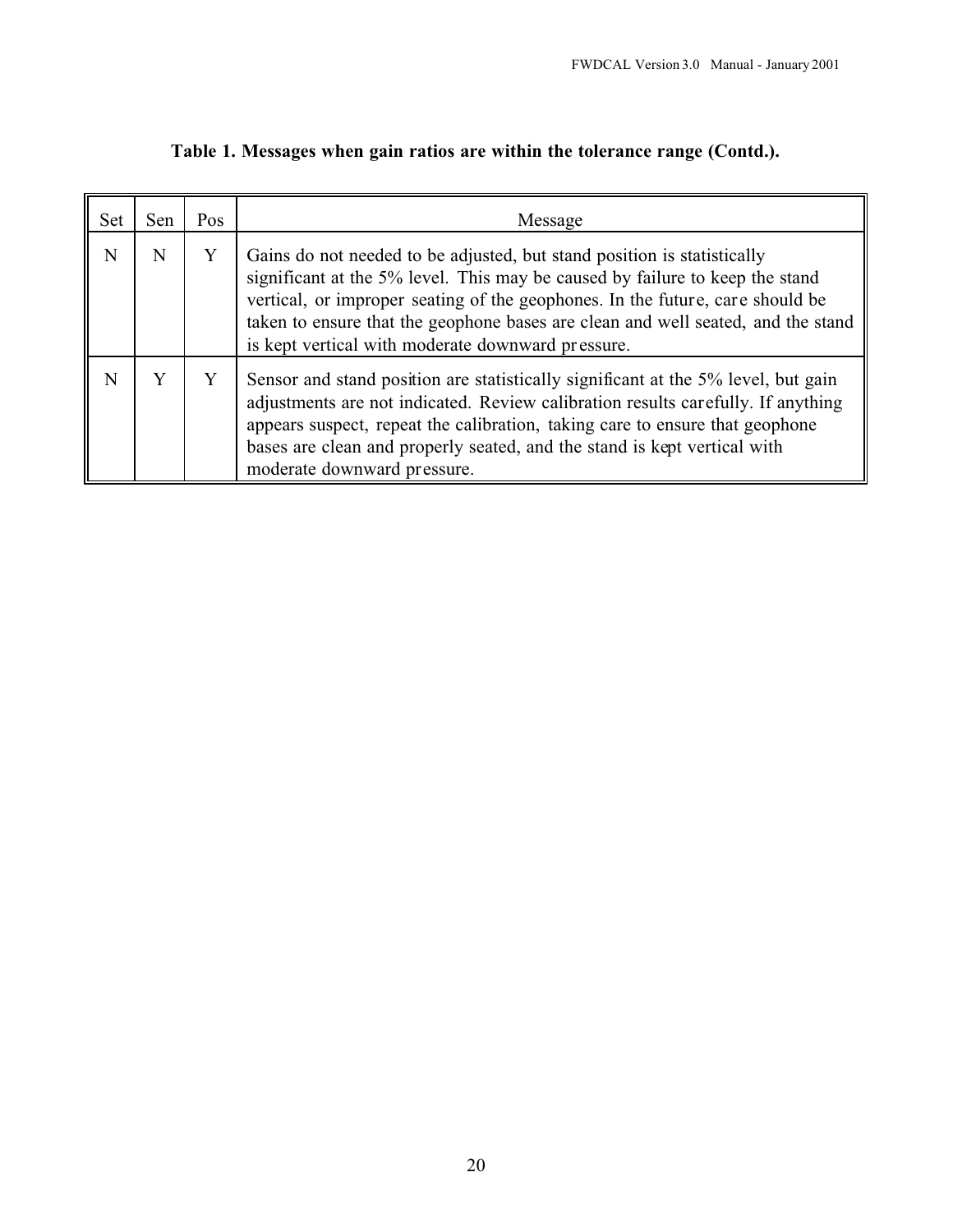| Set         | Sen         | Pos         | Message                                                                                                                                                                                                                                                                                                                                                                                                                                                                                                                                                   |
|-------------|-------------|-------------|-----------------------------------------------------------------------------------------------------------------------------------------------------------------------------------------------------------------------------------------------------------------------------------------------------------------------------------------------------------------------------------------------------------------------------------------------------------------------------------------------------------------------------------------------------------|
| Y           | N           | $\mathbf N$ | Gain adjustments are indicated and drop set is statistically significant at the 5%<br>level. 'Set' significance may be due to warming of the buffers or consolidation<br>of pavement materials during the test. A repeat calibration, after conditioning<br>the FWD buffers with 50 drops from height 3, is required to confirm the need<br>for gain adjustments. If the deflections from the last 10 drops vary by more<br>than 1 mil (25.4 microns), repeat the calibration at a new location.                                                          |
| Y           | Y           | N           | Gain adjustments are indicated. Sensor and drop set are statistically significant<br>at the 5% level. A repeat calibration, after conditioning the FWD buffers with<br>50 drops at height 3, is required to confirm the need for gain adjustments. If<br>deflections for the last 10 drops vary by more than 1 mil (25.4 microns) repeat<br>the calibration at a new location.                                                                                                                                                                            |
| Y           | $\mathbf N$ | Y           | Gain adjustments are indicated. Set and stand position are statistically<br>significant at the 5% level. A repeat calibration, after conditioning the FWD<br>buffers with 50 drops at height 3, is required to confirm the need for gain<br>adjustments. When doing the calibration, extra care should be taken to seat the<br>geophones properly, and hold the stand vertically, with a moderate level of<br>downward pressure. If deflections for the last 10 drops vary by more than 1<br>mil (25.4 microns) repeat the calibration at a new location. |
| Y           | Y           | Y           | Gain adjustments are indicated. Set, sensor, and stand position are statistically<br>significant at the 5% level. A repeat calibration is required after conditioning<br>the FWD buffers with 50 drops at height 3 for adjustments. When doing the<br>calibration, extra care should be taken to properly seat the geophones, and hold<br>the stand vertically, with a moderate level of downward pressure. If deflections<br>for the last 10 drops vary by more than 1 mil $(25.4 \text{ microns})$ repeat the<br>calibration at a new location.         |
| N           | $\mathbf N$ | $\mathbf N$ | Gain adjustments are indicated. A repeat calibration is required to confirm the<br>need for adjustments.                                                                                                                                                                                                                                                                                                                                                                                                                                                  |
| $\mathbf N$ | Y           | $\mathbf N$ | The gain ratios and the statistical results indicate that gain adjustments are<br>needed. A repeat calibration is required to confirm the need for gain<br>adjustments.                                                                                                                                                                                                                                                                                                                                                                                   |

# **Table 2. Messages when a gain ratio is outside of the tolerance range.**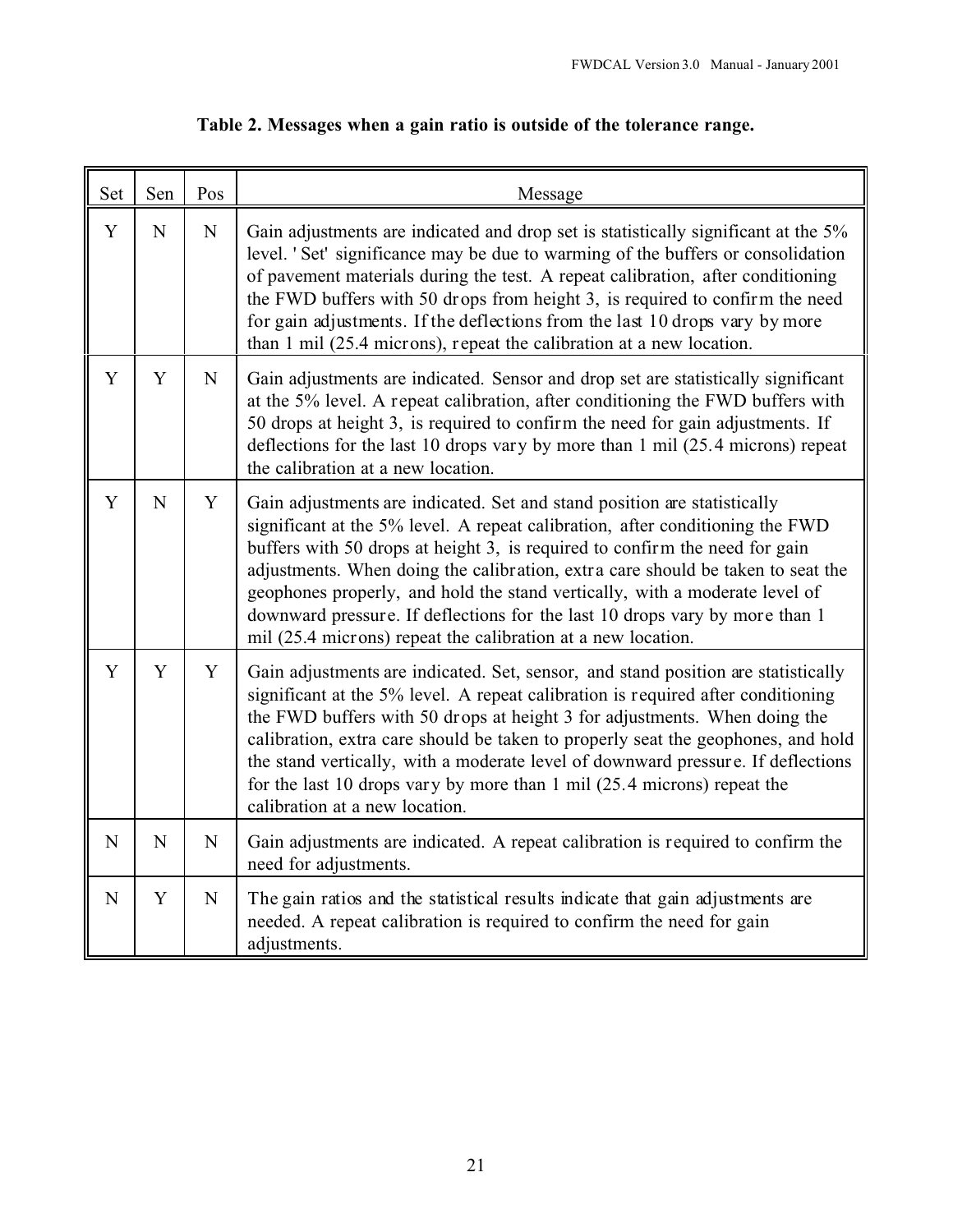| <b>Set</b> | Sen | Pos | Message                                                                                                                                                                                                                                                                                                                                                 |
|------------|-----|-----|---------------------------------------------------------------------------------------------------------------------------------------------------------------------------------------------------------------------------------------------------------------------------------------------------------------------------------------------------------|
| N          | N   | Y   | Gain adjustments are indicated. Stand position is statistically significant at the<br>5% level. A repeat calibration is required to confirm the need for gain<br>adjustments. Care should be taken to ensure that the geophone bases are clean,<br>firmly seated, and that the stand is held vertically with moderate downward<br>pressure.             |
| N          | Y   | Y   | Gain adjustments are indicated. Sensor and Stand position are statistically<br>significant at the 5% level. A repeat calibration is required to confirm the need<br>for gain adjustments. Care should be taken to ensure that the geophone bases<br>are clean, firmly seated, and that the stand is held vertically with moderate<br>downward pressure. |

**Table 2. Messages when a gain ratio is outside of the tolerance range (Contd.).**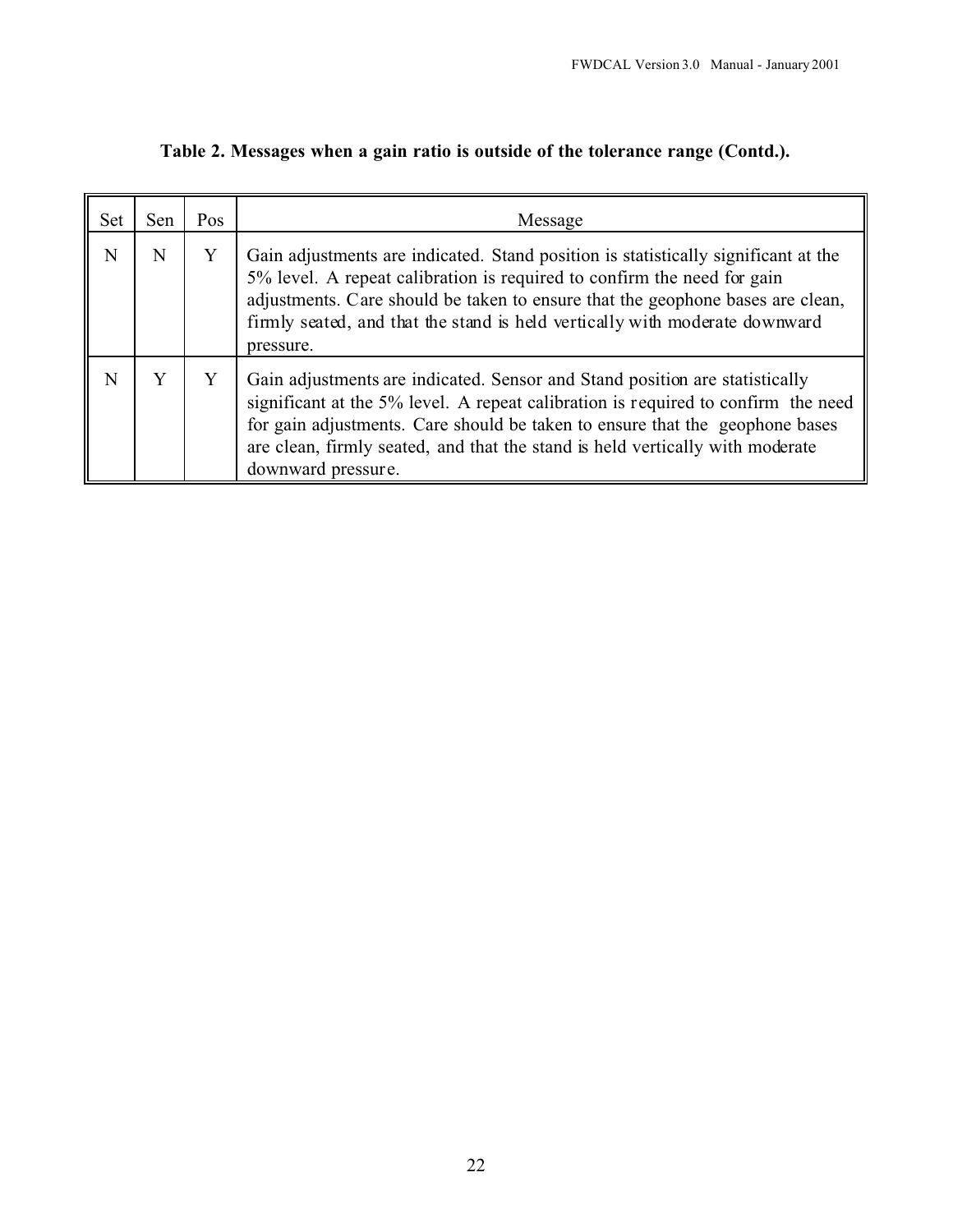# **IV. PROGRAM OPERATION**

**FWDCAL 3.0** is an interactive program that queries the user for the required information. The user program control interface consists of the following screens:

**Control Screen 1 - Select Analysis Type Control Screen 2 - FWD Data File Selection Control Screen 3 - Select Geophone Replaced Control Screen 4 - Display Results on Screen**

The following four output screens display the results of the analysis and user messages:

**Output Screen 1 - Gains Table Output Screen 2 - ANOVA Table Output Screen 3 - Gain Change Instructions Output Screen 4 - Average New Gain Factors**

These screens plus instructions on program installation and starting are discussed in the following sections.

#### **Program Installation and Starting**

The program is self contained in the file **FWDCAL.EXE**, which is not copy protected. The basic hardware requirement is an IBM® Personal Computer or IBM®-Compatible computer with at least 384 kilobytes (K) of available memory and minimum of 360K disk-drive capacity. A hard disk and 640K of memory are recommended. *The program must be run under the DOS environment.*

Two copies of the program should be made on two other disks to serve as a working and intermediate backup. The program distribution disk should be stored with other computer software backups. For a computer with a hard disk, the installation process consists of copying the program onto the desired directory or subdirectory. This can be done by using the change directory command to make the destination directory the current directory. Then issuing the DOS command:

COPY < drive> :FWDCAL.EXE /V

where  $\le$  drive $\ge$  corresponds to the floppy disk drive containing the disk with the **FWDCAL.EXE** program file. The /V switch verifies that the program was properly copied.

The program can be started by typing: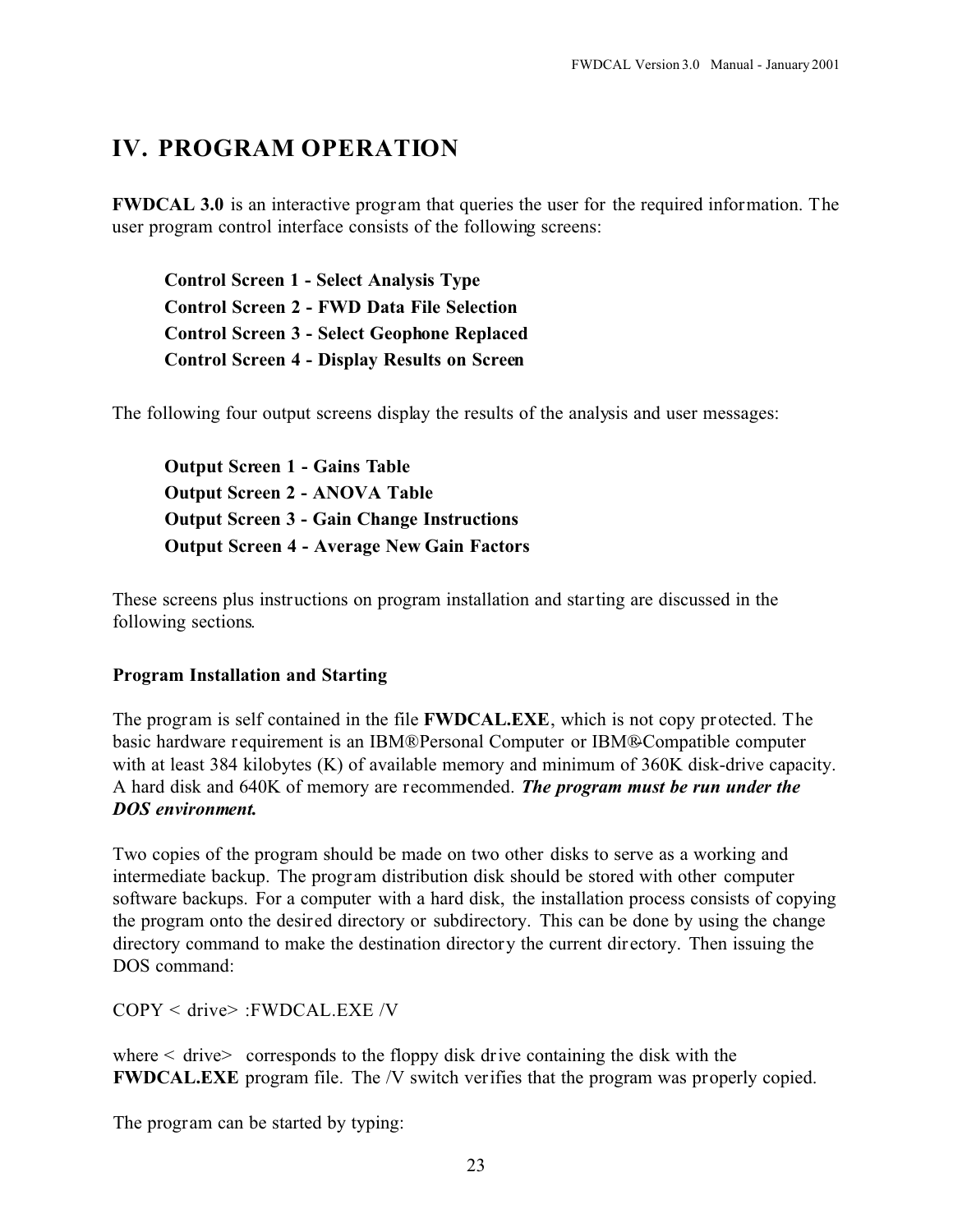< Drive> :< Path> **FWDCAL**

where,

| $\langle$ Drive $\rangle$ : - |        | Specifies the name of the hard disk drive or floppy disk drive<br>containing the <b>FWDCAL.EXE</b> program file.                                               |
|-------------------------------|--------|----------------------------------------------------------------------------------------------------------------------------------------------------------------|
| $\langle$ Path $\rangle$      | $\sim$ | Specifies the route the computer is to follow through the directory<br>structure to locate the directory which contains the<br><b>FWDCAL.EXE</b> program file. |

If the current directory contains the **FWDCAL.EXE** file, or if the directory containing the program is included in the PATH statement in the AUTOEXEC.BAT file, the program can be started by typing **FWDCAL** at the command prompt.

Since the directory that the program is started from becomes the default directory in the FWD Data File Selection screen, Control Screen 2, it is convenient to start the program from the directory and or disk drive containing the FWD data file.

#### **Control Screen 1 - Select Analysis Type**

Control screen 1 is used to select the analysis type the program will run, and can be used to exit the program after completing an analysis. This screen is shown in Figure 7. To select the desired analysis press the up and down arrow keys to highlight the desired choice and then press the < Enter> key. The < Home> and < End> keys can be used to jump to the first or last choice on the menu, respectively. The analysis types are:

| <b>Standard Analysis</b> | The standard analysis is for use in interpreting the results of<br>$\overline{\phantom{a}}$<br>routine relative calibration tests not conducted in conjunction with<br>the reference calibration test.                                                                                                                                                                                                              |
|--------------------------|---------------------------------------------------------------------------------------------------------------------------------------------------------------------------------------------------------------------------------------------------------------------------------------------------------------------------------------------------------------------------------------------------------------------|
| Replace a Geophone       | This analysis is used when one of the geophones is replaced or in<br>-<br>the instance that the user wishes to exclude the effect of a<br>specified geophone from the computation of the overall mean<br>deflection response. In this analysis the response of the<br>replacement geophone is not included in the computation of the<br>overall average mean response of all geophones.                             |
| Reference-Relative       |                                                                                                                                                                                                                                                                                                                                                                                                                     |
| Calibration              | This analysis is designed to be used for the relative calibration<br>$\overline{\phantom{a}}$<br>performed in conjunction with the SHRP Reference calibration<br>procedure. This analysis option computes and displays the new<br>relative gain factor for a series of three tests and the average gain<br>factor from the tests. All three data blocks for the tests <b>must</b> be<br>contained in the same file. |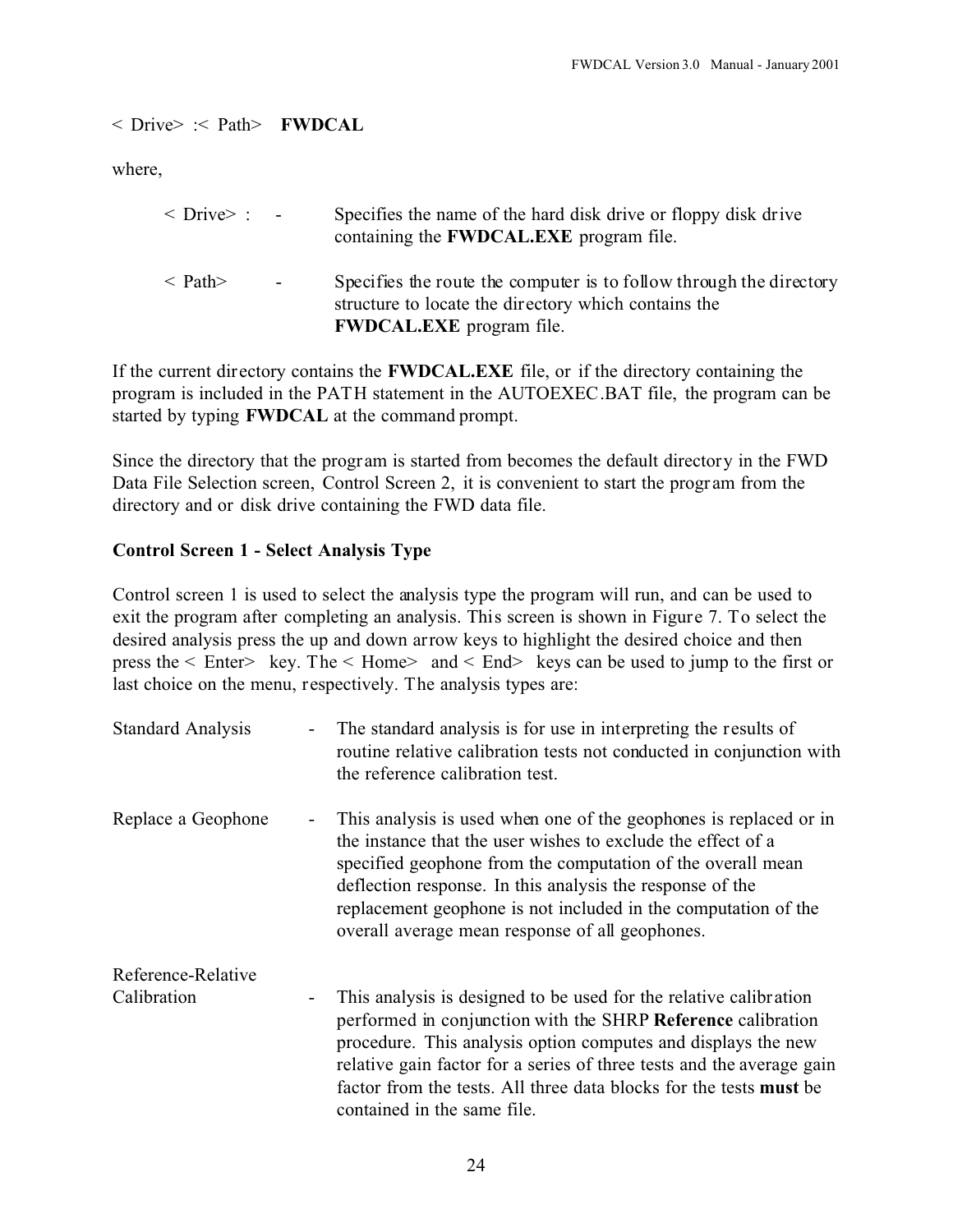

**Figure 7. Select analysis control screen.**

| $\mathbb{F}_p$ FWDCAL3                                 |            |
|--------------------------------------------------------|------------|
| Auto.                                                  |            |
| FWD Data File Selection                                |            |
| Directory path for data file:                          |            |
| Do you want a list of data files for this path (Y/N) N |            |
| Deflection Data File Name:                             |            |
|                                                        |            |
|                                                        |            |
|                                                        |            |
| F10:Continue †1<br>Home End<br>F7:Quit                 | <b>NUM</b> |

**Figure 8. File selection control screen.**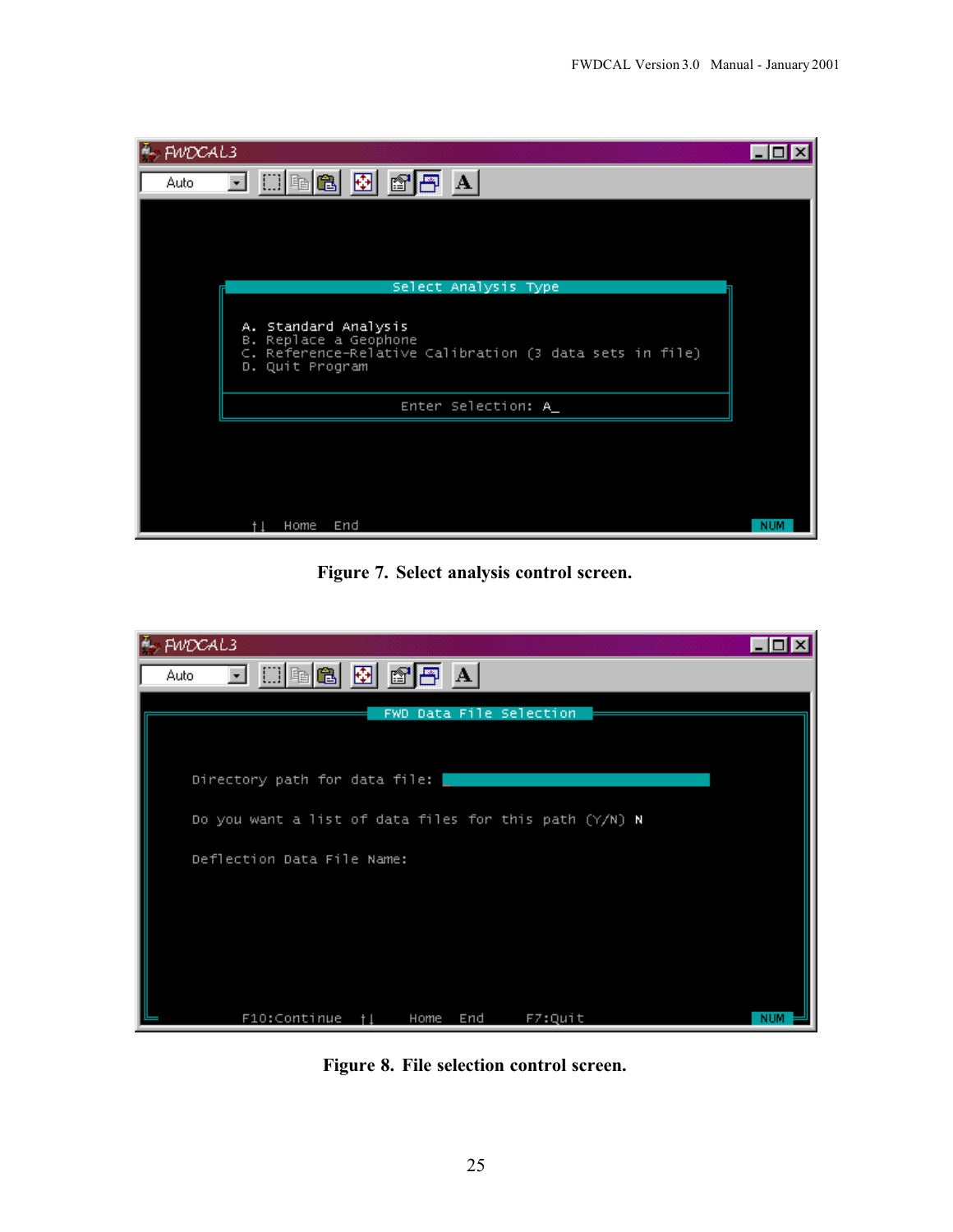The standard analysis and replace geophone analysis can be run on data files containing 1, 2, or 3 data blocks in the same file. After the analysis type is selected, the program reads the data file. If multiple relative calibration data blocks are found, the program displays a message indicating how many data blocks were found. For data files containing multiple data blocks, the program simply cycles through the program and analyzes each data block separately. For these cases, the results are written to the same output file.

#### **Control Screen 2 - FWD Data File Selection**

The FWD File Selection screen is used to select the file to be analyzed. This can be done by entering all of the information in the entry fields 1 and 2, or using field 2 to obtain a listing of the files in the directory indicated in field 1. This screen is shown in Figure 8.

- Field 1: Directory path for data file the path to the desired FWD data files may be entered in this field by typing the full drive and path name (assumes default drive if no drive is specified) or by pressing  $\leq$  Enter $\geq$  for the current directory. Nothing will be displayed in this field if the default current dir ectory is used. The path does not require a backslash as the last character. If an error is detected when attempting to change to an invalid or nonexistent directory, an error message will appear on the screen.
- Field 2: Show a list of files a yes/no question that allows the user to select the file to be analyzed from the list of data files in the specified directory. If the response is (Y)es, then the user is placed in the directory list window and arrow keys are used to highlight a file in the list that can be selected by pressing < Enter> ( $\leq$  Return $\geq$  on some keyboards).  $\leq$  PgUp $\geq$  and  $\leq$  PgDn $\geq$  can also be used to move backwards or forwards one page at a time, where such a quantity of files exists.  $\leq$  Esc $>$  allows the user to exit the file list without selecting a file.
- Field 3: Data file name If a file was selected from the list of files in the directory specified in field 1, its name will appear in this field. If the field is blank, enter the file name. If the file does not exist, an error message will appear on the screen.

Once the data file has been specified, use the  $\leq$  F10 $\geq$  key to continue program operation. The up and down arrow keys can be used to change between the entry fields. The < Home> key can be used to jump to the first entry field and the  $\leq$  End $\geq$  key to the last field. The  $\leq$  F7 $>$ key can be used to return to the main menu

#### **Control Screen 3 - Select Geophone Replaced**

This screen is displayed only if the replace geophone analysis is selected. This screen displays the list of geophone serial numbers read from the header block in the data file. The up and down arrow keys are used to highlight the replaced geophone. The selection is made by pressing the  $\leq$  Enter $\geq$  key. The user is also given the option of either exiting the selection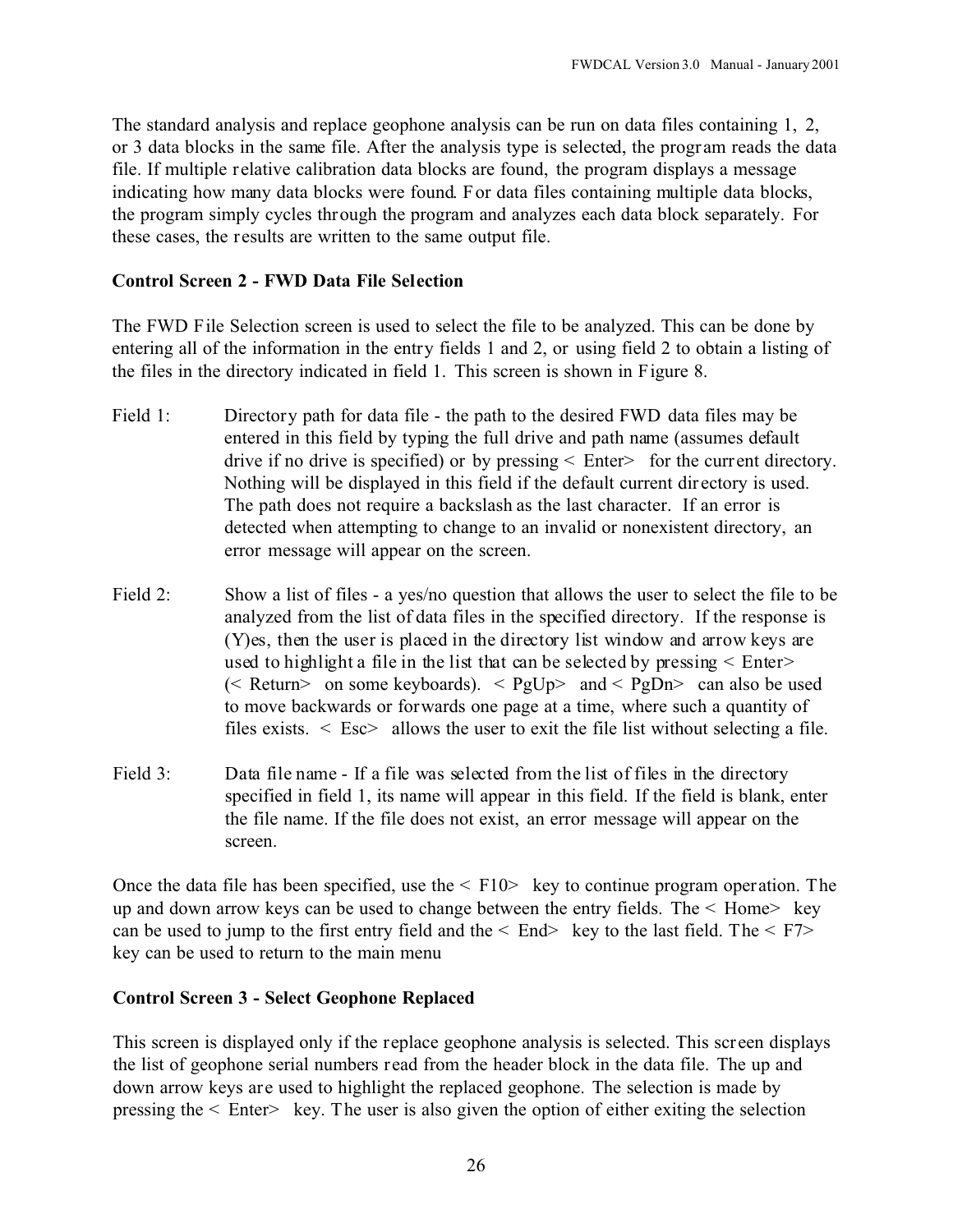menu or indicating that no geophone was replaced. The  $\leq$  Home $>$  and  $\leq$  End $>$  keys can be used to jump to the first or last entry in the menu, respectively. An example of this screen for a Dyna25 input file is shown in Figure 9. Figure D7 in Appendix D contains an example of the screen for a Version 10/20 file. The only major difference between these two screens is the number of geophone selections available: 7 for Version 10/20 and 9 for Dyna25.

#### **Control Screen 4 - Display Results on Screen**

- Field 1: Output file name the name of the output file is shown. The output file name consists of the original file name with the extension " $C$ ", where:
	- = indicates type of analysis: **S** for standard analysis, **G** for replace geophone analysis, and **R** - for Reference-relative calibration
	- = last character in data file name extension; for example it would be the (1) in the file name 59092289.RC**1**.
- Field 2: If a Y is entered, the Output Screens 1 and 2 are displayed to show the Gains Table and the ANOVA Table on the screen.

The program writes the output files to the same directory as the FWD data files indicated in Control Screen 1. The output file naming convention was created so that the output files from multiple relative calibration tests performed on the same day would not over write each other. Using the SHRP relative calibration file naming convention, the input file should always contain a unique character in the right most digit of the file name extension. An example of this control screen is shown in Figure 10. The screen is the same whether a Version 10/20 or Dyna25 file is used.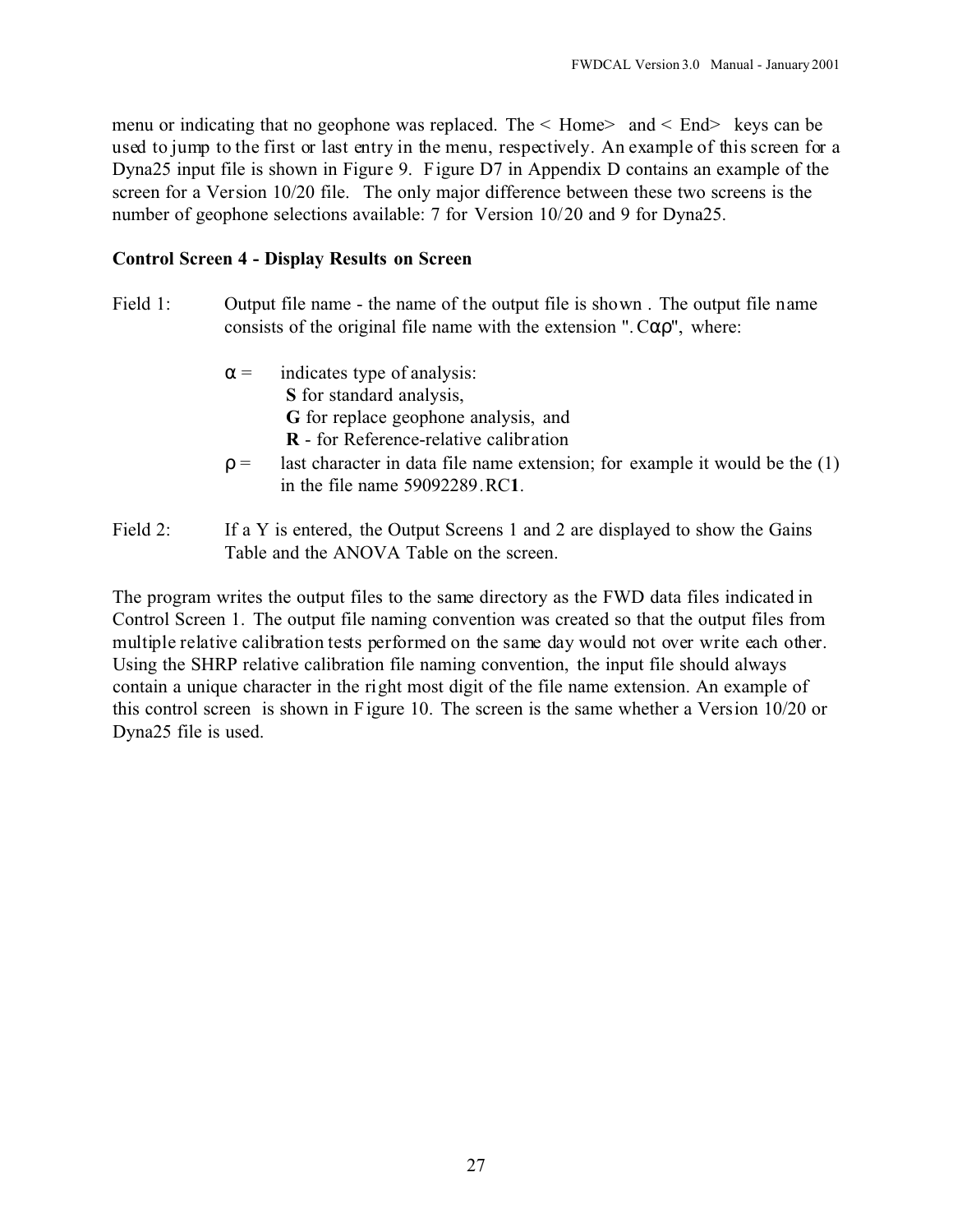| 圈<br>$\mathbb{C}$ $\mathbb{F}$ A<br>亀<br>自<br>Auto.<br>Select Geophone Replaced<br>A. Sensor No. 1930<br>B. Sensor No. 1931<br>$C.$ Sensor No. 1923<br>Sensor No. 1924<br>D.<br>Sensor No. 1928<br>Е.<br>Sensor No. 1932<br>F.<br>Sensor No. 1927<br>G.<br>Sensor No. 1921<br>н.<br>Sensor No. 1929<br>Ι.<br>No Replacement<br>J.<br>K. Exit Selection Menu<br>Enter Selection: A | $\sim$ FWDCAL3 | $\Box$ o $\mathsf{X}$ |
|-----------------------------------------------------------------------------------------------------------------------------------------------------------------------------------------------------------------------------------------------------------------------------------------------------------------------------------------------------------------------------------|----------------|-----------------------|
|                                                                                                                                                                                                                                                                                                                                                                                   |                |                       |
|                                                                                                                                                                                                                                                                                                                                                                                   |                |                       |
|                                                                                                                                                                                                                                                                                                                                                                                   |                |                       |
|                                                                                                                                                                                                                                                                                                                                                                                   |                |                       |
| End<br>Home                                                                                                                                                                                                                                                                                                                                                                       |                |                       |

**Figure 9. Select replaced geophone control screen.**



**Figure 10. Display results control screen.**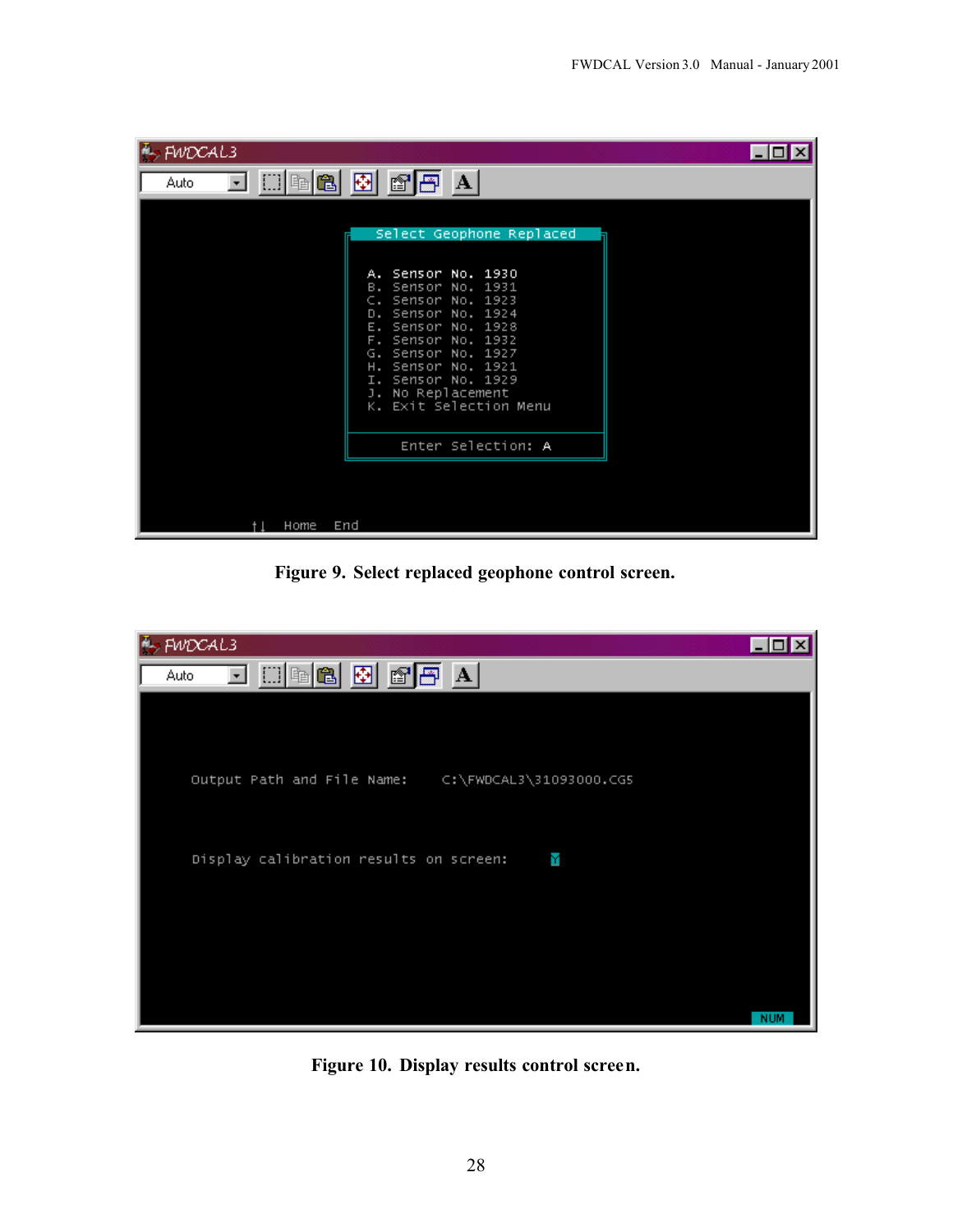### **Output Screen 1 - Gains Table**

If a (Y)es is selected to display the results on the screen in field 2 on Display Results Control Screen, then the Gains Table is displayed on the screen. In this screen, the user has the option of pressiing  $\leq$  Page Down $\geq$  or  $\leq$  PgDn $\geq$  to display the ANOVA Table, or  $\leq$  Esc $\geq$  to exit the output screens. An explanation of the information and summary of the user messages presented in the Gains Table is discussed in the program output section of this document.

An example of the Gains Table screen for a Dyna25 file is shown in Figure 11, and an example of the Gains Table screen for a Version 10/20 file is included in Appendix D, Figure D8. These screens only differ in the number of geophones displayed.

### **Output Screen 2 - ANOVA Table**

The results of the ANOVA are displayed after the  $\leq$  PgDn $>$  key is pressed in the Gains Table screen. In this screen the user has the option of pressing  $\leq$  PgUp $>$  or  $\leq$  Page Up $>$  to return to the Gains Table screen, or  $\leq$  Esc $>$  to exit from the result table screens. An explanation of the information and summary of the messages presented in the ANOVA Table is discussed in the program output section of this document.

An example of the ANOVA Table screen for a Dyna25 file is shown in Figure 12, and an example of the ANVOA Table screen for a Version 10/20 file is included in Appendix D, Figure D9. The difference between the screens is only in the values displayed (used for calculation) – the format is identical.

### **Output Screen 3 - Gain Change Instructions**

This screen is always displayed if one of the means ratio for a sensor is outside of the tolerance limit. The user is not given a choice of displaying this screen. To exit this screen, the user must hit any key. The contents of this screen are shown in Figure 13. This screen does not change regardless of the file format used.

### **Output Screen 4 - Average New Gain Factors**

This screen is only displayed for the results of a relative-reference type of analysis. This screen shows the computed new relative gain factors for each of the three repeat relative calibration tests, and the average of the tests. An example for a Dyna25 file is shown in Figure 14. Except for the number of sensors, the screen is the same for a Verison 10/20 file.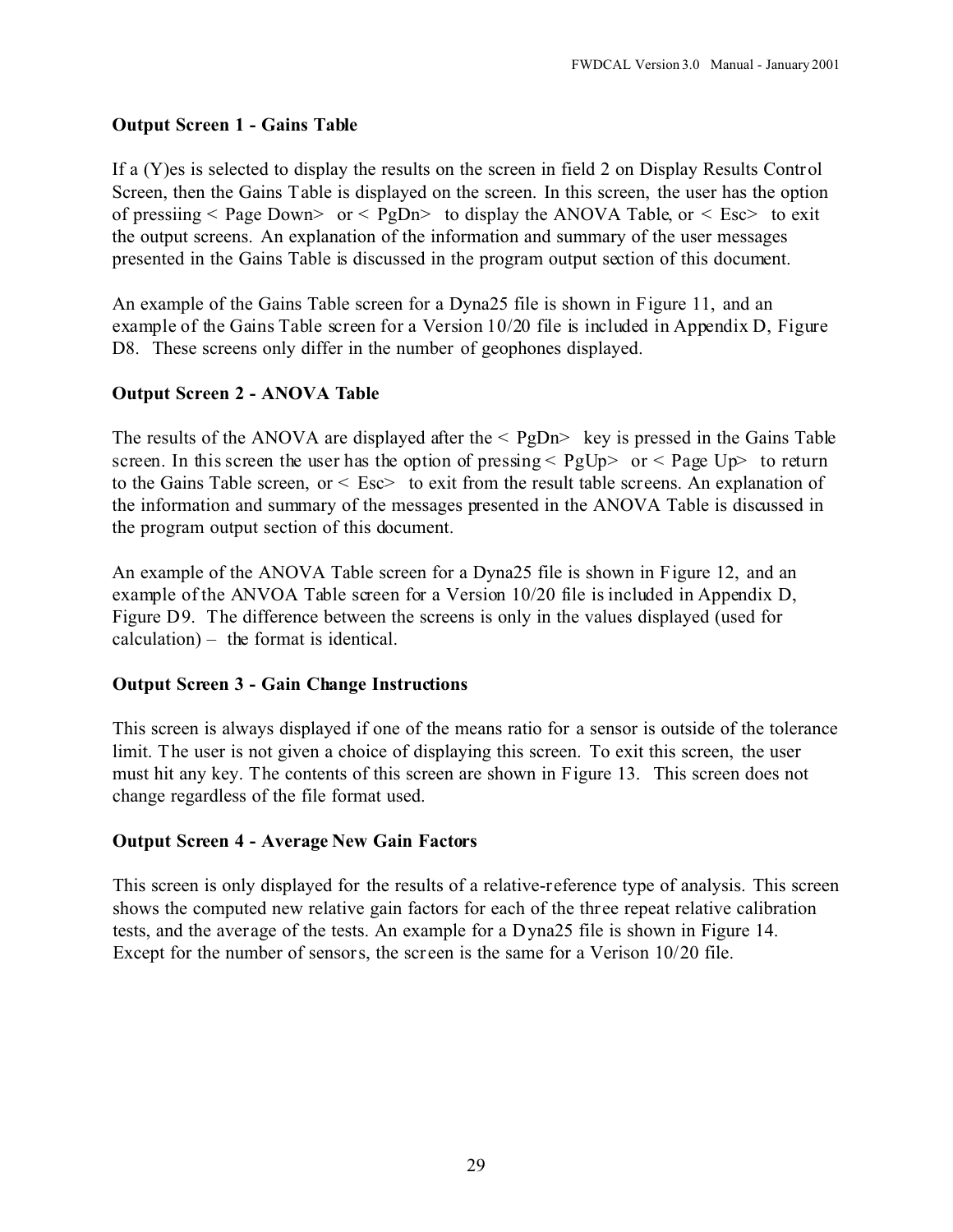| $\mathcal{F}_{\mathcal{D}}$ FWDCAL3               |                                                                      |                                                                               |                                                                                        |                                                                               |                                                              | EI⊡EXI                                               |
|---------------------------------------------------|----------------------------------------------------------------------|-------------------------------------------------------------------------------|----------------------------------------------------------------------------------------|-------------------------------------------------------------------------------|--------------------------------------------------------------|------------------------------------------------------|
| Auto-                                             |                                                                      | 母<br>q<br>會                                                                   | A                                                                                      |                                                                               |                                                              |                                                      |
| FWD SN: 8002–131                                  |                                                                      | Data File Name: 31093000.F25<br>Operator: ANY CHANGES MADE AT SYSOP LEVEL     |                                                                                        | SHRP FWD Relative Calibration - Analysis of Variance - Means and Gains Table  | Calibration Date: 09-26-2000                                 | Data Set 1 of 1                                      |
| ∣Sensor #                                         | Sensor<br>S/N                                                        | Existing<br>Gain Factor Ratio                                                 | Means                                                                                  | New<br>Relative Gain                                                          | Out of Limit<br>Tolerance                                    | 2% Range                                             |
| 2<br>3<br>$\overline{4}$<br>5<br>6<br>7<br>8<br>9 | 1930<br>1931<br>1923<br>1924<br>1928<br>1932<br>1927<br>1921<br>1929 | 0.993<br>0.993<br>0.993<br>0.994<br>0.997<br>0.995<br>0.999<br>0.991<br>0.992 | 1,0000<br>0.9991<br>1,0016<br>0.9998<br>0.9999<br>0.9990<br>0.9994<br>0.9999<br>1.0013 | 0.993<br>0.992<br>0.995<br>0.994<br>0.997<br>0.994<br>0.998<br>0.991<br>0.993 | NO<br>NO<br>NO.<br>NO.<br>NO<br><b>NO</b><br>NO.<br>NO<br>NO | NO<br>ΝO<br>NO<br>NO<br>NO.<br>NO<br>NO.<br>NO<br>NO |
|                                                   |                                                                      | PqDn to ANOVA Table                                                           |                                                                                        | Esc to exit results screens                                                   |                                                              |                                                      |

**Figure 11. Gains table output screen.**

| $\mathbb{F}_p$ FWDCAL3                                                                                                                                                                                                                                                                                                                                                                                                                                                                                                                                                                                          |                                                                                                                                                                                                                   |                                                                                              |          |                                                            |               |  |  |
|-----------------------------------------------------------------------------------------------------------------------------------------------------------------------------------------------------------------------------------------------------------------------------------------------------------------------------------------------------------------------------------------------------------------------------------------------------------------------------------------------------------------------------------------------------------------------------------------------------------------|-------------------------------------------------------------------------------------------------------------------------------------------------------------------------------------------------------------------|----------------------------------------------------------------------------------------------|----------|------------------------------------------------------------|---------------|--|--|
| Auto                                                                                                                                                                                                                                                                                                                                                                                                                                                                                                                                                                                                            | ⊡ □■■ 图 ■                                                                                                                                                                                                         | $\mathbf{A}$                                                                                 |          |                                                            |               |  |  |
| FWD SN: 8002-131                                                                                                                                                                                                                                                                                                                                                                                                                                                                                                                                                                                                | SHRP FWD Relative Calibration –  Analysis of Variance – Latin Square ANOVA Table<br>Calibration Date: 09-26-2000<br> Data File Name: 31093000.F25<br>Data Set 1 of 1<br>Operator: ANY CHANGES MADE AT SYSOP LEVEL |                                                                                              |          |                                                            |               |  |  |
| Source                                                                                                                                                                                                                                                                                                                                                                                                                                                                                                                                                                                                          | Variation Sum of Degrees of<br>Squares                                                                                                                                                                            | Freedom                                                                                      | Square   | Mean Computed<br>F                                         | Critical<br>F |  |  |
| Position<br><b>Set</b><br>Sensor<br>Error the second second second second second second second second second second second second second second second second second second second second second second second second second second second second second second se<br>TOTAL                                                                                                                                                                                                                                                                                                                                     | 4.59E+01<br>$6.18E+02$<br>6.77E+01<br>9.83E+02<br>1.71E+03                                                                                                                                                        | $\overline{\phantom{a}}$ 8<br><b>Service State State</b><br><b>B B B B</b><br>380 380<br>404 | 2.59E+00 | 5.74E+00 2.22 1.96<br>7.72E+01 29.84 1.96<br>8.46E+00 3.27 | 1.96          |  |  |
| Set, sensor, and stand position are statistically significant at the S% level.<br>Although gain changes are not indicated, these results are suspect.  A repeat<br>calibration is required after conditioning with 50+ drops at height 3.<br>Extra care should be taken to properly seat the geophones and hold the stand<br>vertical with moderate downward pressure. If deflections from the last 10<br>drops vary more than 1 mil (25.4  microns) repeat the calibration at a new<br> location.  If this message appears in subsequent tests, contact your<br>supervising engineer for further instructions. |                                                                                                                                                                                                                   |                                                                                              |          |                                                            |               |  |  |
|                                                                                                                                                                                                                                                                                                                                                                                                                                                                                                                                                                                                                 | PqUp to Gains Table The Resort of exit results screens                                                                                                                                                            |                                                                                              |          |                                                            |               |  |  |

**Figure 12. ANOVA table output screen.**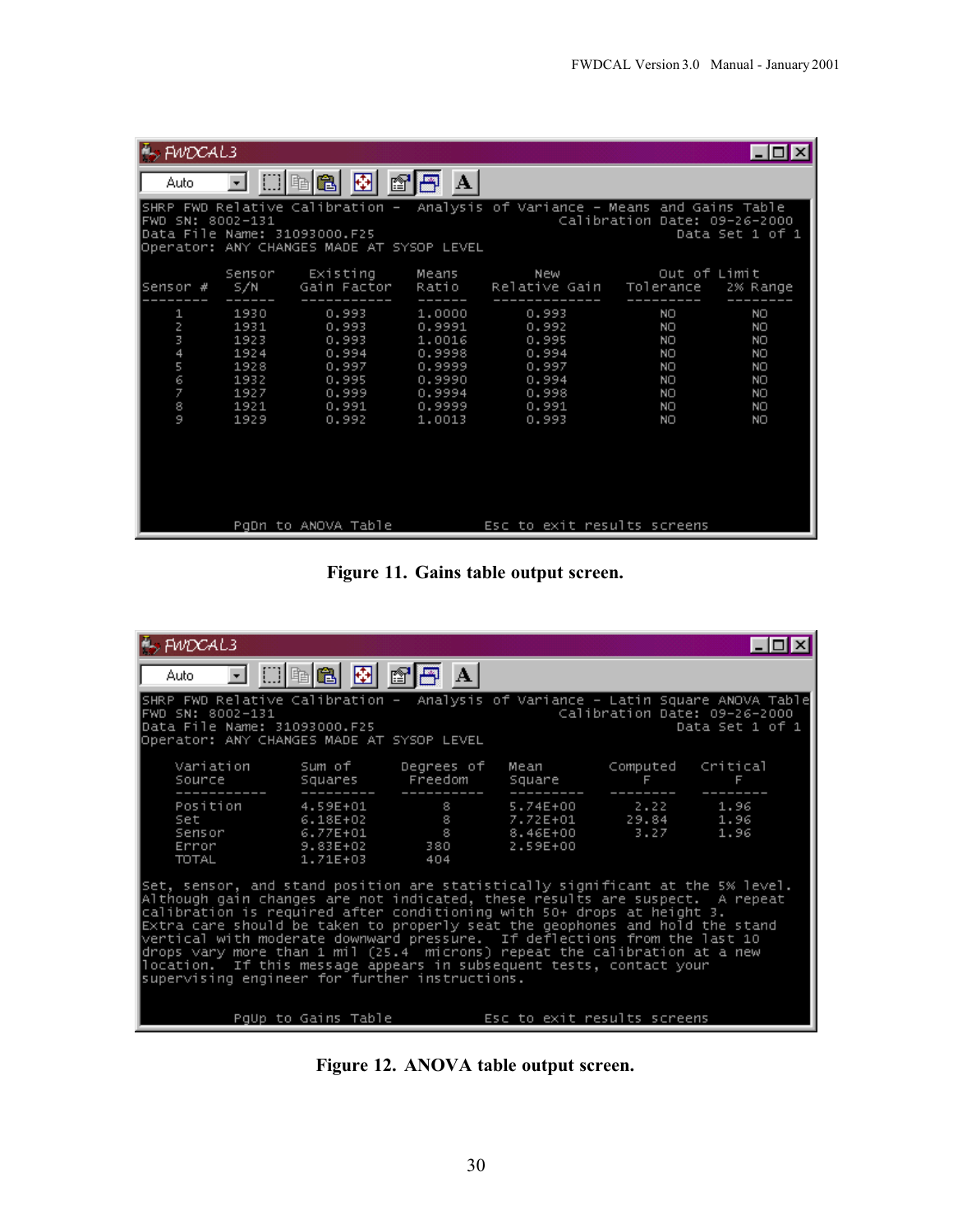

**Figure 13. Sensor gain adjustment message.**

| FWDCAL3                                                                                                                                                     |                                                                      |                                                                               |                                                                               |                                                                               |                                                                               | $ \Box$ $\times$                                                              |
|-------------------------------------------------------------------------------------------------------------------------------------------------------------|----------------------------------------------------------------------|-------------------------------------------------------------------------------|-------------------------------------------------------------------------------|-------------------------------------------------------------------------------|-------------------------------------------------------------------------------|-------------------------------------------------------------------------------|
| Auto:                                                                                                                                                       | 圈<br>⊞■白                                                             | $\mathbf{A}$<br>图圖                                                            |                                                                               |                                                                               |                                                                               |                                                                               |
| SHRP FWD Relative Calibration - Analysis of Variance - Means and Gains Table<br>FWD SN: 8002–131<br>Data File Name: 31092608.F25<br>Operator: Rich LaValley |                                                                      |                                                                               |                                                                               |                                                                               |                                                                               | Calibration Date: 09-26-2000<br>Average Means and Gains for 3 data sets       |
| Sensor #                                                                                                                                                    | Sensor<br>S/N                                                        | Existing<br>Gain Factor 9 Set 1                                               |                                                                               | New Relative Gain<br>Set 2                                                    | Set 3                                                                         | Average                                                                       |
| 1<br>2<br>3<br>4<br>5<br>$\overline{6}$<br>7<br>8<br>9                                                                                                      | 1930<br>1931<br>1923<br>1924<br>1928<br>1932<br>1927<br>1921<br>1929 | 0.993<br>1,000<br>0.993<br>0.994<br>0.997<br>1,000<br>0.993<br>0.991<br>0.992 | 0.993<br>0.993<br>0.996<br>0.992<br>0.999<br>0.994<br>0.997<br>0.991<br>0.997 | 0.994<br>0.993<br>0.995<br>0.994<br>0.999<br>0.995<br>0.999<br>0.991<br>0.994 | 0.994<br>0.993<br>0.995<br>0.994<br>0.998<br>0.995<br>0.999<br>0.991<br>0.994 | 0.994<br>0.993<br>0.995<br>0.993<br>0.999<br>0.994<br>0.998<br>0.991<br>0.995 |
|                                                                                                                                                             |                                                                      | Press any key to continue                                                     |                                                                               |                                                                               |                                                                               |                                                                               |

**Figure 14. Reference-relative calibration average new gain factor screen**.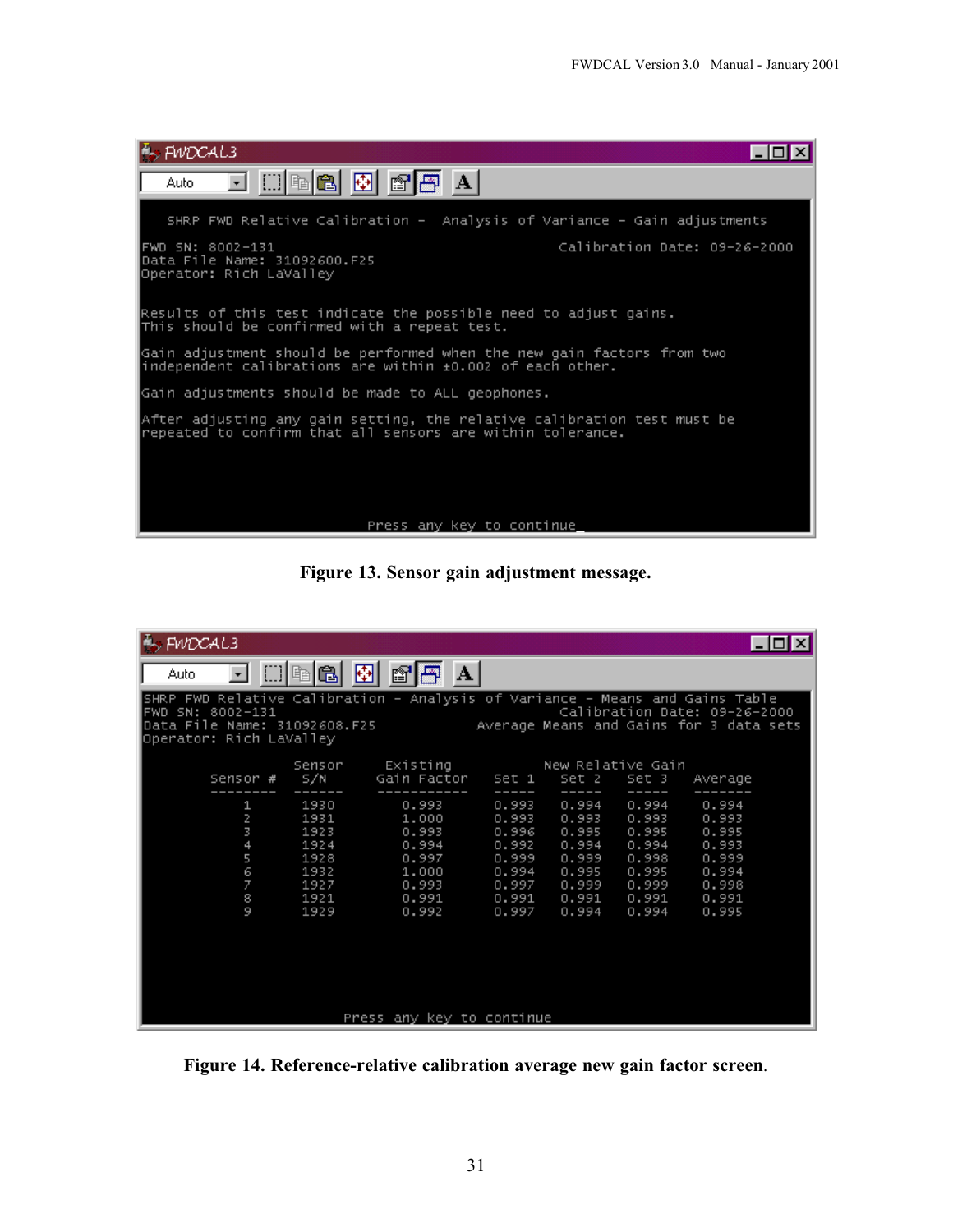## **Function Keys**

Table 3 presents a summary of the action of selected function and control keys the program uses in the various control screens. The function keys which are active are shown at the bottom of each screen.

| Keys                                   | Function                                                                                                                                                                                                                                                                                                                                                                                                                                                                                                                                                    |
|----------------------------------------|-------------------------------------------------------------------------------------------------------------------------------------------------------------------------------------------------------------------------------------------------------------------------------------------------------------------------------------------------------------------------------------------------------------------------------------------------------------------------------------------------------------------------------------------------------------|
| $\leq$ F10 $>$                         | Continue - the $\leq$ F10 $\geq$ key is used to continue the program<br>once all entries have been made in Control Screen 2.                                                                                                                                                                                                                                                                                                                                                                                                                                |
| $\langle$ Esc $>$                      | ESCAPE - returns the user to field 2 in Control Screen 2 from<br>the file list without selecting a file. It is also used to exit from<br>the output screens.                                                                                                                                                                                                                                                                                                                                                                                                |
| $<$ PgDn> $\leq$ PgUp>                 | PAGE DOWN or PAGE UP - used in the directory window if<br>more than 20 files are present, to move from one page of the list<br>to the next/previous page, or in output screens to move from the<br>Gains Table to/from the ANOVA Table.                                                                                                                                                                                                                                                                                                                     |
| $<$ Up> $<$ Dn>                        | ARROW KEYS - these keys allow the user to move from one<br>field to another on the data entry screens, as well as to move<br>from file to file in the directory window. When more than one<br>page of files are available in the directory window, pressing<br>$\leq$ Down Arrow $>$ on the last row of the window places the<br>cursor on the first row of the next page of the list. Pressing<br>$\leq$ Up Arrow $>$ when on the top line of a second or subsequent<br>pages will move the cursor to the bottom line of the previous<br>page in the list. |
| $\leq$ Home $\geq$ , $\leq$ End $\geq$ | HOME or END - these keys allow the user to quickly move to<br>the first or last field within the data entry screen menu, as well<br>as the first or last file in the current page of the directory<br>window.                                                                                                                                                                                                                                                                                                                                               |
| $<$ Space Bar $>$                      | SPACE BAR - the $\leq$ Space Bar $>$ key is used to exit the various<br>warnings or errors that appear at the bottom of the data entry<br>screen.                                                                                                                                                                                                                                                                                                                                                                                                           |
| $\langle$ CR> $\langle$ Enter>         | CARRIAGE RETURN or ENTER - used to accept a data input<br>value once it has been entered or selected.                                                                                                                                                                                                                                                                                                                                                                                                                                                       |
| $<$ F7 $>$                             | QUIT - used to return to the main menu.                                                                                                                                                                                                                                                                                                                                                                                                                                                                                                                     |

### **Table 3. Function key summary.**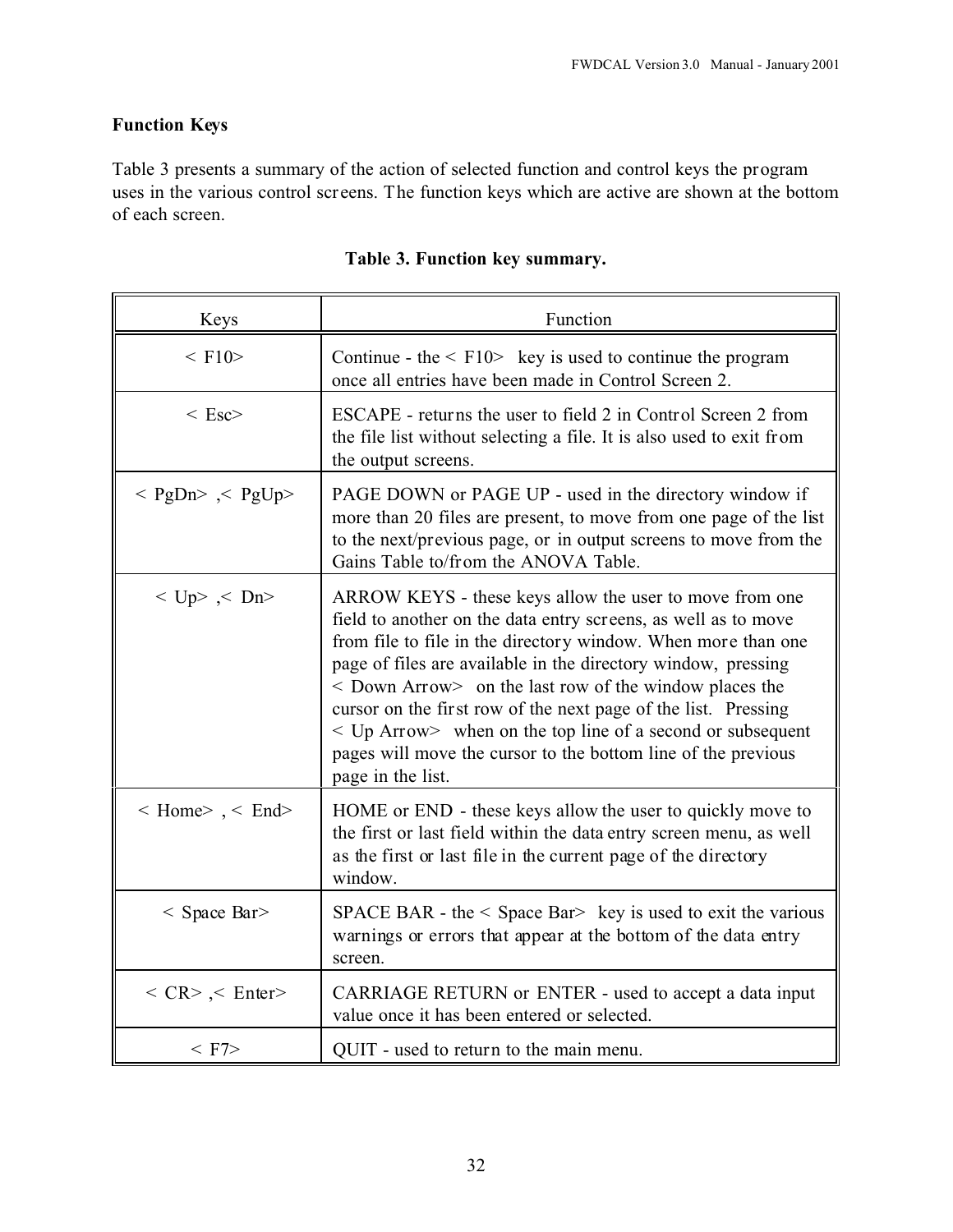# **V. ANOMALOUS RESULTS**

Depending on the results of the calibration analysis procedure, a number of scenarios exist for the case of apparently "bad" or anomalous data. For all scenarios, the first remedial step should be to review the echo print of the input data to identify any irregular or unusual conditions. If a problem exists in the header block or data format, another possibility might be to review the contents of the input file using a text editor, corr ect any format inconsistencies, and then repeat the analysis.

As suggested in the user messages contained in the ANOVA table, possible sources of abnormal results from the relative calibration test include:

- Failure to keep the stand vertical with moderate downward pressure applied. This typically results in position being statistically significant.
- Systematic change in the applied load to the pavement. Typically the load will decrease during the conduct of the test. This can be due to a change in the resiliency of the buffers or a change in the pavement structure. This condition can be detected by inspection of the change in the load level between drop sets and the occurrence of set being statistically significant. Remedial actions include further "conditioning" of the buffers with additional drops, or movement to a new location.
- Failure to place the stand in the exact same point. This can result in set and/or position being statistically significant.
- Failure to properly set the geophones in the center of the holders in the stand. Cleaning the base of the geophones or greater care in setting them in the stand are two remedial approaches.
- Switching the position of the electrical connections, or "channels", of the geophones on the FWD without making the change in the FWD computer operating program. An example of this would be if sensor 7 is plugged into the channel 6 connection. In this case the operating program will not use the correct gain and analogue to digital conversion factors for the specific geophone. This is the reason why geophones can not be used on other FWDs without a modification to the operating computer software from Dynatest. The position of the geophone connections on the FWD should be compared against the positions shown in the operating computer program.
- Frayed, cracked or worn sensor wires and loose sensor connections can be a source of inconsistent results. Care should be taken not to remove a geophone from its holder by pulling on the lead wire since this can damage the connection.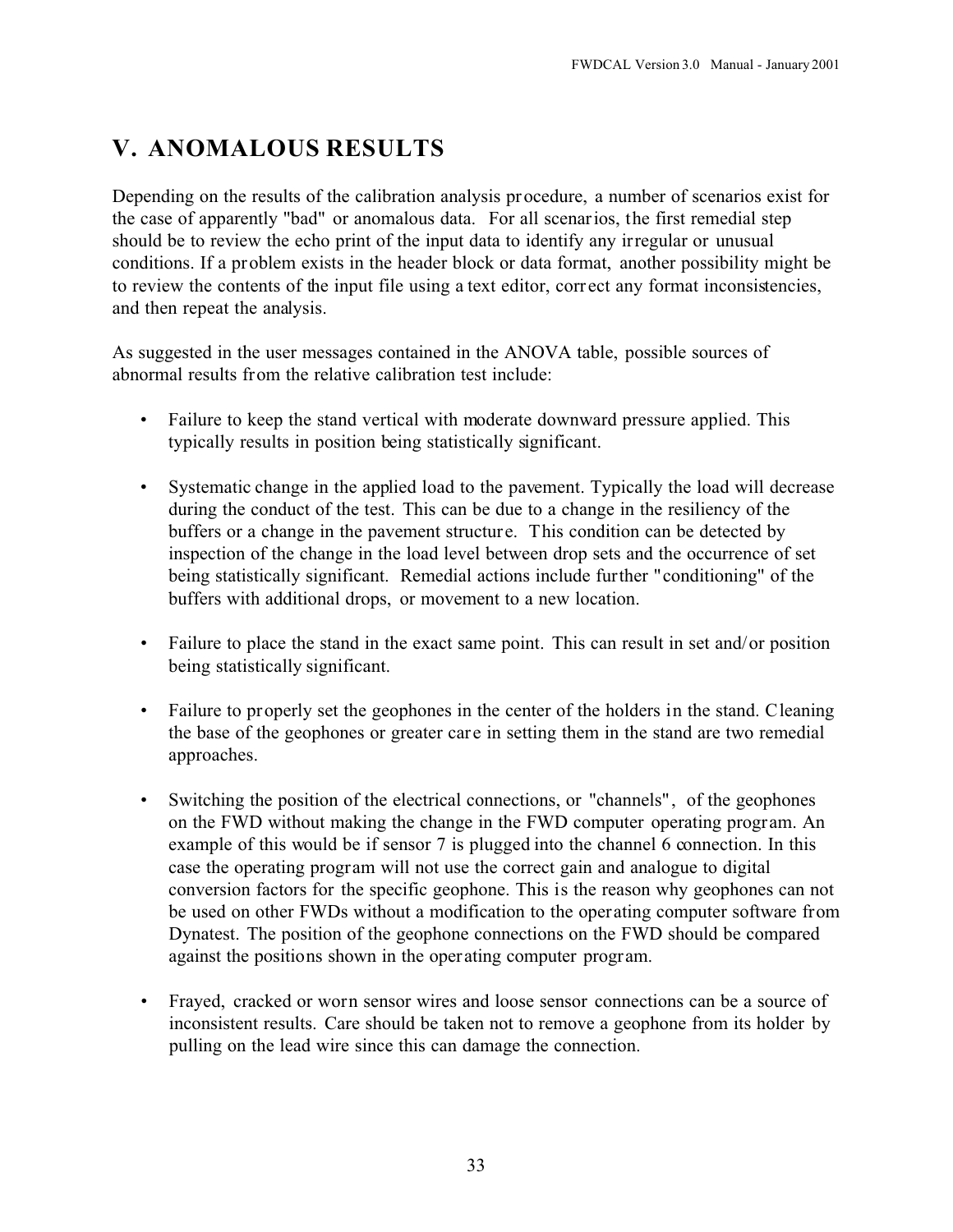# **VII. TECHNICAL ASSISTANCE**

If further technical assistance is required in the use of this program, please contact the FHWA LTPP Team at (202) 493-3153.

# **VIII. REVISION NOTES**

### **Version 3.00 - January 2001**

- Processes data sets produced by Version 10, Version 20, Edition25.11 (Spring 94),and Dyna25 Aug 2000 LTPP customized versions of the Dynatest FWD operating system software.
- Resolved operational problems present in Version 3.00B3

### **Version 3.00 3 - May 1994**

- Processes Dynatest FWD software version 10 and 20 with 7 geophones in US and SI units.
- Processes Dynatest FWD software version 25 when using file format 25CAL and either 7 or 9 geophones in US and SI units.
- Not accompanied by user guide.

### **Version 2.00 - April 1992**

- Computes the gains factor for a replacement sensor
- Processes up to three data sets in the same file
- Computes the average new relative gain factor from relative calibration tests performed as a part of the SHRP reference calibration procedur e. All three data sets must be in the same file.
- Processes data sets produced by Version 10 and Version 20 of the Dynatest FWD operating software.
- Ability to process multiple data sets in separate files without exiting the program.

### **Version 1.00 - January 1989**

• Initial release.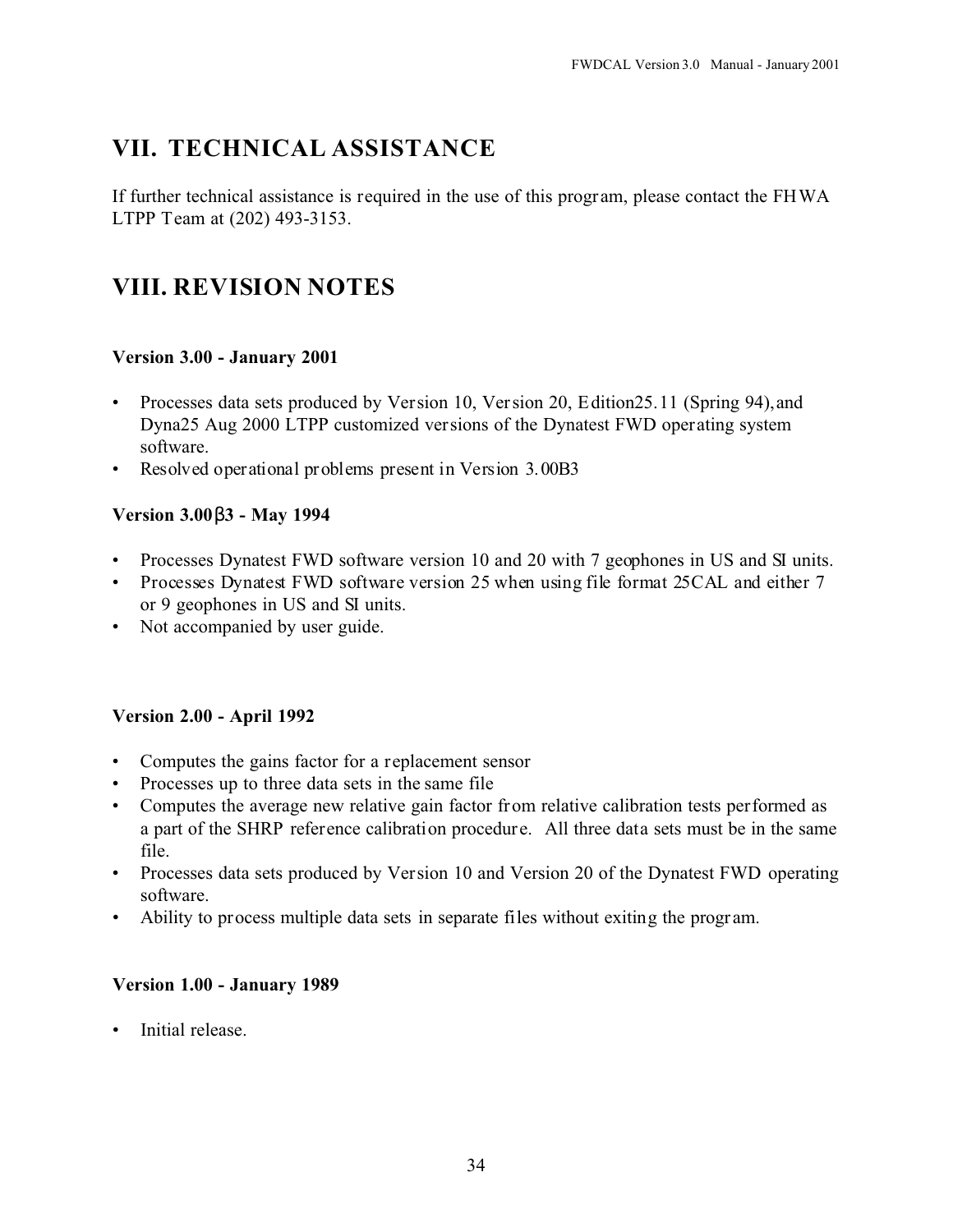## **APPENDIX A**

# **LTPP FWD Relative Calibration Protocol**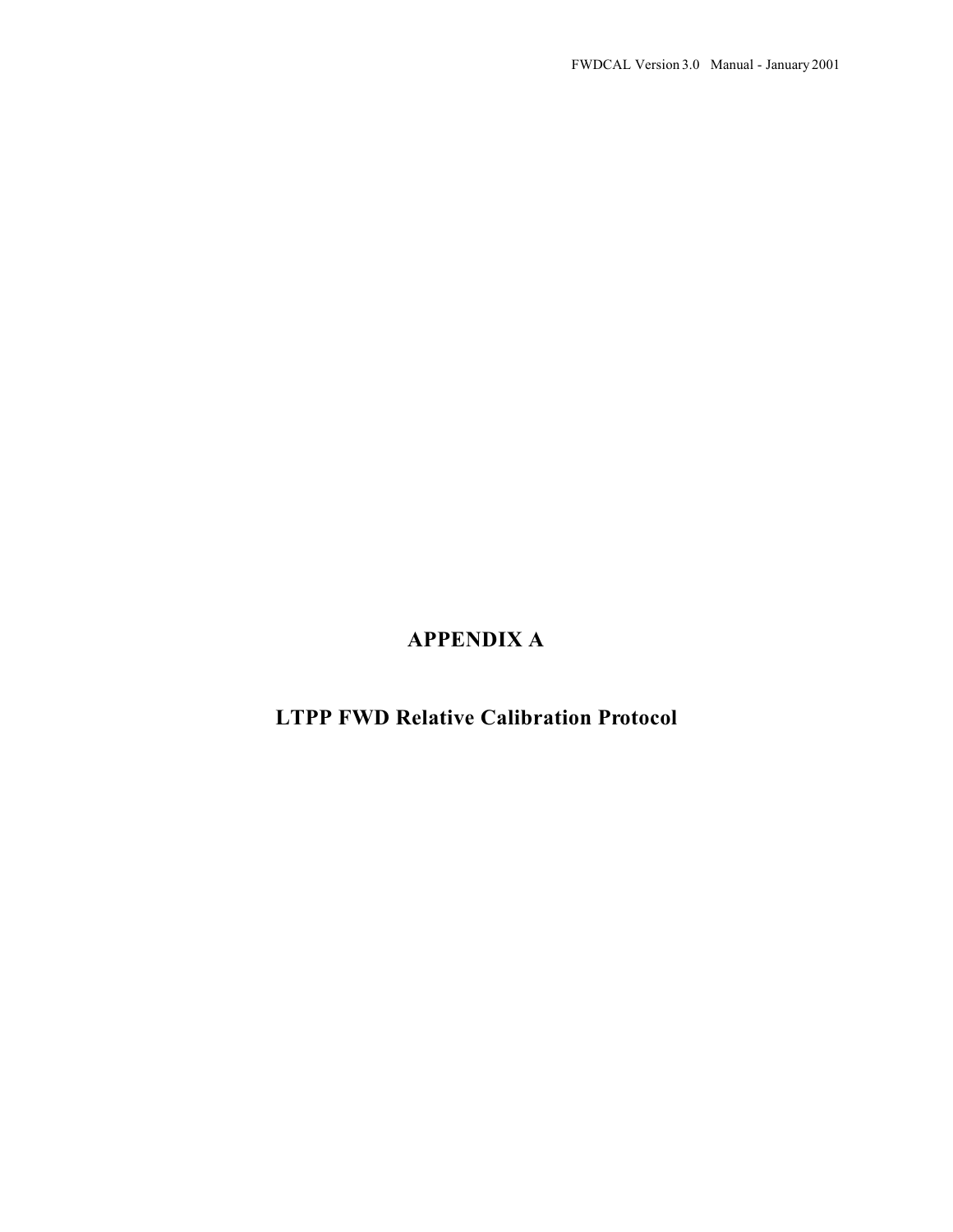### **SHRP/LTPP FWD CALIBRATION PROTOCOL** (March 1994 extract)

#### **RELATIVE CALIBRATION PROCEDURE**

#### **General Background**

Relative calibration of the FWD deflection sensors is used to ensure that all sensors on a given FWD are in calibr ation with respect to each other. As such, it serves as the final step in the overall FWD calibration process, and as a quick means to periodically verify that the sensors are functioning properly and consistently.

Relative calibration uses the relative calibration stand supplied by the FWD manufacturer. The sensors are stacked vertically in the stand, one above another, so that all sensors are subjected to the same pavement deflection. Relative calibration assumes that the overall mean deflection, as determined from simultaneous measurements by the full set of deflection sensors, yields an accurate estimate of the true deflection. This assumption requires that the deflection sensors must have first been subjected to the reference calibration procedure.

Some FWDs have fewer than or more than seven active deflection sensors. If they do, these procedures should be modified to calibrate the actual number of active sensors in use on the FWD.

#### **Equipment**

FWD relative calibration stand with as many positions as the number of active deflection sensors. For the purpose of illustration a seven-position stand is assumed herein.

FWD relative calibration software (**FWDCAL**) and documentation.

#### **General Procedure**

The process involves rotation of each deflection sensor through every position in the calibration stand. Each combination of sensors and levels is considered a " set," and the number of sets of data will be equal to the number of sensors. The test point is "conditioned" before beginning the calibration procedure to reduce the possibility that set will be significant in the data analysis. The required order of movement of the sensors is shown in Table 2. In order for the data processing with **FWDCAL** to be done correctly it is very important that the sensor rotation from set to set be done correctly. Spare deflection sensors do not have to be calibrated until they are in active use.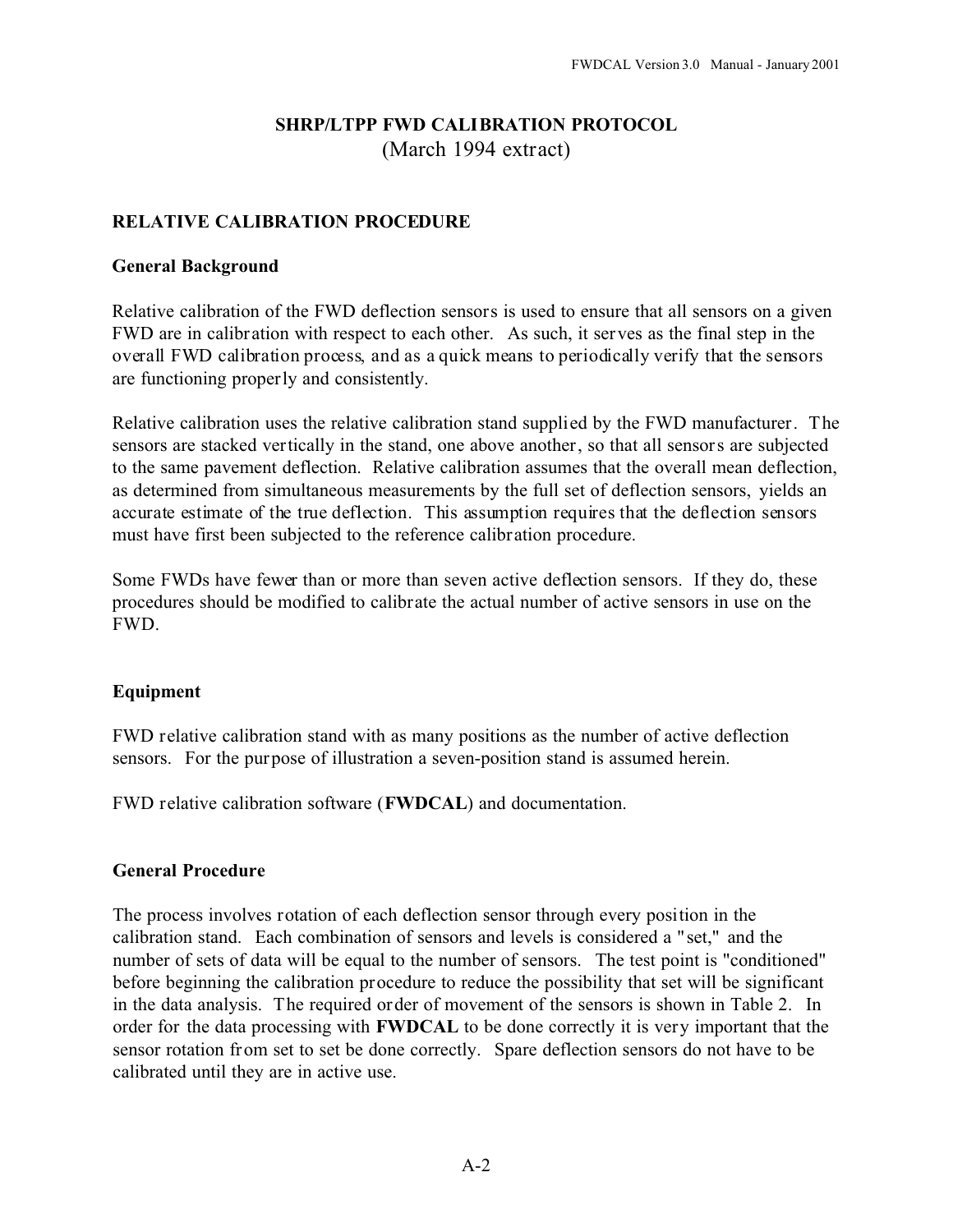| Level in<br>Sensor |                | Deflection Sensor Number in the Stand |   |                |                |                |   |   |                |  |
|--------------------|----------------|---------------------------------------|---|----------------|----------------|----------------|---|---|----------------|--|
| Stand              |                |                                       |   |                |                |                |   |   |                |  |
|                    |                | $\overline{2}$                        | 3 | $\overline{4}$ | 5              | 6              |   | 8 | $\overline{9}$ |  |
| (Top)              |                |                                       |   |                |                |                |   |   |                |  |
| A                  | ш              | 2                                     | 3 | 4              | 5              | 6              |   | 8 | 9              |  |
| B                  | 2              | 3                                     | 4 | 5              | 6              | 7              | 8 | 9 |                |  |
| $\mathsf{C}$       | 3              | 4                                     | 5 | 6              | 7              | 8              | 9 |   | 2              |  |
| D                  | $\overline{4}$ | 5                                     | 6 | 7              | 8              | 9              |   | 2 | 3              |  |
| E                  | 5              | 6                                     | 7 | 8              | 9              |                | 2 | 3 | 4              |  |
| F                  | 6              | π                                     | 7 | 9              |                | $\overline{c}$ | 3 | 4 | 5              |  |
| G                  | 7              | 8                                     | 8 |                | $\mathfrak{D}$ | 3              | 4 | 5 | 6              |  |
| H                  | 8              | 9                                     | 9 | 2              | 3              | 4              |   | 6 | 7              |  |
|                    | 9              |                                       |   | 3              | 4              | 5              | 6 | 7 | 8              |  |
| (Bottom)           |                |                                       |   |                |                |                |   |   |                |  |

#### Table 2 - Relative Calibration Sensor Positions by Set

**Note: The rotation must be done as prescribed above in order for the softw are (FWDC AL3) to work properly. For instance, for Set 2, move S ensor 2 to the position for merly occupied by Sensor 1, etc.**

When done in conjunction with reference calibration, the relative calibration procedure shall be repeated twice. Acceptance criteria based upon the repeatability of the calibration factor are identified in the relative calibration procedure. If the results persist in failing the acceptance criteria, then the cause of the erratic results should be identified and corrected.

After the relative calibration is completed, the final calibration factors shall be entered into the FWD computer.

A sample relative calibration setup screen for the Dynatest FWD with Edition 10 or Edition 20 software is given in Figure 2. The information in Figure 2 can also be used as the basis for setup of Dynatest FWDs running Edition 25 and higher software.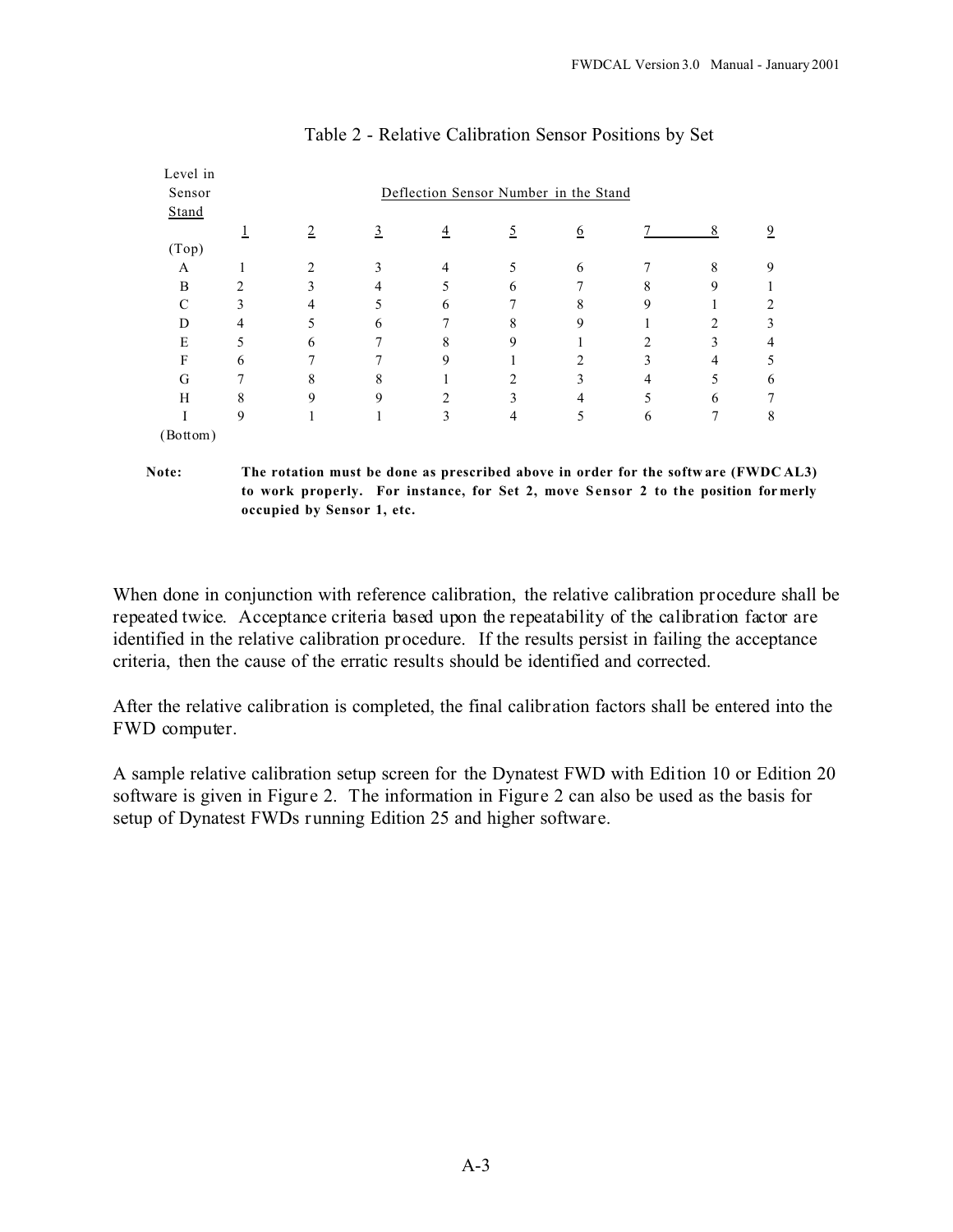```
 Relative Calibration
  1. Test UNITS...: lbf.mil.inch (kPa.mu.mm)
  2. Temperature..: Fahrenheit (Centigrade)
 3. Stn.Request..: OFF (ON)
 4. Test Checks..: NONE (Decreasing defls, Roll-Off, RollOFF+Decr)
 5. Reject prompt: OFF (ON)
  6. Stationing...: [doesn't matter] 
7. Temp.Request.: OFF (ON)
8. Cond.Request.: OFF (ON)
9. Variation : Load NOT Checked ! Deflections NOT Checked !
10. Diameter of Plate: 11.8
11. Deflector distances: [doesn't matter - keep what you have]
                       1 2 3 4
12. Drop No. : 1234567P8901234P5678901P2345678P9012345P6789012P3456789S.......
13. Heights+ : CC44444PCC44444PCC44444PCC44444PCC44444PCC44444PCC44444S1111111
14. Test Plots: ...............................................................
15. Save Peaks: ..*****...*****...*****...*****...*****...*****...*****........
16. Load His. : ...............................................................
17. Whole His.: ...............................................................
18. Load another TEST SETUP.
19. Store the CURRENT TEST SETUP.
```


#### **Relative Calibration of the Deflection Sensors**

- 1. Remove all of the deflection sensors from their holders on the FWD. Make sure that the sensors are labeled (e.g., from 1 to 7, or 0 to 6) with respect to their normal position on the FWD. The center sensor is position number "1" on the Dynatest FWD and is position number "0" on the KUAB FWD.
- 2. Label the seven levels on the sensor stand from "A" to "G. " The top level is usually labeled "A. "
- 3. Position the seven deflection sensors in the stand for the first of the seven sets according to Table 2.
- 4. Support the sensor stand in a vertical position. Mark the location where the stand rests so that it can be relocated precisely on the same spot. This may be done by gluing a washer to the pavement, or by making a small divot in the pavement with a chisel.
- 5. Select the FWD drop height and the distance from the loading plate to the sensor stand to yield deflections on the order of 400 to 600 microns (16 to 24 mils). If deflections in this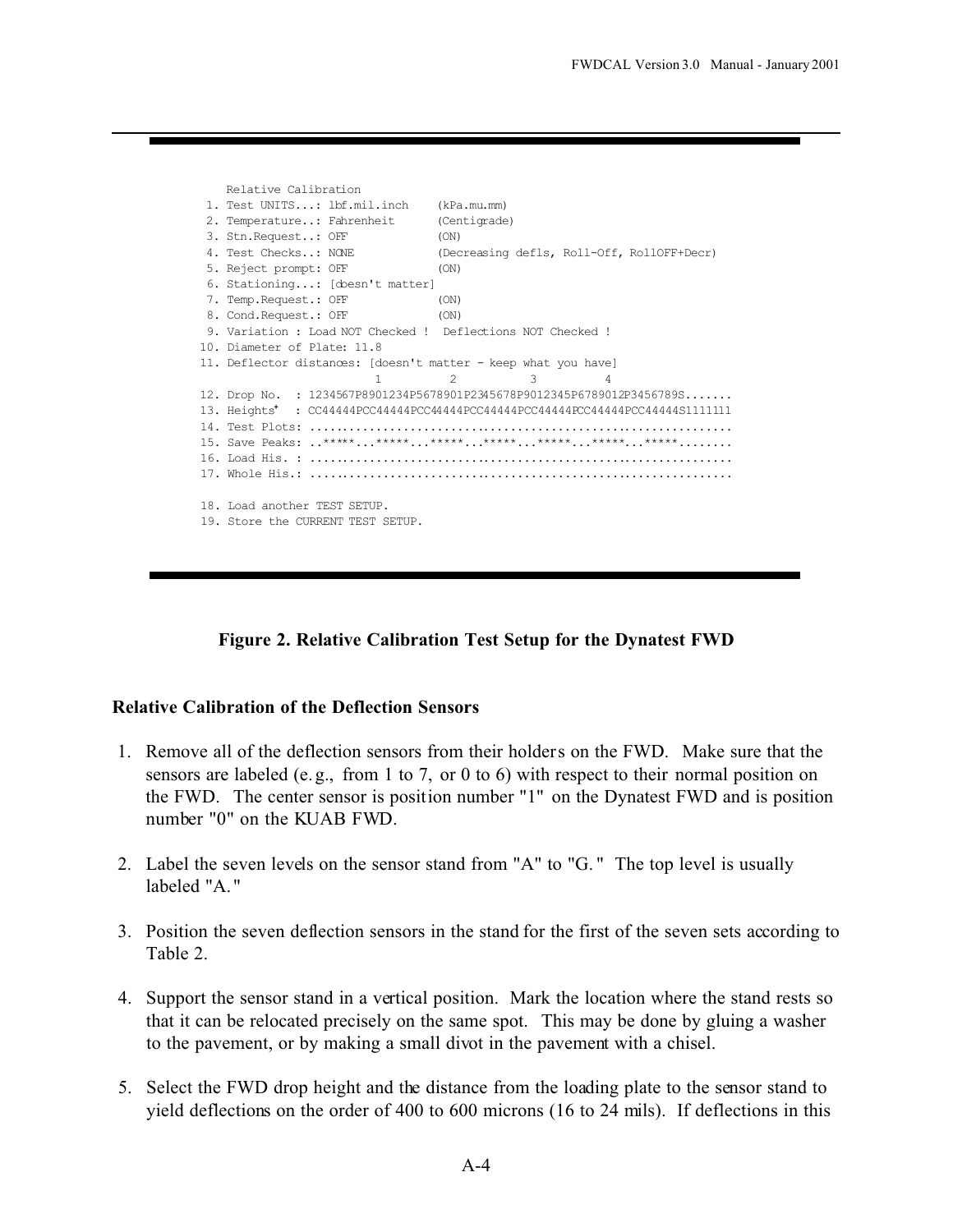range cannot be achieved, then it may be necessary to relocate the FWD to a different pavement. In general, a concrete pavement on a relatively weak subgrade will yield the required deflection. In most cases the reference calibration test pad should be usable for relative calibration.

- 6. Warm up the FWD rubber buffers and condition the test point by repeating a sequence of ten drops until the loads and deflections that are registered are nearly uniform. The deflections in a sequence of ten drops should not be showing a steadily increasing or decreasing trend. If liquefaction or compaction is indicated by the warm-up data, relocate the FWD to another pavement.
- 7. Lower the FWD loading plate. DO NOT raise the loading plate or move the FWD during the relative calibration testing. This will assure a constant distance between the center of the load plate and the base of the sensor stand.
- 8. For each set make two seating drops (no data recorded) followed by five replicate drops (for which data is recorded) while holding the stand in a vertical position. With seven sets and 5 replicate drops, data for a total of 35 drops is required (see Figure 2).

#### **Relative Calibration Data Analysis**

A three-way analysis of variance should be used to evaluate the data. This will partition the variance into four sources:  $(1)$  that due to sensor number,  $(2)$  that due to position in the calibration stand, (3) that due to set, and (4) that due to random error of measurement. This analysis is performed by the **FWDCAL** software. In this analysis, deflection is the dependent variable, and sensor number, position and set are the three main factors. The three hypotheses that may be tested are:

- $H_0$ : Sensor number is a significant source of error
- $H_0$ : Data set number is a significant source of error
- $H_0$ : Position in the stand is a significant source of error

Through the use of hypothesis testing it is possible to determine whether random error due to sensor number, due to position in the calibration stand, and due to set number are statistically significant. The only factor that should result in a change in the deflection sensor calibration factors is sensor number.

If the random error due to sensor number is found to be statistically significant, then the calculated adjustments in the calibration factors for each sensor should be made. If a change is made in the calibration factor for one sensor, then the calibration factors for all sensors should be changed in accordance with the calculations.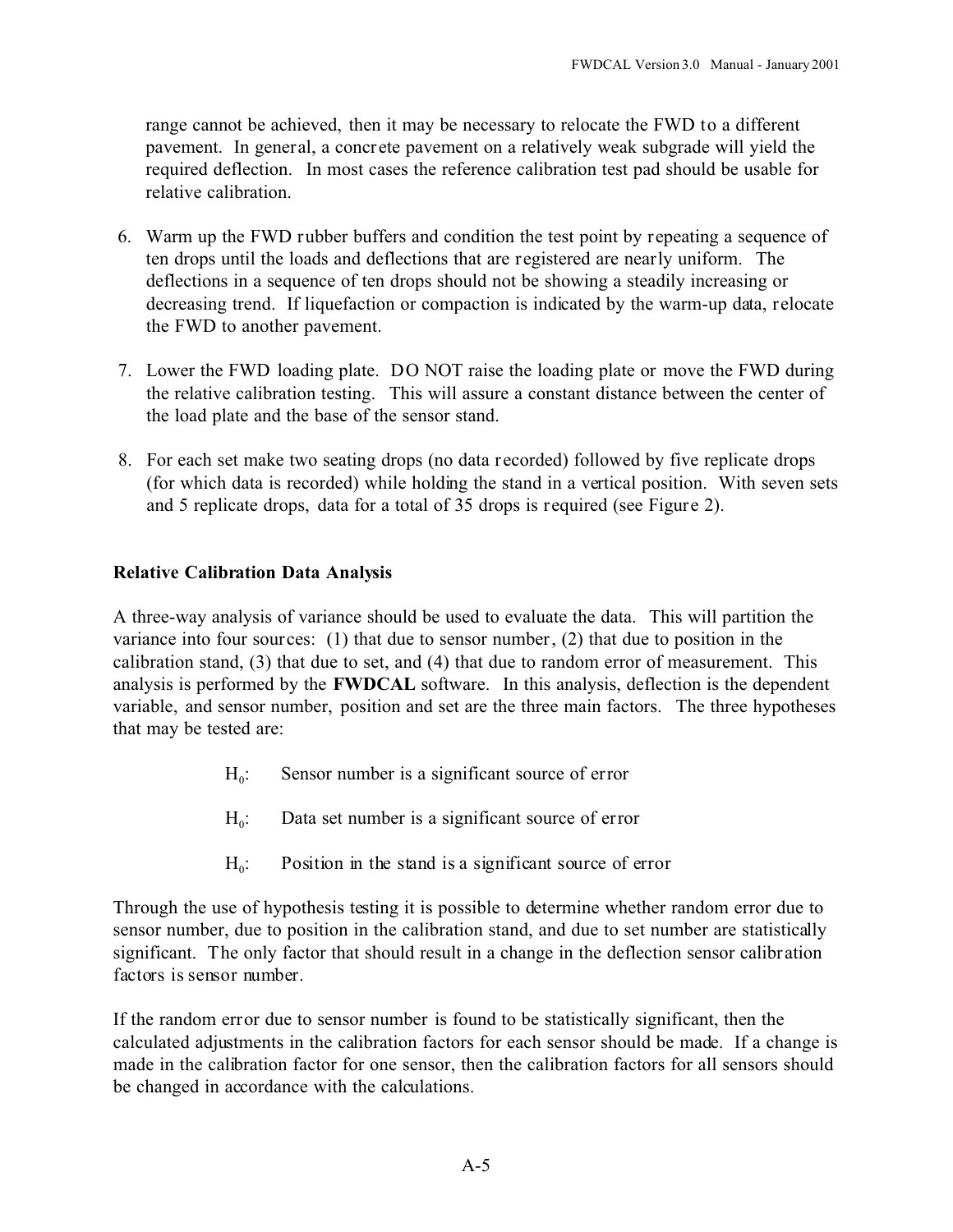If position in the stand is statistically significant, it is likely that the stand was not held vertical throughout all of the sets during the test. Or a connection in the stand may have been loose. The problem should be corrected, and the test should be repeated.

If set is statistically significant, there may have been a systematic change in the properties of the pavement materials, for instance due to compaction or liquefaction. The test should be repeated after the testing site has been further "conditioned" according to the procedure. If the deflection readings do not become relatively constant during the conditioning, then another site should be selected for the testing.

The mere fact that either position or set, or both, are significant does not necessarily invalidate the relative calibration. Judgement must be used to assess whether or not these factors may be of sufficient physical significance (as opposed to statistical significance) to require that the relative calibration should be repeated or that a new test site should be selected.

The standard error of measurement (e.g. , the square root of the mean square error due to error) should be on the order of 2 microns (0.08 mils) or less if the system is working properly and the calibration test was conducted carefully.

The analysis of the data obtained from the relative calibration procedure and the method used to determine revised calibration factors is as follows (calculations are done automatically within the **FWDCAL** software):

- 1. Compute the mean deflection measurement,  $x_i$ , for each sensor (average for the seven sets) and the overall mean,  $x_0$ , for all of the sensors averaged together.
- 2. Compute the adjustment ratio,  $R_i$ , of the overall mean to the sensor mean for each sensor. This is also called the "means ratio."

$$
R_i = \ddot{A}^X \ddot{A} \ddot{A}
$$

$$
x_i
$$

 3. Compute the final calibration factor for each sensor by multiplying the adjustment ratio,  $R<sub>i</sub>$ , times the current or interim calibration factor for the sensor.

#### **Relative Calibration Acceptance Criteria**

When relative calibration is conducted in conjunction with reference calibration, the procedure is repeated two times. If the two sets of calibration factors agree within 0.003 for each deflection sensor, then the results of the two tests shall be averaged. If they are outside the limit, then a third relative calibration shall be performed. If the standard deviation of the three results (based on n - 1 degrees of freedom) is less than 0. 0030, then the thr ee results shall be averaged. If the standard deviation exceeds 0.0030, the relative calibration procedure should be repeated.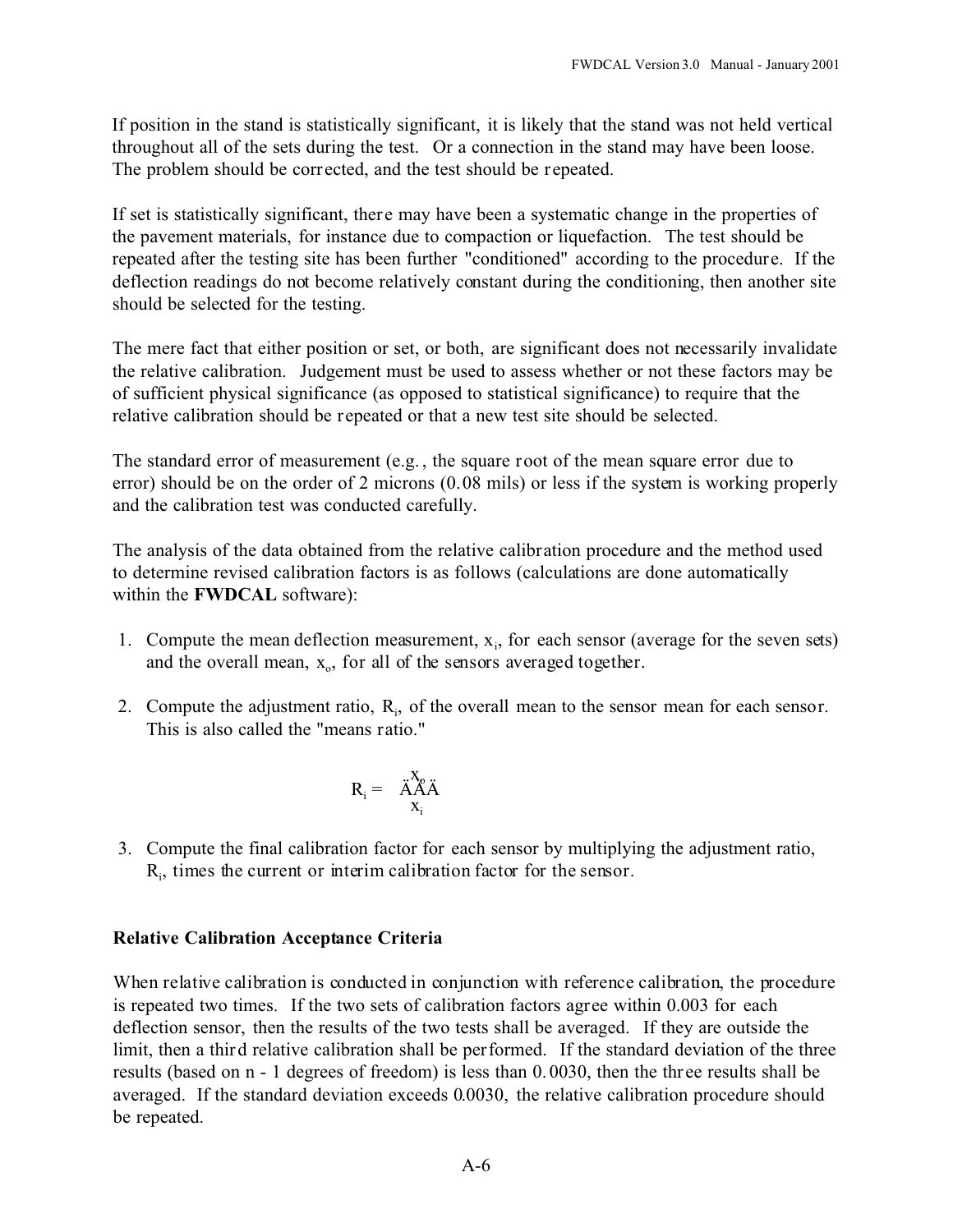An example of the calculations following this procedure is shown in Appendix C. The average final calibration factors should be computed, and the factor for each deflection sensor should be entered into the FWD computer software (e.g., the "FWD Field Program").

When relative calibration is done alone, typically on a monthly basis, then adjustment of the calibration factors in the FWD Field Program should be made only when those changes are both significant, and verified to be necessary. The following guidelines are to be used to evaluate the need for adjustment to the calibration factors.

- 1. Computed sensor adjustment ratios,  $R_i$ , between 0.997 and 1.003 inclusive are considered to be equivalent to a ratio of 1.000. In other words the required adjustments are trivial and need not be made.
- 2. Where the adjustment ratios for one or more sensors fall outside of the range 0.997 to 1.003, the relative calibration process should be repeated. If both sets of data agree within 0.003, the gains should be adjusted for all sensors.
- 3. According to the recommendations of the FWD manufacturers, a final calibration factor less than 0.98 or greater than 1. 02 is possibly indicative of a damaged sensor, which should be repaired by the manufacturer, or replaced. Final calibration factors that are within this range should be entered into the FWD data collection software.
- 4. If any calibration factors are changed, the relative calibration process must be repeated to verify the accuracy of the final values. The resulting adjustment ratios should be within the range 0.997 to 1.003 for all sensors. If they are not, the test procedure should be repeated.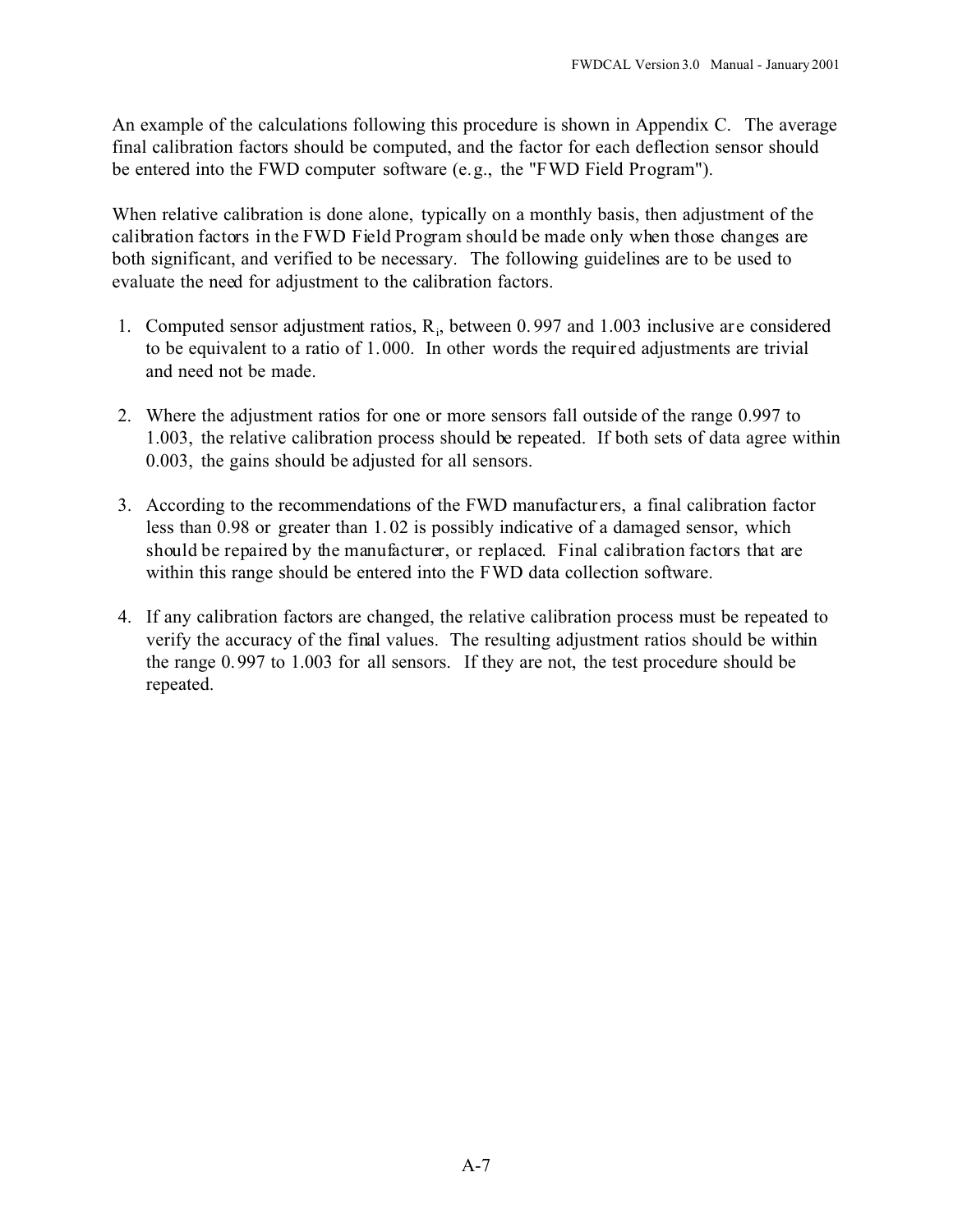#### **Reports**

The full FWD calibration report shall consist of the following:

• Printouts of the following Dynatest FWD Field Program screens (or equivalent for non-Dynatest FWDs).

- Transducer Setup and Calibration Factors
- Voltages
- Load Cell Calibration

Each of the above printouts is to be annotated with the FWD unit identification (e.g., manufacturer' s serial number or agency ID), and the calibration date.

- All printouts from the **FWDREFCL** software
- The final printouts from the **FWDCAL** software for all relative calibration trials.
- The Final Calibration Computation worksheet (see Appendix C)

Distribution of this report shall be as follows:

- Original retained by FWD operator for submission to his agency (LTPP Regional Engineer for LTPP FWDs).
- One copy transmitted to LTPP Division Office within one week of calibration.
- One copy retained on file by the Calibration Center for a period of at least three years.

The diskettes on which the reference and relative calibration data are stored should be kept in the FWD. It is recommended that labeled backup copies be kept on file with the calibration report at the office out of which the FWD is operated. For the LTPP FWDs, additional backup copies of the calibration diskettes are to be kept on file at the LTPP Regional Office.

When relative calibration is done alone (e.g., as a monthly calibration check), the relative calibration report will consist of all printouts from the **FWDCAL** software, annotated as necessary to explain any problems which might have been encountered.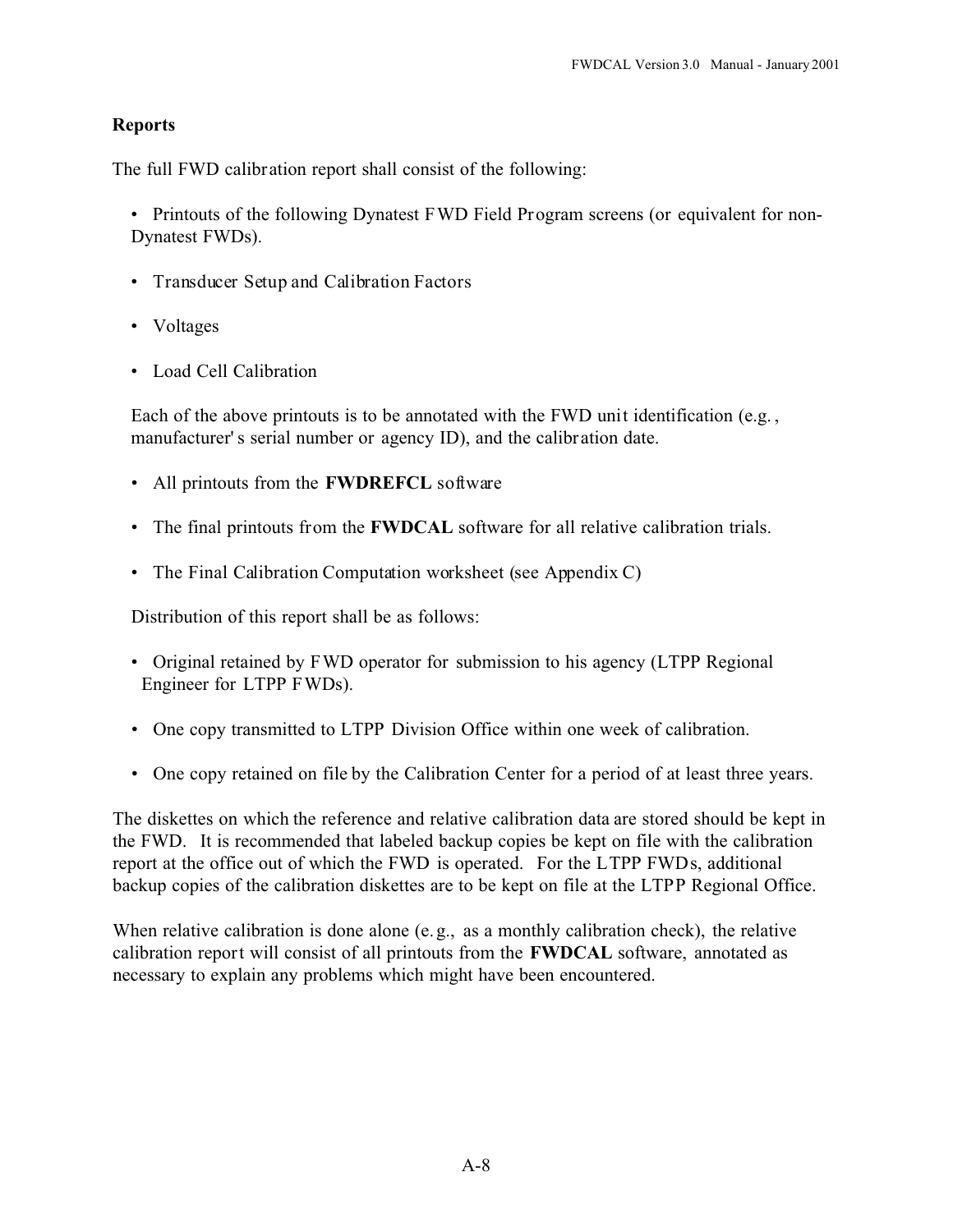# **APPENDIX B**

# **FWDCAL 3.0 Program Listing**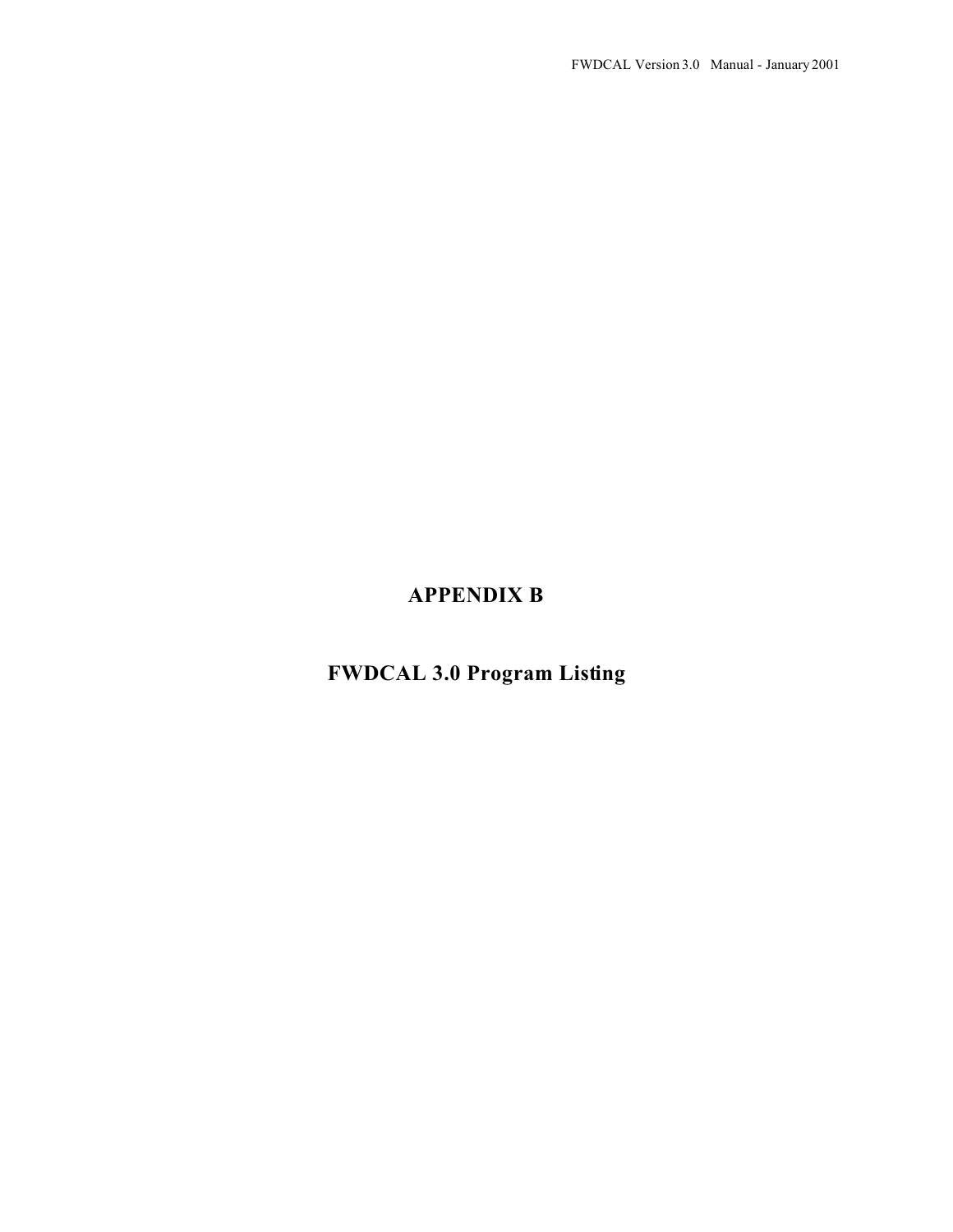DECLARE SUB Cochran () DECLARE SUB GainAdjustMsg () DECLARE SUB ReplaceSensor () DECLARE SUB LatinPage1 () DECLARE SUB GainsPage1 () DECLARE SUB FileToScreen () DECLARE SUB AvgGainToFile () DECLARE SUB AvgGainToScreen () DECLARE SUB StartAnalysis () DECLARE SUB OutputToFile () DECLARE SUB LatinSqDesign () DECLARE SUB SelectAnalysis () DECLARE SUB GetSensorNum () DECLARE SUB AssignPosition (Index%, Posit%()) DECLARE SUB BadFile () DECLARE SUB Quit () DECLARE SUB DisplayCopyright () DECLARE SUB ReadPeaks () DECLARE SUB ReadNextLine (DataType%, LineLength%) DECLARE SUB GetFileName (FPath\$, File\$, Ext\$) DECLARE SUB CheckHeader10 (InitNumPeaks%, InitNumWHBlocks%, ExitCode%) DECLARE SUB ProcessED25 () '\$INCLUDE: 'declare.inc' '\$INCLUDE: 'cmnblank.inc' COMMON SHARED /cal/ LineCounter&, LineData\$, English%, Edition!, FWDSN\$, Year\$, Month\$, Day\$, NumDeflectors% COMMON SHARED /cal/ InitNumPeaks%, Operator\$, Posit%(), Analysis\$, OExt\$, SumTotal#, Ti#(), SetCount%, TOL\$(), RAN\$() COMMON SHARED /cal/ StdDevDef!(), StdDevPos!(), MeanBySet!(), MeanLoad!(), MeanSet#(), MeanPos#(), MeanDef#(), NumDrops% COMMON SHARED /cal/ MeanAllLoad!, StdDevAllLoad!, CVAllLoad!, CVPos!(), CVDef!(), MeanAllDef#, StdDevAllDef!, CVAllDef! COMMON SHARED /cal/ SSLT#, SSLPos#, SSLSet#, SSLSens#, SSLE#, FLPos#, FLSet#, FLSens# COMMON SHARED /cal/ DegFreeLPos%, DegFreeLSet%, DegFreeLSens%, DegFreeLE%, DegFreeLT% COMMON SHARED /cal/ MSLPos#, MSLSet#, MSLSens#, MSLE#, SerialNum%(), RelGain#(), MeansRat#(), NewGain#() COMMON SHARED /cal/ DefData!(), LoadData!(), OutDef!(), AvgNewGain#() COMMON SHARED /cal/ repm1\$, repm2\$, RepSens%, BigDef!, G!, ProblemExist%, SC% COMMON SHARED /cal/ Jnum1%, Jnum2%, LSAM\$, Deflections!(), MeasLoad!() COMMON SHARED /cal/ NumSensors%, NumPositions%, NumSetups%, NumReps%, MDY\$ COMMON SHARED /cal/ CritFLPos!, CritFLSet!, CritFLSens!, Galph!, Action\$ CONST True% =  $-1$ , False = 0 'Galph! = .4307 Removed by HZ  $12/14/2000$  per TT CONST MaxSensors% = 9, MaxPositions% = 9, MaxSetups% = 9, MaxReps% = 5, MaxSets% = 3 DIM Deflections! (MaxSensors%, MaxSets%, MaxReps% \* MaxSetups%) DIM DefData!(MaxSensors%, MaxPositions%, MaxSetups%, MaxReps%) DIM LoadData!(MaxSensors% \* MaxReps%), MeasLoad!(MaxSets%, MaxReps% \* MaxSetups%) DIM OutDef!(MaxSensors% \* MaxReps%, MaxSensors%) DIM Posit%(MaxSensors%), SerialNum%(MaxSensors% \* 2) DIM Ti#(MaxSensors%), Tj#(MaxPositions%), Tk#(MaxSetups%) DIM Tij#(MaxSensors%, MaxPositions%), Tik#(MaxSensors%, MaxSetups%), Tjk#(MaxPositions%, MaxSetups%) DIM Tijk#(MaxSensors%, MaxPositions%, MaxSetups%), TotalLoad(MaxSetups%) DIM SSumTi#(MaxSensors%), SSumTj#(MaxPositions%), SSumTk#(MaxSetups%) DIM MeanDef#(MaxSensors%), MeanPos#(MaxSensors%), MeanSet#(MaxSensors%) DIM MeanBySet!(MaxSensors%, MaxSetups%), MeanLoad!(MaxSetups%) DIM StdDevDef!(MaxSensors%), StdDevPos!(MaxSensors%) DIM CVDef!(MaxSensors%), CVPos!(MaxSensors%) DIM MeansRat#(MaxSensors%, MaxSensors%), NewGain#(MaxSensors%, MaxSensors%) DIM RelGain#(MaxSensors%), AvgNewGain#(MaxSensors%) DIM TOL\$(MaxSensors%), RAN\$(MaxSensors%) 'The determination of significance is based on a hard coded F-Statistic 'for a given set of degrees of freedom and confidence level. 'To modify the determination of significance, the user must change the value 'for CritFLPos!, CritFLset!, and CritFLSens! in \_3\_ places in this code. NumSensors% = 7 NumPositions% = 7 NumSetups% = 7 NumReps% = 5 CritFLPos! =  $2.14$  '7 sensor,  $5 \text{ }^{\circ}$ CritFLSet! = 2.14  $CritFLSens! = 2.14$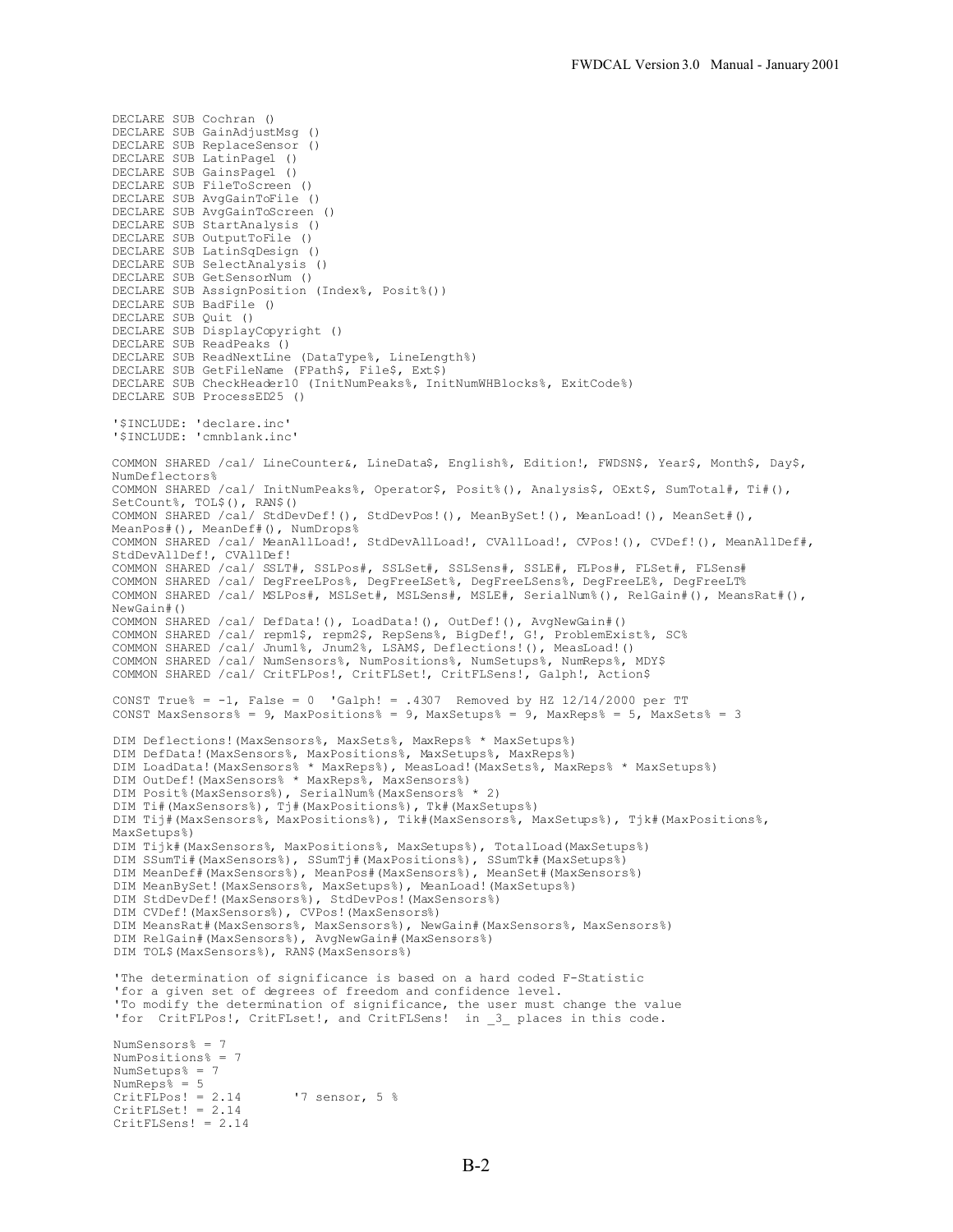```
Galph! = .2326 'Added by HZ on 12/14/2000 per TT
GP.Monitor% = Monitor%
CALL DisplayCopyright
\text{FPath}\$ = \text{""}<br>NumHeaderLines% = 37
                             'for Ed10, 20 will be changed elsewhere for Ed25
D<sub>O</sub>SCREEN 0: WIDTH 80, 25: CLS
  Repsens<sup>2</sup> = 0
  NumStations% = 0
  SetCount<sup>%</sup> = 0
  Action$ = "Yes"
  FirstLine$ = " " :  FirstThreeChr$ = ""CALL SelectAnalysis
  CALL GetFileName(FPath$, File$, Ext$)
  IF Action$ = "Yes" THEN 'Added by HZ 1/4/2001
    Source$ = FPath$ + File$ + Ext$NumLines% = LineCount% (Source$, SPACE$(4096)) 'Added by HZ on 1/4/01IF NumLines > 0 THEN 'Added by HZ on 1/4/01<br>OPEN Source \frac{5}{4} FOR INPUT AS #1 'Added by HZ on 1/4/01OPEN Source$ FOR INPUT AS #1 'Added by HZ on 1/4/01<br>LINE INPUT #1, FirstLine$ 'Added by HZ on 1/4/01
                       LINE INPUT #1, FirstLine$
    CLOSE #1 \blacksquare \blacksquare \blacksquare \blacksquare \blacksquare \blacksquare \blacksquare \blacksquare \blacksquare \blacksquare \blacksquare \blacksquare \blacksquare \blacksquare \blacksquare \blacksquare \blacksquare \blacksquare \blacksquare \blacksquare \blacksquare \blacksquare \blacksquare \blacksquare \blacksquare \blacksquare \blacksquare \blacksquare \blacksquare \blacksquare \bl'Added by HZ on 1/4/01<br>'Added by HZ on 1/4/01
    FirstThreeChr$ = LEFT$ (FirstLine$, 3)
    IF FirstThreeChr$ = "R80" OR FirstThreeChr$ = "500" THEN 'Added by HZ on 1/4/01<br>OPEN Source$ FOR INPUT AS #1 \qquad 'Added by HZ on 1/4/01OPEN Source$ FOR INPUT AS #1<br>CLS
                                                                         'Added by HZ on 1/4/01CALL NormalColor
    LOCATE 13, 20: PRINT "Reading Input Data from: "; File$ + Ext$
    LineCounter\& = 0D<sub>O</sub>IF LineCounter& < NumHeaderLines% THEN
                        CALL CheckHeader10(InitNumPeaks%, InitNumWHBlocks%, ExitCode%)
                        IF ExitCode% = 5000 THEN EXIT DO
      ELSE
                        CALL ReadNextLine(DataType%, LineLength%)
                        SELECT CASE DataType%
                                   CASE 1
                                              CALL ReadPeaks 'peak deflection data block
                                   CASE ELSE
                                             EXIT DO
                        END SELECT
     END IF
    LOOP
    IF ExitCode% = 5000 THEN
     ExitCode% = 0
      CALL ProcessED25
    END IF
    ExitCode% = 0CALL NormalColor
    IF (SetCount% > 1) AND (Analysis$ = "S") THEN
      SM1$ = "Input data file has" + STR$(SetCount%) + " data sets"
      SM2$ = "Analysis will be performed sequentially on each set"
    ELSEIF (SetCount% > 1) AND (Analysis$ = "G") THEN
      SM1$ = "Input data file has" + STR$(SetCount%) + " data sets"
       SM2$ = "Analysis will be performed sequentially on each set"
     ELSEIF (SetCount% < 3) AND (Analysis$ = "R") THEN
      SM1$ = "Not enough data sets to run Reference-Relative Calibration Analysis"
      SM2$ = "Please select correct analysis type from the menu"
      ExitCode% = 1
    END IF
     LOCATE 12, 40 - LEN(SM1$) / 2: PRINT SM1$: SM1$ = ""
     LOCATE 13, 40 - LEN(SM2$) / 2: PRINT SM2$: SM2$ = ""
    SLEEP 3
    IF ExitCode% = 0 THEN
      OExt$ = "C" + Analysis$ + RIGHT$ (Ext$, 1)Output$ = FPath$ + File$ + OExt$
      OPEN Output$ FOR OUTPUT AS #2
      IF Analysis$ = "G" THEN
                        CALL GetSensorNum
      END IF
      IF Action$ = "Yes" THEN 'Added by HZ 1/4/2001
```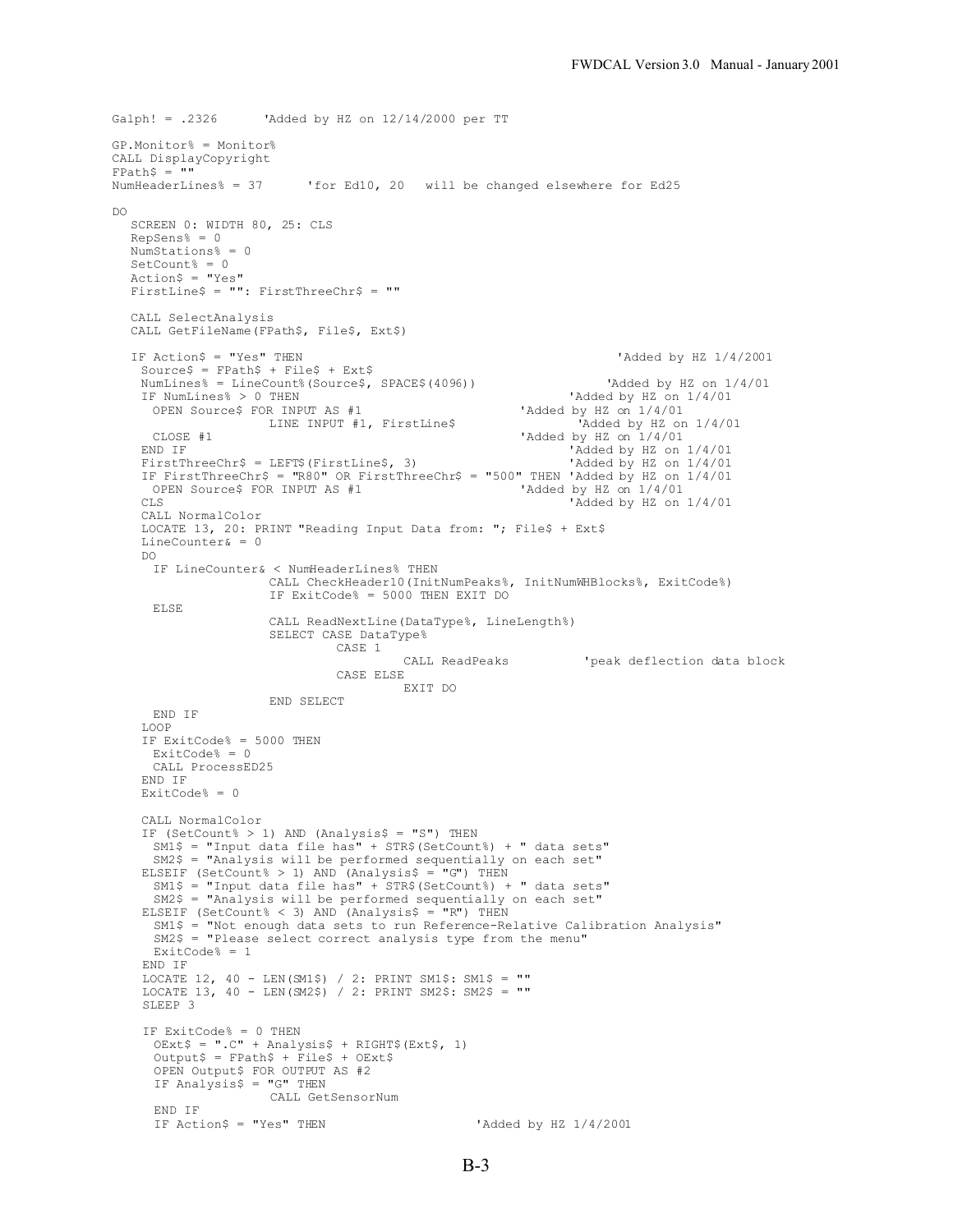```
CALL StartAnalysis
                     IF SetCount% = 3 AND Analysis$ = "R" THEN
                             CALL AvgGainToFile
                              CALL AvgGainToScreen
                     END IF
                     IF Jnum1% > 0 AND Analysis$ <> "R" THEN
                             CALL GainAdjustMsg
                     END IF
    END IF 'Added by HZ 1/4/2001
   END IF
   CLOSE<br>ELSE
                              'The following were added by HZ on 1/4/2001
     REDIM PUText$(1)
     PUText$(1) = "Selected file does not have required format... please try again!"
     CALL PopupError
   END IF
 END IF 'Added by HZ on 1/4/2001
LOOP
CALL Quit
SUB AssignPosition (Index%, Posit%()) STATIC
  Count<sup>2</sup> = 0
  FOR I% = Index% TO NumSensors%
   Post8(I_8) = I_8 - Index_8 + 1NEXT I%
  FOR I^* = \text{Index} - 1 \text{ TO } 1 \text{ STEP } -1Count% = Count% + 1
   Posit%(Count%) = NumSensors % - I% + 1NEXT I%
END SUB
SUB AvgGainToFile STATIC
  FOR I^* = 1 TO NumSensors%
   AvgNewGain#(I%) = (NewGain#(1, I%) + NewGain#(2, I%) + NewGain#(3, I%)) / 3
  NEXT I%
  ' ******************************* Page 1 ******************************
  '********************** Geophone Calibration Sensor ******************
  PRINT #2, "SHRP FWD Relative Calibration - Analysis of Variance - Means and Gains Table"
  PRINT #2, "FWD SN: "; FWDSN$; SPC(34); "Calibration Date: "; MDY$
  PRINT #2, "Data File Name: "; File$ + Ext$; SPC(12); "Average Means and Gains for 3 data sets"
  PRINT #2, "Operator: "; Operator$
  PRINT #2, ""<br>PRINT #2, "
  PRINT #2, " Sensor Existing New Relative Gain"
                                        Gain Factor Set 1 Set 2 Set 3 Average"
  PRINT #2, " -------- ------ ----------- ----- ----- ----- -------"
                                                  t8$ = " # #### #.### #.### #.### #.### #.###"
  FOR S_{\theta}^s = 1 TO NumSensors\frac{1}{6}PRINT #2, USING t8$; S%; SerialNum%(S%); RelGain#(S%); NewGain#(1, S%); NewGain#(2, S%);
NewGain#(3, S%); AvgNewGain#(S%)
  NEXT S%
END SUB
SUB AvgGainToScreen STATIC
  CLS
  CALL NormalColor
  FOR I% = 1 TO NumSensors%
   AvgNewGain#(I%) = (NewGain#(1, I%) + NewGain#(2, I%) + NewGain#(3, I%)) / 3
  NEXT I%
  .......<br>• *****************************    Page 1 ******************************
  '********************** Geophone Calibration Sensor ******************
  PRINT "SHRP FWD Relative Calibration - Analysis of Variance - Means and Gains Table"
  PRINT "FWD SN: "; FWDSN$; SPC(34); "Calibration Date: "; MDY$
  PRINT "Data File Name: "; File$ + Ext$; SPC(12); "Average Means and Gains for 3 data sets"
  PRINT "Operator: "; Operator$
  PRINT<br>PRINT "
  PRINT " Sensor Existing New Relative Gain"<br>PRINT " Sensor # S/N Gain Factor Set 1 Set 2 Set 3
  PRINT " Sensor # S/N Gain Factor Set 1 Set 2 Set 3 Average"
  PRINT " -------- ------ ----------- ----- ----- ----- -------"
                                                          #.### #.###
  FOR S<sup>8</sup> = 1 TO NumSensors%
   PRINT USING t8$; S%; SerialNum%(S%); RelGain#(S%); NewGain#(1, S%); NewGain#(2, S%);
NewGain#(3, S%); AvgNewGain#(S%)
  NEXT S%
  LOCATE 25, 25: PRINT "Press any key to continue";
  SLEEP
END SUB
```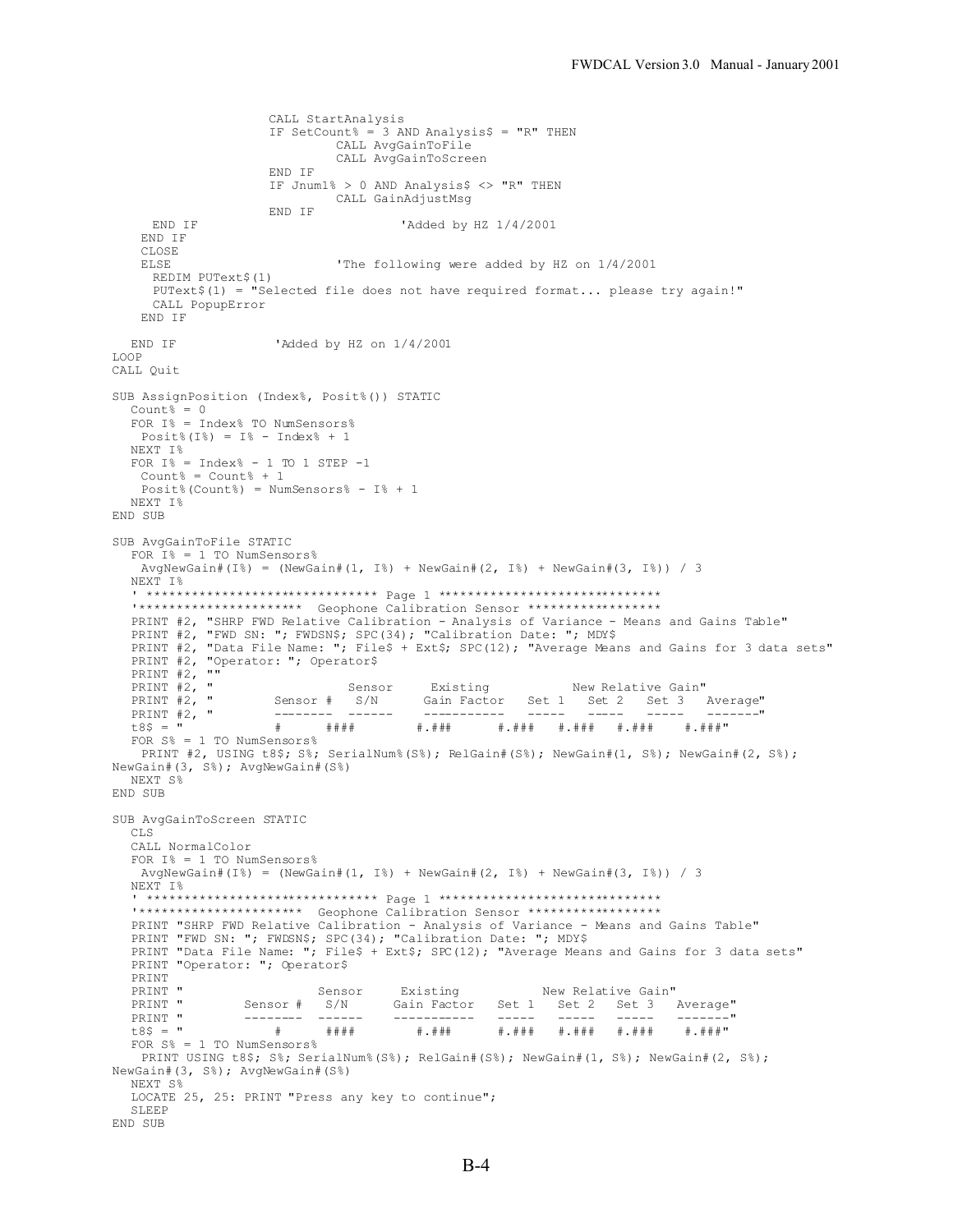```
SUB BadFile STATIC
  CLOSE
   COLOR 7, 0, 0
  CLS
   PRINT : PRINT<br>PRINT "*
  PRINT "* EXECUTION HALTED"<br>PRINT "* The data file selected does not mate
   PRINT "* The data file selected does not match the structure specified "<br>PRINT "* for relative calibration in FWD Operational Field Guidelines"
  PRINT "* for relative calibration in FWD Operational Field Guidelines"<br>PRINT "* 799 Version 2.00, TABLE 6"
                                    Version 2.00, TABLE 6"
   PRINT
  IF Edition! <> 10 AND Edition! <> 20 AND Edition! < 25 THEN
    PRINT "* An Unsupported Version of the Dynatest Field Program was Used!"
  ELSEIF NumDeflectors% <> NumSensors% AND NumDeflectors% <> MaxSensors% THEN
   PRINT "* Using an supported number of deflectors"
  ELSEIF DropCount% <> 0 AND DropCount% <> NumDeflectors% * NumReps% THEN
   PRINT "* Not using the correct drop sequence" 'ED25
   ELSEIF InitNumPeaks% <> 0 AND InitNumPeaks% <> NumDeflectors% * NumReps% THEN
     PRINT "* Not using the correct drop sequence" 'ED10, ED20
   END IF
   PRINT : PRINT
  END
END SUB
SUB CheckHeader10 (InitNumPeaks%, InitNumWHBlocks%, ExitCode%) STATIC
  CALL ReadNextLine(DataType%, LineLength%)
   SELECT CASE LineCounter&
    CASE 1
      IF LEFT$(LineData$, 4) = "5001" THEN 'Modified by HZ on 1/3/01Edition! = VAL(MID$(LineData$, 6, 5)) 'Modified by HZ on 1/3/01<br>IF Edition! > = 25 THEN 'Modified by HZ on 1/3/01\text{In!} >= 25 THEN \text{Mod} 'Modified by HZ on 1/3/01<br>SEEK #1, 1 \text{Modified by HZ on } 1/3/01SEEK #1, 1 <br>ExitCode% = 5000 <br>Modified by HZ on 1/3/01
                                   ExitCode% = 5000 M\text{M} and N\text{ HZ} on 1/3/01<br>EXIT SUB M\text{M} and M\text{M} and M\text{M} and M\text{M} and M\text{M} and M\text{M} and M\text{M} and M\text{M} and M\text{M} and M\text{M} and M\text{M} and M\text{M} and M'Modified by HZ on 1/3/01
                         END IF 'Modified by HZ on 1/3/01END IF 'Modified by HZ on 1/3/01
      Edition! = VAL(MID$(LineData$, 31, 2))
      IF Edition! <> 10 AND Edition! <> 20 THEN
                        CALL BadFile
      END IF
      FileWidth<sup>8</sup> = VAL(MID$(LineData$, 2, 4))
      IF FileWidth% = 32 THEN
                        English% = False%
      ELSE
                        English% = True%
      END IF
      FileDate$ = MID$ (LineData$, 14, 6) 'Data collected on FileDate$
      Year$ = MID$(FileDate$, 1, 2)
      IF VAL(Year$) > 80 THEN
                         Year$ = "19" + YearsELSE
                        Year\frac{1}{20} + Year\frac{1}{20}END IF
      Month$ = MID$(FileDate$, 3, 2)
      Day$ = MID$(FileDate$, 5, 2)
      MDY$ = Monthly + "-" + Day$ + "-" + Year$CASE 2
      IF Edition! = 10 OR Edition! = 20 THEN 'Added by HZ on 1/3/2001<br>NumSensors% = 7 'Added by HZ on 1
                                                                'Added by HZ on 1/3/2001
                         NumSetups% = 7 \text{YAdded by HZ on } 1/3/2001<br>NumPositions% = 7 \text{YAdded by HZ on } 1/3/2001NumPositions% = 7 \text{V}{\text{Added by HZ on } 1/3/2001}<br>CritFLPos! = 2.14 \text{V}{\text{Added by HZ on } 1/3/2001}CritFLPos! = 2.14<br>CritFLSet! = 2.14<br>'Added by HZ on 1/3/2001 for 7 sensor, 5 %
                         CritFLSet! = 2.14 'Added by HZ on 1/3/2001<br>CritFLSens! = 2.14 'Added by HZ on 1/3/2001
                         CritFLSens! = 2.14 'Added by HZ on 1/3/2001<br>Galph! = .2326 'Added by HZ on 1/3/2001'Added by HZ on 1/3/2001
      END IF 'Added by HZ on 1/3/2001NumDeflectors% = VAL(LEFT$(LineData$, 1))
      IF NumDeflectors% <> NumSensors% THEN CALL BadFile
      FWDSN$ = MID$ (LineData$, 9, 8)CASE 3 TO 10, 22 TO 29, 31, 32, 34 TO 36
                                                'deflector 1 to 10
      IF LineCounter& - 10 <= MaxSensors% THEN
                         SensorNumber% = VAL(MID$(LineData$, 2, 2))
                         SerialNum% (LineCounter& - 10) = VAL (MID$ (LineData$, 4, 5))
                         RelGain#(LineCounter& - 10) = VAL(MID$(LineData$, 10, 5))
    END IF<br>CASE 21
                                                'operator
      Operator$ = LTRIM$(RTRIM$(LineData$))
```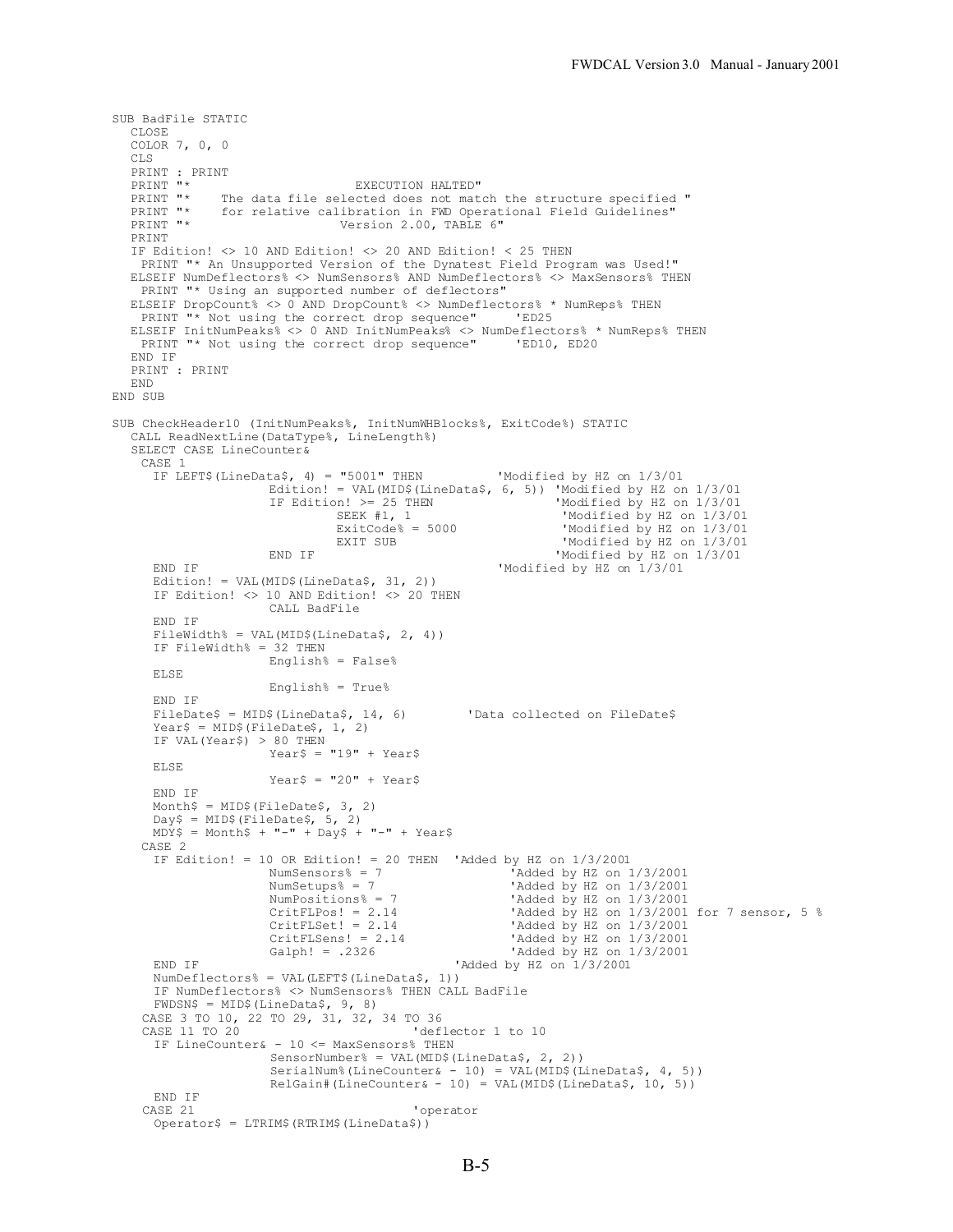```
CASE 30 ' active sequence drops
     Posit% = INSTR(LineData$, ".")
     ActiveDrops% = Posit - 1
     IF ActiveDrops% < 46 THEN CALL BadFile
    CASE 33 'peaks stored
     CheckText$ = LEFT$ (LineData$, ActiveDrops$)InitNumPeaks<sup>% =</sup> Incount2 (CheckText<sup>$</sup>,
     NumDrops% = InitNumPeaks% \ NumSetups%
     IF InitNumPeaks% <> NumDeflectors% * NumReps% THEN CALL BadFile
  END SELECT
END SUB
SUB Cochran STATIC
  'Cochran's test to determine significance of variance between sensors
   'set up Vdef (Mean, Sensor) for sorting
   'Modified on 12/14/2000 by HZ per TT to work for 7 or 9 sensors
  'DIM Vdef(7, 2) 'Removed by HZ on 12/14/2000 per TT
  REDIM Vdef(9, 2) <br>
SumVarDev! = 0 <br>
YAdded by HZ 1/5/2001<br>
Yadded by HZ 1/5/2001
                                        'Added by HZ 1/5/2001
  'FOR S% = 1 TO MaxSensors% 'Removed by HZ on 12/14/2000 per TT<br>FOR S% = 1 TO NumSensors% 'Modified by HZ on 12/14/2000 per T
                                       'Modified by HZ on 12/14/2000 per TT
    Vdef(S*, 1) = StdDevDef:(S*) ^ 2Vdef(S_{6}^{8}, 2) = S_{6}^{8}NEXT S%
  'SORT<br>'FOR Iter% = 1 TO 7
  'FOR Iter% = 1 TO 7 <br>
FOR Iter% = 1 TO NumSensors% <br>
Modified by HZ on 12/14/2000 per TT
     R Iter% = 1 TO NumSensors% 'Modified by HZ on 12/14/2000 per TT<br>'FOR S% = 1 TO 6 'Removed by HZ on 12/14/2000 per TT
                                       'Removed by HZ on 12/14/2000 per TT
     FOR S% = 1 TO NumSensors% - 1 'Modified by HZ on 12/14/2000 per TT
       IF Vdef(S^s + 1, 1) > Vdef(S^s, 1) THEN
    SWAP Vdef(S% + 1, 1), Vdef(S%, 1)
   SWAP Vdef(S<sup>8</sup> + 1, 2), Vdef(S<sup>8</sup>, 2) END IF
     NEXT S%
  NEXT Iter%
  BigVarDev! = Vdef(1, 1)
  BigDef! = Vdef(1, 2)'Sum all Means<br>'FOR M% = 1 TO 7
  'FOR M% = 1 TO 7 <br>
FOR M% = 1 TO NumSensors% VModified by HZ on 12/14/2000 per TT
                                       'Modified by HZ on 12/14/2000 per TT
     SumVarDev! = SumVarDev! + StdDevDef!(M%) ^ 2
  NEXT M%
  G! = BigVarDev! / SumVarDev!<br>IF G! > Galph! THEN
                                       'Modified by HZ on 1/5/2001
     ProblemExist% = True%
  ELSE<br>ProblemExist% = False%
                                       'Added by HZ on 1/5/2001END IF
END SUB
SUB DisplayCopyright STATIC
   Version$ = "3.0 (January 5, 2001)"
   'Version$ = "3.0ß3 (05-19-1994)"
  SCREEN 0: WIDTH 80: CLS
  COLOR 14
  LOCATE 4, 17: PRINT "$$$$$$ $ $ $$$$$ $$$$$$ $$$$ $"
   LOCATE 5, 17: PRINT "\blacksquare \blacksquare \blacksquare \blacksquare \blacksquare \blacksquare \blacksquare \blacksquare \blacksquareLOCATE 6, 17: PRINT "$$$$$ $ $ $ $ $ $ $$$$$$ $"
   LOCATE 7, 17: PRINT "$ $$ $$ $ $ $ $ $ $ $ $ $ $ $ $ $
   LOCATE 8, 17: PRINT "$ $$$ $$$ $$$$$ $$$$$$ $ $ $$$$$$"
  COLOR 15
  LOCATE 11, 21: PRINT "FWD Relative Calibration Analysis Software"
  LOCATE 13, 27: PRINT "Version "; Version$
   LOCATE 15, 21: PRINT "Strategic Highway Research Program (SHRP)"
   LOCATE 16, 19: PRINT "Long-Term Pavement Performance Program (LTPP)"
  LOCATE 19, 8: PRINT "Support material Copyright (c) 1989, 1994, 2001 Law Engineering PCS"
   LOCATE 20, 10: PRINT "Additional material Copyright (c) 1988, 1989 Crescent Software"
   LOCATE 21, 16: PRINT "Portions by Nichols Consulting Engineers, Chtd. 1993"
  SLEEP 4
  CALL NormalColor
  CALL ClearBuf
END SUB
SUB FileToScreen STATIC
  FTS$ = "Y"
```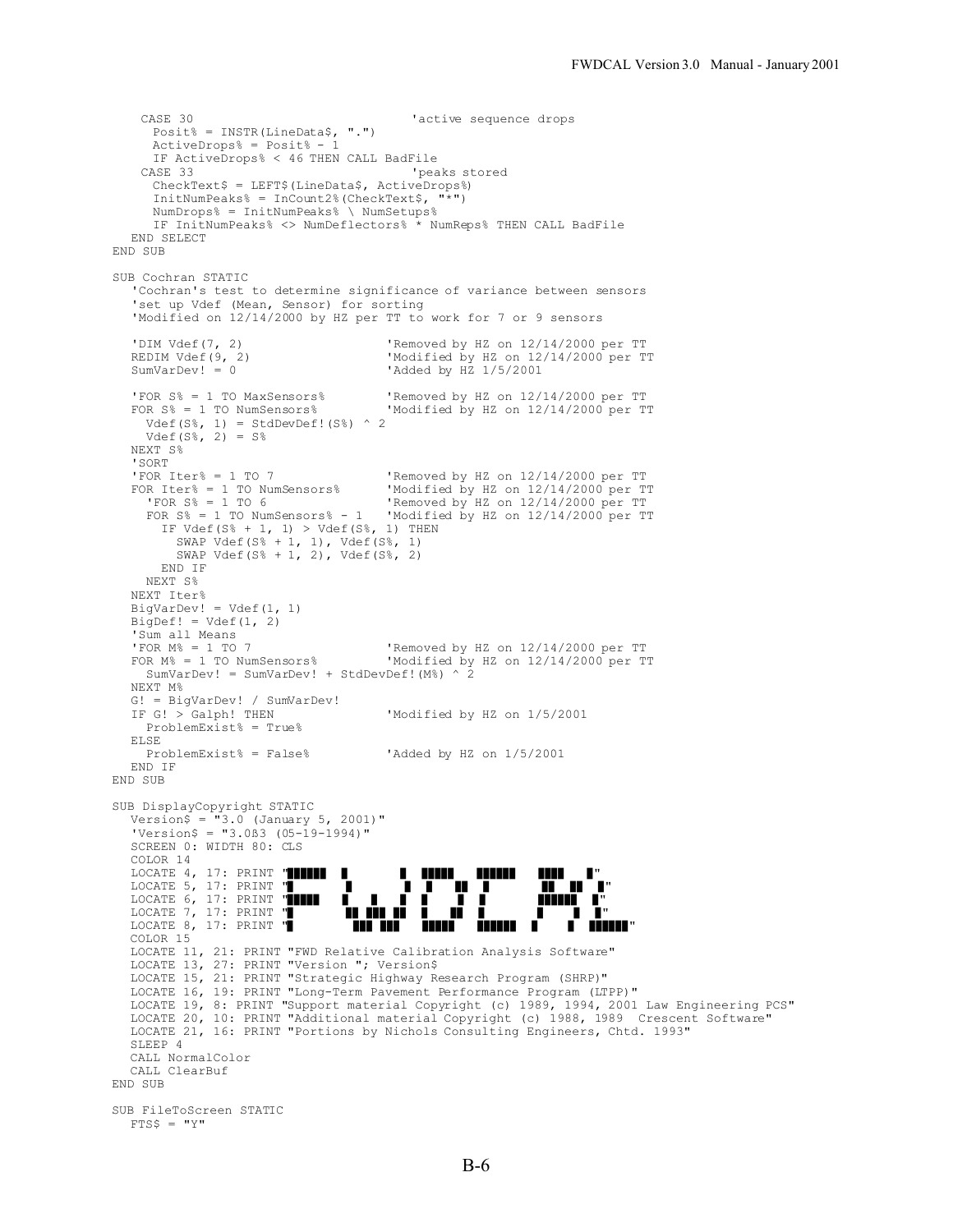```
WindowType% = 1: CLS
  WFile$ = File$ + OExt$CALL NormalColor
  LOCATE 7, 7: PRINT "Output Path and File Name: "
  LOCATE 7, 37: PRINT FPath$; WFile$
  LOCATE 13, 7: PRINT "Display calibration results on screen: "
  CALL HiliteColor
  LOCATE 13, 50: PRINT FTS$
  CALL NormalColor
  D<sub>O</sub>OldFTS$ = FTS$
   CALL GetString(13, 50, 1, FTS$, "L", 0, 0, "", "", ExitCode%)
    FTS$ = UCASE$(FTS$)
   SELECT CASE FTS$
     CASE "Y"
                     CALL NormalColor: CLS
                     CALL GainsPage1<br>Img$ = "PgDn to ANOVA Table
                                                           Esc to exit results screens"
                     LOCATE 25, 40 - LEN(Img$) / 2: PRINT Imq$;
                     DO
                              DO: a$ = INKEY$: LOOP WHILE a$ = ""
                              IF LEN(a$) = 2 THEN
                                       a$ = RIGHT$(a$, 1)
                              END IF
                              SELECT CASE a$
                                       CASE CHR$(73) 'PgUp
                                                 CALL GainsPage1
                                                 Img$ = "PgDn to ANOVA Table Esc to exit
results screens"
                                                 LOCATE 25, 40 - LEN(Img$) / 2: PRINT Img$;
                                        CASE CHR$(81) 'PgDn
                                                 CALL LatinPage1
                                                 Img$ = "PgUp to Gains Table Esc to exit
results screens"
                                                LOCATE 25, 40 - LEN(Img$) / 2: PRINT Img$;<br>$(27) <br>Esc
                                       CASE CHR$(27)
                                                EXIT DO
                              END SELECT
                     LOOP
                    EXIT DO
     CASE "N"
                     EXIT DO
     CASE ELSE
                     REDIM PUText$(1)
                     PUText$(1) = "Please enter a Y or N only..."
                     CALL PopupError
                    FTS$ = 01dFTS$END SELECT
  LOOP
  CLS
END SUB
SUB GainAdjustMsg STATIC
  SCREEN 0: WIDTH 80, 25: CLS : CALL NormalColor
                      ******* Geophone Gain Adjustments ******************
  PRINT
  SELECT CASE Analysis$
   CASE "S"<br>PRINT "
               SHRP FWD Relative Calibration - Analysis of Variance - Gain adjustments"
   CASE "G"<br>PRINT "
               SHRP FWD Relative Calibration - Gephone Replacement - Gain adjustments"
   CASE "R"
               SHRP FWD Relative Calibration - Reference Calibration - Gain adjustments"
  END SELECT
  PRINT
  PRINT "FWD SN: "; FWDSN$; SPC(34); "Calibration Date: "; MDY$
  PRINT "Data File Name: "; File$ + Ext$
  PRINT "Operator: "; Operator$
  PRINT
  PRINT
  PRINT "Results of this test indicate the possible need to adjust gains. "
  PRINT "This should be confirmed with a repeat test."
  PRINT
  PRINT "Gain adjustment should be performed when the new gain factors from two"
  PRINT "independent calibrations are within "; CHR$(241); "0.002 of each other."
  PRINT
  PRINT "Gain adjustments should be made to ALL geophones."
```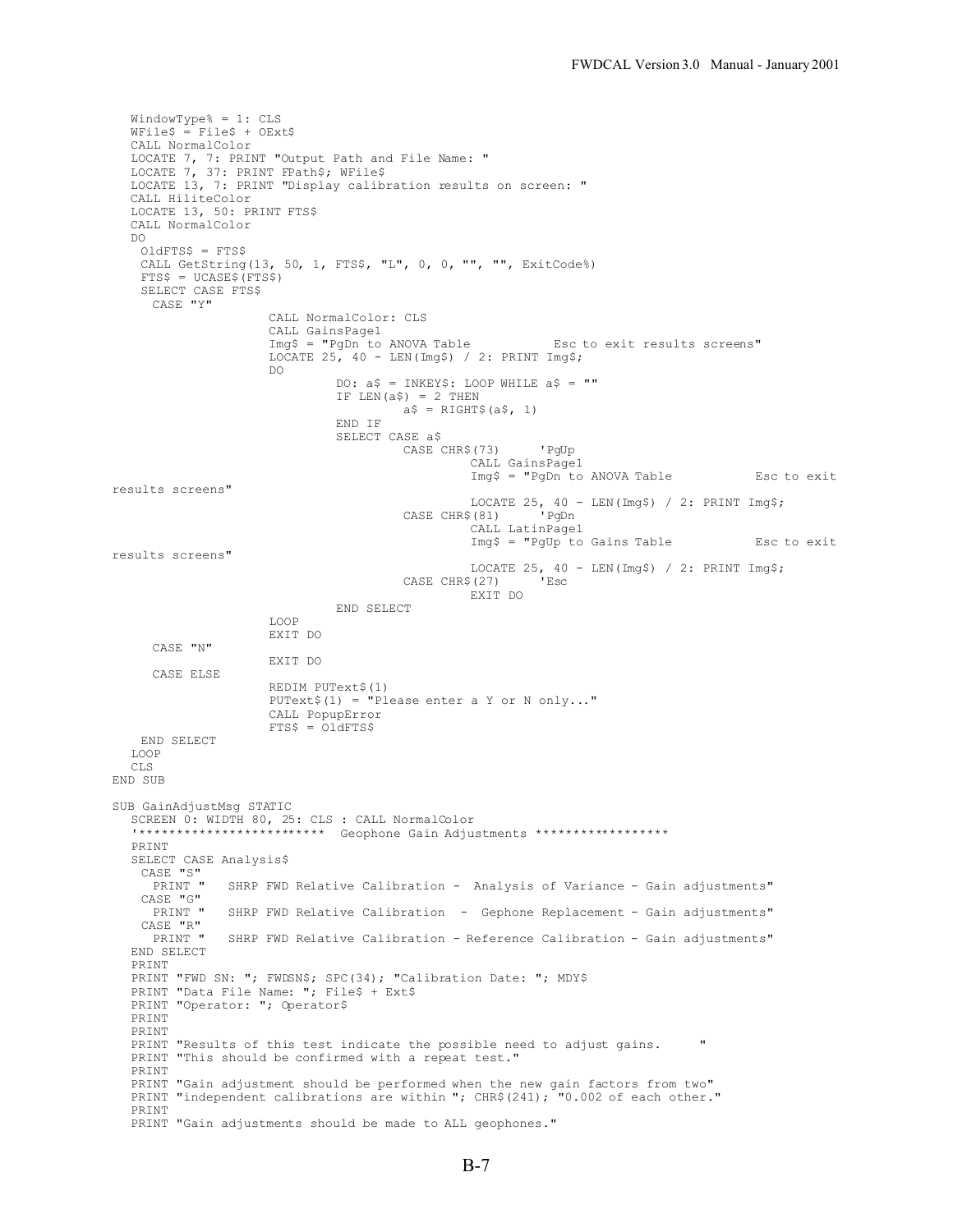```
PRINT
  PRINT "After adjusting any gain setting, the relative calibration test must be"
  PRINT "repeated to confirm that all sensors are within tolerance."
  bm$ = "Press any key to continue"
  LOCATE 25, 40 - LEN(bm$) / 2: PRINT bm$;
  SLEEP
END SUB
SUB GainsPage1 STATIC
  SCREEN 0: WIDTH 80, 25: CLS<br>'**************************
                     ******** Geophone Calibration ******************
  SELECT CASE Analysis$
   CASE "S"
     PRINT "SHRP FWD Relative Calibration - Analysis of Variance - Means and Gains Table"
   CASE "G"
     PRINT "SHRP FWD Relative Calibration - Gephone Replacement - Means and Gains Table"
   CASE "R"
    PRINT "SHRP FWD Relative Calibration - Reference Calibration - Means and Gains Table"
  END SELECT
  PRINT "FWD SN: "; FWDSN$; SPC(34); "Calibration Date: "; MDY$
  PRINT "Data File Name: "; File$ + Ext$; SPC(32); "Data Set "; SC%; " of "; SetCount%
  PRINT "Operator: "; Operator$
  PRINT<br>PRINT "
  PRINT " Sensor Existing Means New Out of Limit"
  PRINT "Sensor # S/N Gain Factor Ratio Relative Gain Tolerance 2% Range"
  PRINT "-------- ------ ----------- ------ ------------- --------- --------"
  t8$ = " # #### #.### #.#### #.### \ \ \ \"
  FOR S<sup>8</sup> = 1 TO NumSensors % S<sup>8</sup> = 1PRINT USING t8$; S%; SerialNum%(S%); RelGain#(S%); MeansRat#(SC%, S%); NewGain#(SC%, S%);
TOL$(S%); RAN$(S%)
  NEXT S%
  PRINT
  IF Jnum1% > 0 THEN
   PRINT "* Warning: At least one sensor is outside the tolerance limit."
   PRINT " Verify these results with an additional test!"
  END IF
  IF Jnum2% > 0 THEN
   PRINT "* Warning: At least one sensor is outside the 2% range limit."
   PRINT " Notify Supervising Engineer after verifying with additional tests!"
  END IF
  IF Jnum1% > 0 THEN
   PRINT "* RESULTS INDICATE THAT THE SENSOR GAINS SHOULD BE RESET."
  END IF
  IF RepSens% > 0 THEN
   PRINT repm1$
   PRINT repm2$; USING "#.###"; NewGain#(SC%, RepSens%)
  END IF
END SUB
SUB GetFileName (FPath$, File$, Ext$) STATIC
  STATIC ZP$
  WindowType% = 1: CLS
  IF ZP$ = "" THEN ZP$ = "N"
  WFile$ = File$
  IF Ext$ <> "" THEN
   WFile$ = WFile$ + Ext$
  END IF
  CALL ScreenBorder
  CALL TitleColor
  Title$ = " FWD Data File Selection "
  TL% = LEN(Title$)
  Col<sup>8</sup> = ((80 - TL<sup>8</sup>) / 2) + 1
  LOCATE 2, Col%: PRINT Title$
  CALL NormalColor
  LOCATE 7, 7: PRINT "Directory path for data file: ";
  LOCATE 10, 7: PRINT "Do you want a list of data files for this path (Y/N) "
  LOCATE 13, 7: PRINT "Deflection Data File Name: "
  CALL HiliteColor
  LOCATE 7, 37: PRINT FPath$
  LOCATE 10, 60: PRINT ZP$
  LOCATE 13, 34: PRINT WFile$
  CALL NormalColor
  LOCATE 25, 4
  PRINT "[F10]=Continue "; CHR$(24); CHR$(25);<br>PRINT " Home End [F7]=Exit File Selection
          Home End [F7]=Exit File Selection Screen";
  Item% = 1
```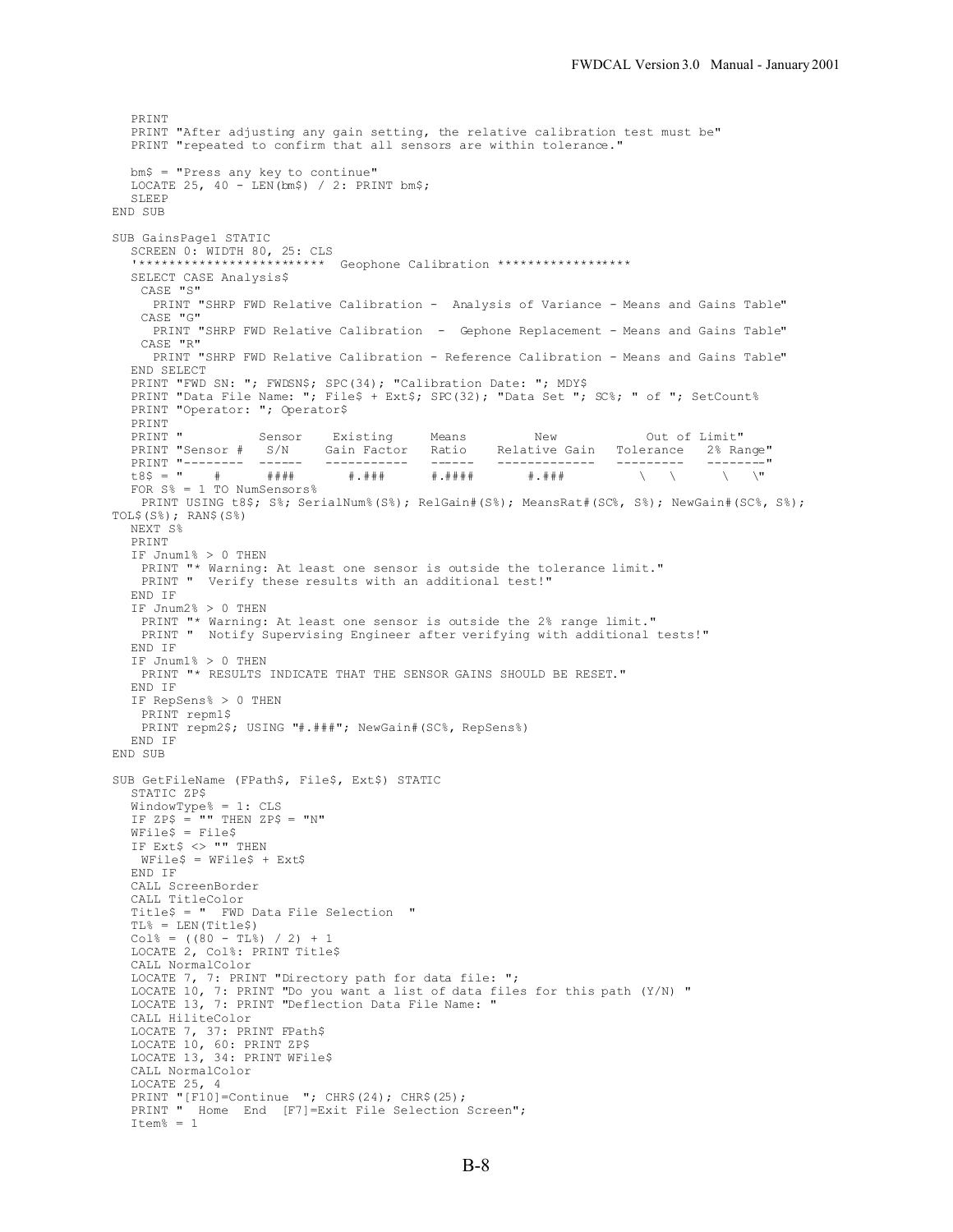```
MaxItem% = 3
  DO
   SELECT CASE Item%
     CASE 1
                   OldPath$ = FPath$
                   CALL GetString(7, 37, 32, FPath$, "L", 0, 0, "", "", ExitCode%)
                   FPath$ = LTRIM$(RTRIM$(UCASE$(FPath$)))
                   CurrDrive$ = CHR$(GetDrive%)
                    CurrDir$ = GetDir$(CurrDrive$)
                    CurrPath$ = CurrDrive$ + ":" + CurrDir$
                   IF FPath$ <> "" THEN
                            IF MID$(FPath$, 2, 1) = ":" THEN
                                     ChkDrive$ = LEFT$(FPath$, 1)
                                    IF NOT GoodDrive%(ChkDrive$) THEN 'check if valid
drive
                                             REDIM PUText$(1)
                                             PUText$(1) = "Drive " + ChkDrive$ + " is not a
valid choice... Please try another path."
                                             CALL PopupError
                                             ExitCode% = 0FPath$ = OldPath$
                                    ELSE 'drive OK, check
dir
                                             IF RIGHT$(FPath$, 1) = "\" THEN
                                                     FPath$ = LEFT$ (FPath$, LEN (FPath$) - 1)END IF
                                             IF RIGHT$(FPath$, 1) = ":" THEN
                                                      FPath$ = FPath$ + "\\"END IF
                                             CALL CDir(FPath$, ErrFlag%)
                                             IF NOT ErrFlag% THEN 'path OK
                                                     CALL CDir(CurrPath$, ErrFlag%) ' 
switch back to curr dir
                                             ELSE 'path not
OK
                                                     REDIM PUText$(2)
                                                     PUText$(1) = "Error occurred switching
to " + FPath$
                                                     PUText$(2) = "May not be a valid path...Please try again."
                                                     CALL PopupError
                                                     ExistCode% = 0
                                                     FPath$ = OldPath$
                                             END IF
                                    END IF
                            ELSE 'no drive letter in specified path
                                     IF RIGHT$(FPath$, 1) = "\" THEN
                                             FPath$ = LEFT$ (FPath$, LEN (FPath$) - 1)END IF
                                    CALL CDir(FPath$, ErrFlag%)
                                    IF NOT ErrFlag% THEN 'path OK<br>CALL CDir(CurrPath$, ErrFlag%) ' switch
                                             CALL CDir(CurrPath$, ErrFlag%)
back to curr dir
                                    ELSE 'path not OK
                                             REDIM PUText$(2)
                                             PUText$(1) = "Error occurred switching to " +
FPath$
                                             PUText$(2) = "May not be a valid path... Please
try again."
                                             CALL PopupError
                                             ExitCode% = 0FPath$ = OldPath$
                                    END IF
                            END IF
                    END IF
                    IF FPath$ <> "" AND RIGHT$(FPath$, 1) <> "\" THEN FPath$ = FPath$ + "\"
                    LOCATE 7, 37: PRINT FPath$
     CASE 2
                    DO
                            OldZP$ = ZP$
                            CALL GetString(10, 60, 1, ZP$, "L", 0, 0, "", "", ExitCode%)
                            ZP$ = UCASE$(ZP$)
                            SELECT CASE ZP$
                                    CASE "Y"
                                             ShowFiles$ = FPath$ + "*.NumMatchs% = FCount%(ShowFiles$)
                                             IF NumMatchs% > 0 THEN
```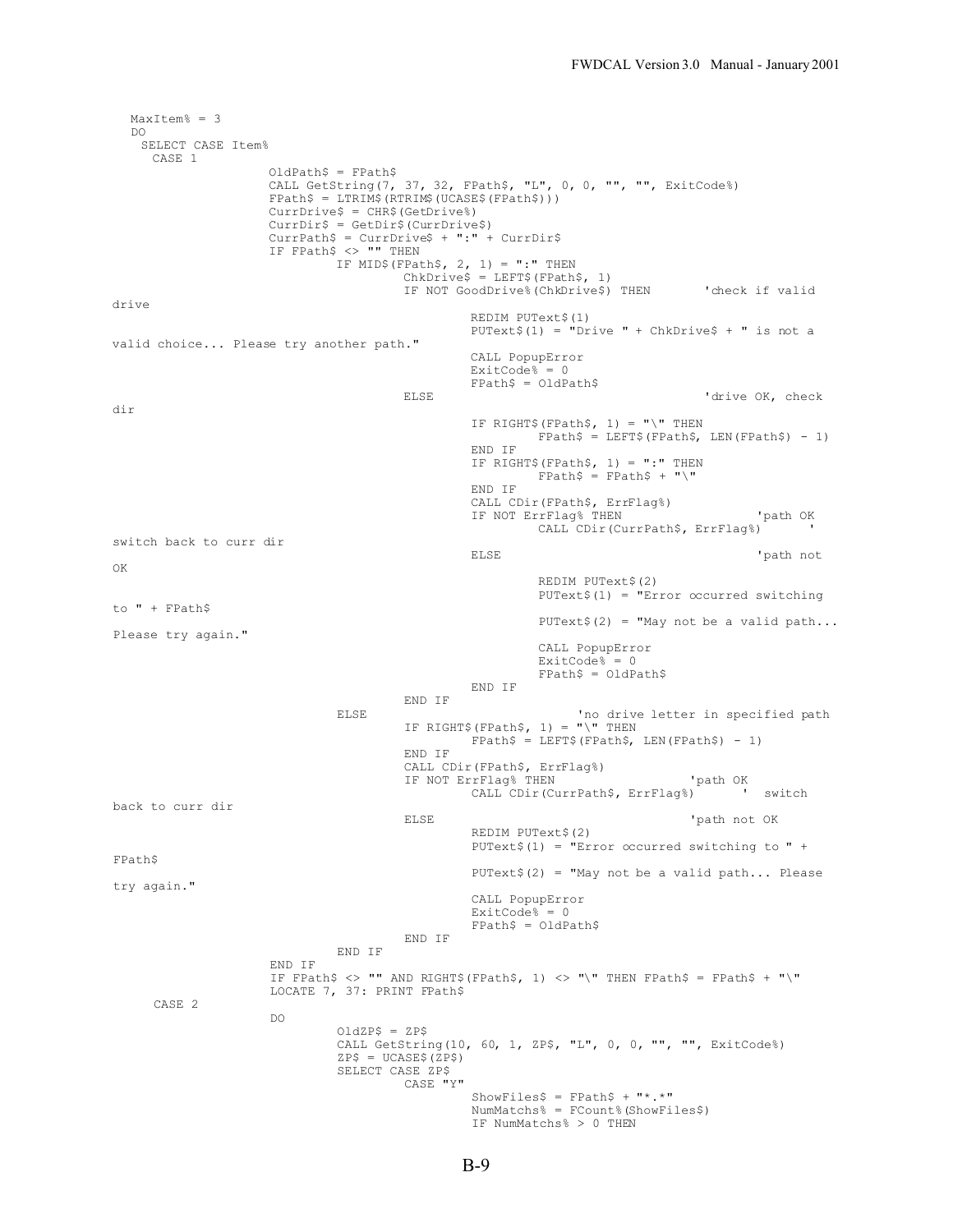CALL DisplayFileNames(NumMatchs%, ShowFiles\$, FPath\$, File\$, Ext\$, ExitCode%, 0)  $WFi 1eS = FileS + Ex+S$ ELSE REDIM PUText\$(1) PUText\$(1) = "No files found matching " + ShowFiles\$ CALL PopupError  $ZP$ = "N"$ END IF CASE "N" 'go on CASE ELSE REDIM PUText\$(1) PUText $$(1) =$  "Please choose a Y or N only... try again!" CALL PopupError ExitCode% = 0 END SELECT IF ExitCode% <> 0 THEN EXIT DO LOOP CASE 3 DO OldWFile\$ = WFile\$ CALL GetString(13, 34, 12, WFile\$, "L", 0, 0, "", "", ExitCode%) WFile\$ = LTRIM\$(RTRIM\$(UCASE\$(WFile\$))) IF INSTR(1, WFile\$, " ") THEN REDIM PUText\$(1) PUText\$(1) = "Spaces are NOT allowed in file names..." CALL PopupError WFile\$ = OldWFile\$ ExitCode% = 0 END IF IF ExitCode% <> 0 THEN SP% = INSTR(WFile\$, ".") IF SP% <> 0 THEN  $Files = LEFT$ (WFile$, SP$ - 1)$  $Ext$ = LTRIM$ (RTRIM$ (RIGHT$ (WFile$, LEN (WFile$) (SP_{6} - 1))$ ) ELSE File\$ = LTRIM\$(RTRIM\$(LEFT\$(WFile\$, 8)))  $Ext$ = ""$ END IF EXIT DO END IF LOOP END SELECT<br>SELECT CASE ExitCode%  ${\small \bf 'determine next action}$ CASE 71  $Item<sup>6</sup> = 1$ <br>'end CASE 79 Item% = MaxItem% CASE 15, 75, 72 'Shift-Tab, left arrow, up arrow  $Item^* = Item^* - 1$ <br>CASE 9, 13, 77, 80  $'$ Tab, CR, 'Tab, CR, right arrow, down arrow Item% = Item% +  $1$ CASE 68 'F10:Continue IF File\$ = "" THEN REDIM PUText\$(1) PUText\$(1) = "A file name must be entered... please try again!" CALL PopupError Item% =  $3$ ELSE  $ChkName$ = FPath$ + File$ + Ext$$ IF NOT Exist%(ChkName\$) THEN REDIM PUText\$(1) PUText\$(1) = "File not found... Please try again." CALL PopupError  $Files$ = ""$ Ext\$ = "" ExitCode% = 0 Item $% = 3$ ELSE ExitCode% = 1 EXIT SUB END IF END IF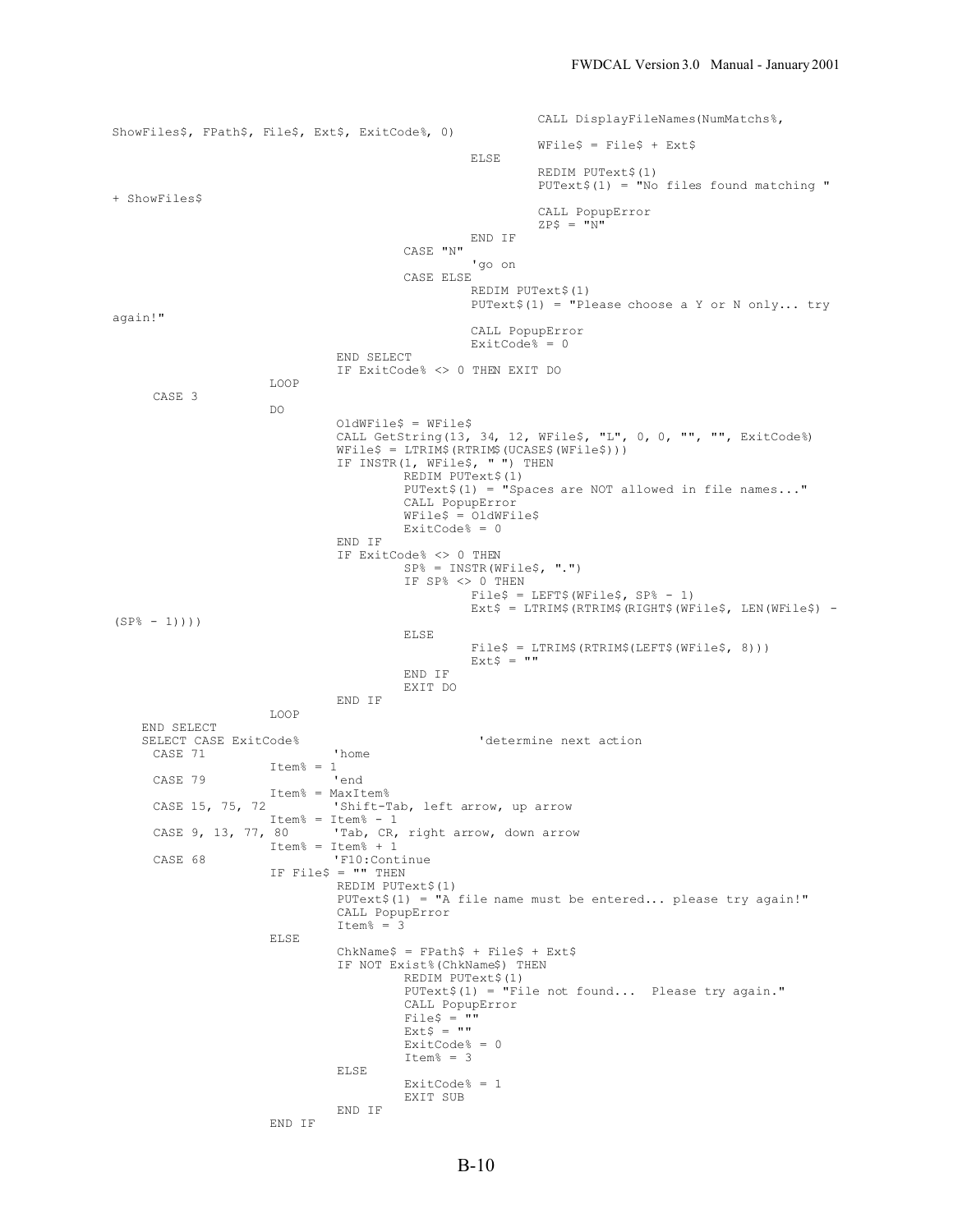CASE 65 'F7: quit CLS 'PRINT : PRINT : PRINT "Program Execution Terminated by User" 'Remarked by HZ 1/4/01 'END 'Remarked by HZ 1/4/01  $Action$ = "No"$  'Added by HZ  $1/4/01$ <br>EXIT SUB 'Added by HZ  $1/4/01$ 'Added by HZ  $1/4/01$ CASE ELSE 'do nothing END SELECT IF Item% < 1 THEN Item% = 1 IF Item% > MaxItem% THEN Item% = MaxItem% LOOP END SUB SUB GetSensorNum STATIC 'Modified on 12/14/2000 by HZ per TT to show sensors 8 and 9 if present 'and allow user to pick 8 or 9 instead of just 1-7 CLS Choice% =  $1$ DO REDIM Item\$(NumSensors% + 2) Title\$ = " Select Geophone Replaced " FOR I% = 1 TO NumSensors% Item\$(I%) = "Sensor No." + STR\$(SerialNum%(I%)) NEXT I% The state of the State of the State of the State of the State of the State of the State of the State of the State of the State of the State of the State of the State of the State of the State of the State of the State of t Item\$(NumSensors% + 1) = "No Replacement"<br>'Item\$(9) = "Ouit Program" 'Removed by HZ on 12/14/00 Item\$(NumSensors% + 2) = "Exit Selection Menu" 'Modified by HZ CALL BarMenu(Title\$, Item\$(), Choice%, 0) SELECT CASE Choice%<br>'CASE 1 TO 8 'Removed by HZ on 12/14/00 CASE 1 TO NumSensors% + 1 'Modified by HZ EXIT DO<br>'CASE 9 'Removed by HZ on  $12/14/00$  CASE NumSensors% + 2 'Modified by HZ SCREEN 0: WIDTH 80, 25: CLS CLOSE : CALL NormalColor 'PRINT 'PRINT "Program terminated by the user" 'Remarked by HZ 1/4/01 'END <br>
Remarked by HZ 1/4/01<br>
'Added by HZ 1/4/01  $Action$ = "No"$ <br>EXIT SUB<br>EXIT SUB<br>CRIPER TRACK And TAD ON HZ 1/4/01 'Added by HZ  $1/4/01$  CASE ELSE REDIM PUText\$(1) 'PUText\$(1) = "Please Select Sensors 1 through 7 only..." PUText $$(1)$  = "Please Select Sensors 1 through" + STR\$(NumSensors $\$$ ) + " only..." CALL PopupError END SELECT LOOP 'IF Choice% = 8 THEN<br>IF Choice% > NumSensors% THEN 'Modified by HZ on 12/14/2000 RepSens% = 0 ELSE RepSens% = Choice% END IF CLS CALL NormalColor END SUB SUB LatinPage1 STATIC SCREEN 0: WIDTH 80, 25: CLS SELECT CASE Analysis\$ CASE "S" PRINT "SHRP FWD Relative Calibration - Analysis of Variance - Latin Square ANOVA Table" CASE "G" PRINT "SHRP FWD Relative Calibration - Gephone Replacement - Latin Square ANOVA Table" CASE "R" PRINT "SHRP FWD Relative Calibration - Reference Calibration - Latin Square ANOVA Table" END SELECT PRINT "FWD SN: "; FWDSN\$; SPC(34); "Calibration Date: "; MDY\$ PRINT "Data File Name: "; File\$ + Ext\$; SPC(32); "Data Set "; SC%; " of "; SetCount% PRINT "Operator: "; Operator\$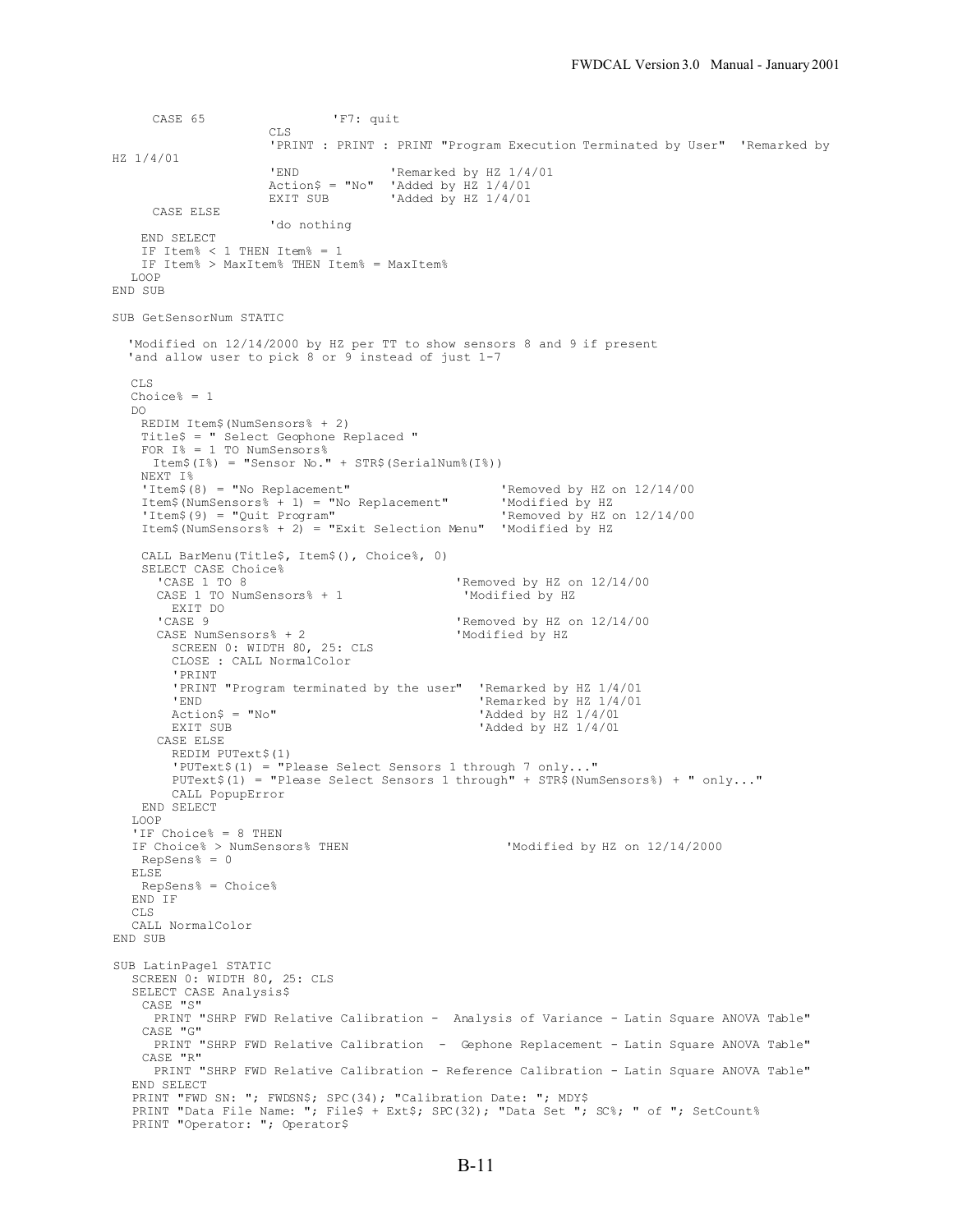PRINT '\*\*\*\*\*\*\*\*\*\*\*\*\*\*\*\*\*\*\* Latin Square Design Analysis Output \*\*\*\*\*\*\*\*\*\*\*\*\*\*\*\*\* PRINT " Variation Sum of Degrees of Mean Comput<br>PRINT " Source Squares Freedom Square F PRINT " Source Squares Freedom Square F F" F" PRINT " ----------- --------- ---------- --------- -------- --------" Data\$ = " \ \ ##.##^^^^ ### ##.##^^^^ ####.## ##.##" IF FLPos# > 1000 OR FLSet# > 1000 OR FLSens# > 1000 THEN ##.##^^^^ ### ##^^^^ ##.##^^^^ ##.##™ END IF PRINT USING Data\$; "Position"; CSNG(SSLPos#); DegFreeLPos%; CSNG(MSLPos#); CSNG(FLPos#); CritFLPos! PRINT USING Data\$; "Set"; CSNG(SSLSet#); DegFreeLSet%; CSNG(MSLSet#); CSNG(FLSet#); CritFLSet! PRINT USING Data\$; "Sensor"; CSNG(SSLSens#); DegFreeLSens%; CSNG(MSLSens#); CSNG(FLSens#); CritFLSens! PRINT USING Data\$; "Error"; CSNG(SSLE#); DegFreeLE%; CSNG(MSLE#) PRINT USING Data\$; "TOTAL"; CSNG(SSLT#); DegFreeLT% PRINT IF Jnum1% > 0 THEN SELECT CASE LSAM\$ CASE "YNN" PRINT "Gain adjustments are indicated and drop set is statistically significant at" PRINT "the 5% level. 'Set' significance may be due to warming of the buffers or" PRINT "consolidation of pavement materials during the test. A repeat calibration," PRINT "after conditioning the FWD buffers with 50+ drops from height 3, is required" PRINT "to confirm the need for gain adjustments. If the deflections from the last 10" PRINT "drops vary by more than 1 mil (25.4 microns), repeat the calibration at a" PRINT "new location." CASE "YYN" PRINT "Gain adjustments are indicated. Sensor and drop set are statistically" PRINT "significant at the 5% level. A repeat calibration, after conditioning the FWD" PRINT "buffers with 50+ drops at height 3, is required to confirm the need for gain" PRINT "adjustments. If deflections from the last 10 drops vary by more than 1 mil" PRINT "(25.4 microns), repeat the calibration at a new location." CASE "YNY" PRINT "Gain adjustments are indicated. Set and stand position are statistically" PRINT "significant at the 5% level. A repeat calibration, after conditioning the FWD" PRINT "buffers with 50+ drops at height 3, is required to confirm the need for gain" PRINT "adjustments. When performing the calibration, extra care should be taken to" PRINT "seat the geophones properly and hold the stand vertical with moderate" PRINT "downward pressure. If deflections from the last 10 drops vary by more than" PRINT "1 mil (25.4 microns), repeat the calibration at a new location." CASE "YYY" PRINT "Gain adjustments are indicated. Set, sensor, and stand position are" PRINT "statistically significant at the 5% level. A repeat calibration is required" PRINT "after conditioning the FWD buffers with 50+ drops at height 3 to confirm" PRINT "adjustments. When performing the calibration, extra care should be taken to" PRINT "properly seat the geophones and hold the stand vertical with moderate" PRINT "downward pressure. If deflections from the last 10 drops vary by more than" PRINT "1 mil (25.4 microns), repeat the calibration at a new location." CASE "NNN" PRINT "Gain adjustments are indicated. A repeat calibration is required to confirm" PRINT "the need for adjustments." CASE "NYN"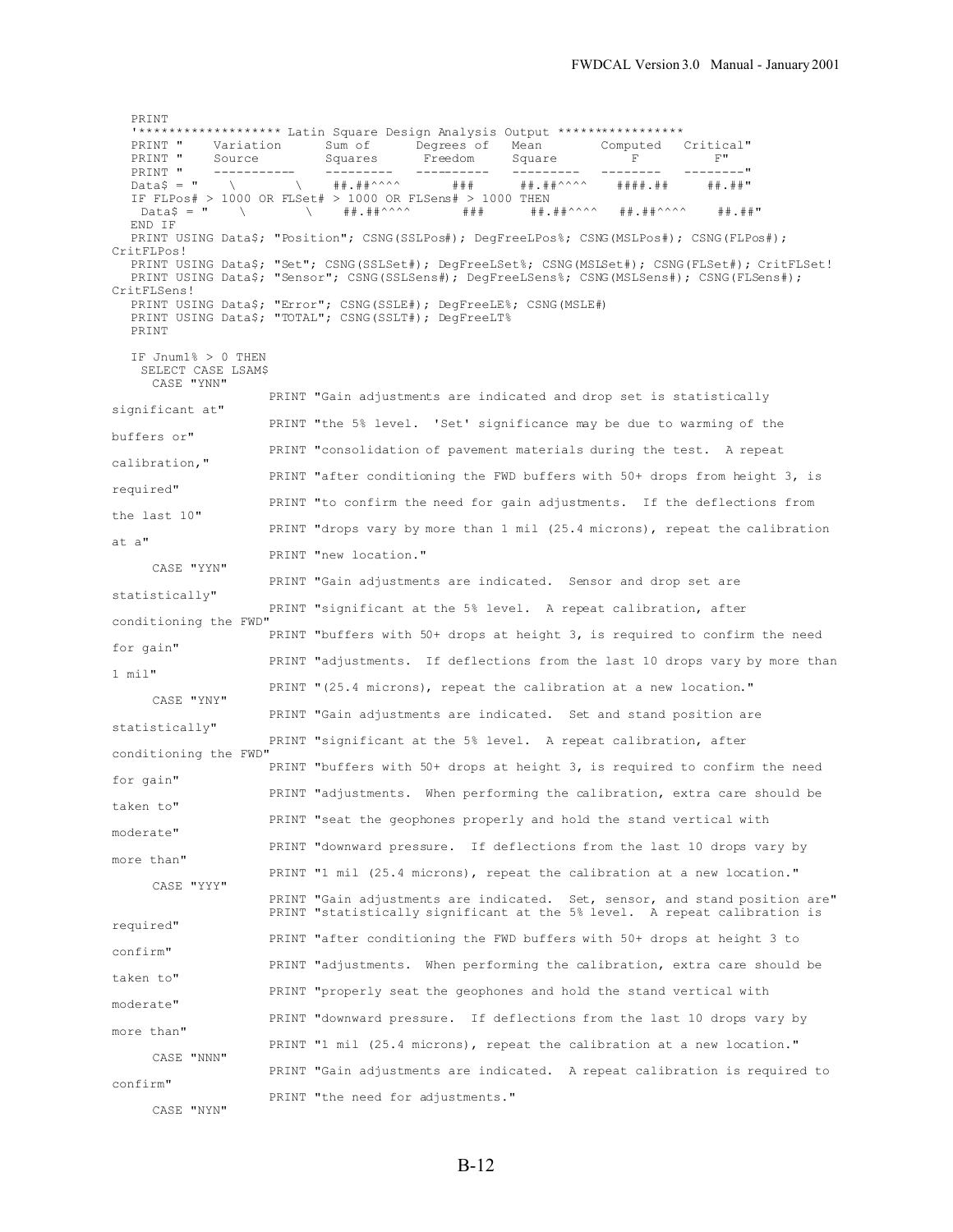PRINT "Means ratios and statistical results indicate the need for gain adjustments" PRINT "A repeat calibration is required to confirm the need for gain adiustments." CASE "NNY" PRINT "Gain adjustments are indicated. Stand position is statistically" PRINT "significant at the 5% level. A repeat calibration is required to confirm" PRINT "the need for gain adjustments. Care should be taken to ensure that the" PRINT "geophone bases are clean and firmly seated, and that the stand is held" PRINT "vertical with moderate downward pressure." CASE "NYY" PRINT "Gain adjustments are indicated. Sensor and stand position are statistically" PRINT "significant at the 5% level. A repeat calibration is required to confirm" PRINT "the need for gain adjustments. Care should be taken to ensure that the" PRINT "geophone bases are clean and firmly seated, and that the stand is held" PRINT "vertical with moderate downward pressure." CASE ELSE END SELECT ELSE SELECT CASE LSAM\$ CASE "YNN" PRINT "No gain adjustments are indicated, but drop set is statistically significant" PRINT "at the 5% level. This can be due to warming of the buffers or consolidation" PRINT "of pavement materials during the test. Review the data carefully. If anything" PRINT "appears suspect, repeat the calibration after conditioning the FWD buffers" PRINT "with 50+ drops from height 3. If the deflections from the last 10 drops vary" PRINT "more than 1 mil (25.4 microns), repeat the calibration at a new location." CASE "YYN" PRINT "Sensor and drop set are statistically significant at the 5% level, but gain" PRINT "adjustments are not indicated. Review the data carefully. If anything" PRINT "appears suspect, repeat the calibration after conditioning the FWD buffers" PRINT "with 50+ drops from height 3. If the deflections from the last 10 drops vary" PRINT "more than 1 mil (25.4 microns), repeat the calibration at a new location." CASE "YNY" PRINT "Set and stand position are statistically significant at the 5% level, but" PRINT "gain adjustments are not indicated. Examine the data carefully. If anything" PRINT "appears suspect, repeat the calibration after conditioning the FWD buffers" PRINT "with 50+ drops from height 3. When performing the calibration, extra care" PRINT "should be taken to properly seat the geophones and hold the stand vertical" PRINT "with moderate downward pressure. If deflections from the last 10 drops vary" PRINT "more than 1 mil (25.4 microns), repeat the calibration at a new location." CASE "YYY" PRINT "Set, sensor, and stand position are statistically significant at the 5% level." PRINT "Although gain changes are not indicated, these results are suspect. A repeat" PRINT "calibration is required after conditioning with 50+ drops at height 3." PRINT "Extra care should be taken to properly seat the geophones and hold the stand"

last 10"

PRINT "vertical with moderate downward pressure. If deflections from the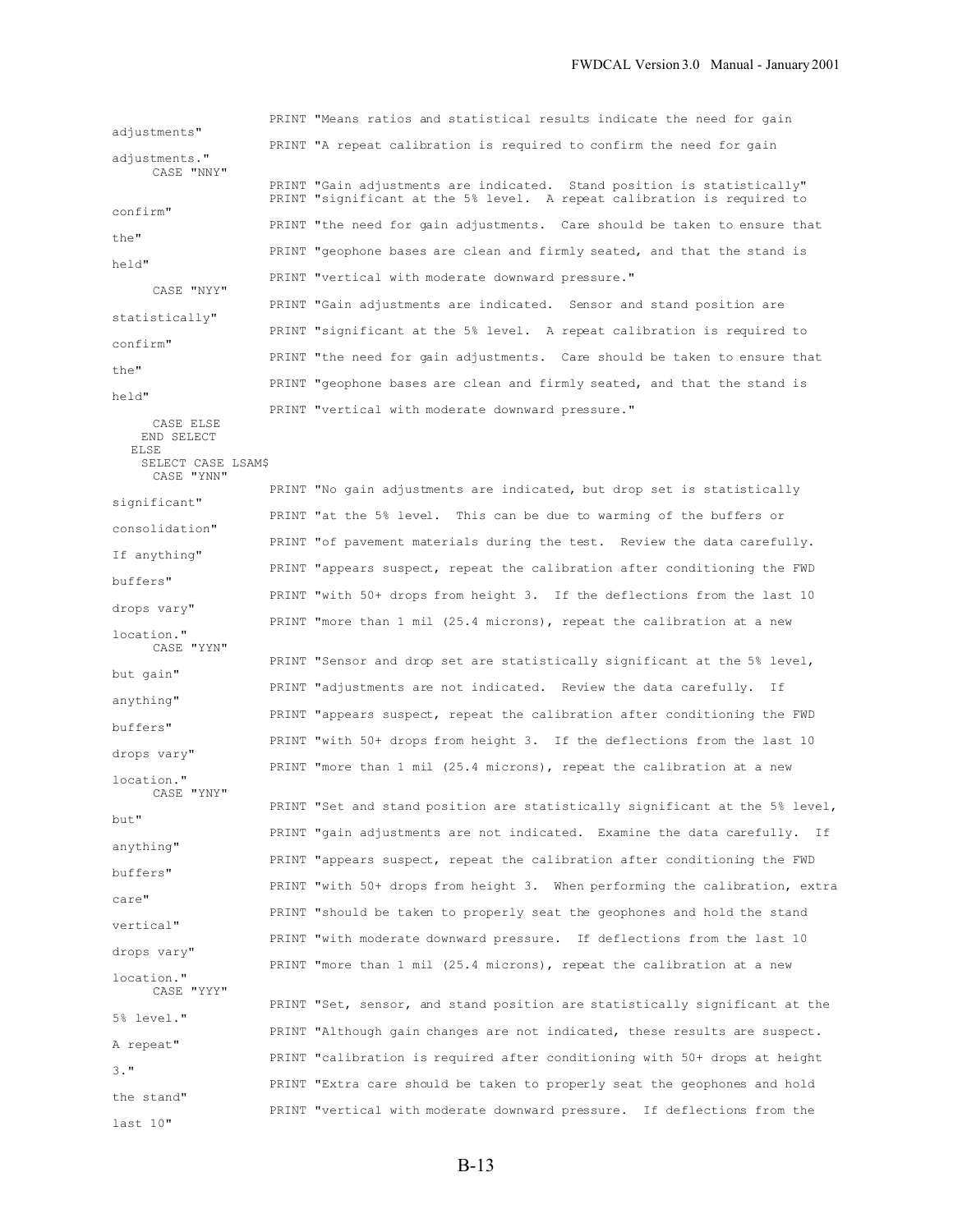|                                                                                                                                                                                                                                                                                                                                                                                           | PRINT "drops vary more than 1 mil (25.4 microns) repeat the calibration at                                                                                                                                                                                                                                                                                                                                                                                                                                                                                                                                                                                                                                                                                                                                                                                             |
|-------------------------------------------------------------------------------------------------------------------------------------------------------------------------------------------------------------------------------------------------------------------------------------------------------------------------------------------------------------------------------------------|------------------------------------------------------------------------------------------------------------------------------------------------------------------------------------------------------------------------------------------------------------------------------------------------------------------------------------------------------------------------------------------------------------------------------------------------------------------------------------------------------------------------------------------------------------------------------------------------------------------------------------------------------------------------------------------------------------------------------------------------------------------------------------------------------------------------------------------------------------------------|
| a new"                                                                                                                                                                                                                                                                                                                                                                                    | PRINT "location. If this message appears in subsequent tests, contact your"<br>PRINT "supervising engineer for further instructions."                                                                                                                                                                                                                                                                                                                                                                                                                                                                                                                                                                                                                                                                                                                                  |
| CASE "NNN"                                                                                                                                                                                                                                                                                                                                                                                | PRINT "Results indicate that no gain adjustments are needed."                                                                                                                                                                                                                                                                                                                                                                                                                                                                                                                                                                                                                                                                                                                                                                                                          |
| CASE "NYN"                                                                                                                                                                                                                                                                                                                                                                                | PRINT "Sensor is statistically significant at the 5% level, but gain                                                                                                                                                                                                                                                                                                                                                                                                                                                                                                                                                                                                                                                                                                                                                                                                   |
| adjustments are"                                                                                                                                                                                                                                                                                                                                                                          | PRINT "not indicated. Test results should be carefully reviewed. If                                                                                                                                                                                                                                                                                                                                                                                                                                                                                                                                                                                                                                                                                                                                                                                                    |
| anything appears"                                                                                                                                                                                                                                                                                                                                                                         | PRINT "suspect, repeat the calibration. Otherwise, these results are                                                                                                                                                                                                                                                                                                                                                                                                                                                                                                                                                                                                                                                                                                                                                                                                   |
| acceptable."<br>CASE "NNY"                                                                                                                                                                                                                                                                                                                                                                |                                                                                                                                                                                                                                                                                                                                                                                                                                                                                                                                                                                                                                                                                                                                                                                                                                                                        |
| statistically"                                                                                                                                                                                                                                                                                                                                                                            | PRINT "Gains do not needed to be adjusted, but stand position is                                                                                                                                                                                                                                                                                                                                                                                                                                                                                                                                                                                                                                                                                                                                                                                                       |
| the stand"                                                                                                                                                                                                                                                                                                                                                                                | PRINT "significant at the 5% level. This may be caused by failure to keep                                                                                                                                                                                                                                                                                                                                                                                                                                                                                                                                                                                                                                                                                                                                                                                              |
| should be"                                                                                                                                                                                                                                                                                                                                                                                | PRINT "vertical or improper seating of the geophones. In the future, care                                                                                                                                                                                                                                                                                                                                                                                                                                                                                                                                                                                                                                                                                                                                                                                              |
| and the"                                                                                                                                                                                                                                                                                                                                                                                  | PRINT "taken to ensure that the geophone bases are clean and well seated,                                                                                                                                                                                                                                                                                                                                                                                                                                                                                                                                                                                                                                                                                                                                                                                              |
| CASE "NYY"                                                                                                                                                                                                                                                                                                                                                                                | PRINT "stand is kept vertical with moderate downward pressure."                                                                                                                                                                                                                                                                                                                                                                                                                                                                                                                                                                                                                                                                                                                                                                                                        |
|                                                                                                                                                                                                                                                                                                                                                                                           | PRINT "Sensor and stand position are statistically significant at the 5%                                                                                                                                                                                                                                                                                                                                                                                                                                                                                                                                                                                                                                                                                                                                                                                               |
| level, but"                                                                                                                                                                                                                                                                                                                                                                               | PRINT "gain adjustments are not indicated. Review calibration results                                                                                                                                                                                                                                                                                                                                                                                                                                                                                                                                                                                                                                                                                                                                                                                                  |
| carefully."                                                                                                                                                                                                                                                                                                                                                                               | PRINT "If anything is suspect, repeat the calibration, taking care to ensure                                                                                                                                                                                                                                                                                                                                                                                                                                                                                                                                                                                                                                                                                                                                                                                           |
| that"                                                                                                                                                                                                                                                                                                                                                                                     | PRINT "geophone bases are clean and properly seated, and the stand is kept                                                                                                                                                                                                                                                                                                                                                                                                                                                                                                                                                                                                                                                                                                                                                                                             |
| vertical"                                                                                                                                                                                                                                                                                                                                                                                 | PRINT "with moderate downward pressure."                                                                                                                                                                                                                                                                                                                                                                                                                                                                                                                                                                                                                                                                                                                                                                                                                               |
| END IF<br>IF ProblemExist% THEN<br>END IF<br>END SUB                                                                                                                                                                                                                                                                                                                                      | "****************** Cochran test results ************************<br>PRINT "** Cochran test variance between geophones indicates variance for Sensor No."; BigDef!<br>PRINT "is significantly larger than the other sensors. Please consult the output file."                                                                                                                                                                                                                                                                                                                                                                                                                                                                                                                                                                                                          |
| SUB LatinSqDesign STATIC<br>MaxSetups%)<br>$SumTotal# = 0$<br>$TotalSS# = 0$<br>FOR $I^s = 1$ TO NumSensors%<br>$Ti$ $# (I$ $*)$ = 0<br>MeanDef# $(I8) = 0$<br>MeanPos# $(I8) = 0$<br>MeanSet# $(I8) = 0$<br>FOR $J8 = 1$ TO NumSetups%<br>MeanBySet! $(I8, J8) = 0$<br>NEXT J%<br>NEXT I%<br>FOR $I^* = 1$ TO NumSensors%<br>FOR $J8 = 1$ TO NumPositions%<br>FOR $K8 = 1$ TO NumSetups% | Subprogram for Latin Square Design analysis<br>REDIM Ti# (MaxSensors%), Tj# (MaxPositions%), Tk# (MaxSetups%)<br>REDIM Tij#(MaxSensors%, MaxPositions%), Tik#(MaxSensors%, MaxSetups%), Tjk#(MaxPositions%,<br>REDIM Tijk#(MaxSensors%, MaxPositions%, MaxSetups%), TotalLoad(MaxSetups%)<br>REDIM SSumTi#(MaxSensors%), SSumTj#(MaxPositions%), SSumTk#(MaxSetups%)<br>REDIM MeanDef#(MaxSensors%), MeanPos#(MaxSensors%), MeanSet#(MaxSensors%)<br>REDIM MeanBySet! (MaxSensors%, MaxSetups%), MeanLoad! (MaxSetups%)<br>REDIM StdDevDef! (MaxSensors%), StdDevPos! (MaxSensors%)<br>REDIM CVDef! (MaxSensors%), CVPos! (MaxSensors%)<br>REDIM MeansRat#(MaxSensors%, MaxSensors%), NewGain#(MaxSensors%, MaxSensors%)<br>"*************** Initialize Variables to Zero ***************<br>"*************** Compute main statistics for the analysis *************** |
|                                                                                                                                                                                                                                                                                                                                                                                           | FOR $L_{6} = 1$ TO NumReps%<br>SumTotal# = SumTotal# + DefData! $(I\%$ , J $\%$ , K $\%$ , L $\%)$<br>TotalSS# = TotalSS# + (DefData! (I%, J%, K%, L%)) ^ 2<br>$Ti$ #(I%) = Ti#(I%) + DefData!(I%, J%, K%, L%)                                                                                                                                                                                                                                                                                                                                                                                                                                                                                                                                                                                                                                                         |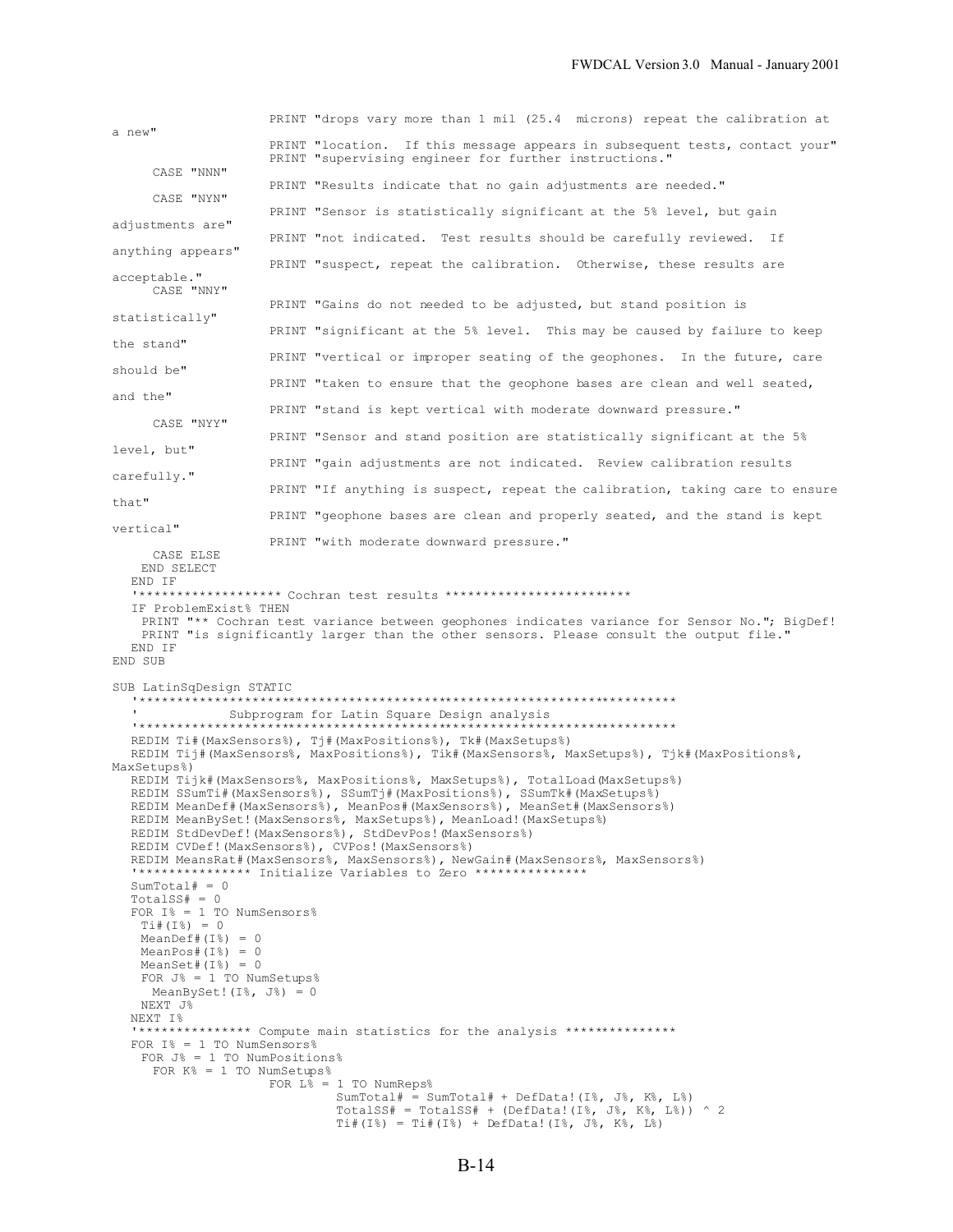```
SSumTi#(I%) = SSumTi#(I%) + (DefData!(I%, J%, K%, L%)) ^ 2
                               Tj#(J%) = Tj#(J%) + DefData!(I%, J%, K%, L%)
                               SSumTj# (J%) = SSumTj# (J%) + (DefData! (I%, J%, K%, L%)) ^ 2Tk#(K%) = Tk#(K%) + DefData!(I%, J%, K%, L%)
                               Tij#(I%, J%) = Tij#(I%, J%) + DefData!(I%, J%, K%, L%)
                               Tik#(I%, K%) = Tik#(I%, K%) + DefData!(I%, J%, K%, L%)
                               Tjk#(J%, K%) = Tjk#(J%, K%) + DefData!(I%, J%, K%, L%)
                               \overline{\text{right}}(I^g, J^g, K^g) = \overline{\text{right}}(I^g, J^g, K^g) + \text{DefData}!(I^g, J^g, K^g, L^g)NEXT L%
    NEXT K%
  NEXT J%
  NEXT I%
  SumTi# = 0SumTj# = 0SumTk = 0
  SumTi# = 0SumTik# = 0SumTjk# = 0
  FOR I^s = 1 TO NumSensors%
   SumTi# = SumTi# + Ti#(I%) \hat{ } 2
   SumTj# = SumTj# + Tj#(I%) ^ 2
   SumTk = SumTk + Tk (I%) ^ 2
   FOR J% = 1 TO NumPositions%
    SumTi# = SumTi# + Ti# (I%, J%) ^ 2SumTik# = SumTik# + Tik# (I*, J*) ^ 2SumTjk# = SumTjk# + Tjk#(I%, J%) ^ 2
   NEXT J%
  NEXT I%
  '*************** Compute Std. Dev. for the data set ****************
  FOR I^s = 1 TO NumSensors%
   FOR K% = 1 TO NumSetups%
    MeanBySet! (I*, K^*) = Tik# (I*, K^*) / NumReps%
   NEXT K%
   MeanDef#(I%) = Ti#(I%) / (NumSensors% * NumReps%)
    MeanPos#(I%) = Tj#(I%) / (NumPositions% * NumReps%)
    MeanSet#(I%) = Tk#(I%) / (NumSetups% * NumReps%)
  NEXT I%
  SSumLoad# = 0TotalAllLoad# = 0Set<sup>8</sup> = 1
  FOR D% = 1 TO NumSetups% * NumReps%
   SSumLoad# = SSumLoad# + LoadData!(D^8) ^ 2
   TotalAllLoad# = TotalAllLoad# + LoadData!(D%)
   TotalLoad(Set%) = TotalLoad(Set%) + LoadData!(D%)
   IF D% MOD NumReps% = 0 THEN
    MeanLoad!(Set%) = TotalLoad(Set%) / NumReps%
     Set<sup>6</sup> = Set<sup>6</sup> + 1END IF
  NEXT D%
  MeanAllLoad! = TotalAllLoad# / (NumSetups% * NumReps%)
  StdDevAllLoad! = SQR((SSumLoad# - ((NumSetups% * NumReps%) * (MeanAllLoad!) ^ 2)) / (NumSetups%
* NumReps% - 1))
  CVAllLoad! = (StdDevAllLoad! / MeanAllLoad!) * 100
  MeanAllDef# = SumTotal# / (NumPositions% * NumSetups% * NumReps%)
  StdDevAllDef! = SQR( (TotalSS# - (NumPositionS* * NumSetupS* * NumReps*)) * ( (SumTotal# /(NumPositions% * NumSetups% * NumReps%)) ^ 2)) / (NumPositions% * NumSetups% * NumReps% - 1))
  CVAllDef! = (StdDevAllDef! / MeanAllDef#) * 100
  FOR I^s = 1 TO NumSensors%
   Argument1# = (SSumTi#(I%) - ((NumSensors% * NumReps%) * (Ti#(I%) / (NumSensors% * NumReps%))
\hat{ } 2)) \hat{ } (NumSensors% * NumReps% - 1)
   IF Argument1# > 0 THEN
    StdDevDef!(I%) = SQR(Argument1#)
   ELSE
     StdDevDef!(I%) = 0
   END IF
    Argument2# = (SSumTj#(I%) - ((NumPositions% * NumReps%) * (MeanPos#(I%)) ^ 2)) /
(NumPositions% * NumReps% - 1)
   IF Argument2# > 0 THEN
    StdDevPos!(I%) = SQR(Argument2#)
   ELSE
    StdDevPos!(I%) = 0
   END IF
    CVDef:(I^g) = (StdDevDef:(I^g) / MeanDef*(I^g)) * 100CVPos!(I%) = (StdDevPos!(I%) / MeanPos#(I%)) * 100
```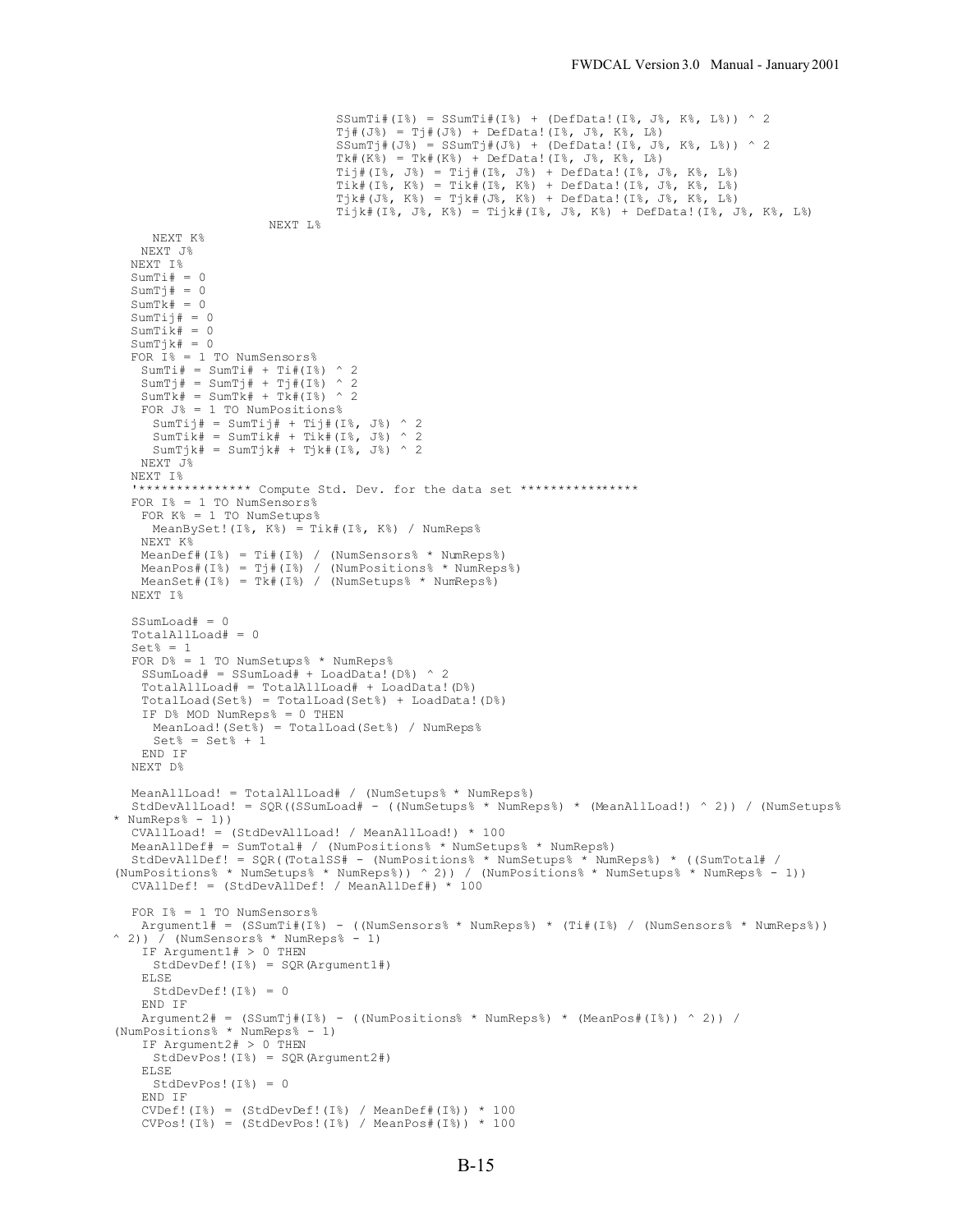```
MeansRatt (SC<sup>o</sup>, I<sup>o</sup>) = MeanAllDef# / MeanDef# (I<sup>o</sup>)NewGain# (SC*, I*) = MeanSRat# (SC*, I*) * RelGain# (I*)NEXT I%
  '************** Compute final LATIN-SQUARE statistics *****************
  NegTerm# = (SumTotal#^ 2) / (NumPositions * NumSetups * NumReps * 1
  SSLT# = TotalSS# - NegTerm#
  SSLPos# = SumTj# / (NumPositions% * NumReps%) - NegTerm#
  SSLSet# = SumTk# / (NumSetups% * NumReps%) - NegTerm#
  SSLSens# = SumTi# / (NumSensors% * NumReps%) - NegTerm#
  SSE# = SSLT# - SSLPos# - SSLSet# - SSLSens#DegFreeLPos% = NumPositions% - 1
  DegFreeLSet% = NumSetups% - 1
  DegFreeLSens% = NumSensors% - 1
  DegFreeLT% = (NumPositions% * NumSetups% * NumReps%) - 1
  DegFreeLE% = DegFreeLT% - DegFreeLPos% - DegFreeLSet% - DegFreeLSens%
  MSLPos# = SSLPos# / DegFreeLPos%
  MSLSet# = SSLSet# / DegFreeLSet%
  MSLSens# = SSLSens# / DegFreeLSens%
  MSLE# = SSLE# / DegFreeLE%
  FLPos# = MSLPos# / MSLE#
  FLSet# = MSLSet# / MSLE#FLSens# = MSLSens# / MSLE#
END SUB
SUB OutputToFile STATIC
  DIM Avg$(MaxSetups%)
  Jnum1\ = 0
  Jnum2% = 0
  FOR I% = 1 TO NumSensors%
   IF ABS(1 - MeansRat#(SC\, I\epsilon) > .003 THEN
    TOL$ (I*) = "YES"Jnum1% = Jnum1% + 1
   ELSE
    TOL$ (I*) = " NO"END IF
   IF ABS(1 - NewGain#(SC%, I%)) > .02 THEN
    RAN$(I*) = "YES"Jnum2% = Jnum2% + 1
   ELSE
    RAN$(I<sub>8</sub>) = " NO"END IF
  NEXT I%
  '************************* Geophone Calibration ******************
  SELECT CASE Analysis$
   CASE "S"
    PRINT #2, "SHRP FWD Relative Calibration - Analysis of Variance - Means and Gains Table"
   CASE "G"
    PRINT #2, "SHRP FWD Relative Calibration - Gephone Replacement - Means and Gains Table"
   CASE "R"
    PRINT #2, "SHRP FWD Relative Calibration - Reference Calibration - Means and Gains Table"
  END SELECT
  PRINT #2, "FWD SN: "; FWDSN$; SPC(34); "Calibration Date: "; MDY$
  PRINT #2, "Data File Name: "; File$ + Ext$; SPC(32); "Data Set "; SC%; " of "; SetCount%
  PRINT #2, "Operator: "; Operator$
  PRINT #2, ""
  PRINT #2, " Sensor Existing Means New Out of Limit"
                                Gain Factor   Ratio   Relative Gain   Tolerance   2% Range"
  PRINT #2, " -------- ------ ----------- ------ ------------- --------- --------"
  t8$ = " # #### #.### #.#### #.### \ \ \ \"
  FOR S% = 1 TO NumSensors%
   PRINT #2, USING t8$; S%; SerialNum% (S%); RelGain# (S%); MeansRat# (SC%, S%); NewGain# (SC%, S%);
TOL$(S<sup>§</sup>); RAN$(S<sup>§</sup>)NEXT S%
  PRINT #2, ""
  IF Jnum1% > 0 THEN
   PRINT #2, "* Warning: At least one sensor is outside the tolerance limit."
   PRINT #2, " Verify these results with additional tests!"
  END IF
  IF Jnum2% > 0 THEN
   PRINT #2, "* Warning: At least one sensor is outside the 2% range limit."
   PRINT #2, " Notify Supervising Engineer after verifying with additional tests!"
  END IF
  IF Jnum1% > 0 THEN
   PRINT #2, ""
```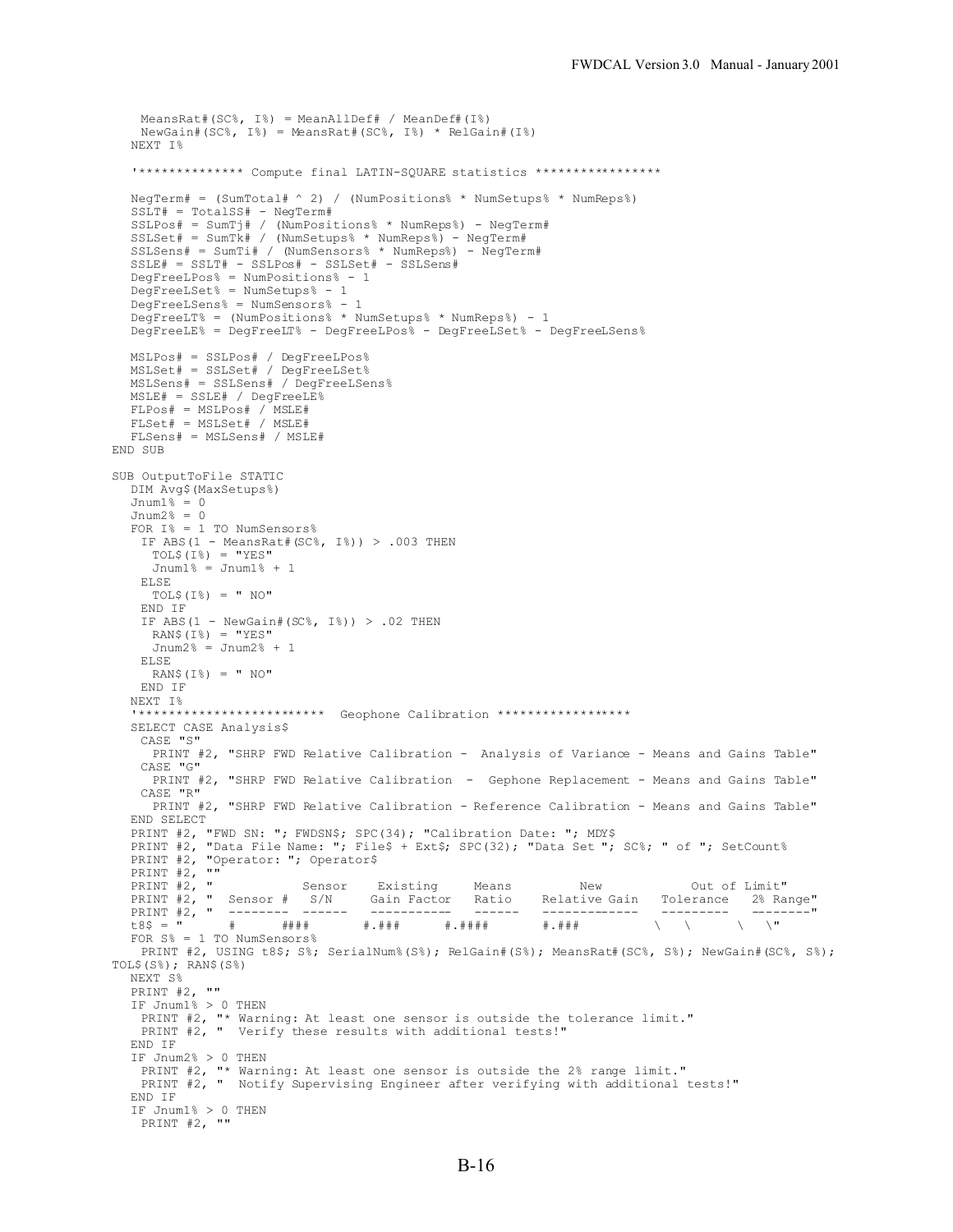```
PRINT #2, "* RESULTS INDICATE THAT THE SENSOR GAINS SHOULD BE RESET."
  END IF
  IF RepSens% > 0 THEN
   PRINT #2, ""PRINT #2, repm1$
   PRINT #2, repm2$; USING "#.###"; NewGain#(SC%, RepSens%)
  END IF
  PRINT #2,
  PRINT #2, ""
  IF Jnum1\frac{8}{6} > 0 THEN
    '************************* Geophone Gain Adjustments ******************
   SELECT CASE Analysis$
     CASE "S"
                    PRINT #2, " SHRP FWD Relative Calibration - Analysis of Variance - Gain
adjustments"
    CASE "G"
                    PRINT #2, " SHRP FWD Relative Calibration - Gephone Replacement - Gain
adjustments"
    CASE "R"
                    PRINT #2, " SHRP FWD Relative Calibration - Reference Calibration - Gain
adjustments"
   END SELECT
   PRINT #2, ""
   PRINT #2, "Results of this test indicate the possible need for gain adjustment. "
   PRINT #2, "This should be confirmed with a repeat test."
   PRINT #2, ""
   PRINT \#2, "Gain adjustment should be performed when the New Gain Factors for two "
   PRINT #2, "independent calibrations are within +/- 0.002 of each other."
   PRINT #2, ""
   PRINT #2, "Gain adjustments should be made to ALL geophones."
   PRINT #2, ""
   PRINT #2, "After adjusting any gain setting, the relative calibration test must be"
   PRINT #2, "repeated to confirm that all sensors are within tolerance."
  END IF
  PRINT #2, ""
  PRINT #2, ""
  PRINT #2, CHR$(12)
  '******************* Latin Square Design Analysis Output *****************
  SELECT CASE Analysis$
   CASE "S"
    PRINT #2, "SHRP FWD Relative Calibration - Analysis of Variance - Latin Square ANOVA Table"
   CASE "G"
     PRINT #2, "SHRP FWD Relative Calibration - Gephone Replacement - Latin Square ANOVA Table"
   CASE "R"
    PRINT #2, "SHRP FWD Relative Calibration - Reference Calibration - Latin Square ANOVA Table"
  END SELECT
  PRINT #2, "FWD SN: "; FWDSN$; SPC(34); "Calibration Date: "; MDY$
  PRINT #2, "Data File Name: "; File$ + Ext$; SPC(32); "Data Set "; SC%; " of "; SetCount%
  PRINT #2, "Operator: "; Operator$
  PRINT #2, \overline{''}<br>PRINT #2, \overline{''}<br>PRINT #2, \overline{''}PRINT #2, " Variation Sum of Degrees of Mean Computed Critical"
  PRINT #2, " Source Squares Freedom Square F F"
  PRINT #2, " ----------- --------- ---------- --------- -------- --------"
  Data$ = " \ \ ##.##^^^^ ### ##.##^^^^ ####.## ##.##"
  IF FLPos# > 1000 OR FLSet# > 1000 OR FLSens# > 1000 THEN
               Data$ = " \ \ ##.##^^^^ ### ##.##^^^^ ##.##^^^^ ##.##"
  END IF
  PRINT #2, USING Data$; "Position"; CSNG(SSLPos#); DegFreeLPos%; CSNG(MSLPos#); CSNG(FLPos#);
CritFLPos!
  PRINT #2, USING Data$; "Set"; CSNG(SSLSet#); DegFreeLSet%; CSNG(MSLSet#); CSNG(FLSet#);
CritFLSet!
  PRINT #2, USING Data$; "Sensor"; CSNG(SSLSens#); DegFreeLSens%; CSNG(MSLSens#); CSNG(FLSens#);
CritFLSens!
  PRINT #2, USING Data$; "Error"; CSNG(SSLE#); DegFreeLE%; CSNG(MSLE#)
  PRINT #2, USING Data$; "TOTAL"; CSNG(SSLT#); DegFreeLT%
  PRINT #2, ""
  IF FLSet# - CritFLSet! > 0 THEN
   IF (FLSens# - CritFLSens! > 0) THEN
    IF FLPos# - CritFLPos! > 0 THEN
                    LSAM$ = "YYY"ELSE
                    LSAM$ = "YYN"
     END IF
   ELSE
     IF FLPos# - CritFLPos! > 0 THEN
                    LSAM$ = "YNY"
```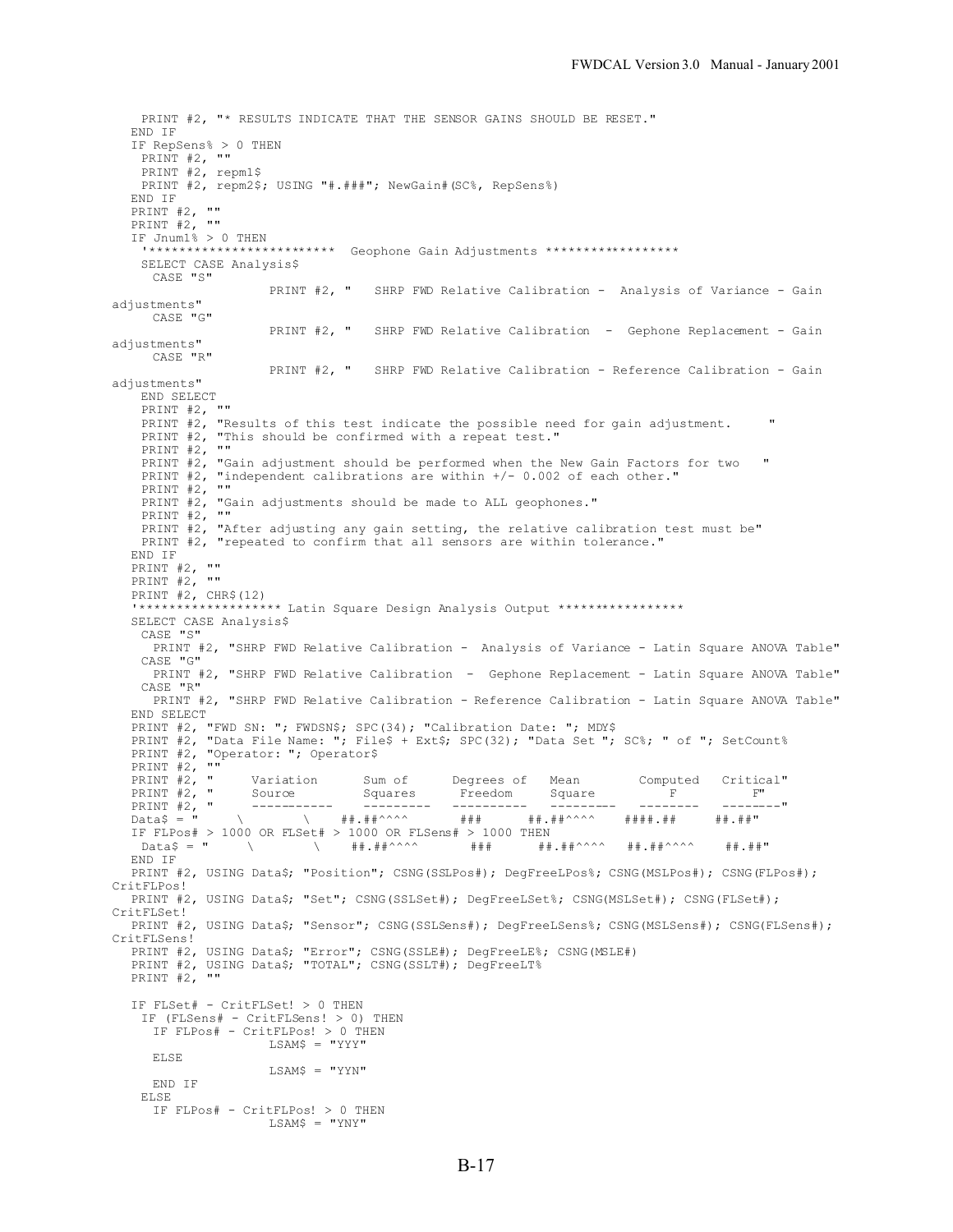ELSE LSAM\$ = "YNN" END IF END IF ELSE IF (FLSens# - CritFLSens! > 0) THEN IF FLPos# - CritFLPos! > 0 THEN  $LSAM$ = "NYY"$ ELSE LSAM\$ = "NYN" END IF ELSE IF FLPos# - CritFLPos! > 0 THEN LSAM\$ = "NNY" ELSE  $LSAM$ = "NNN"$ END IF END IF END IF IF FLSens# - CritFLSens! < 0 AND FLPos# - CritFLPos < 0 AND FLSet# - CritFLSet < 0 THEN LSAM\$ = "NNN" END IF IF Jnum1% > 0 THEN SELECT CASE LSAM\$ CASE "YNN" PRINT #2, "Gain adjustments are indicated and drop set is statistically significant at" PRINT #2, "the 5% level. 'Set' significance may be due to warming of the buffers or" PRINT #2, "consolidation of pavement materials during the test. A repeat calibration," PRINT #2, "after conditioning the FWD buffers with 50+ drops from height 3, is required" PRINT #2, "to confirm the need for gain adjustments. If the deflections from the last 10" PRINT #2, "drops vary by more than 1 mil (25.4 microns), repeat the calibration at a" PRINT #2, "new location." CASE "YYN" PRINT #2, "Gain adjustments are indicated. Sensor and drop set are statistically" PRINT #2, "significant at the 5% level. A repeat calibration, after conditioning the FWD" PRINT #2, "buffers with 50+ drops at height 3, is required to confirm the need for gain" PRINT #2, "adjustments. If deflections from the last 10 drops vary by more than 1 mil" PRINT #2, "(25.4 microns), repeat the calibration at a new location." CASE "YNY" PRINT #2, "Gain adjustments are indicated. Set and stand position are statistically" PRINT #2, "significant at the 5% level. A repeat calibration, after conditioning the FWD" PRINT #2, "buffers with 50+ drops at height 3, is required to confirm the need for gain" PRINT #2, "adjustments. When performing the calibration, extra care should be taken to" PRINT #2, "seat the geophones properly and hold the stand vertical with moderate" PRINT #2, "downward pressure. If deflections from the last 10 drops vary by more than" PRINT #2, "1 mil (25.4 microns), repeat the calibration at a new location." CASE "YYY" PRINT #2, "Gain adjustments are indicated. Set, sensor, and stand position are" PRINT #2, "statistically significant at the 5% level. A repeat calibration is required" PRINT #2, "after conditioning the FWD buffers with 50+ drops at height 3 to confirm " PRINT #2, "adjustments. When performing the calibration, extra care should be taken to" PRINT #2, "properly seat the geophones and hold the stand vertical with moderate" PRINT #2, "downward pressure. If deflections from the last 10 drops vary by more than" PRINT #2, "1 mil (25.4 microns), repeat the calibration at a new location."

B-18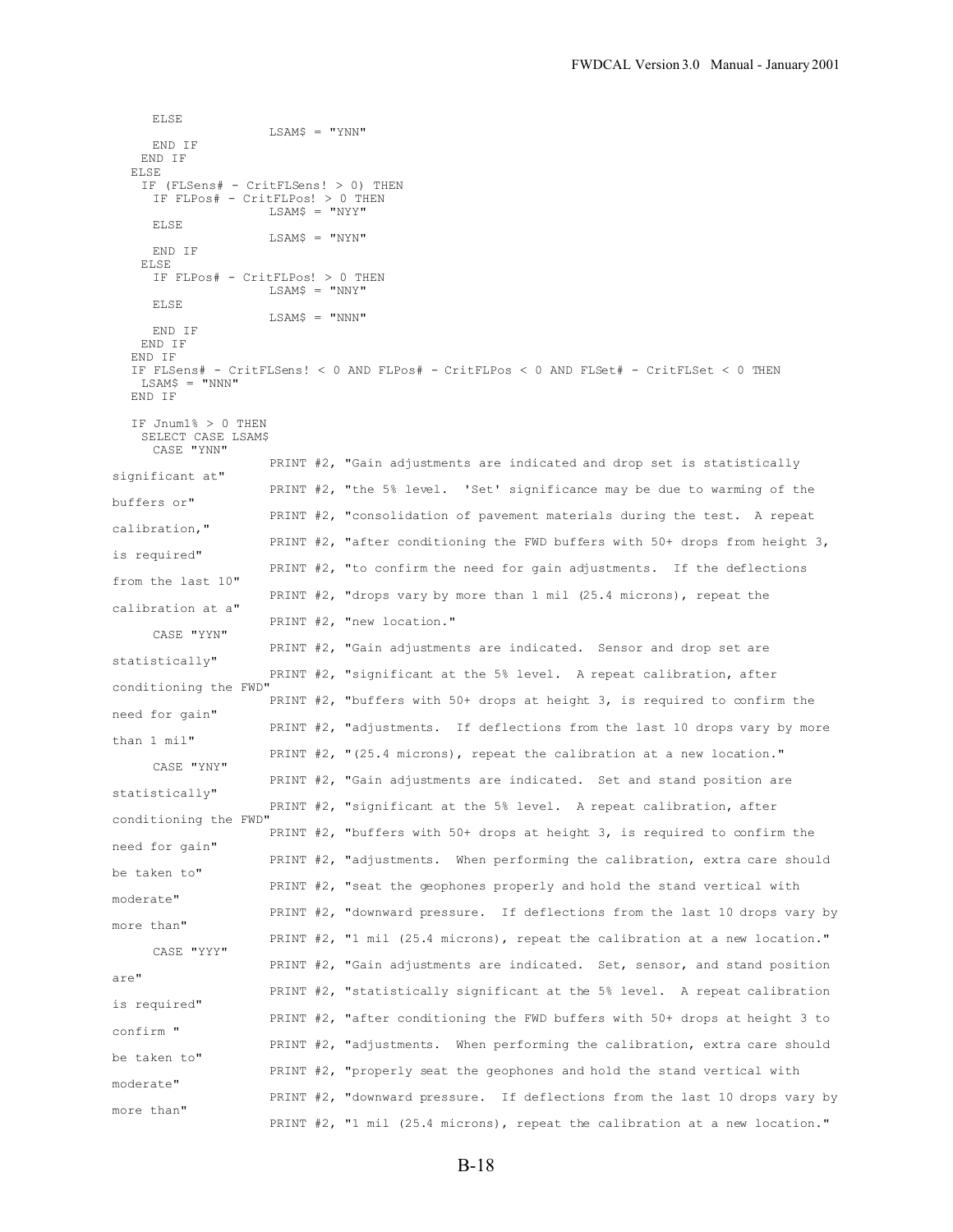|          | CASE "NNN"                       |                                                                                |
|----------|----------------------------------|--------------------------------------------------------------------------------|
|          | to confirm"                      | PRINT $#2$ , "Gain adjustments are indicated. A repeat calibration is required |
|          | CASE "NYN"                       | PRINT #2, "the need for adjustments."                                          |
|          | adjustments"                     | PRINT #2, "Means ratios and statistical results indicate the need for gain     |
|          |                                  | PRINT $#2$ , "A repeat calibration is required to confirm the need for gain    |
|          | adjustments."<br>CASE "NNY"      | PRINT #2, "Gain adjustments are indicated. Stand position is statistically"    |
| confirm" |                                  | PRINT #2, "significant at the 5% level. A repeat calibration is required to    |
|          | that the"                        | PRINT #2, "the need for gain adjustments. Care should be taken to ensure       |
| held"    |                                  | PRINT #2, "geophone bases are clean and firmly seated, and that the stand is   |
|          | CASE "NYY"                       | PRINT #2, "vertical with moderate downward pressure."                          |
|          |                                  | PRINT #2, "Gain adjustments are indicated. Sensor and stand position are       |
|          | statistically"                   | PRINT $#2$ , "significant at the 5% level. A repeat calibration is required to |
| confirm" |                                  | PRINT $#2$ , "the need for gain adjustments. Care should be taken to ensure    |
|          | that the"                        | PRINT #2, "geophone bases are clean and firmly seated, and that the stand is   |
| held"    |                                  | PRINT #2, "vertical with moderate downward pressure."                          |
| ELSE     | CASE ELSE<br>END SELECT          |                                                                                |
|          | SELECT CASE LSAM\$<br>CASE "YNN" |                                                                                |
|          |                                  | PRINT #2, "No gain adjustments are indicated, but drop set is statistically    |
|          | significant"                     | PRINT $#2$ , "at the 5% level. This can be due to warming of the buffers or    |
|          | consolidation"                   | PRINT #2, "of pavement materials during the test. Review the data              |
|          | carefully. If anything"          | PRINT $#2$ , "appears suspect, repeat the calibration after conditioning the   |
|          | FWD buffers"                     | PRINT #2, "with 50+ drops from height 3. If the deflections from the last      |
|          | 10 drops vary"                   | PRINT #2, "more than 1 mil (25.4 microns), repeat the calibration at a new     |
|          | location."<br>CASE "YYN"         |                                                                                |
|          | level, but gain"                 | PRINT #2, "Sensor and drop set are statistically significant at the 5%         |
|          |                                  | PRINT #2, "adjustments are not indicated. Review the data carefully. If        |
|          | anything"                        | PRINT $#2$ , "appears suspect, repeat the calibration after conditioning the   |
|          | FWD buffers"                     | PRINT #2, "with 50+ drops from height 3. If the deflections from the last      |
|          | 10 drops vary"                   | PRINT #2, "more than $1$ mil (25.4 microns), repeat the calibration at a new   |
|          | location."<br>CASE "YNY"         |                                                                                |
|          | level, but"                      | PRINT #2, "Set and stand position are statistically significant at the $5\%$   |
|          | If anything"                     | PRINT #2, "gain adjustments are not indicated. Examine the data carefully.     |
|          |                                  | PRINT $#2$ , "appears suspect, repeat the calibration after conditioning the   |
|          | FWD buffers"                     | PRINT #2, "with 50+ drops from height 3. When performing the calibration,      |
|          | extra care"                      | PRINT #2, "should be taken to properly seat the geophones and hold the stand   |
|          | vertical"                        | PRINT #2, "with moderate downward pressure. If deflections from the last 10    |
|          | drops vary"                      | PRINT #2, "more than $1$ mil (25.4 microns), repeat the calibration at a new   |
|          | location."<br>CASE "YYY"         |                                                                                |
|          |                                  | PRINT #2, "Set, sensor, and stand position are statistically significant at    |

PRINT #2, "Although gain changes are not indicated, these results are

the 5% level."

suspect. A repeat"

B-19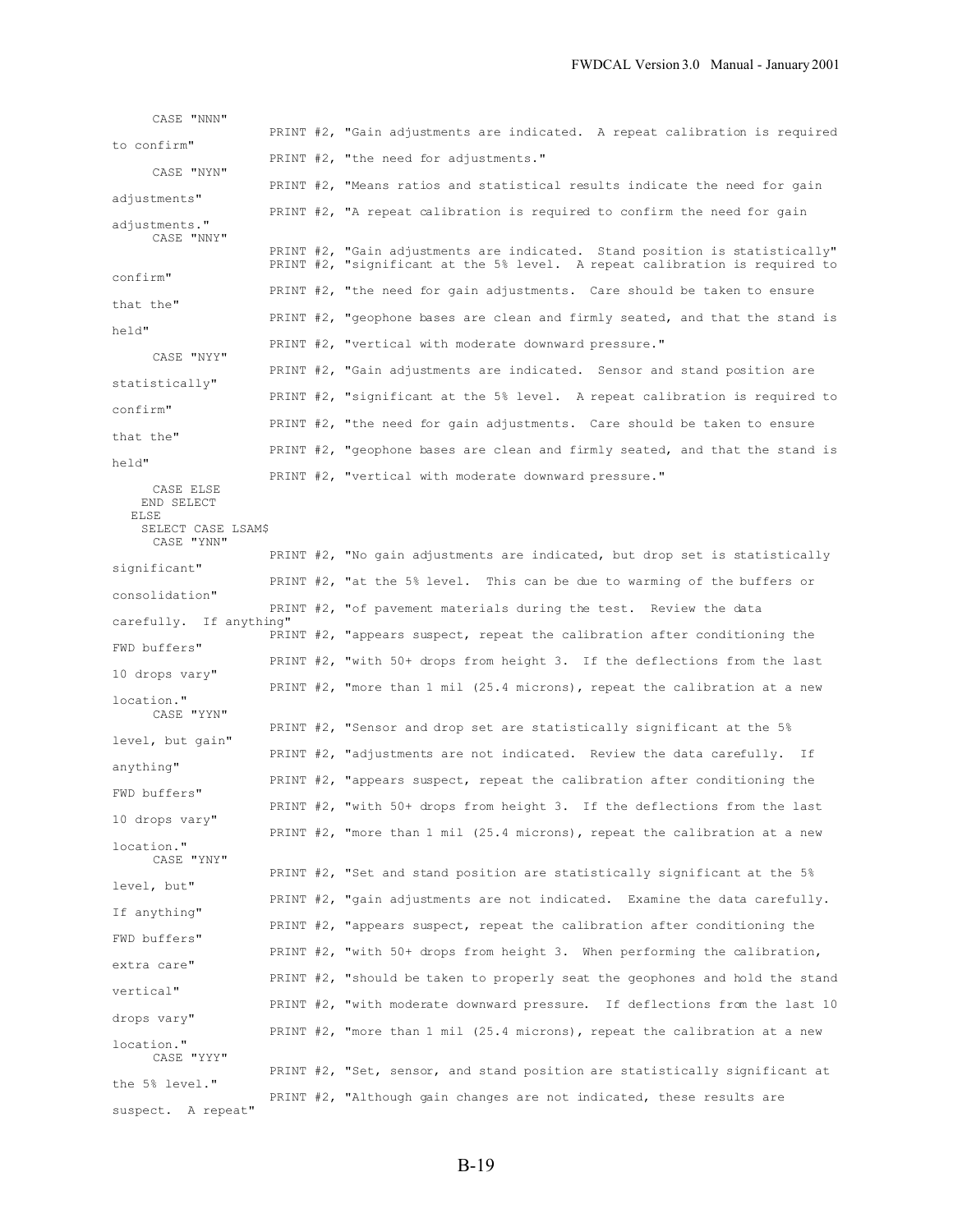|                                                                                                            | PRINT $#2$ , "calibration is required after conditioning with 50+ drops at                                                                                                                                                                                                                                                            |
|------------------------------------------------------------------------------------------------------------|---------------------------------------------------------------------------------------------------------------------------------------------------------------------------------------------------------------------------------------------------------------------------------------------------------------------------------------|
| height 3."                                                                                                 | PRINT $#2$ , "Extra care should be taken to properly seat the geophones and                                                                                                                                                                                                                                                           |
| hold the stand"                                                                                            | PRINT #2, "vertical with moderate downward pressure. If deflections from                                                                                                                                                                                                                                                              |
| the last 10"                                                                                               | PRINT #2, "drops vary more than 1 mil (25.4 microns) repeat the calibration                                                                                                                                                                                                                                                           |
| at a new"                                                                                                  | PRINT #2, "location. If this message appears in subsequent tests, contact                                                                                                                                                                                                                                                             |
| your"                                                                                                      | PRINT #2, "supervising engineer for further instructions."                                                                                                                                                                                                                                                                            |
| CASE "NNN"                                                                                                 | PRINT #2, "Results indicate that no gain adjustments are needed."                                                                                                                                                                                                                                                                     |
| CASE "NYN"                                                                                                 | PRINT #2, "Sensor is statistically significant at the 5% level, but gain                                                                                                                                                                                                                                                              |
| adjustments are"                                                                                           | PRINT #2, "not indicated. Test results should be carefully reviewed. If                                                                                                                                                                                                                                                               |
| anything appears"                                                                                          | PRINT #2, "suspect, repeat the calibration. Otherwise, these results are                                                                                                                                                                                                                                                              |
| acceptable."<br>CASE "NNY"                                                                                 |                                                                                                                                                                                                                                                                                                                                       |
| statistically"                                                                                             | PRINT $#2$ , "Gains do not needed to be adjusted, but stand position is                                                                                                                                                                                                                                                               |
| keep the stand"                                                                                            | PRINT #2, "significant at the 5% level. This may be caused by failure to                                                                                                                                                                                                                                                              |
| care should be"                                                                                            | PRINT #2, "vertical or improper seating of the geophones. In the future,                                                                                                                                                                                                                                                              |
| seated, and the"                                                                                           | PRINT #2, "taken to ensure that the geophone bases are clean and well                                                                                                                                                                                                                                                                 |
| CASE "NYY"                                                                                                 | PRINT #2, "stand is kept vertical with moderate downward pressure."                                                                                                                                                                                                                                                                   |
| level, but"                                                                                                | PRINT #2, "Sensor and stand position are statistically significant at the 5%                                                                                                                                                                                                                                                          |
| carefully."                                                                                                | PRINT #2, "gain adjustments are not indicated. Review calibration results                                                                                                                                                                                                                                                             |
|                                                                                                            | PRINT $#2$ , "If anything is suspect, repeat the calibration, taking care to                                                                                                                                                                                                                                                          |
| ensure that"                                                                                               | PRINT $#2$ , "geophone bases are clean and properly seated, and the stand is                                                                                                                                                                                                                                                          |
| kept vertical"                                                                                             | PRINT #2, "with moderate downward pressure."                                                                                                                                                                                                                                                                                          |
| CASE ELSE<br>END SELECT                                                                                    |                                                                                                                                                                                                                                                                                                                                       |
| END IF                                                                                                     | "******************* Cochran test results *************************                                                                                                                                                                                                                                                                   |
| IF ProblemExist% THEN<br>PRINT $#2,$ ""                                                                    | PRINT #2, "* Results of Cochran Test on Significance of Variance Between Geophones"                                                                                                                                                                                                                                                   |
| END IF<br>PRINT $#2$ , CHR\$ (12)                                                                          | PRINT #2, " The variance for Sensor No."; BigDef!; " is significantly larger than"<br>PRINT #2, " the other sensors. This could be a result of incorrect seating of the"<br>PRINT #2, " sensor in the stand OR an indication that this sensor is bad and needs"<br>PRINT #2, " to be replaced. Please confirm with additional tests." |
|                                                                                                            | ' **************************** Data Replay ******************************                                                                                                                                                                                                                                                             |
|                                                                                                            | PRINT #2, SPC(23); "Relative Calibration - Input Data"                                                                                                                                                                                                                                                                                |
| PRINT #2, "Operator: "; Operator\$                                                                         | PRINT #2, "FWD SN: "; FWDSN\$; SPC(34); "Calibration Date: "; MDY\$<br>PRINT #2, "Data File Name: "; File\$ + Ext\$; SPC(32); "Data Set "; SC%; " of "; SetCount%                                                                                                                                                                     |
| PRINT #2,<br>$\mathbf{u}$<br>PRINT #2, "Set Drop Load<br>$t0c$ \$ = " Df# "                                | Deflections"                                                                                                                                                                                                                                                                                                                          |
| PRINT #2, " # # lbf ";<br>FOR $I^s = 1$ TO NumDeflectors%<br>PRINT #2, USING tOc\$; I%;                    |                                                                                                                                                                                                                                                                                                                                       |
| NEXT I%<br>PRINT #2, ""                                                                                    |                                                                                                                                                                                                                                                                                                                                       |
| PRINT #2, "--- ---- ------ ";<br>FOR $I^s = 1$ TO NumDeflectors%                                           |                                                                                                                                                                                                                                                                                                                                       |
| PRINT #2, " ------";<br>NEXT I%<br>PRINT $#2, ""$                                                          |                                                                                                                                                                                                                                                                                                                                       |
| $\pm 0a\frac{1}{2} = " # # # # # # "$<br>IF OutDef! $(1, 1) > 50$ THEN<br>$\text{t0b} = \text{''}$ ####.#" |                                                                                                                                                                                                                                                                                                                                       |
| ELSE                                                                                                       |                                                                                                                                                                                                                                                                                                                                       |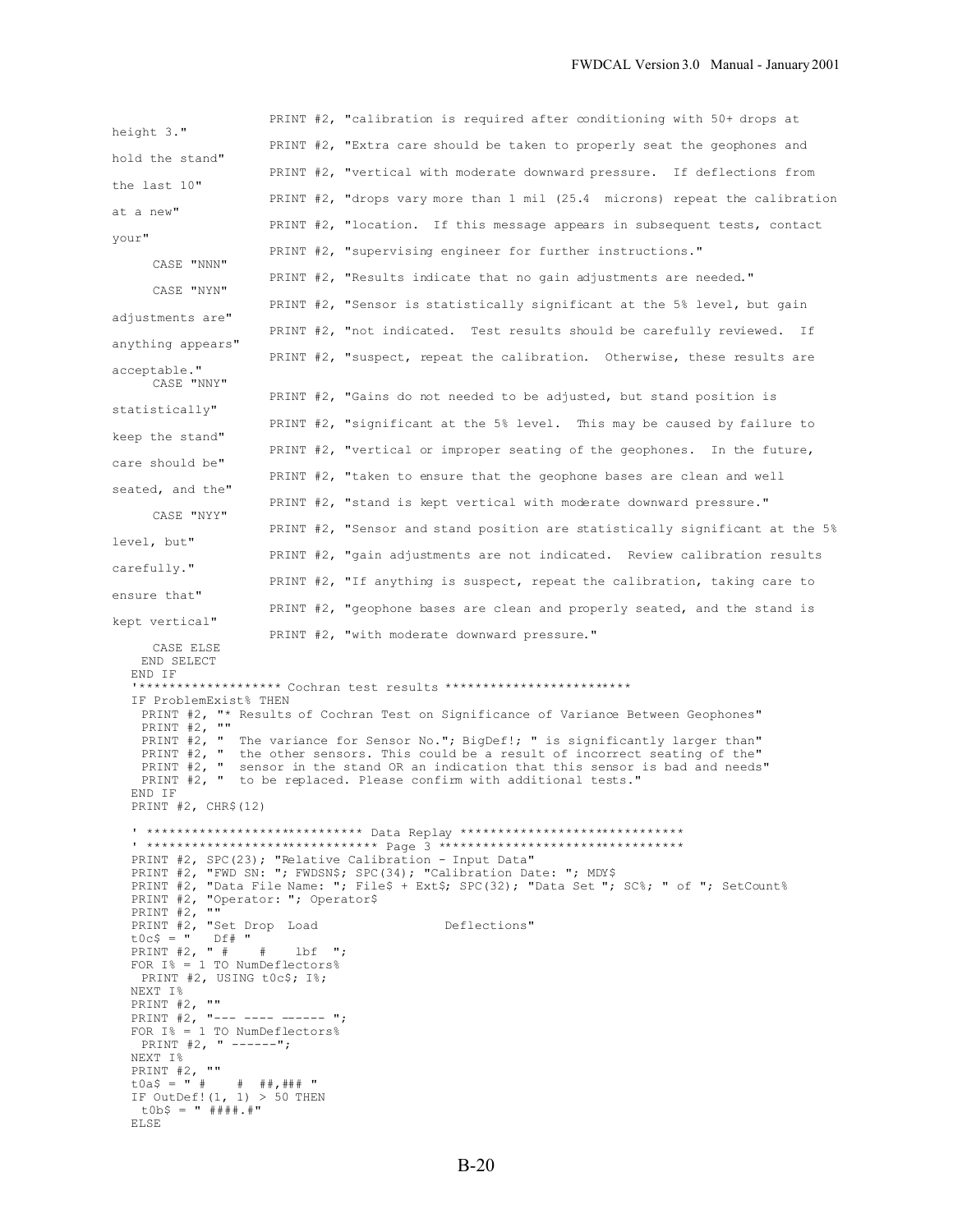```
\text{t0b} = \text{''} \text{#} + \text{...}END IF
Li<sub>n</sub>% = 1
Set<sup>k = 1</sup>
FOR W% = 1 TO NumSetups% * NumReps%
 drop% = (W_6 - (Set_6 - 1) * 5)PRINT #2, USING t0a$; Set%; drop%; LoadData! (W%);
 FOR I% = 1 TO NumDeflectors%
  PRINT #2, USING t0b$; OutDef!(W%, I%);
 NEXT I%
 PRINT #2, ""
 IF W^8 MOD 5 = 0 THEN
  Set<sup>8</sup> = Set<sup>8</sup> + 1
  PRINT #2, ""
END IF
NEXT W%
PRINT #2, ""
PRINT #2, CHR$(12)
' ************************* Summary Statistics ***************************
' ******************************* Page 4 *********************************
PRINT #2, SPC(24); "Relative Calibration - Summary Statistics"
PRINT #2, "FWD SN: "; FWDSN$; SPC(34); "Calibration Date: "; MDY$
PRINT #2, "Data File Name: "; File$ + Ext$; SPC(32); "Data Set "; SC%; " of "; SetCount%
PRINT #2, "Operator: "; Operator$
PRINT #2, ""
t1c$ = " Df# "
PRINT #2, " Load ";
FOR I^s = 1 TO NumDeflectors<sup>2</sup>
PRINT #2, USING t1c$; I%;
NEXT I%
PRINT #2, " Df1-"; QPTrim$(STR$(NumDeflectors%))
PRINT #2, " ------ ";
FOR I^{\circ} = 1 TO NumDeflectors \frac{1}{6} + 1PRINT #2, " ------";
NEXT I%
PRINT #2, ""<br>tla$ = "\
t1a$ = "\ \ ##,### "
t1d$ = "\ \qquad \qquad \backslash ##.## "
FOR N<sup>2</sup> = 1 TO</math> <math>NumSetups<sup>2</sup>Avg$(N_{0}^{\circ}) = "Set" + \overline{STR$(N_{0}^{\circ}) + " Av" }PRINT #2, USING tla$; Avg$(N%); MeanLoad! (N%);
 FOR I% = 1 TO NumDeflectors%
  PRINT #2, USING t0b$; MeanBySet!(I%, N%);
 NEXT I%
 PRINT #2, USING t0b$; MeanSet#(N%)
NEXT N%
PRINT #2, ""
PRINT #2, ""
                                               Overall Statistics"
PRINT #2, "<br>PRINT #2, ""
PRINT #2, " Load ";
FOR I% = 1 TO NumDeflectors%
  PRINT #2, USING t1c$; I%;
NEXT I%
PRINT #2, " Df1-"; QPTrim$(STR$(NumDeflectors%))
PRINT #2, " ------ ";
FOR I^s = 1 TO NumDeflectorss + 1PRINT #2, " ------";
NEXT I%
PRINT #2, ""
PRINT #2, USING tla$; "Average"; MeanAllLoad!;
FOR I^{\circ} = 1 TO NumDeflectors<sup>2</sup>
 PRINT #2, USING t0b$; MeanDef#(I%);
NEXT I%
PRINT #2, USING t0b$; MeanAllDef#
PRINT #2, USING t1a$; "Std Dev"; StdDevAllLoad!;
FOR I% = 1 TO NumDeflectors%
 PRINT #2, USING t0b$; StdDevDef!(I%);
NEXT I%
PRINT #2, USING t0b$; StdDevAllDef!
PRINT #2, USING t1d$; "COV, %"; CVAllLoad!;
FOR I% = 1 TO NumDeflectors%
 PRINT #2, USING t0b$; CVDef!(I%);
NEXT I%
PRINT #2, USING t0b$; CVAllDef!
PRINT #2, ""
```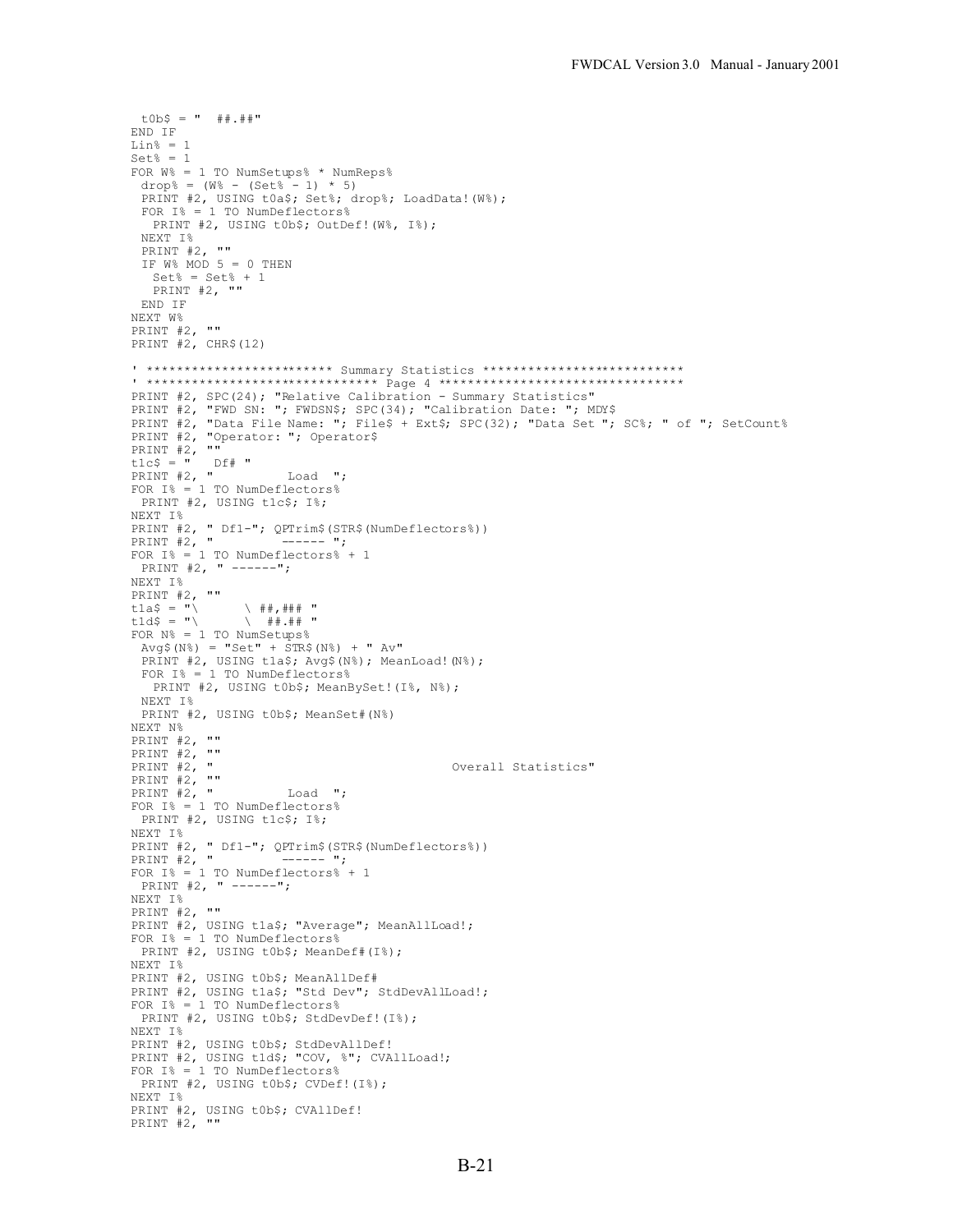```
PRINT #2, ""
  PRINT #2, " Position in Stand"
  t5a$ = " # "
  PRINT #2, SPC(11);
  FOR I% = 1 TO NumDeflectors%
   PRINT #2, USING t5a$; I%;
  NEXT I%
  PRINT #2, ""
  PRINT #2, SPC(11);
  FOR I% = 1 TO NumDeflectors%
  PRINT #2, " ------";
  NEXT I%
  PRINT #2, ""
  t5b$ = "\ \qquad \qquad \backslash "
  PRINT #2, USING t5b$; "Avg Df ";
  FOR I% = 1 TO NumDeflectors%
   PRINT #2, USING t0b$; MeanPos#(I%);
  NEXT I%
  PRINT #2, ""
  PRINT #2, USING t5b$; "Std Dev";
  FOR I% = 1 TO NumDeflectors%
   PRINT #2, USING t0b$; StdDevPos!(I%);
  NEXT I%
  PRINT #2, ""
  PRINT #2, USING t5b$; "COV, % ";
  FOR I% = 1 TO NumDeflectors%
   PRINT #2, USING t0b$; CVPos!(I%);
  NEXT I%
  PRINT #2, ""
  PRINT #2, ""
  PRINT #2, CHR$(12);
END SUB
SUB ProcessED25 STATIC
  'Modified by HZ on 12/14/2000 per TT to provide correct Galph! if Ed25 data used
  English% = False%
  SetCount<sup>8</sup> = 0
  LineCounter& = 0
  NumDeflectors% = 0
  DropCount% = 0
  DO WHILE NOT EOF(1)
   LineCounter& = LineCounter& + 1
   INPUT #1, LineNum%
   SELECT CASE LineNum%
    CASE 5001
                     INPUT #1, Edition!
                     INPUT #1, NumHeaders%
                     INPUT #1, NumHeaderLines%
                     INPUT #1, NumStationIDLines%
                    INPUT #1, NumLinesPerDrop%
                    INPUT #1, ProgComment$
     CASE 5002
                    INPUT #1, Dummy$
                     INPUT #1, FWDSN$
                     INPUT #1, ProcSN$
     CASE 5003, 5010, 5200, 5020 TO 5024 'ignore remainder of line
                    LINE INPUT #1, Dummy$
     CASE 5031, 5032, 5041 TO 5044 'ignore remainder of line
                    LINE INPUT #1, Dummy$
     CASE 5011
                     INPUT #1, Dummy%
                     INPUT #1, Dummy%
                    INPUT #1, Year%
                    Year$ = QPTrim$ (STR$ (Year$))INPUT #1, Month%
                    Month$ = QPTrim$(STR$(Month%))
                    IF Month% < 10 THEN Month$ = "0" + MonthlyINPUT #1, Day%
                     Day$ = QPTrim$(STR$(Day%))
                     IF Day% < 10 THEN Day$ = "0" + Day$
                     MDY$ = Month$ + "-" + Day$ + "-" + Year$
                    LINE INPUT #1, Dummy$ 'ignore remainder
     CASE 5201 TO 5218
                    INPUT #1, SensorSN$
                    IF QPTrim$(SensorSN$) <> "NA" THEN
```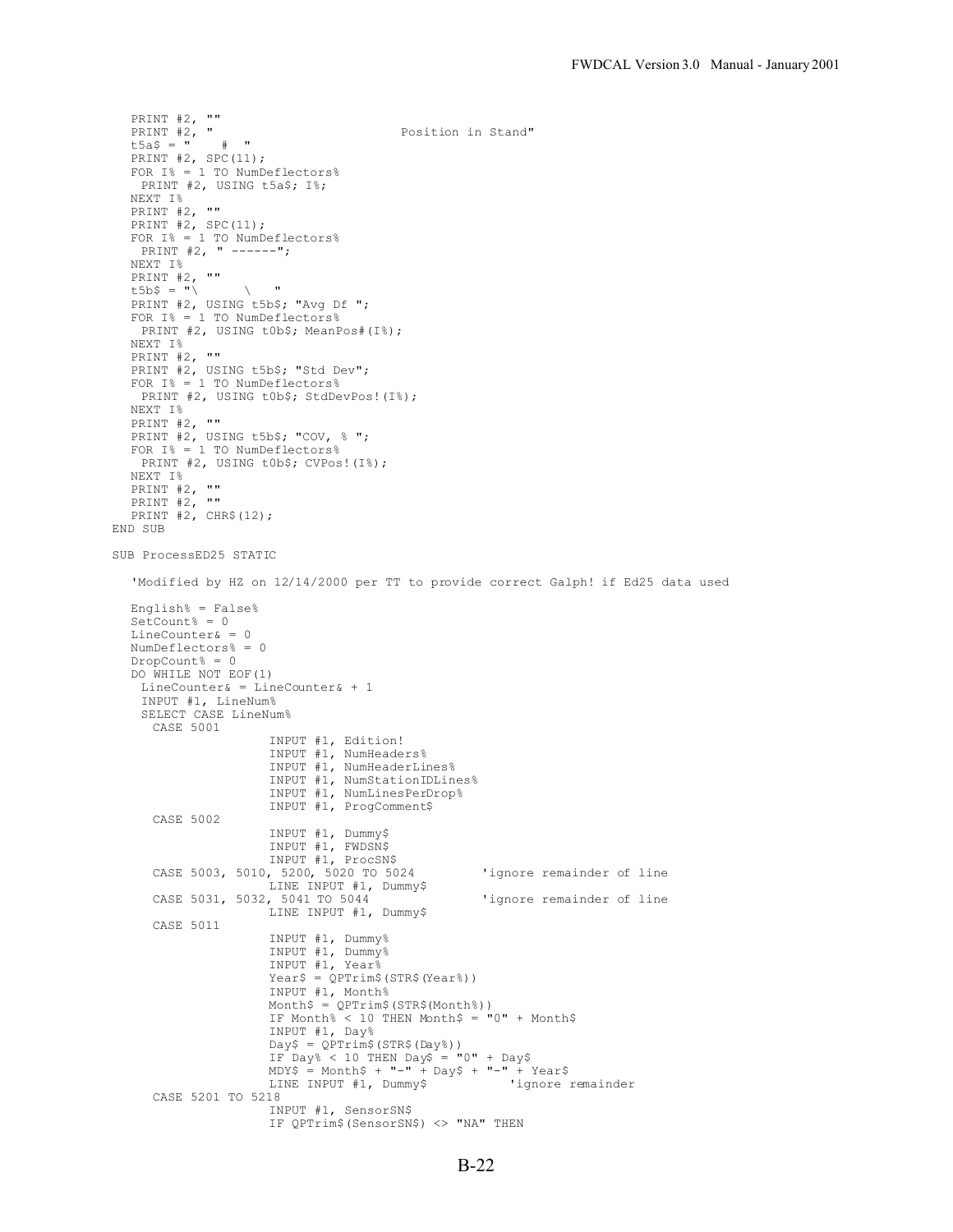```
SerialNum%(LineNum% - 5200) = VAL(SensorSN$)
                              NumDeflectors% = NumDeflectors% + 1
                              INPUT #1, DeflType% 'not currently used
                             INPUT #1, RelGain#(LineNum% - 5200)<br>INPUT #1, AbsGain# 'no
                                                             'not currently used
                    ELSE
                             LINE INPUT #1, Dummy$<br>IF LineNum% = 5218 THEN
                                                            'after last deflector, set
constants
                                      NumSensors% = NumDeflectors%
                                      NumPositions% = NumDeflectors%
                                      NumSetups% = NumDeflectors%
                                      IF NumDeflectors% = 7 THEN
                                               CritFLPos! = 2.14 '7 sensor, 5 %CritFLSet! = 2.14CritFLSens! = 2.14<br>Galph! = .2326'Added by HZ on 12/14/2000
per TT
                                      ELSEIF NumDeflectors% = 9 THEN
                                                CritFLPos! = 1.96 '9 sensor, 5 %
                                                CritFLSet! = 1.96
                                               CritFLSens! = 1.96<br>Galph! = .1792'Added by HZ on 12/14/2000
per TT
                                      ELSE
                                              CALL BadFile
                                      END IF
                             END IF
                    END IF
     CASE 5029
                    INPUT #1, NumSeq&
                     INPUT #1, NumDrops&
                     INPUT #1, NumTotalSeq&
                     INPUT #1, TotalNumDrops&
     CASE 5030 'operator
                    INPUT #1, Operator$
                    Operator$ = QPTrim$(Operator$)
     CASE 1 TO 99 \qquad 'peak deflection records
                    DropCount<sup>8</sup> = DropCount<sup>8</sup> + 1
                    INPUT #1, MeasLoad!(SetCount%, DropCount%)
                    FOR I% = 1 TO NumDeflectors%
                            INPUT #1, Deflections!(I%, SetCount%, DropCount%)
                    NEXT I%
     CASE 1000 TO 2500 'history records
     CASE 5280, 5281
                     LINE INPUT #1, Dummy$
     CASE 5301 <sup>'1st</sup> station line
                    IF LineCounter& < 40 THEN<br>LINE INPUT #1, Dummy$
                                                             'skip remainder, in header
                    ELSE
                             IF DropCount% <> 0 AND DropCount% <> NumDeflectors% * NumReps% THEN
CALL BadFile
                              SetCount% = SetCount% + 1
                              DropCount<sup>2</sup> = 0
                             LINE INPUT #1, Dummy$ 'skip remainder, in header
                    END IF
     CASE 5302 <sup>'2nd</sup> station line
                    IF LineCounter& < 40 THEN
                             LINE INPUT #1, Dummy$ 'skip remainder, in header
                    ELSE
                            LINE INPUT #1, Dummy$ 'skip remainder, in header
                    END IF
     CASE 5303 <sup>'3rd</sup> station line
                    IF LineCounter& < 40 THEN<br>LINE INPUT #1, Dummy$
                                                            'skip remainder, in header
                    ELSE
                             LINE INPUT #1, Dummy$ 'skip remainder, in header
                    END IF
     CASE 5185 'sensor history block header
                    LINE INPUT #1, Dummy$
     CASE ELSE
                     'unexpected line found (customized?)
                    LINE INPUT #1, Dummy$
   END SELECT
  LOOP
END SUB
```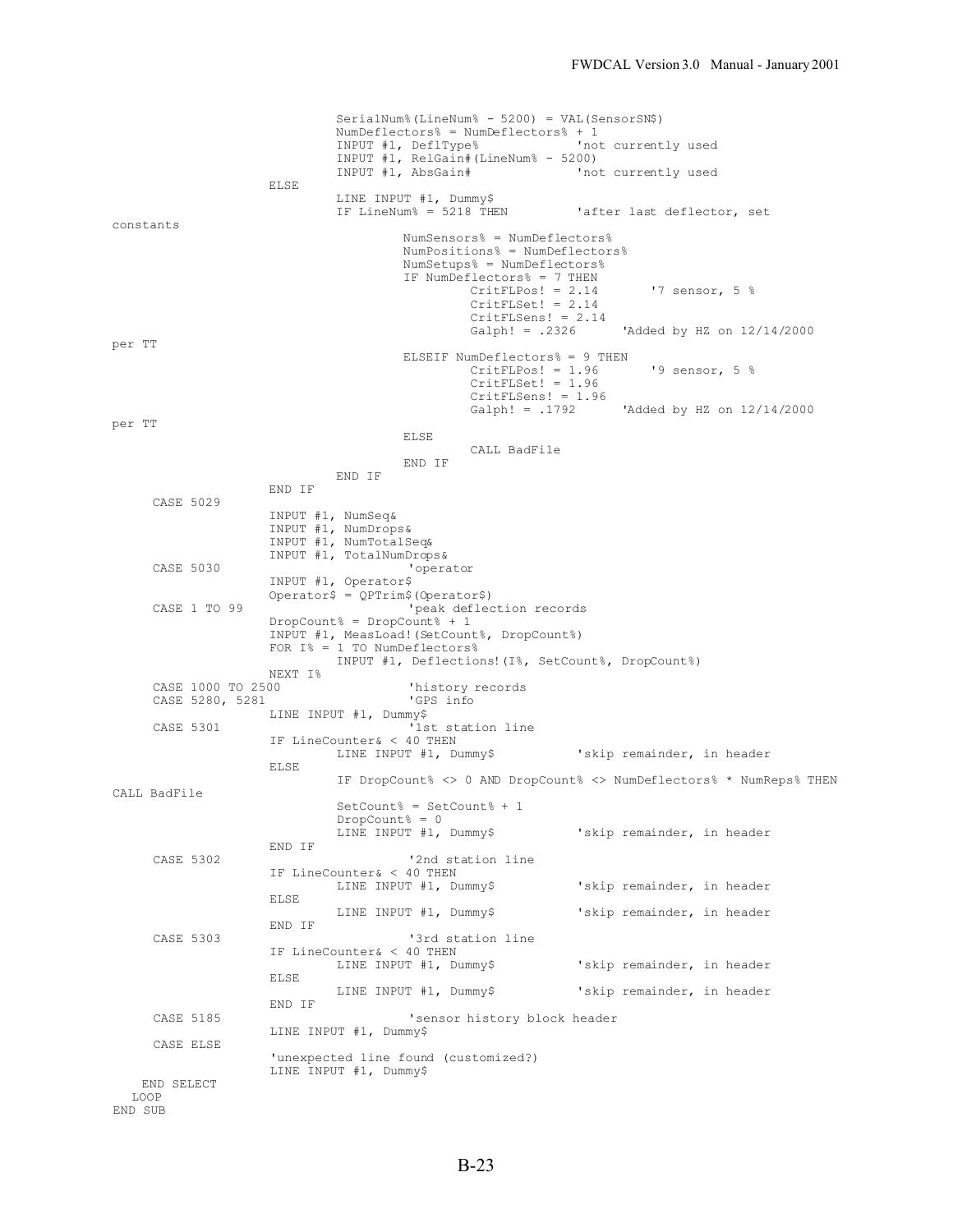SUB Quit STATIC CLOSE COLOR 7, 0, 0 CLS PRINT : PRINT IF File\$ <> "" THEN<br>PRINT " Outp Output results are contained in file: "; FPath\$ + File\$ + OExt\$ END IF PRINT END END SUB SUB ReadNextLine (DataType%, LineLength%) STATIC STATIC OldDataType% IF NOT EOF(1) THEN LINE INPUT #1, LineData\$ DataType\$ = LEFT\$(LineData\$, 1) DataType% = INSTR("SB'E\*- 1234567890", DataType\$) OldDataType% = DataType% LineCounter& = LineCounter& + 1 IF DataType% = 4 THEN IF UCASE\$(LEFT\$(LineData\$, 3)) = "EOF" THEN  $Datarype$ % =  $-1$ END IF END IF ELSE<br>DataType% =  $-1$ 'end of file occurred END IF END SUB SUB ReadPeaks SetCount% = SetCount% + 1 FOR K% = 1 TO InitNumPeaks% CALL ReadNextLine(DataType%, LineLength%) SELECT CASE DataType%<br>CASE -1 'end of file encountered EXIT FOR CASE 0, 4  $\blacksquare$   $\blacksquare$   $\blacksquare$   $\blacksquare$   $\blacksquare$   $\blacksquare$   $\blacksquare$   $\blacksquare$   $\blacksquare$   $\blacksquare$   $\blacksquare$   $\blacksquare$   $\blacksquare$   $\blacksquare$   $\blacksquare$   $\blacksquare$   $\blacksquare$   $\blacksquare$   $\blacksquare$   $\blacksquare$   $\blacksquare$   $\blacksquare$   $\blacksquare$   $\blacksquare$   $\blacksquare$   $\blacksquare$   $\blacksquare$   $\blacksquare$   $\blacksquare$   $\blacksquare$   $\$ EXIT FOR CASE 1 CALL ReadPeaks EXIT SUB CASE 2  $'$  'start of history block EXIT SUB CASE 3 'found a comment EXIT FOR CASE 5 'found subsection id EXIT FOR CASE ELSE 'normal processing IF NOT English% THEN MeasLoad!(SetCount%, K%) = VAL(MID\$(LineData\$, 1, 4)) FOR  $I^s = 1$  TO NumSensors% Positn% =  $I%$  \* 4 + 1 Deflections!(I%, SetCount%, K%) = VAL(MID\$(LineData\$, Positn%, 4)) NEXT I% ELSE MeasLoad! (SetCount%, K%) = VAL (MID\$ (LineData\$, 34, 5)) FOR  $I^s = 1$  TO NumSensors% Positn% =  $I%$  \* 6 + 33 Deflections!(I%, SetCount%, K%) = VAL(MID\$(LineData\$, Positn%, 6)) NEXT I% END IF END SELECT NEXT K% END SUB SUB ReplaceSensor STATIC 'IF RepSens% < 1 OR RepSens% > 7 THEN 'Remarked HZ on 1/4/2001 IF RepSens% < 1 OR RepSens% > NumSensors% THEN 'Changed to Number of sensors by HZ on 1/4/01 EXTT SUB END IF MeanRepDef# = (SumTotal# - Ti#(RepSens%)) / ((NumSensors% - 1) \* NumSensors% \* NumReps%)  $FOR S<sub>6</sub> = 1 TO NUMSensors<sub>6</sub>$ MeansRat#(SC%, S%) = MeanRepDef# / MeanDef#(S%) NewGain#(SC%, S%) = MeansRat#(SC%, S%) \* RelGain#(S%)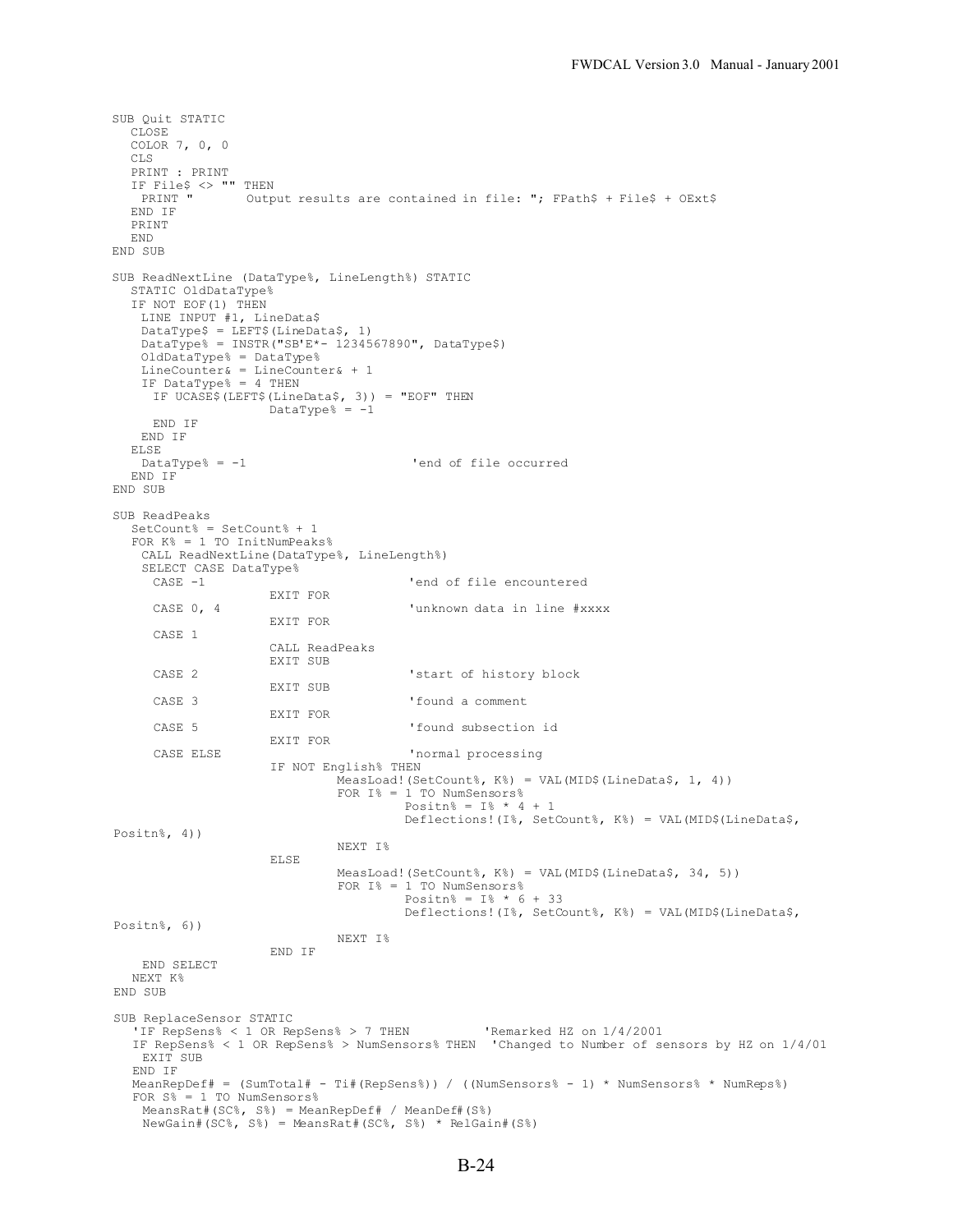```
NEXT S%
  IF ABS(1 - MeansRat#(SC%, RepSens%)) > .003 THEN
    repm1$ = "* Means Ratio for REPLACED Sensor No." + STR$(SerialNum%(RepSens%)) + " is outside
the tolerance range."
   repm2$ = "* New Relative Gain for REPLACED Sensor No." + STR$(SerialNum%(RepSens%)) + " is "
  ELSE
   repm1$ = "* Means Ratio for REPLACED Sensor No." + STR$(SerialNum%(RepSens%)) + " is within
the tolerance range."
    repm2$ = "* New Relative Gain for REPLACED Sensor No." + STR$(SerialNum%(RepSens%)) + " is "
  END IF
END SUB
SUB SelectAnalysis STATIC
  CLS
  IF SetCount% > 1 THEN
   Choice% = 3
  ELSE
   Choice% = 1
  END IF
  DO
   REDIM Item$(4)
   Title$ = " Select Analysis Type "
   Item$(1) = "Standard Analysis "
   Item$(2) = "Replace a Geophone "
   Item$(3) = "Reference-Relative Calibration (3 data sets in file)"
   Item$(4) = "Quit Program"
   CALL BarMenu(Title$, Item$(), Choice%, 0)
   SELECT CASE Choice%
    CASE 1
                    Analysis$ = "S"EXIT DO
     CASE 2
                    Analysis$ = "G"EXIT DO
     CASE 3
                    Analysis$ = "R"EXIT DO
     CASE 4
                    SCREEN 0: WIDTH 80, 25: CLS
                    CLOSE
                    CALL NormalColor
                    PRINT
                    PRINT "Program terminated by the user"
                    END
     CASE ELSE
                    REDIM PUText$(1)
                    PUText$(1) = "Please Select an Option"
                    CALL PopupError
   END SELECT
  LOOP
END SUB
SUB StartAnalysis STATIC
  'IF InitNumPeaks% = 0 THEN InitNumPeaks% = NumDeflectors% * NumReps% 'Remarked by HZ on
1/3/2001
  REDIM DefData!(MaxSensors%, MaxPositions%, MaxSetups%, MaxReps%) 'Added by HZ on
1/3/2001
  REDIM OutDef! (MaxSensors% * MaxReps%, MaxSensors%) 'Added by HZ on
1/3/2001
  InitNumPeaks% = NumDeflectors% * NumReps%
  FOR Sets% = 1 TO SetCount% = 1StringSpace& = FRE("")
   SCREEN 0: WIDTH 80, 25: CLS : CALL NormalColor
   SELECT CASE Analysis$
     CASE "S"
                     anat1$ = "Standard relative calibration analysis is being performed"
                     anat2$ = "on data set " + STR$(Sets%) + " in file " + FPath$ + File$ + Ext$
     CASE "G"
                    anat1$ = "Replacement geophone relative calibration analysis is being
performed"
                    anat2$ = "on data set " + STR$(Sets%) + " in file " + FPath$ + File$ + Ext$
     CASE "R"
                    anat1$ = "Relative calibration analysis as part of Reference calibration is
being"
                    anat2$ = "performed on data set " + STR$(Sets%) + " in file " + FPath$ +
File$ + Ext$
   END SELECT
```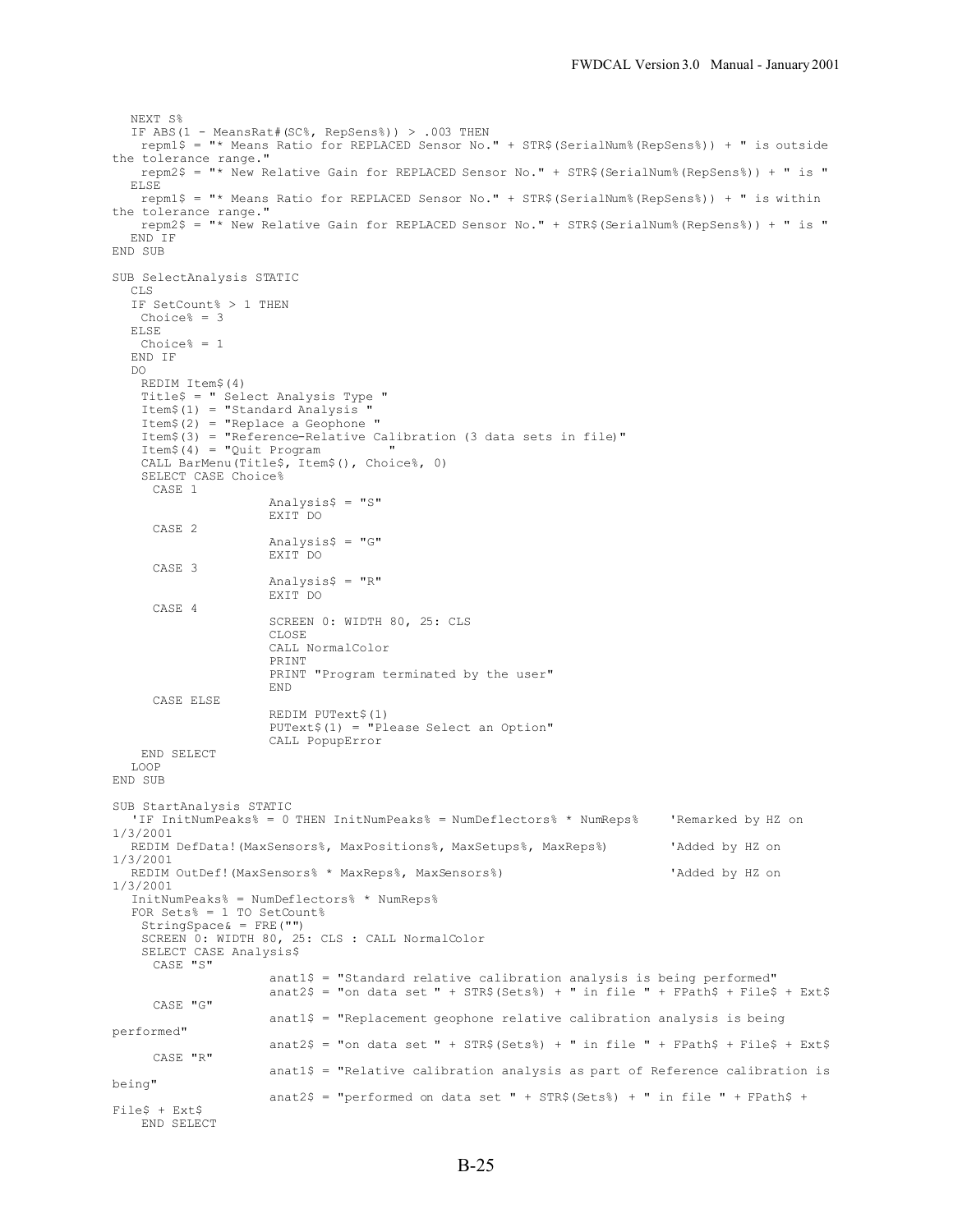```
LOCATE 12, 40 - LEN(anat1$) / 2: PRINT anat1$
    LOCATE 13, 40 - LEN(anat2$) / 2: PRINT anat2$
    SLEEP 3
    SC<sup>o</sup> = Sets<sup>o</sup>Setup_{6}^{6} = 1: RCount% = 0CALL AssignPosition(Setup%, Posit%())
    FOR M% = 1 TO InitNumPeaks%
      RCount% = RCount + 1
      FOR I% = 1 TO NumSensors%
                      J^{\circ} = Posit (I^{\circ})DefData!(I%, J%, Setup%, RCount%) = Deflections!(I%, Sets%, M%)
                      OutDef!(M%, I%) = Deflections!(I%, Sets%, M%)
     NEXT I%
     LoadData!(M%) = MeasLoad!(Sets%, M%)
      IF RCount% MOD NumReps% = 0 THEN
                      RCount<sup>8</sup> = 0
                      Setup% = Setup% + 1
                      CALL AssignPosition(Setup%, Posit%())
    END IF
    NEXT M%
    CALL LatinSqDesign
    IF Analysis$ = "G" AND RepSens% > 0 THEN
    CALL ReplaceSensor
    END IF
   CALL Cochran 'Added by HZ on 1/3/2001
    CALL OutputToFile
    IF Analysis$ <> "R" THEN
      CALL FileToScreen
    END IF
  NEXT Sets%
END SUB
```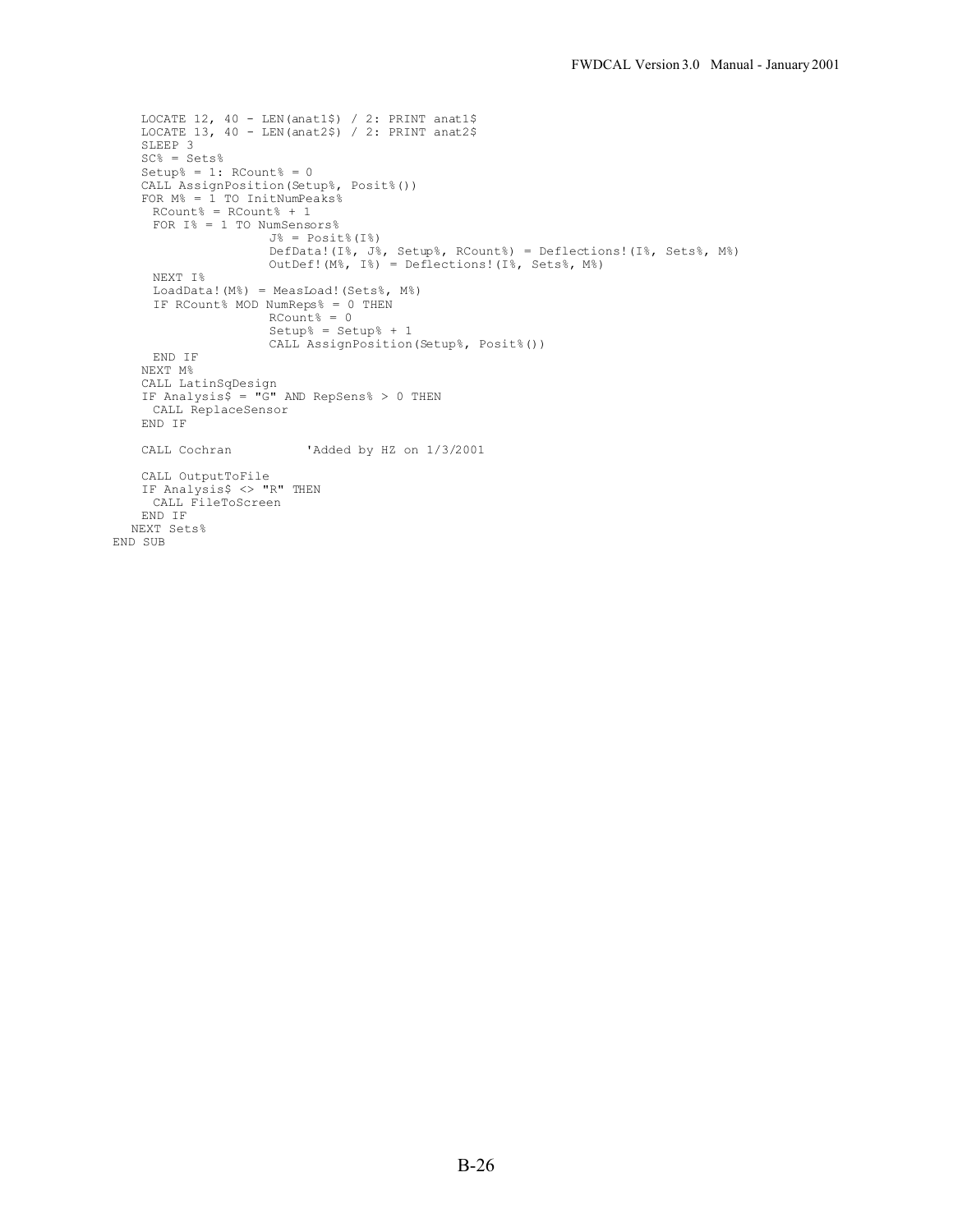**APPENDIX C**

**Latin Square Analysis of Variance (ANOVA)**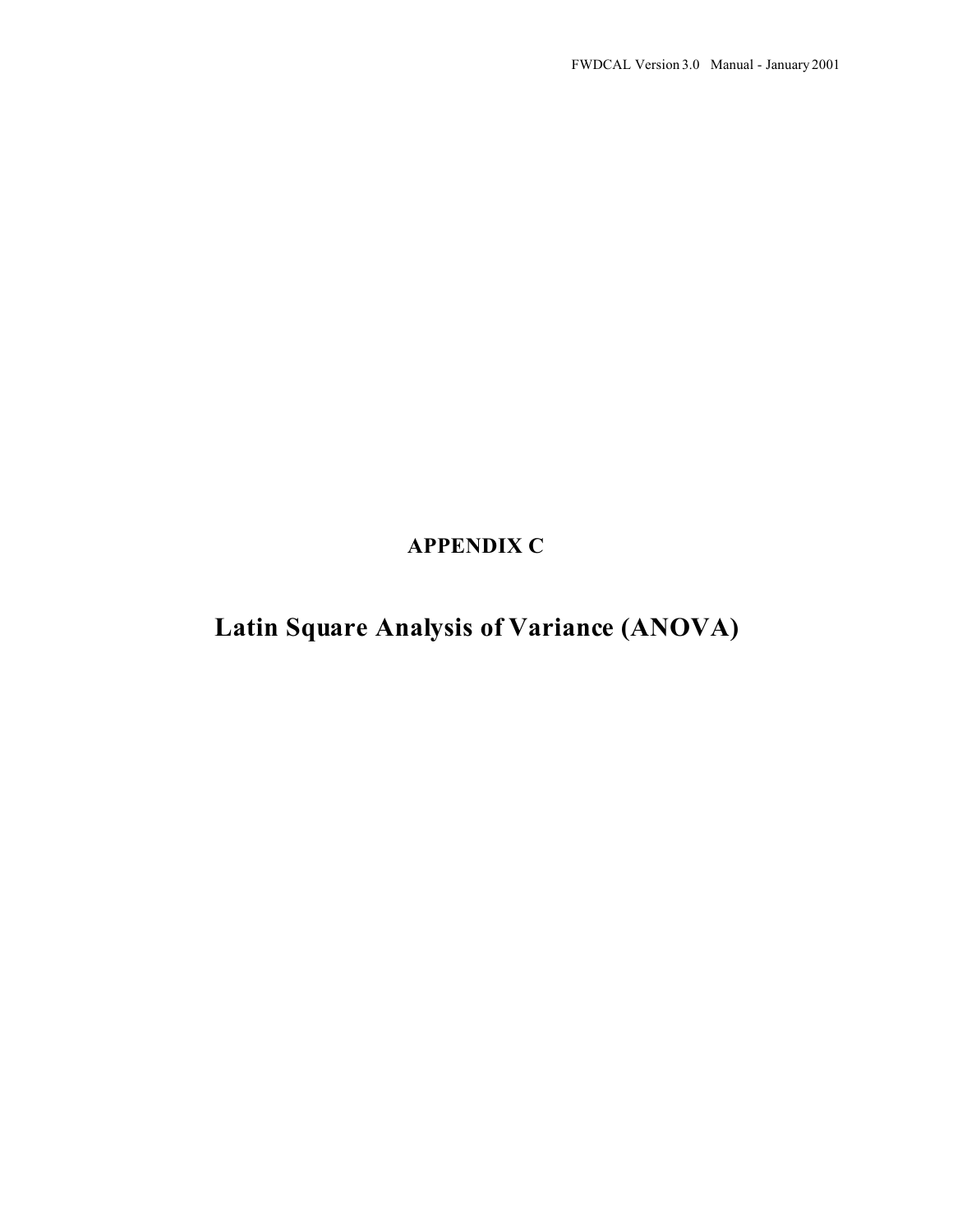## **Latin Square ANOVA**

The Latin Square experiment design layout for the relative calibration test is shown in Table 1. In this design, the sensor number  $S_i$  represents the treatment for each combination of drop set and stand position. Drop set represents the 5 drop sequence used to test each combination of sensor and stand position. For purposes of classification, within each cell in the experiment design the measured deflections are designated as  $\ddot{a}_{i,k,l}$  where *i* represents the sensor number, *j* represents the position in the stand, *k* represents the drop set, and *l* represents the repeat drops in each drop set. An equivalent and more convenient designation for the deflection values is  $\ddot{a}_{ik}$  where the subscripts are the same as above. This is because position in the stand is dependent on sensor number and drop set. All combinations of *i, j, k*, and *l* do not exist in the data set.

| Position<br>in Stand | Drop Set                    |                             |                             |                             |                     |                               |                             |                             |                |
|----------------------|-----------------------------|-----------------------------|-----------------------------|-----------------------------|---------------------|-------------------------------|-----------------------------|-----------------------------|----------------|
|                      | $\mathbf{1}$                | $\overline{2}$              | 3                           | $\overline{4}$              | 5                   | 6                             | 7                           | 8                           | 9              |
| $\,1$                | S<br>$\mathbf{1}$           | S<br>$\overline{Q}$         | S<br>8                      | ${\bf S}$<br>$\overline{7}$ | S<br>6              | S<br>$\mathfrak{F}$           | S<br>$\overline{4}$         | ${\bf S}$<br>$\overline{3}$ | $\mathbf{S}_2$ |
| $\overline{c}$       | ${\bf S}$<br>$\overline{2}$ | ${\bf S}$<br>1              | S<br>$\overline{9}$         | ${\bf S}$<br>6              | ${\bf S}$<br>5      | S<br>6                        | ${\bf S}$<br>$\overline{4}$ | ${\bf S}$<br>$\overline{4}$ | $S_3$          |
| 3                    | S<br>$\overline{3}$         | S<br>$\overline{2}$         | S<br>$\mathbf{1}$           | S<br>9                      | S<br>8              | ${\bf S}$<br>5                | ${\bf S}$<br>6              | ${\bf S}$<br>5              | $S_4$          |
| $\overline{4}$       | S<br>$\overline{4}$         | ${\bf S}$<br>$\overline{3}$ | ${\bf S}$<br>$\overline{c}$ | $\mathbf S$<br>$\mathbf{1}$ | ${\bf S}$<br>9      | ${\bf S}$<br>8                | S<br>6                      | ${\bf S}$<br>6              | $\mathbf{S}_5$ |
| 5                    | ${\bf S}$<br>$\overline{5}$ | S<br>$\overline{4}$         | S<br>$\overline{3}$         | S<br>$\overline{2}$         | S                   | ${\bf S}$<br>9                | ${\bf S}$<br>8              | ${\bf S}$<br>$\overline{7}$ | $\mathrm{S}_6$ |
| 6                    | S<br>6                      | S<br>5                      | S<br>$\overline{4}$         | S<br>$\overline{3}$         | S<br>$\overline{2}$ | S<br>1                        | S<br>9                      | S<br>8                      | $S_7$          |
| $\boldsymbol{7}$     | ${\bf S}$<br>$\overline{7}$ | S<br>6                      | ${\bf S}$<br>$\overline{5}$ | S<br>$\overline{4}$         | S<br>$\overline{3}$ | $\mathbf S$<br>$\overline{2}$ | S<br>$\mathbf{1}$           | ${\bf S}$<br>9              | $\mathrm{S}_8$ |
| 8                    | S<br>8                      | S<br>$\overline{7}$         | S<br>6                      | S<br>5                      | S<br>$\overline{4}$ | ${\bf S}$<br>$\overline{3}$   | S<br>$\overline{3}$         | ${\bf S}$<br>1              | $S_9$          |
| 9                    | S<br>$\overline{9}$         | S<br>$\,$ 8 $\,$            | S<br>$\tau$                 | S<br>6                      | S<br>5              | S<br>$\overline{4}$           | S<br>$\overline{4}$         | S<br>$\overline{4}$         | $S_1$          |

Table 1. 9x9 Latin square design for relative calibration analysis.

The response model for the relative Latin square experiment Design is:

$$
\delta_{ijkl} = \mu + \alpha_j + \beta_k + \tau_i + \epsilon_{ijkl} \tag{7}
$$

where,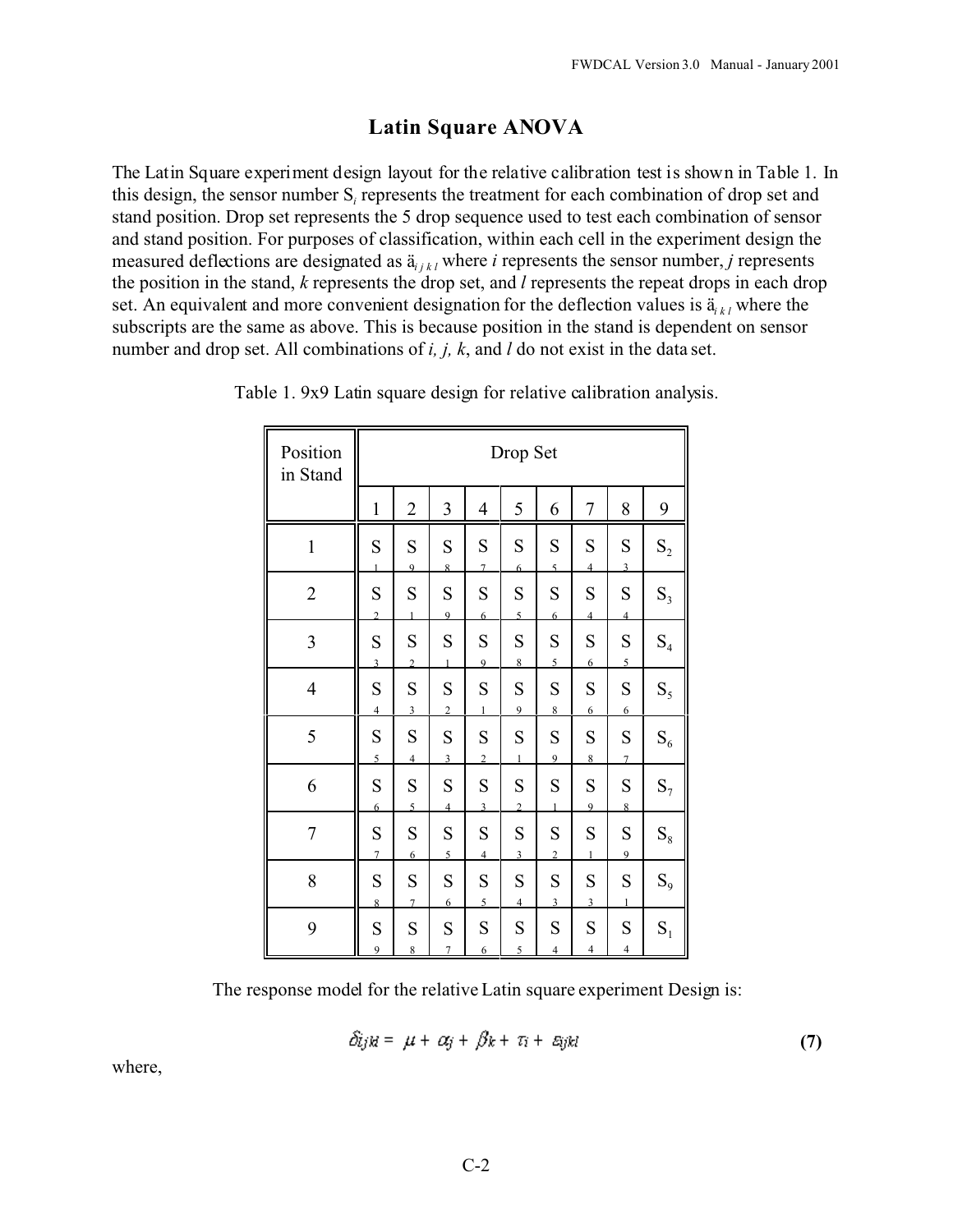| i j k l          |     | Observed deflection response for sensor $i$ , in position $j$ , for drop set |
|------------------|-----|------------------------------------------------------------------------------|
|                  |     | $k$ , and repeat drop number $l$ .                                           |
| $\mathbf{i}$     |     | Effect of stand position <i>j</i> .                                          |
| $\boldsymbol{k}$ |     | Effect of drop set $k$ .                                                     |
| ti.              | $=$ | Effect of sensor <i>i</i> .                                                  |
| i j k l          |     | random error.                                                                |
|                  |     |                                                                              |

The following restriction are imposed on the effects as follows:

$$
\sum_{j=1}^{NsmPcs} \alpha_j = \sum_{k=1}^{NsmSets} \beta_k = \sum_{i=1}^{NsmSets} \tau_i = 0 \qquad (8)
$$

where,

$$
NumPos = Number of positions in the stand.
$$

The  $_{i j k l}$  are assumed to have a normal distribution with means

$$
\mu_{ijk} = \mu + \alpha_j + \beta_k + \tau_i \tag{9}
$$

and with a common variance **<sup>2</sup>** .

The following three hypothesis are tested with the Latin Square ANOVA:

|  | 1. $H'_0$ : $_1 = 2 - \cdots = 2 \text{ Nump}_{0.05} = 0$                                  |
|--|--------------------------------------------------------------------------------------------|
|  | $H'_1$ : At least one $\overline{I}_i$ is not equal to zero, i.e. position is significant. |

- 2.  $H''_0$ :  $_1 = 2 = \cdots = 2 \text{ Numset } = 0$  $H''_1$ : At least one  $\overline{k}$  is not equal to zero, i.e. set is significant.
- 3.  $H'''_0$ :  $_1 = 2 = \cdots = 2 \text{ Numsens} = 0$ *H'''*<sub>1</sub>: At least one  $\bar{i}$  is not equal to zero, i.e. sensor is significant.

The sum of squares identity can be written as:

$$
SST = SSp + SSd + SSs + SSE
$$
 (10)

where,

| SST | $=$ | Total sum of squares    |
|-----|-----|-------------------------|
| SSp | $=$ | Position sum of squares |
| SSd | $=$ | Drop Set sum of squares |
| SSs | $=$ | Sensor sum of squares   |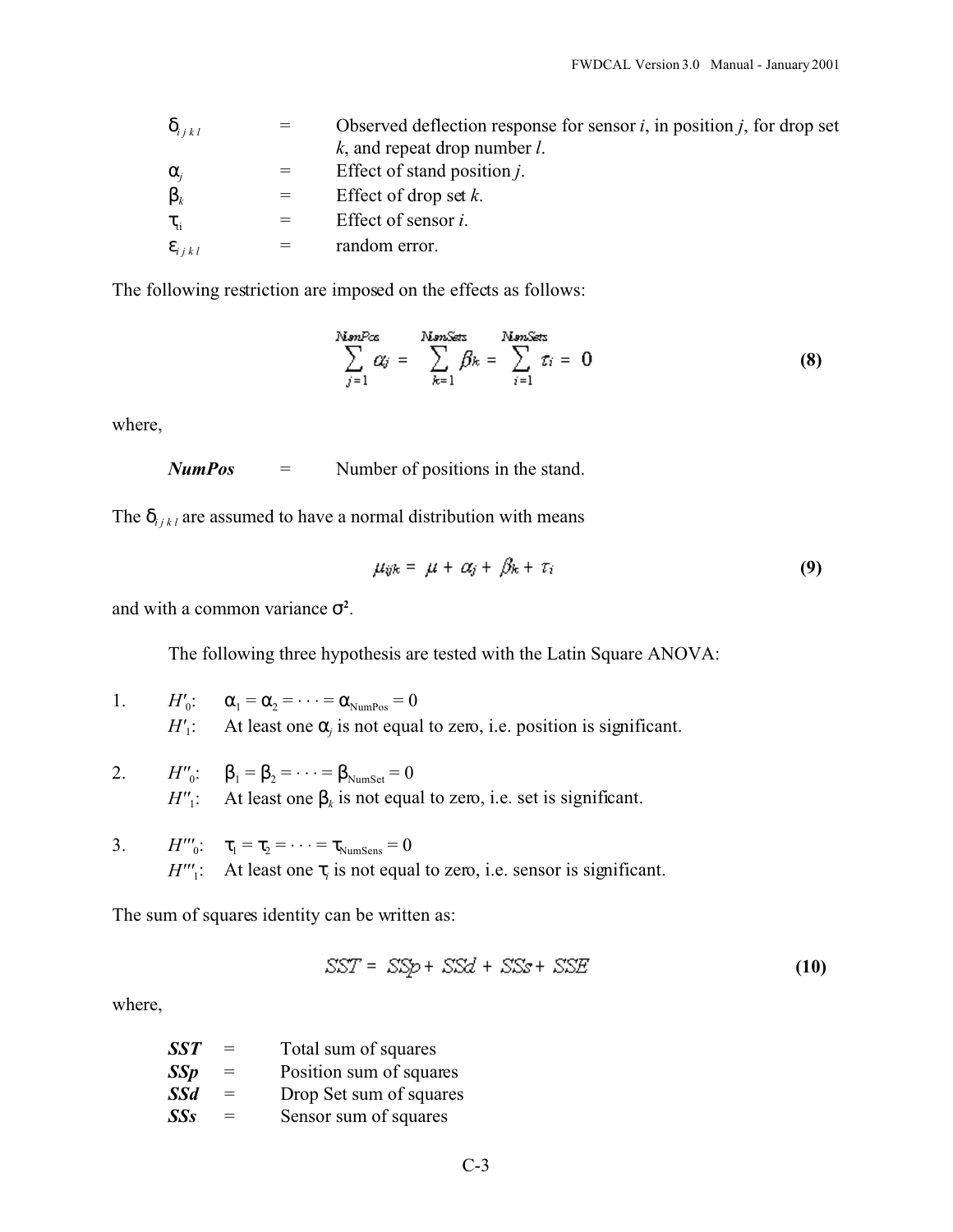*SSE* = Error sum of squares

Since the position subscript *j* is dependent upon the sensor number subscript *i* and drop set subscript  $\vec{k}$ , it is convenient to show the computing formulas for the sum of squares using the following notation:

| $T_{\scriptscriptstyle{iso}}$ | $=$ | Sum of all deflections for sensor $i$ .   |
|-------------------------------|-----|-------------------------------------------|
| $T_{\cdot i}$                 | $=$ | Sum of all deflections for position $i$ . |
| $T_{\cdot\cdot k\cdot}$       | $=$ | Sum of all deflections for drop set $k$ . |
| $T_{\dots}$                   | $=$ | Sum of all deflection measurements.       |
|                               |     |                                           |

The computational formulas for the sum of squares can be written as follows.

$$
SST = \sum_{i=1}^{Nums_{\text{cm}} \cdot Num\cdot \text{Sets}} \sum_{k=1}^{Num\cdot \text{Reps}} \sum_{i=1}^{Num\cdot \text{Reps}} \delta_{ik}^{2} - \frac{T_{\text{max}}^{2}}{(Num\cdot \text{Pos} \times Num\cdot \text{Sets} \times Num\cdot \text{Reps})}
$$
(11)

$$
S\mathfrak{D} = \frac{\sum_{j=1}^{N \text{times} \leq n} T_{ij}^2}{(NumPos \times NumReps)} - \frac{T_{i+1}^2}{(NumPos \times NumRes \times NumEets \times NumReps)}
$$
(12)

$$
SSd = \frac{\sum_{k=1}^{NumSets} T_{\bullet,k}^2}{(NumSets \times NumReps)} - \frac{T_{\bullet,k}^2}{(NumPos \times NumSets \times NumReps)}
$$
(13)

$$
SSs = \frac{\sum_{i=1}^{NumSens} T_{i...}^{2}}{(\text{NumSens} \times \text{NumReps})} - \frac{T_{i...}^{2}}{(\text{NumPos} \times \text{NumSets} \times \text{NumReps})}
$$
(14)

$$
SSE = SST - SSp - SSG - SSc \qquad (15)
$$

The mean square error estimates are computed as follows.

$$
S_{Position}^2 = \frac{SSp}{(NumPos - 1)}
$$
 (16)

$$
S_{Set}^2 = \frac{SSd}{(NumSets - 1)}
$$
 (17)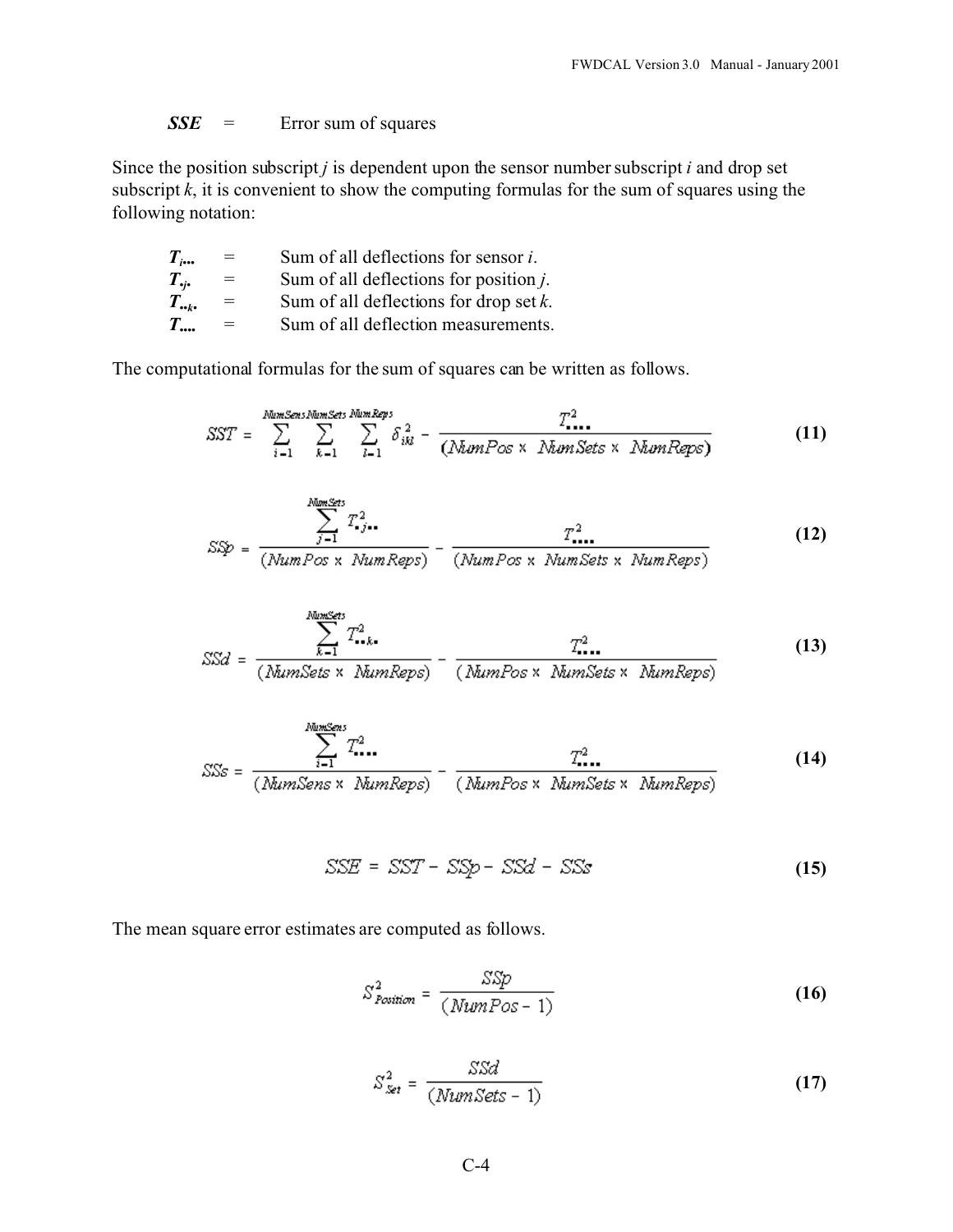$$
S_{\text{Sensor}}^2 = \frac{SSS}{(\text{NumSens} - 1)}\tag{18}
$$

$$
S^2 = \frac{SSE}{[(NumReps \times NumPos \times NumSets) - 3(NumPos) + 2]}
$$
 (19)

The computed *F* values are

$$
F_{Position} = \frac{S_{Position}^2}{S^2} \qquad F_{Set} = \frac{S_{Set}^2}{S^2} \qquad F_{Sensor} = \frac{S_{Sensor}^2}{S^2} \qquad (20)
$$

For the LTPP relative calibration test with nine sensors (Dyna25), each main effect being tested has 8 degrees of freedom, the error term has 380 degrees of freedom, and the critical *F* statistic at the 5% confidence level is 1.96.

For the LTPP relative calibration test with seven sensors (Version 10/20), each main effect being tested has 6 degrees of freedom, the error term has 226 degrees of freedom, and the critical *F* statistic at the 5% confidence level is 2.14.

The computed *F* values are compared to the critical *F* statistic. If a computed *F* value is less than the critical *F* statistic, then the corresponding  $H_0$  hypothesis is accepted and the effect is judged not to be statistically significant at the 5% level. If the computed *F* value is greater than the critical *F* statistic, then the corresponding  $H_0$  hypothesis is rejected and the effect is indicated as being statistically significant.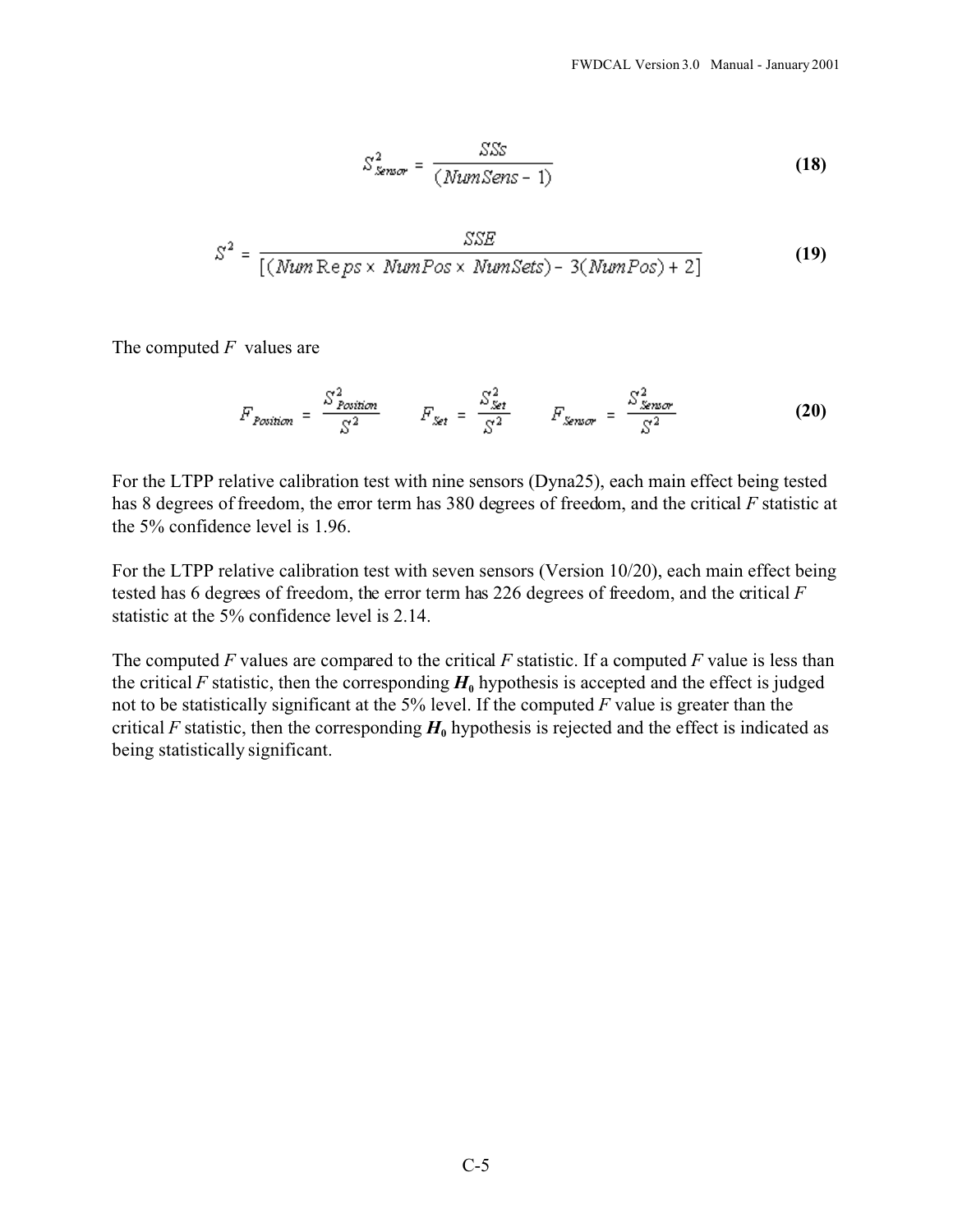## **APPENDIX D**

**Version 10/20 Figures**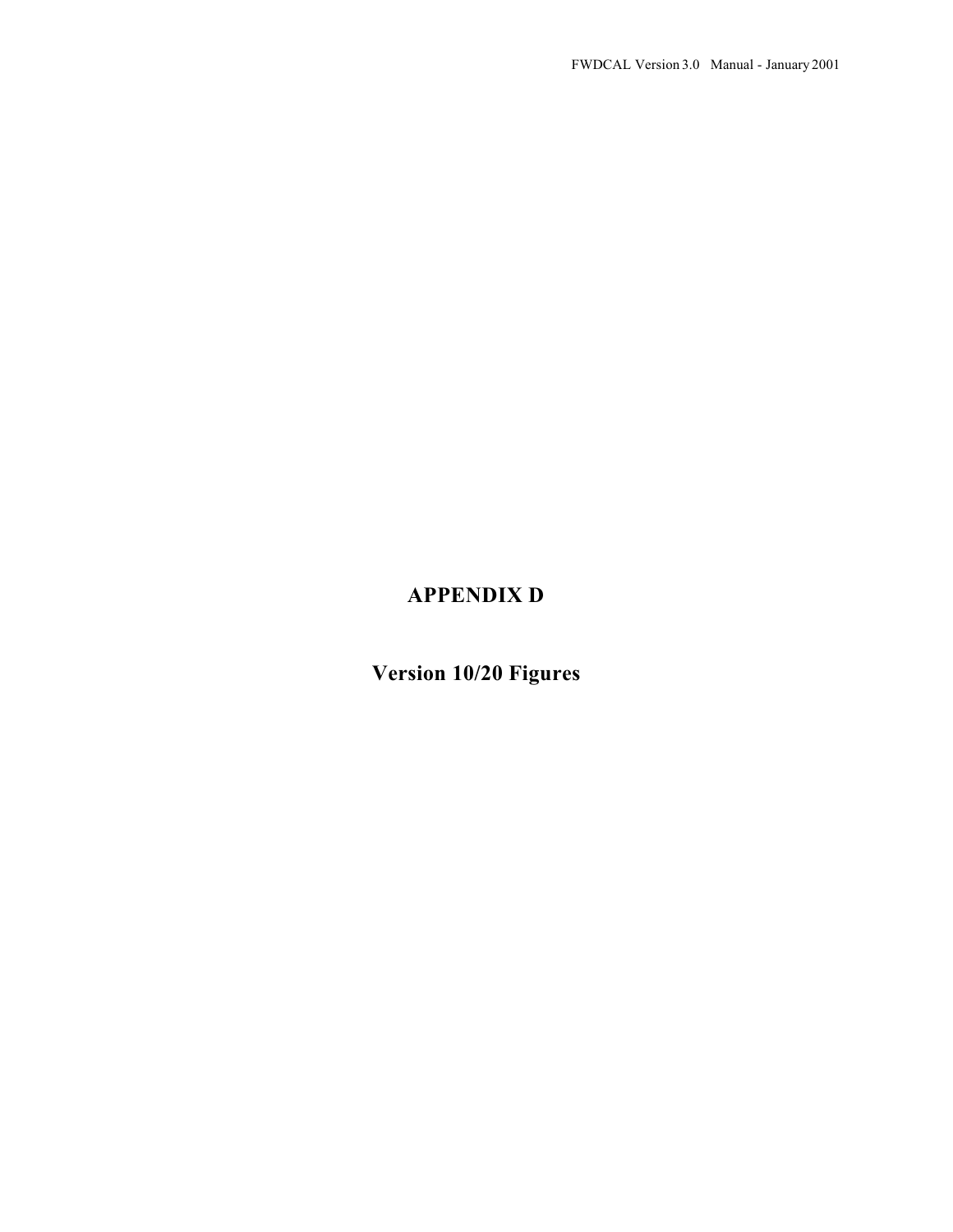| Line<br>No.                                                                                                                                                                                                                                | <b>File Contents</b>                                                                                                                                                                                                                                                                                                                                                                                                                                                                                                                                                                                                                                                                                                                                                                                            |  |  |  |  |  |  |  |  |  |  |  |  |
|--------------------------------------------------------------------------------------------------------------------------------------------------------------------------------------------------------------------------------------------|-----------------------------------------------------------------------------------------------------------------------------------------------------------------------------------------------------------------------------------------------------------------------------------------------------------------------------------------------------------------------------------------------------------------------------------------------------------------------------------------------------------------------------------------------------------------------------------------------------------------------------------------------------------------------------------------------------------------------------------------------------------------------------------------------------------------|--|--|--|--|--|--|--|--|--|--|--|--|
|                                                                                                                                                                                                                                            | Column<br>12345678901234567890123456789012345678901234567890123456789012345678901234567890                                                                                                                                                                                                                                                                                                                                                                                                                                                                                                                                                                                                                                                                                                                      |  |  |  |  |  |  |  |  |  |  |  |  |
| $\mathbf{1}$<br>$\overline{c}$<br>3<br>4<br>5<br>6<br>7<br>8<br>9<br>10<br>11<br>12<br>13<br>14<br>15<br>16<br>17<br>18<br>19<br>2.0<br>21<br>22<br>23<br>24<br>25<br>26<br>27<br>28<br>29<br>30<br>31<br>32<br>33<br>34<br>35<br>36<br>37 | <b>R80</b><br>73<br>910814RCAL42B 36F10<br>700031018002-05876173.1803111 6<br>203 305 457 610 914 1524 5.9 0 8 12 18 24<br>36<br>1500<br>60<br>C:\FWD\DATA\<br>.FWD<br>S<br>$\Omega$<br>S.<br>$\Omega$<br>796 1934273037300<br>$\Omega$<br>4 5 2 15<br>$\overline{2}$<br>$\mathcal{R}$<br>18 15<br>89.9<br>Ld 110<br>1<br>D1 801<br>1.015 1.059<br>D2 802<br>1.011 1.093<br>D3 803<br>1.013 1.066<br>1.014 1.045<br>D4 804<br>D5 805<br>1.011 1.126<br>D6 808<br>1.009 1.079<br>D7 807<br>1.01 1.059<br>1.015 1.130<br>DO 810<br>D0 809 1.008 1.089<br>D0 3015 1.025 1.026<br>DOUGLAS J. MARSHALL<br>11020600<br>$\cap$<br>$\cap$<br>$\cap$<br>$\Omega$<br>.<br>$\star$<br>$\star$<br>$-4839$ 0 32 0<br>16388<br>1.1.1.1.1<br>123P45678P90123P45678P90123P45678P90123P45678S<br>RELATIVE CALIBRATION<br>$\star$ |  |  |  |  |  |  |  |  |  |  |  |  |

**Figure D1. Example of Version 10 FWD header block (Version 20 similar)**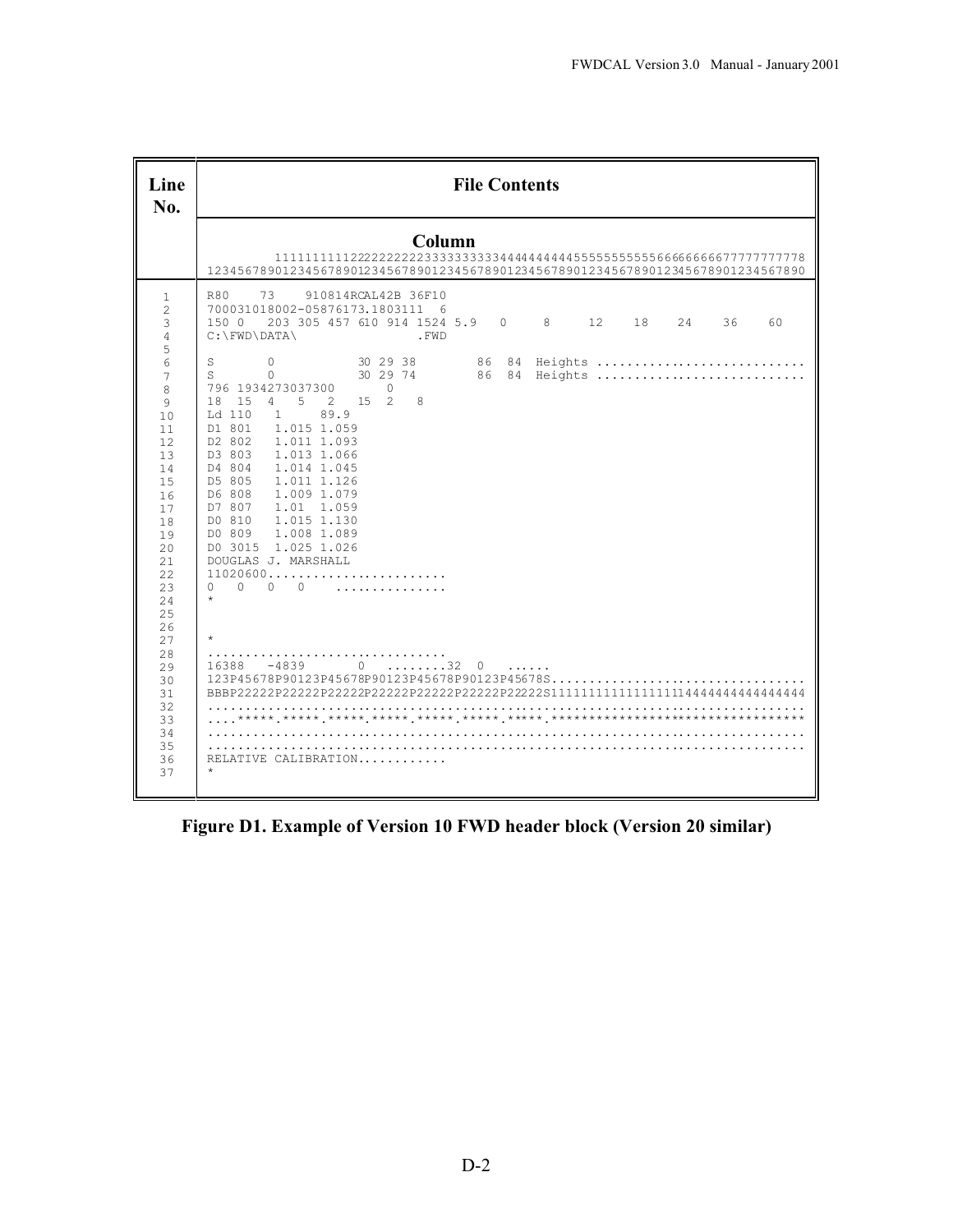|     | <b>File Contents</b>            |             |                     |         |             |                             |         |      |            |                  |                                          |       |                   |                                                                                  |       |  |
|-----|---------------------------------|-------------|---------------------|---------|-------------|-----------------------------|---------|------|------------|------------------|------------------------------------------|-------|-------------------|----------------------------------------------------------------------------------|-------|--|
|     | Column                          |             |                     |         |             |                             |         |      |            |                  |                                          |       |                   |                                                                                  |       |  |
|     |                                 |             |                     |         |             |                             |         |      |            |                  |                                          |       |                   |                                                                                  |       |  |
|     |                                 |             |                     |         |             |                             |         |      |            |                  |                                          |       |                   | 12345678901234567890123456789012345678901234567890123456789012345678901234567890 |       |  |
| S   | $\Omega$                        |             |                     |         |             | 30 29 161356                |         | 86   | 84         | Heights          |                                          |       |                   |                                                                                  |       |  |
| 540 |                                 |             |                     |         |             | 656 659 660 659 660 663 664 |         | 8576 |            |                  |                                          |       |                   | 25.81 25.93 25.98 25.95 25.99 26.10 26.15                                        |       |  |
| 544 |                                 |             | 661 665 666 665 667 |         |             | 668 671                     |         |      |            |                  |                                          |       |                   | 8648 26.03 26.19 26.23 26.20 26.26 26.32 26.40                                   |       |  |
| 546 |                                 |             |                     |         |             | 663 665 667 668 669 671 672 |         |      |            |                  |                                          |       |                   | 8680 26.11 26.19 26.27 26.28 26.35 26.40 26.44                                   |       |  |
| 544 |                                 | 657 660     |                     |         |             | 662 660 663 664 665         |         | 8640 |            | 25.86 25.97      |                                          |       |                   | 26.06 25.99 26.08 26.15 26.19                                                    |       |  |
| 545 | 657                             | 659 661     |                     |         |             | 660 661 664 665             |         |      |            |                  |                                          |       |                   | 8656 25.86 25.93 26.02 25.99 26.04 26.15 26.19                                   |       |  |
| 536 |                                 | 644 644 648 |                     |         |             | 647 647 648 644             |         |      |            |                  |                                          |       |                   | 8512 25.35 25.36 25.51 25.49 25.46 25.50 25.35                                   |       |  |
| 544 |                                 |             |                     |         |             | 658 659 661 659 661 662 657 |         | 8640 |            |                  |                                          |       |                   | 25.90 25.93 26.02 25.95 26.04 26.06 25.86                                        |       |  |
| 544 |                                 |             | 656 654 658 657 658 |         |             | 660 654                     |         |      |            |                  |                                          |       |                   | 8640 25.81 25.75 25.89 25.86 25.90 25.97 25.73                                   |       |  |
| 543 |                                 |             |                     |         |             | 660 660 662 661 663 664 658 |         |      |            |                  |                                          |       |                   | 8632 25.98 25.97 26.06 26.03 26.08 26.15 25.90                                   |       |  |
| 542 |                                 | 660 660 663 |                     |         |             | 662 664 665 659             |         |      |            |                  |                                          |       |                   | 8616 25.98 25.97 26.10 26.07 26.13 26.19 25.94                                   |       |  |
| 534 |                                 | 648 648     | 651                 |         | 651 650 645 |                             | 649     |      |            | 8496 25.52 25.49 |                                          |       |                   | 25.64 25.61 25.59 25.37 25.56                                                    |       |  |
| 544 | 662 660 665                     |             |                     |         |             | 665 663 658 663             |         |      |            |                  |                                          |       |                   | 8640 26.07 25.97 26.19 26.20 26.08 25.89 26.11                                   |       |  |
| 543 |                                 |             |                     |         |             | 659 657 661 662 659 655 660 |         |      |            |                  |                                          |       |                   | 8632 25.94 25.89 26.02 26.07 25.95 25.80 25.98                                   |       |  |
| 543 |                                 | 655 653     | 657                 |         | 656 656     | 651                         | 655     |      | 8624 25.77 |                  |                                          |       |                   | 25.71 25.85 25.82 25.82 25.63 25.77                                              |       |  |
|     | 542 656 655                     |             | 659                 |         |             | 658 657 653 657             |         |      |            |                  |                                          |       |                   | 8616 25.81 25.80 25.93 25.91 25.86 25.72 25.86                                   |       |  |
| 535 |                                 | 647 645 649 |                     |         |             | 651 642 647 649             |         |      |            |                  |                                          |       |                   | 8504 25.48 25.41 25.55 25.61 25.28 25.46 25.56                                   |       |  |
| 542 |                                 | 658 656     | 660                 |         | 661 652 658 |                             | 659     |      |            |                  | 8616 25.90 25.84 25.98 26.03 25.68 25.89 |       |                   |                                                                                  | 25.94 |  |
| 542 |                                 |             | 657 656 661         |         |             | 660 651 656 659             |         |      |            |                  | 8616 25.86 25.84 26.02 25.99 25.64 25.85 |       |                   |                                                                                  | 25.94 |  |
| 541 |                                 |             |                     |         |             | 658 657 662 661 652 658 660 |         |      |            |                  |                                          |       |                   | 8592 25.90 25.89 26.06 26.03 25.68 25.89 25.98                                   |       |  |
| 541 |                                 | 661 660     | 664                 |         |             | 664 656 661 663             |         |      |            |                  |                                          |       |                   | 8600 26.03 25.97 26.15 26.16 25.82 26.02 26.11                                   |       |  |
| 535 |                                 | 643 643     | 645                 |         |             | 643 642 642 645             |         | 8504 |            |                  |                                          |       |                   | 25.31 25.32 25.38 25.32 25.28 25.29 25.39                                        |       |  |
|     | 543 651 653 654 651 651 651 655 |             |                     |         |             |                             |         |      |            |                  |                                          |       |                   | 8624 25.64 25.71 25.76 25.61 25.64 25.63 25.77                                   |       |  |
| 541 |                                 | 648 646 650 |                     | 647 644 |             | 647 648                     |         |      |            |                  |                                          |       |                   | 8600 25.52 25.45 25.59 25.49 25.37 25.46 25.52                                   |       |  |
| 542 |                                 | 652 652     | 654                 |         | 652 647     |                             | 651 652 |      |            | 8616 25.69 25.67 |                                          |       | 25.76 25.66 25.46 | 25.63 25.69                                                                      |       |  |
| 543 |                                 | 651 652 653 |                     |         | 651 650     | 650 652                     |         |      |            | 8632 25.64 25.67 |                                          |       | 25.72 25.61 25.59 | 25.59 25.69                                                                      |       |  |
| 535 |                                 | 647 646     | 644                 |         | 646 648     | 647 649                     |         |      |            |                  |                                          |       |                   | 8496 25.48 25.45 25.34 25.45 25.50 25.46 25.56                                   |       |  |
| 542 |                                 | 660 659     | 657                 |         | 657 659     | 660                         | 661     | 8616 |            |                  |                                          |       |                   | 25.98 25.93 25.85 25.86 25.95 25.97 26.02                                        |       |  |
| 542 |                                 | 657 655     | 653                 |         | 655 656     | 656 659                     |         |      |            |                  | 8616 25.86 25.80 25.72 25.78 25.82 25.85 |       |                   |                                                                                  | 25.94 |  |
| 542 |                                 | 660 659 655 |                     |         | 657 658     | 660 661                     |         |      |            |                  |                                          |       |                   | 8608 25.98 25.93 25.81 25.86 25.90 25.97 26.02                                   |       |  |
| 542 | 660                             | 659         | 655                 | 658     | 659         | 660                         | 662     |      |            |                  | 8616 25.98 25.93 25.81                   |       |                   | 25.91 25.95 25.97 26.07                                                          |       |  |
| 535 | 650                             | 643         | 650                 | 650     | 648         | 650                         | 652     | 8504 | 25.60      | 25.32            | 25.59                                    | 25.57 | 25.50             | 25.59 25.69                                                                      |       |  |
| 540 |                                 | 657 650 658 |                     |         | 656 655     | 658                         | 660     |      |            |                  | 8576 25.86 25.58 25.89 25.82 25.77       |       |                   | 25.89 25.98                                                                      |       |  |
| 540 |                                 | 657 650     | 657                 |         | 656 655     | 658                         | 660     |      |            |                  |                                          |       |                   | 8592 25.86 25.58 25.85 25.82 25.77 25.89 25.98                                   |       |  |
| 542 | 658                             | 651         | 658                 | 657     | 656         | 659                         | 660     |      |            |                  |                                          |       |                   | 8608 25.90 25.62 25.89 25.86 25.82 25.93 25.98                                   |       |  |
|     | 540 657 650 657 656 655 658 659 |             |                     |         |             |                             |         |      |            |                  |                                          |       |                   | 8584 25.86 25.58 25.85 25.82 25.77 25.89 25.94                                   |       |  |

**Figure D2. Excerpt from a Version 10 FWD relative calibration data block (Version 20 same).**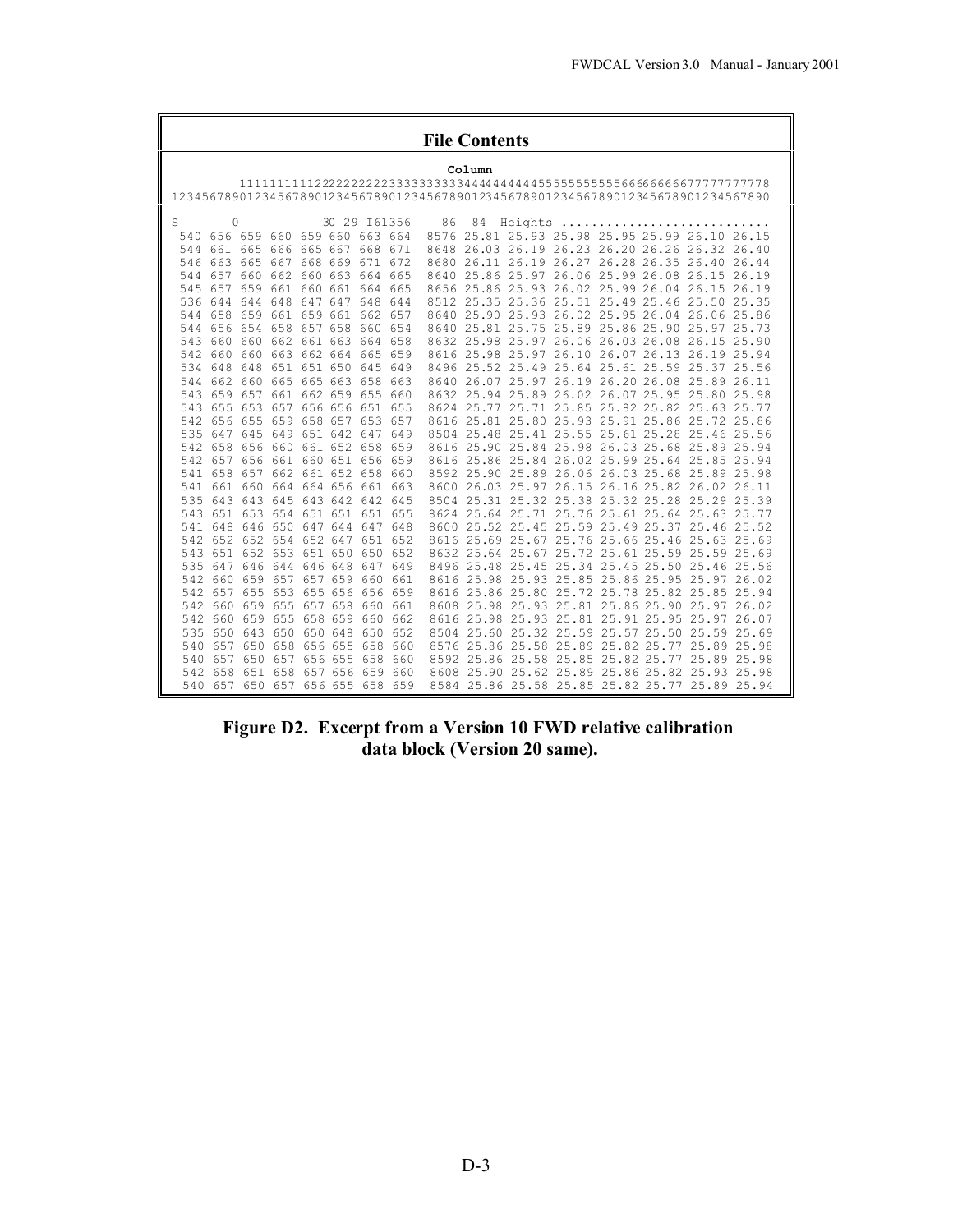| SHRP FWD Relative Calibration - Analysis of Variance - Means and Gains Table<br>FWD SN: 8002-058<br>Calibration Date: 08-14-1991<br>Data File Name: RCAL42B.FWD<br>Data Set 1 of 1<br>Operator: DOUGLAS J. MARSHALL |        |             |        |               |              |          |  |  |  |  |
|---------------------------------------------------------------------------------------------------------------------------------------------------------------------------------------------------------------------|--------|-------------|--------|---------------|--------------|----------|--|--|--|--|
|                                                                                                                                                                                                                     | Sensor | Existing    | Means  | New           | Out of Limit |          |  |  |  |  |
| Sensor #                                                                                                                                                                                                            | S/N    | Gain Factor | Ratio  | Relative Gain | Tolerance    | 2% Range |  |  |  |  |
|                                                                                                                                                                                                                     |        |             |        |               |              |          |  |  |  |  |
|                                                                                                                                                                                                                     | 801    | 1.015       | 1,0010 | 1.016         | NO.          | NO.      |  |  |  |  |
| $\mathcal{L}$                                                                                                                                                                                                       | 802    | 1.011       | 1.0028 | 1.014         | NO.          | NO.      |  |  |  |  |
| 3                                                                                                                                                                                                                   | 803    | 1.013       | 0.9986 | 1.012         | NO.          | NO.      |  |  |  |  |
| 4                                                                                                                                                                                                                   | 804    | 1.014       | 0.9993 | 1.013         | NO.          | NO.      |  |  |  |  |
| 5                                                                                                                                                                                                                   | 805    | 1.011       | 1.0013 | 1.012         | NO.          | NO.      |  |  |  |  |
| 6                                                                                                                                                                                                                   | 808    | 1.009       | 0.9995 | 1,008         | NO.          | NO.      |  |  |  |  |
| 7                                                                                                                                                                                                                   | 807    | 1,010       | 0.9976 | 1,008         | NO.          | NO.      |  |  |  |  |
|                                                                                                                                                                                                                     |        |             |        |               |              |          |  |  |  |  |

**Figure D3. Example print of output file for the Gains Table (Version 10/20).**

| SHRP FWD Relative Calibration - Analysis of Variance - Latin Square ANOVA Table<br>Calibration Date: 08-14-1991<br>FWD SN: 8002-058<br>Data File Name: RCAL42B.FWD<br>Data Set 1 of 1<br>Operator: DOUGLAS J. MARSHALL |                                                                                                                                                                                                                                                                                                                                                                                                                                                                                         |          |                              |                     |               |               |  |  |  |
|------------------------------------------------------------------------------------------------------------------------------------------------------------------------------------------------------------------------|-----------------------------------------------------------------------------------------------------------------------------------------------------------------------------------------------------------------------------------------------------------------------------------------------------------------------------------------------------------------------------------------------------------------------------------------------------------------------------------------|----------|------------------------------|---------------------|---------------|---------------|--|--|--|
|                                                                                                                                                                                                                        | Variation<br>Source<br>---------                                                                                                                                                                                                                                                                                                                                                                                                                                                        | Squares  | Sum of Degrees of<br>Freedom | Mean<br>Square      | Computed<br>F | Critical<br>F |  |  |  |
|                                                                                                                                                                                                                        | Position                                                                                                                                                                                                                                                                                                                                                                                                                                                                                | 4.84E-02 | $6 \qquad \qquad$            | 8.06E-03 0.22       |               | 2.14          |  |  |  |
|                                                                                                                                                                                                                        | Set                                                                                                                                                                                                                                                                                                                                                                                                                                                                                     | 5.62E+00 | 6                            | 9.36E-01 25.00 2.14 |               |               |  |  |  |
|                                                                                                                                                                                                                        | Sensor 4.45E-01                                                                                                                                                                                                                                                                                                                                                                                                                                                                         |          | $6^{\circ}$                  | 7.41E-02 1.98 2.14  |               |               |  |  |  |
|                                                                                                                                                                                                                        | Error                                                                                                                                                                                                                                                                                                                                                                                                                                                                                   | 8.46E+00 | 226                          | $3.74E - 02$        |               |               |  |  |  |
|                                                                                                                                                                                                                        | TOTAL                                                                                                                                                                                                                                                                                                                                                                                                                                                                                   | 1.46E+01 | 244                          |                     |               |               |  |  |  |
|                                                                                                                                                                                                                        | No gain adjustments are indicated, but drop set is statistically significant<br>at the 5% level. This can be due to warming of the buffers or consolidation<br>of pavement materials during the test. Review the data carefully. If anything<br>appears suspect, repeat the calibration after conditioning the FWD buffers<br>with 50+ drops from height 3. If the deflections from the last 10 drops vary<br>more than 1 mil (25.4 microns), repeat the calibration at a new location. |          |                              |                     |               |               |  |  |  |

**Figure D4. Example print of output file of the ANOVA Table (Version 10/20).**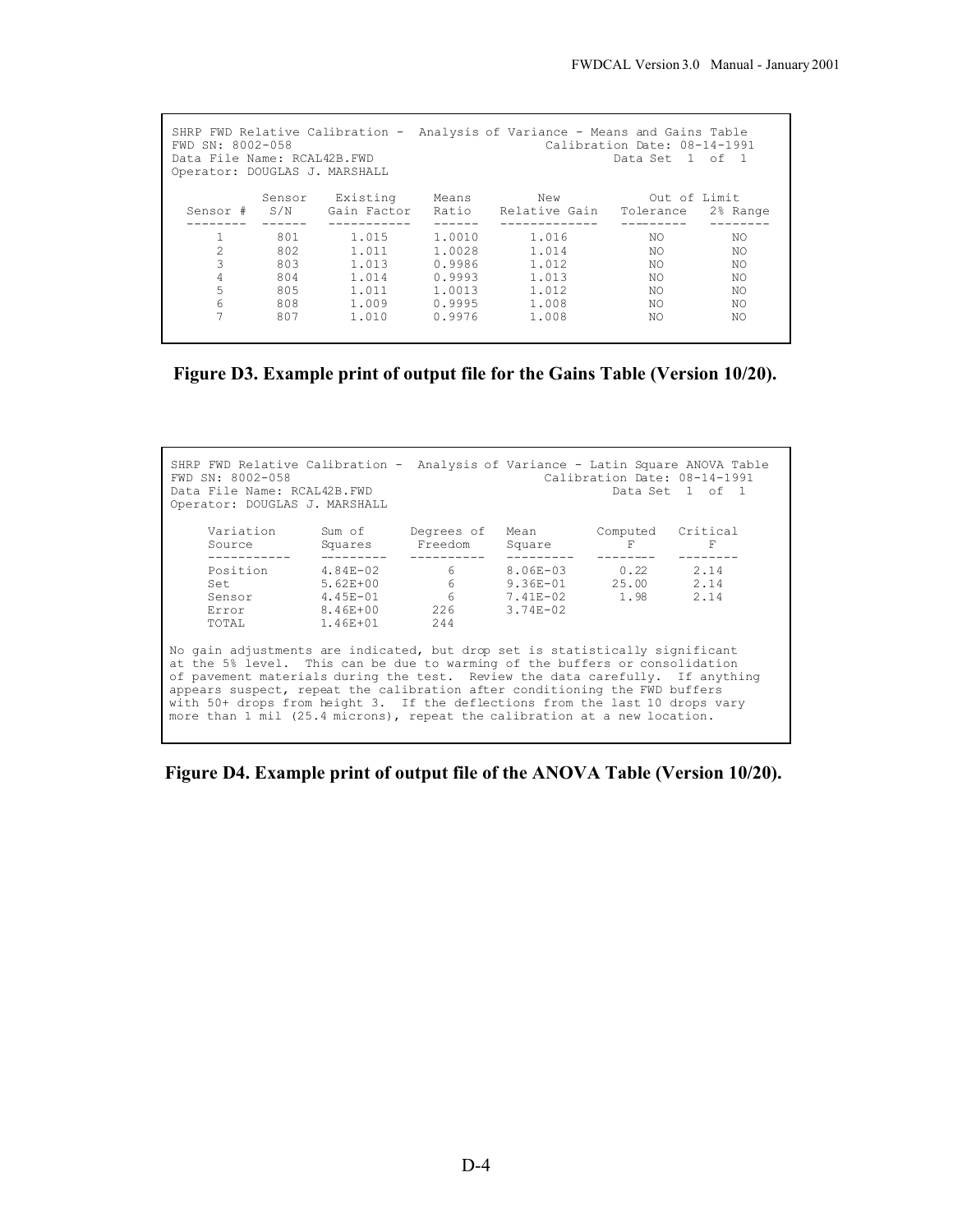| FWD SN: 8002-058<br>Data File Name: RCAL42B.FWD<br>Operator: DOUGLAS J. MARSHALL                                                       |                                                                                                                                                    |                                                 |                                           | Relative Calibration - Input Data         |                                                                  |                                           |                                                                                     |                                           | Calibration Date: 08-14-1991<br>Data Set 1 of 1 |  |
|----------------------------------------------------------------------------------------------------------------------------------------|----------------------------------------------------------------------------------------------------------------------------------------------------|-------------------------------------------------|-------------------------------------------|-------------------------------------------|------------------------------------------------------------------|-------------------------------------------|-------------------------------------------------------------------------------------|-------------------------------------------|-------------------------------------------------|--|
| Set Drop Load<br>$_{\rm \#}$<br>#<br>$---$<br>$---$                                                                                    | 1bf<br>-------                                                                                                                                     | Df1<br>------                                   | Df2<br>------                             | Deflections<br>Df3<br>-------             | Df4                                                              | Df5                                       | Df6                                                                                 | Df7<br>------                             |                                                 |  |
| $\mathbf{1}$<br>$\mathbf{1}$<br>$\mathbf{1}$<br>$2^{\circ}$                                                                            | 8,576<br>8,648<br>$\begin{array}{cccccc} 1 & 3 & 8,680 & 20.11 & -1 \\ 1 & 4 & 8,640 & 25.86 & 25.97 \\ 1 & 5 & 8,656 & 25.86 & 25.93 \end{array}$ | 25.81<br>26.03 26.19                            | 25.93                                     | 25.98<br>26.27<br>26.06<br>26.02          | $- - - - - -$<br>25.95<br>26.23 26.20<br>26.28<br>25.99<br>25.99 | 25.99                                     | 26.10<br>26.26 26.32<br>26.35 26.40 26.44<br>26.08 26.15 26.19<br>26.04 26.15 26.19 | 26.15<br>26.40                            |                                                 |  |
| $\overline{2}$<br>$1 -$<br>$2^{\circ}$<br>$2^{\circ}$<br>$\overline{2}$<br>$\overline{c}$<br>$4\degree$<br>$\overline{2}$<br>$5 -$     | 8,512<br>8,640<br>38,640<br>8,632<br>8,616                                                                                                         | 25.35<br>25.90<br>25.81<br>25.98<br>25.98       | 25.36<br>25.93<br>25.75<br>25.97<br>25.97 | 25.51<br>26.02<br>25.89<br>26.06<br>26.10 | 25.49<br>25.95<br>25.86<br>26.03<br>26.07                        | 26.04<br>26.08<br>26.13                   | 25.46 25.50<br>26.06 25.86<br>25.90 25.97<br>26.15<br>26.19                         | 25.35<br>25.73<br>25.90<br>25.94          |                                                 |  |
| 3<br>1<br>3<br>$2^{\circ}$<br>3<br>3<br>3<br>5                                                                                         | 8,496<br>8,640<br>$3$ $8,632$ $25.94$<br>$4$ $8,624$ $25.77$<br>8,616                                                                              | 25.52<br>26.07<br>25.81                         | 25.49<br>25.97<br>25.89<br>25.71<br>25.80 | 25.64<br>26.19<br>26.02<br>25.85<br>25.93 | 25.61<br>26.20<br>26.07<br>25.82<br>25.91                        | 25.59<br>25.86                            | 25.37<br>26.08 25.89 26.11<br>25.95 25.80<br>25.82 25.63 25.77<br>25.72             | 25.56<br>25.98<br>25.86                   |                                                 |  |
| $\overline{4}$<br>$1 -$<br>$\overline{4}$<br>$2^{\circ}$<br>3 <sup>7</sup><br>$\overline{4}$<br>$\overline{4}$<br>$4\degree$<br>5<br>4 | 8,504<br>8,616<br>8,616<br>8,592<br>8,600                                                                                                          | 25.48<br>25.90<br>25.86<br>25.90<br>26.03       | 25.41<br>25.84<br>25.84<br>25.89<br>25.97 | 25.55<br>25.98<br>26.02<br>26.06<br>26.15 | 25.61<br>26.03<br>25.99<br>26.03<br>26.16                        | 25.28<br>25.64<br>25.68<br>25.82          | 25.46<br>25.68 25.89<br>25.85<br>25.89<br>26.02                                     | 25.56<br>25.94<br>25.94<br>25.98<br>26.11 |                                                 |  |
| 5<br>$\mathbf{1}$<br>5<br>$2^{\circ}$<br>5<br>3 <sup>7</sup><br>5<br>$4\overline{ }$<br>5<br>5 <sub>5</sub>                            | 8,504<br>8,624<br>8,600<br>8,616<br>8,632                                                                                                          | 25.31<br>25.64<br>25.52<br>25.69<br>25.64       | 25.32<br>25.71<br>25.45<br>25.67<br>25.67 | 25.38<br>25.76<br>25.76<br>25.72          | 25.32<br>25.61<br>25.59 25.49<br>25.66<br>25.61                  | 25.64                                     | 25.28 25.29 25.39<br>25.63<br>25.37 25.46 25.52<br>25.46 25.63<br>25.59 25.59       | 25.77<br>25.69<br>25.69                   |                                                 |  |
| 6<br>1<br>6<br>$\overline{2}$<br>6<br>$3 -$<br>6<br>4<br>6<br>5                                                                        | 8,496<br>8,616<br>8,616<br>8,608<br>8,616                                                                                                          | 25.48<br>25.98<br>25.86 25.80<br>25.98<br>25.98 | 25.45<br>25.93<br>25.93<br>25.93          | 25.34<br>25.85<br>25.72<br>25.81<br>25.81 | 25.45<br>25.86<br>25.78<br>25.86<br>25.91                        | 25.50<br>25.95<br>25.95                   | 25.46<br>25.97<br>25.82 25.85 25.94<br>25.90 25.97 26.02<br>25.97                   | 25.56<br>26.02<br>26.07                   |                                                 |  |
| $7\overline{ }$<br>$\mathbf{1}$<br>$7\overline{ }$<br>$\overline{2}$<br>$7\phantom{.}$<br>$\mathcal{S}$<br>7<br>4<br>7<br>5            | 8,504<br>8,576<br>8,592<br>8,608<br>8,584                                                                                                          | 25.60<br>25.86<br>25.86<br>25.90<br>25.86       | 25.32<br>25.58<br>25.58<br>25.62<br>25.58 | 25.59<br>25.89<br>25.85<br>25.89<br>25.85 | 25.57<br>25.82<br>25.82<br>25.86<br>25.82                        | 25.50<br>25.77<br>25.77<br>25.82<br>25.77 | 25.59<br>25.89<br>25.89<br>25.93<br>25.89                                           | 25.69<br>25.98<br>25.98<br>25.98<br>25.94 |                                                 |  |

**Figure D5. Example print of output file of input file listing (Version 10/20).**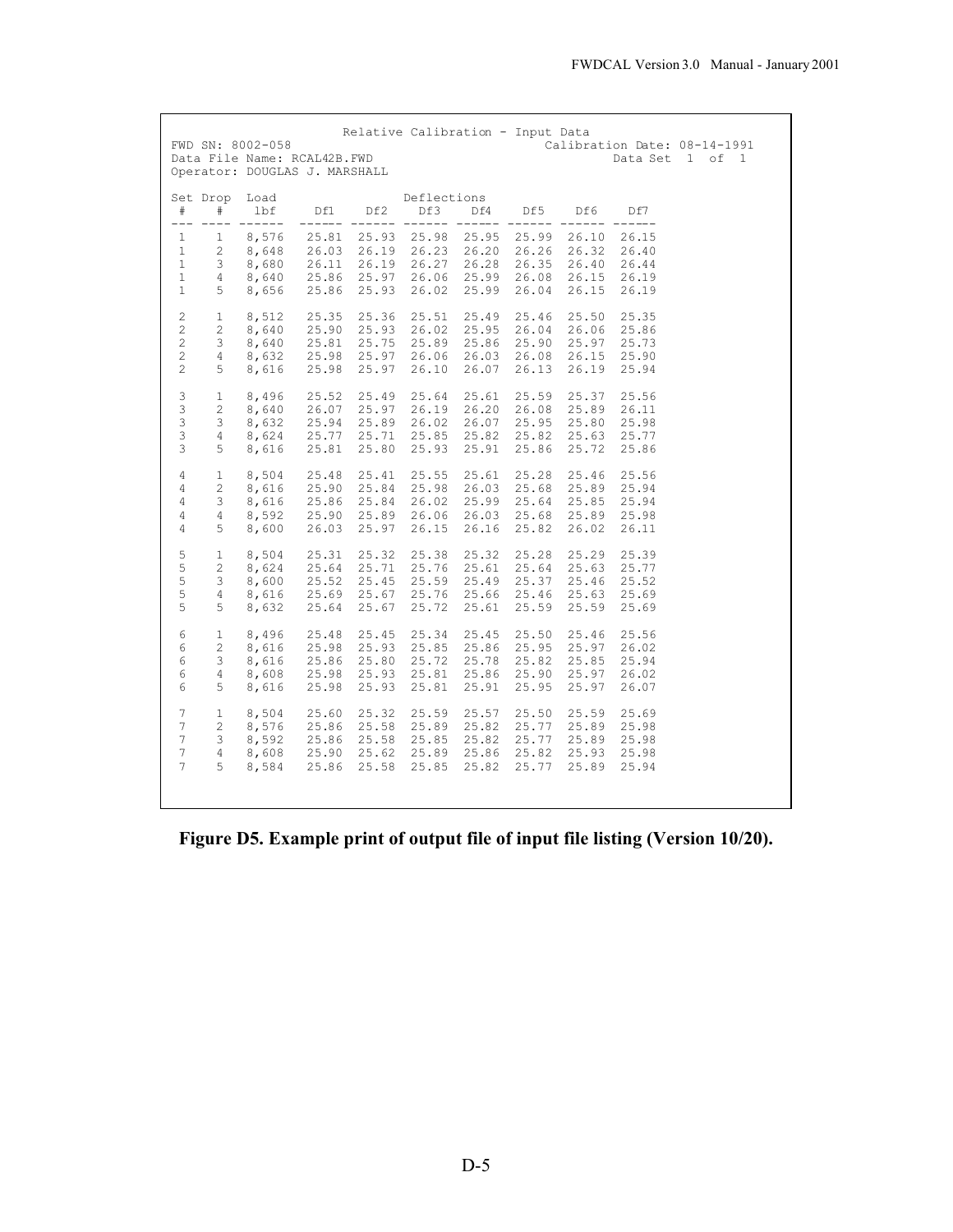| Relative Calibration - Summary Statistics<br>FWD SN: 8002-058<br>Calibration Date: 08-14-1991<br>Data File Name: RCAL42B.FWD<br>Data Set 1 of 1<br>Operator: DOUGLAS J. MARSHALL                                                                                                                                                                                                                         |                                        |                                        |                   |                        |                    |       |                         |  |                   |
|----------------------------------------------------------------------------------------------------------------------------------------------------------------------------------------------------------------------------------------------------------------------------------------------------------------------------------------------------------------------------------------------------------|----------------------------------------|----------------------------------------|-------------------|------------------------|--------------------|-------|-------------------------|--|-------------------|
|                                                                                                                                                                                                                                                                                                                                                                                                          | Load Df1 Df2 Df3 Df4 Df5 Df6 Df7 Df1-7 |                                        |                   |                        |                    |       |                         |  |                   |
| Set 1 Av 8,640 25.93 26.04 26.11 26.08 26.14 26.22 26.27 26.12<br>Set 2 Av 8,608 25.80<br>Set 3 Av 8,602 25.82 25.77 25.93 25.92<br>Set 4 Av 8,586 25.83 25.79 25.95 25.96 25.62 25.82 25.91 25.84<br>Set 5 Av 8,595 25.56 25.56 25.64 25.54 25.47 25.52 25.61 25.56<br>Set 6 Av 8,590 25.86 25.81 25.71 25.77 25.82 25.84 25.92 25.82<br>Set 7 Av 8,573 25.82 25.54 25.81 25.78 25.73 25.84 25.91 25.77 |                                        |                                        | 25.80 25.92 25.88 |                        |                    | 25.92 | 25.86 25.68 25.86 25.83 |  | 25.97 25.76 25.86 |
|                                                                                                                                                                                                                                                                                                                                                                                                          |                                        |                                        |                   |                        | Overall Statistics |       |                         |  |                   |
|                                                                                                                                                                                                                                                                                                                                                                                                          |                                        | Load Df1 Df2 Df3 Df4 Df5 Df6 Df7 Df1-7 |                   |                        |                    |       |                         |  |                   |
| Average 8,599 25.80 25.76 25.87 25.85 25.79 25.84 25.89 25.83<br>Std Dev   49   0.21   0.24   0.23   0.23   0.27   0.27   0.25   0.24<br>COV, $\frac{1}{6}$ 0.57 0.79 0.91 0.89 0.90 1.03 1.06 0.98 0.95                                                                                                                                                                                                 |                                        |                                        |                   |                        |                    |       |                         |  |                   |
|                                                                                                                                                                                                                                                                                                                                                                                                          | $1 \quad$                              | $\overline{2}$                         | 3                 | Position in Stand<br>4 | $5 - 5$            | 6     | 7                       |  |                   |
| Avq Df  25.84 25.82 25.81 25.82 25.84 25.82 25.86<br>Std Dev   0.24   0.24   0.24   0.24   0.25   0.24   0.27<br>COV, % 0.92 0.95 0.94 0.92 0.97 0.94 1.04                                                                                                                                                                                                                                               |                                        |                                        |                   |                        |                    |       |                         |  |                   |

**Figure D6. Example print of output file of summary statistics (Version 10/20).**

| FWDCAL3                                                                                                                                                                                                                    | $\blacksquare$ o |
|----------------------------------------------------------------------------------------------------------------------------------------------------------------------------------------------------------------------------|------------------|
| $\overline{\mathbf{I}}$ $\boxdot$ $\boxdot$ $\boxdot$ $\boxdot$ $\mathbf{B}$ of $\mathbf{B}$ $\mathbf{A}$<br>Auto                                                                                                          |                  |
| Select Geophone Replaced<br>A. Sensor No. 801<br>B. Sensor No. 802<br>C. Sensor No. 803<br>D. Sensor No. 804<br>E. Sensor No. 805<br>F. Sensor No. 808<br>G. Sensor No. 807<br>H. No Replacement<br>I. Exit Selection Menu |                  |
| Enter Selection: A_                                                                                                                                                                                                        |                  |
| End<br>Home                                                                                                                                                                                                                |                  |

**Figure D7. Select Geophone Replaced Screen (Version 10/20).**